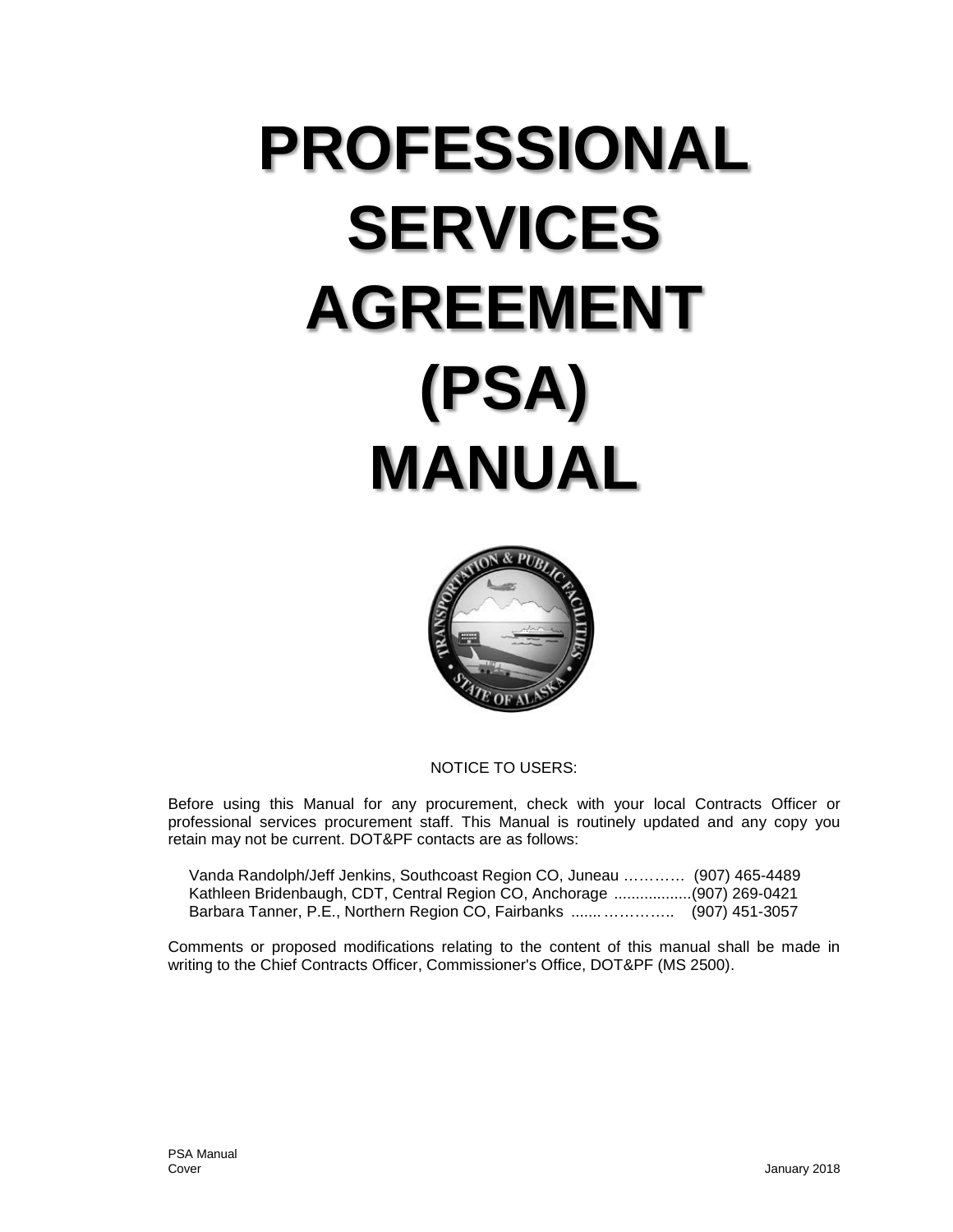# **TABLE OF CONTENTS**

Subject Current Date

| Chapter           | $\mathbf 1$    |                                                                         |  |
|-------------------|----------------|-------------------------------------------------------------------------|--|
| Chapter           | $\overline{2}$ |                                                                         |  |
|                   |                |                                                                         |  |
| Chapter           | 3              |                                                                         |  |
| Chapter           | 4              |                                                                         |  |
| Chapter           | 5              |                                                                         |  |
| Chapter           | 6              |                                                                         |  |
| Chapter           | 7              | Statement of Services and Price Estimate (Activity #7) January 2018     |  |
| Chapter           | 8              |                                                                         |  |
|                   | 8.1            |                                                                         |  |
|                   | 8.2            |                                                                         |  |
|                   | 8.3            |                                                                         |  |
|                   | 8.4            |                                                                         |  |
|                   | 8.5            |                                                                         |  |
|                   | 8.6            |                                                                         |  |
|                   | 8.7            | Indirect Costs (IDC) - Fringe (Payroll) Benefits & OverheadJanuary 2018 |  |
|                   | 8.8<br>8.9     |                                                                         |  |
|                   | 8.10           |                                                                         |  |
|                   | 8.11           |                                                                         |  |
|                   | 8.12           |                                                                         |  |
| Chapter           | 9              |                                                                         |  |
| Chapter           | 10             |                                                                         |  |
| Chapter           | 11             | Record of Negotiation and Selection (RONS) (Activity #11) January 2018  |  |
| Chapter           | 12             |                                                                         |  |
| Chapter           | 13             |                                                                         |  |
| Chapter           | 14             |                                                                         |  |
| Chapter           | 15             |                                                                         |  |
| Chapter           | 16             |                                                                         |  |
| Chapter           | 17             |                                                                         |  |
| Chapter           | 18             |                                                                         |  |
| <b>EXHIBITS</b>   |                |                                                                         |  |
| Exhibit 6-1       |                |                                                                         |  |
| Exhibit 7-1       |                |                                                                         |  |
| Exhibit 7-2       |                |                                                                         |  |
| Exhibit 8-1       |                |                                                                         |  |
| Exhibit 8-2       |                |                                                                         |  |
| Exhibit 8-3       |                |                                                                         |  |
| Exhibit 8-4       |                |                                                                         |  |
| Exhibit 9-1       |                |                                                                         |  |
| Exhibit 10-1      |                |                                                                         |  |
| Exhibit 15-1      |                |                                                                         |  |
|                   |                |                                                                         |  |
| <b>APPENDICES</b> |                |                                                                         |  |
| Appendix A        |                |                                                                         |  |

Appendix B Index and Partial Collection of Regulatory Documents .....................................January 2018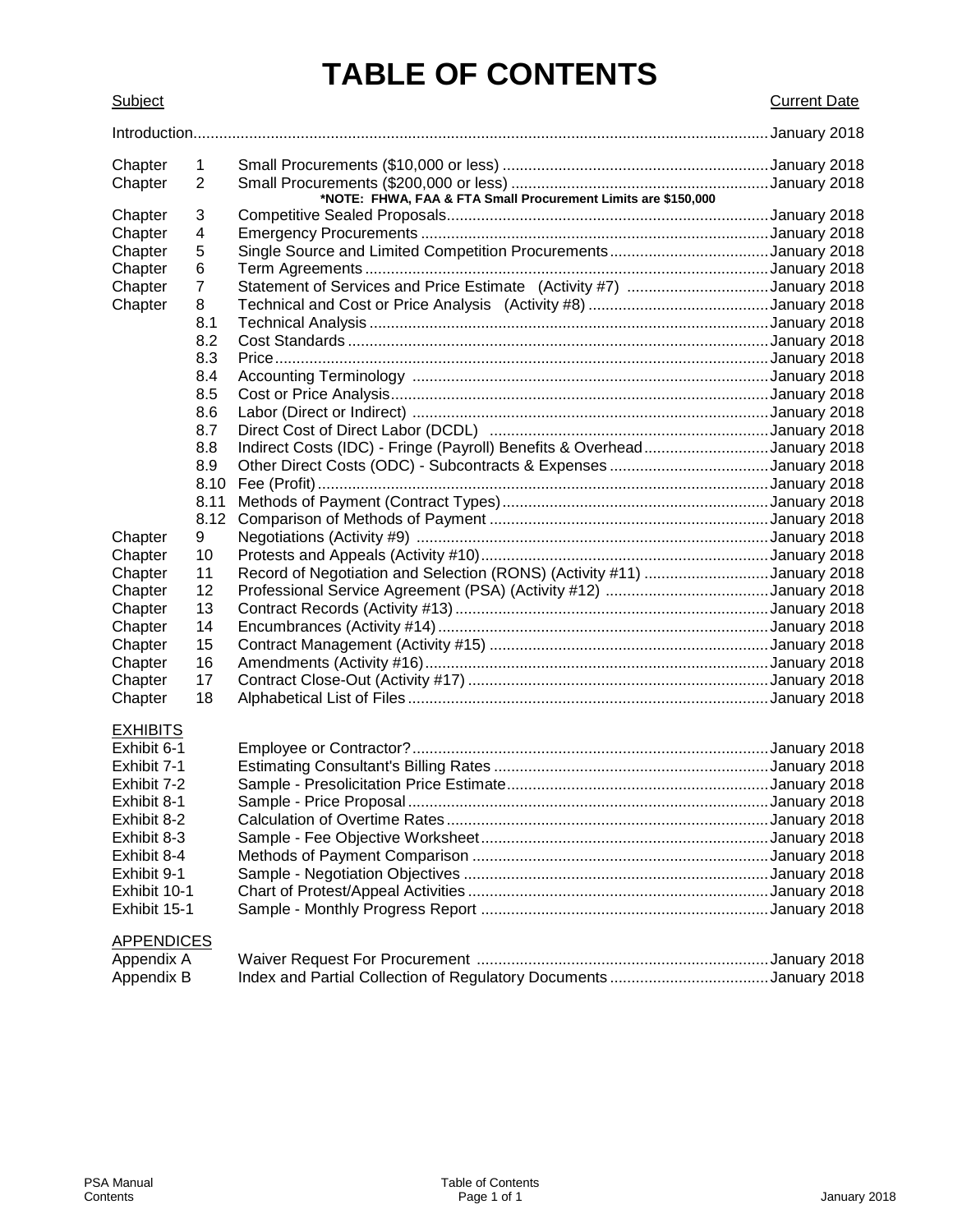#### **PURPOSE**

This manual provides procurement instructions for "construction related" Professional Services Agreements (PSA) defined by AS 36.30.990 as follows:

**\* "construction" means the process of building, altering, repairing, maintaining, improving, or demolishing a public highway, structure, building, or other public improvement of any kind to real property other than privately owned real property leased for the use of agencies; it includes services and professional services relating to planning and design required for the construction; it does not include the routine operation of a public improvement to real property nor does it include the construction of public housing.**

**\* "professional services" means professional, technical, or consultant's services that are predominantly intellectual in character, result in the production of a report or the completion of a task, and include analysis, evaluation, prediction, planning, or recommendation.**

This manual augments Department of Transportation and Public Facilities (DOT&PF) policy and procedure for "construction related" Professional Services Agreements. *Personnel in DOT&PF and other departments and/or agencies holding a Delegation of (Construction) Authority granted by the Commissioner of DOT&PF shall utilize this manual in the procurement of "construction related" professional services.* It may also be of use to other State and local agencies.

**Note: The process for procuring professional services that are not "construction related" is governed by Sections 81 and 82 of the State Administrative Manual as published by the Division of General Services and Supply, Department of Administration.**

#### **COMPULSORY VERSUS SUGGESTED PROCEDURES**

Of primary concern is that professional services are obtained in the fairest, most expedient manner possible without violating law or regulation. Accordingly, the typeface in this manual is used to define compulsory versus suggested procedures as follows:

**\* All text in "boldface" is based on State and/or Federal law or regulation and therefore it shall be followed as written without any deviation.**

*\* All text in "italics" is DOT&PF policy and it shall be followed exactly as written - except as may be otherwise and specifically approved by the Chief Contracts Officer.*

*\* Text in "regular typeface" is provided as guidance and should be followed unless a reasonable and appropriate option is chosen, documented and approved by a Contracting Officer.*

#### **CHANGES AND COMMENTS**

This manual is subject to frequent updating. If you are not routinely (at least monthly) involved with Professional Services procurement, contact your Professional Services Coordinator (PSC) before using a personal copy and confirm that your copy includes any changes. If your PSC is unavailable, contact one of the other offices named on the cover page of this manual.

This manual provides a concise source of information for an often cumbersome task, especially for the inexperienced. Your comments and suggestions will be appreciated. *Any proposed modifications shall be submitted for approval to the DOT&PF Chief Contracts Officer through your Region's Contracts Officer following review by a DOT&PF Professional Services Coordinator. Changes shall be made in accordance with Policy & Procedure 10.02.010, "Construction Relations Professional Services."*

#### **HOW TO USE THIS MANUAL**

All methods for obtaining professional services are described within Chapters 1 through 6. Subsequent chapters provide detailed information for particular activities.

Request for Proposals & Professional Services Agreements (RFP&PSA) files are referenced<br>throughout the manual and they are listed throughout the manual and alphabetically in Chapter 18. The file name extension indicates which software is used. Some offices may install the RFP&PSA Files on network drives.

*The RFP & PSA files are not static. They often are changed. Always check the date contained in the footer of the current file in the manual before using a copy of the file that you made at a prior time. Use the version with the most current date. Note that the forms contained in the RFP&PSA Files are subject to DOT&PF forms control policies and they shall not be modified (other than for required entries) except as may be approved in writing by the Chief Contracts Officer.*

Some files contain instructions. You are encouraged to read the files: "aa-intro" and "instruct" before you attempt to use the RFP&PSA files. The "instruct" file contains group listings of the files according to major procurement activities (e.g., "Pre-Solicitation Activities") with a brief description of each. The other instructional files can be identified by "ins" at the beginning of the file name.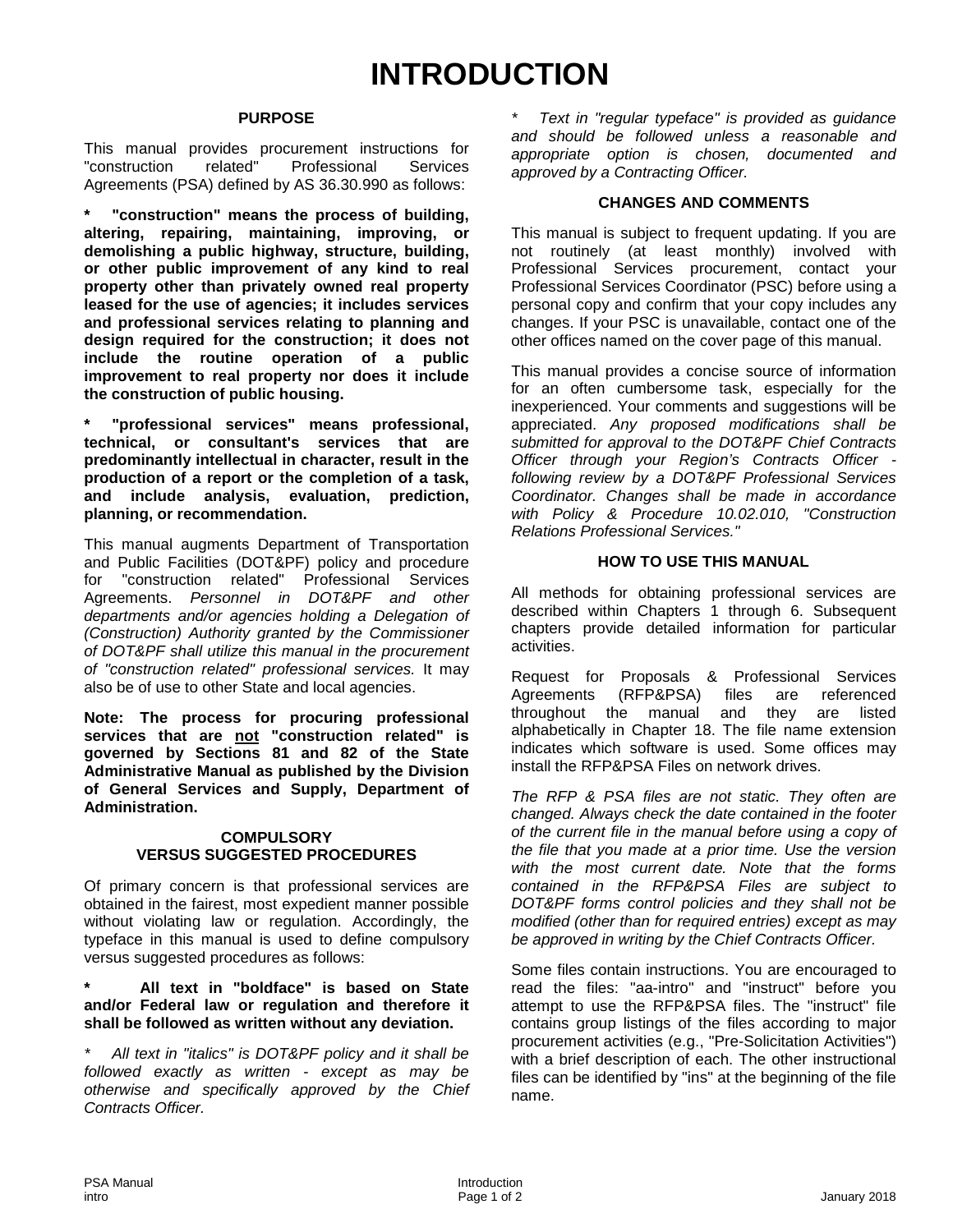#### **PROCUREMENT OPTIONS**

The seven procurement processes that are used for obtaining Professional services are briefly described as follows:

**1. Small Procurement (\$10,000 or less): Minimum requirements include obtaining a minimum of three (3) oral responses; generally, no written solicitation or standard Agreement is required. However, there must be some written authorization from the Contracting Officer** *and a letter, acknowledged in writing by both parties, which describes the services, period of performance and compensation is recommended.*

**2. Small Procurement (\$200,000 or less for State funded, \$150,000 or less for FHWA, FAA and FTA funded projects):** *Minimum requirement is to advertise on the DOT&PF Internet RFP Home Page. Requires use of the DOT&PF RFP&PSA Small Procurement files: "spdocs-a" (RFP), "spdocs-b" (Proposal Form), "sp-adend" (Addendum), and "spdocs-c" (Contract Award & NTP), and a standard evaluation and selection process.*

**3. Competitive Sealed Proposals (no dollar limit): Requires posting on the State of Alaska's Online Public Notice website and the DOT&PF (or respective Agency's) Procurement website***,* **written RFP), committee evaluation of proposals, and standard written Agreement.**

**4. Emergency (no dollar limit): Generally requires prior approval from the Commissioner of DOT&PF** *on (waiver)***, competition that is "practicable" under the circumstances, a scope that is focused on**  the emergency conditions, and **procurement reporting. In the case of a true emergency, any agency official at the site of an emergency may make a written determination of a construction related emergency and proceed with the necessary procurement, if the conditions outlined in Chapter Four exist.**

**5. Limited Competition (\$100,000 limit for construction): Requires prior approval** *(waiver)***, on competition that is "practicable," and a written**  **Agreement. Shall not be used for architecture, engineering, land surveying and/or landscape architecture, which must be performed by registered professionals.**

**6. Single Source (no dollar limit): Requires prior approval** *(waiver)* **and procurement reporting. Shall be used when only one Contractor exists or is suitable or acceptable to provide the required services.**

7. Notice to Proceed (NTP) under an existing Term Contract: see Chapter Six for specific requirements and allowable uses.

#### **CAUTION SERVICES WITHOUT AN AGREEMENT**

(References: AS 36.30.930, Article 12 of the Labor Agreement for the Supervisory Unit, and Article 36 of the Labor Agreement for the General Government Unit.)

**The State of Alaska, or any agency thereof, is not bound by an Agreement until it is fully executed. Any employee that authorizes a Contractor to perform services without an executed Agreement for such services could be held pecuniary liable. Approval for compensation could be withheld or may not be possible to give. The Contractor's legal recourse could be against the employee. On Federal-Aid projects, payment for such services would be non-participating.**

*Amendments to an Agreement must be made prior to executing a Release from Agreement or before the end date for the period of performance expressed in the Agreement or any ensuing Amendments, whichever occurs first. Services performed beyond the end date of an Agreement, or not within the Agreement scope, constitute services without an Agreement.*

**Employees are reminded that the State of Alaska has no obligation or liability to defend in court an employee who has engaged in conduct beyond his/her scope of authority or which constitutes willful misconduct or gross negligence in performance of duties.**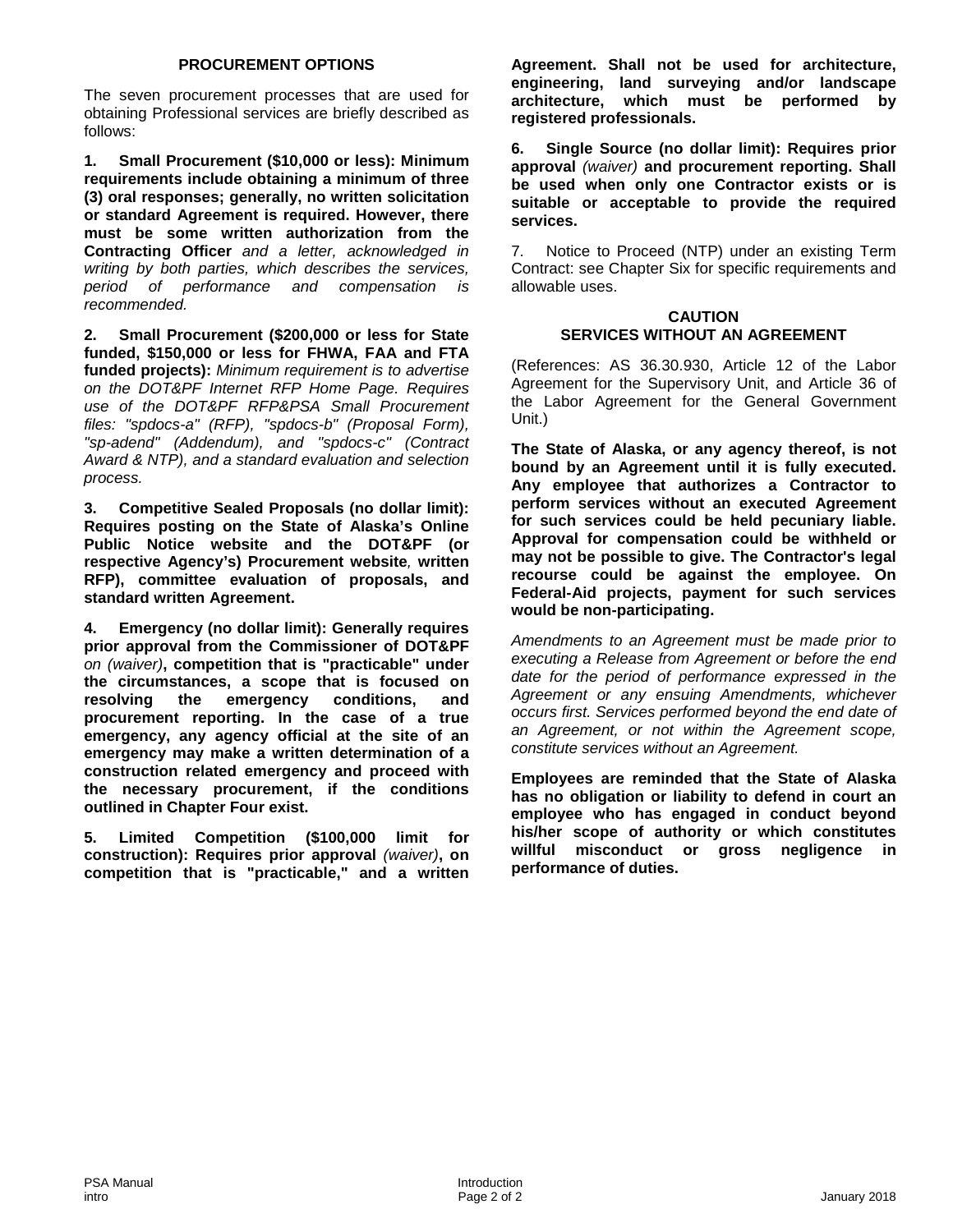### **Chapter 1 SMALL PROCUREMENTS (\$10,000 OR LESS)**

Prior to using this procurement process, read the Introduction to this Manual.

#### **1 DEFINE SERVICES, SCHEDULE AND ESTIMATED PRICE**

*Develop a written Statement of Services and a Price Estimate for the proposed contract (see Chapter 7 for guidance).* These are the most significant tasks to be accomplished in the procurement process. *The Price Estimate must be prepared without input from any Contractor which may be later considered for the contract and prior to obtaining proposals.*

*\* If your price estimate is more than \$8,000, consider using the process in Chapter 2. A low estimate can result in loss of time, money and effort if a contract can't be awarded because the negotiated price exceeds \$10,000 or if the price cannot be later increased above \$10,000 for a necessary and warranted change in services or effort.*



#### **2 AUTHORITY AND FUNDING SOURCE**

*Orally confirm your authority to solicit proposals.*

Identify the funding source. Is funding provided through State appropriations to your Agency, Reimbursable Services Agreement (RSA) from another agency, or by Federal participation (FHWA, FAA, FTA, other Federal Agency)? Become familiar with funding sources, amount(s) and applicable constraints. *Identify IRIS Program Codes; i.e., Template, Object, Activity, Phase and Program codes*.

Ascertain if there are any requirements for coordination with funding agency(ies); e.g., if an RSA, does the granting agency need to be involved in the procurement process? **If FHWA Planning or Research (HPR, PL or PR) funding, you must have FHWA's prior, written approval of services. If an FAA project, orally check with FAA before proceeding, as FAA concurrence will be required after contract negotiations and prior to award.**

#### **3 OBTAIN PROPOSALS**

Oral solicitation is sufficient. **Use adequate and reasonable procedures.** *If proposals are easy to obtain and require only minimal amounts of time and effort, then three (3) proposals would be reasonable. However, as the value of the time and effort spent in obtaining proposals begins to approach (or exceed) the value of the ensuing contract, then soliciting for three proposals may become overly zealous (i.e., unreasonable) and not warranted. Contracts of a lower*  *dollar value require less solicitation effort than those approaching the \$10,000 plateau.*

**Note: FHWA requires a minimum of three (3) proposals. In instances where two (2) qualified proposals are received, evaluation and selection may proceed if it is determined that the solicitation did not contain conditions or requirements that arbitrarily limited competition. If only one (1) proposal is received, the RFP must be readvertised or, if competition is inadequate and it is not practical to re-compete, the noncompetitive method (i.e., waiver) may be used [Ref. 23 CFR 172.7(a)(2)]**

When contracting in the amount of \$10,000 or less for additional professional services that expand upon or modify work products provided by a particular firm or individual, it may not be practical or reasonable to require other Contractors to compete with the original provider.

Caution: Direct negotiation with an original provider would be valid only if compelling reasons exist; e.g., modifications to work products must be certified by the registered engineer who prepared the originals, or the cost to familiarize another Contractor with the original work products might exceed the value of the changes required. Regardless, multiple Small Procurement awards in this fashion to the same Contractor would be in violation of law. (A Single Source procurement might be appropriate.)

*The choice of which Contractors to "solicit" is unrestricted; however, if there are many qualified Contractors for the type of services required, do not always choose the same firms for each solicitation you may do. You may select from the telephone directory or whatever source you have available.* 

**Small Procurements generally require that price (adjusted by applicable "Alaska bidder or product" preferences) be a selection factor.** *However, the statute covering Competitive Sealed Proposals (AS 36.30.270) exempts Offerors from submitting competitive price proposals when Architecture, Engineering, Land Surveying and Landscape Architecture (A/E, LS & LA) must be performed by a registered professional. Thus, solicitations for "licensed" A/E, LS & LA services need not include price as a selection factor. Use your best judgment. A very specific Statement of Services is needed for A/E, LS and/or LA price proposals (not "bids") and if they are obtained, they are best evaluated by a registered professional.*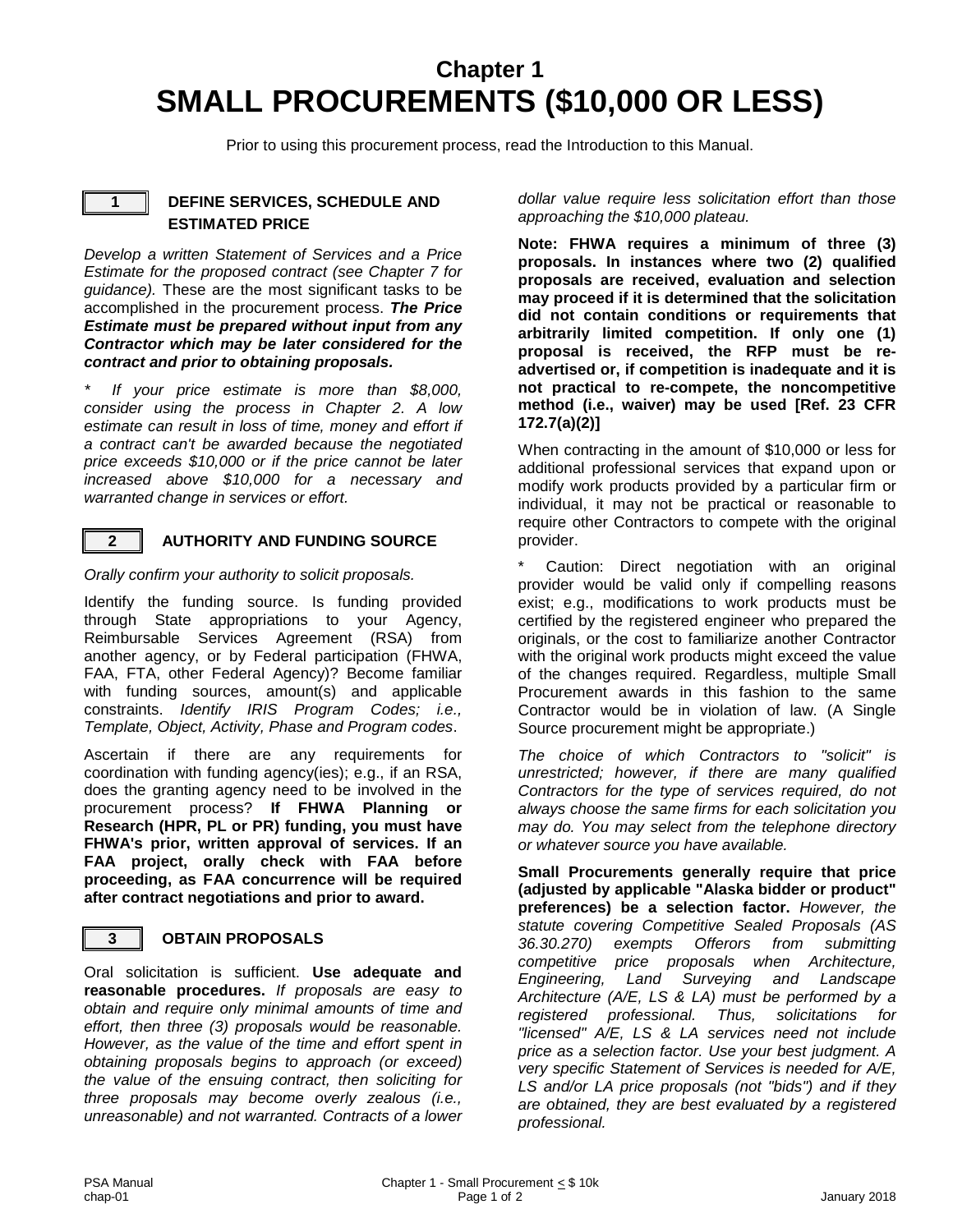**\* FHWA/FAA/FTA will not participate in contracts whenever cost information (e.g., total costs, hourly rates, work hours, or other pricing data) is a selection factor. [Ref. 23 USC 112, AC 150/5100-14E, and 49 USC 5325(b)(1)]**

*Keep a record (handwritten acceptable) of all your discussions with Contractors to ensure that each receives the same information and that you obtain required information from each Contractor.*



#### **4 EVALUATE PROPOSALS**

Select the Contractor offering the proposal most advantageous to the State, not necessarily the lowest offer.



#### **5 TECHNICAL AND PRICE ANALYSIS**

Generally review the selected Contractor's proposal to ensure it addresses all required services and that the price is fair and reasonable only for necessary labor effort and related expenses.

**Individuals and firms without current Alaska licenses for the services they propose (business, occupational or corporate) will not be used for the contract (see file: "psa-e").** 



#### **6 NEGOTIATION**

Negotiate final statement of services, price and method of payment with Contractor.



#### **7 SUMMARY OF SELECTION AND NEGOTIATION**

**2 AAC 12.400(a) requires records to facilitate auditing of Small Procurements.** The file: "rons" or another document that contains similar information may be used for this record.



#### **8 WRITTEN CONTRACT**

**Generally, no written solicitation or standard Agreement is required.** However, **there must be some written authorization from the Contracting Officer** *and a letter, acknowledged in writing by both parties, which describes the services, period of performance and compensation is recommended.*



#### **9 ISSUE NOTICE OF AWARD**

In writing or by fax or other electronic means, notify each Offeror of the Contractor to which the Award was made.



#### **10 PROTESTS AND APPEALS**

*If there are any protests, see Chapter 10.*



#### **11 PROCUREMENT RECORDS**

**The following documents must be kept in project files:**

- **\* Records to facilitate auditing of the procurement.**
- *\* Contracting Officer's written approval.*
- *\* Coded invoice approved for payment.*

### **12 ENCUMBER FUNDS**

Funds do not have to be encumbered for agreements under \$5,000; however, you may do so if the small dollar value of this contract may significantly affect the project budget. For agreements over \$5,000, funds must be encumbered. (see file: "Encumber" and Chapter 14).



#### **13 CONTRACT MANAGEMENT**

*Give Contractor oral or written authorization to proceed with work.* 

*The Project Manager may negotiate and orally direct changes in scope, schedule and price without any written documentation, except for acknowledgment of changes in price and completion date on the appropriate invoices – except that no such changes shall cause the price to exceed the \$10,000 Small Procurement limit for the process described in this Chapter.*

*When billing is received, and after work has been accepted, send coded and approved invoice to Finance section for payment.* 

NOTE: Since these invoices will not be submitted on the usual NTP/Invoice forms used for PSA exceeding \$10,000, the Project Manager may be required by the servicing finance section to provide the certifying statement which appears on the NTP/Invoice forms, before an invoice is paid.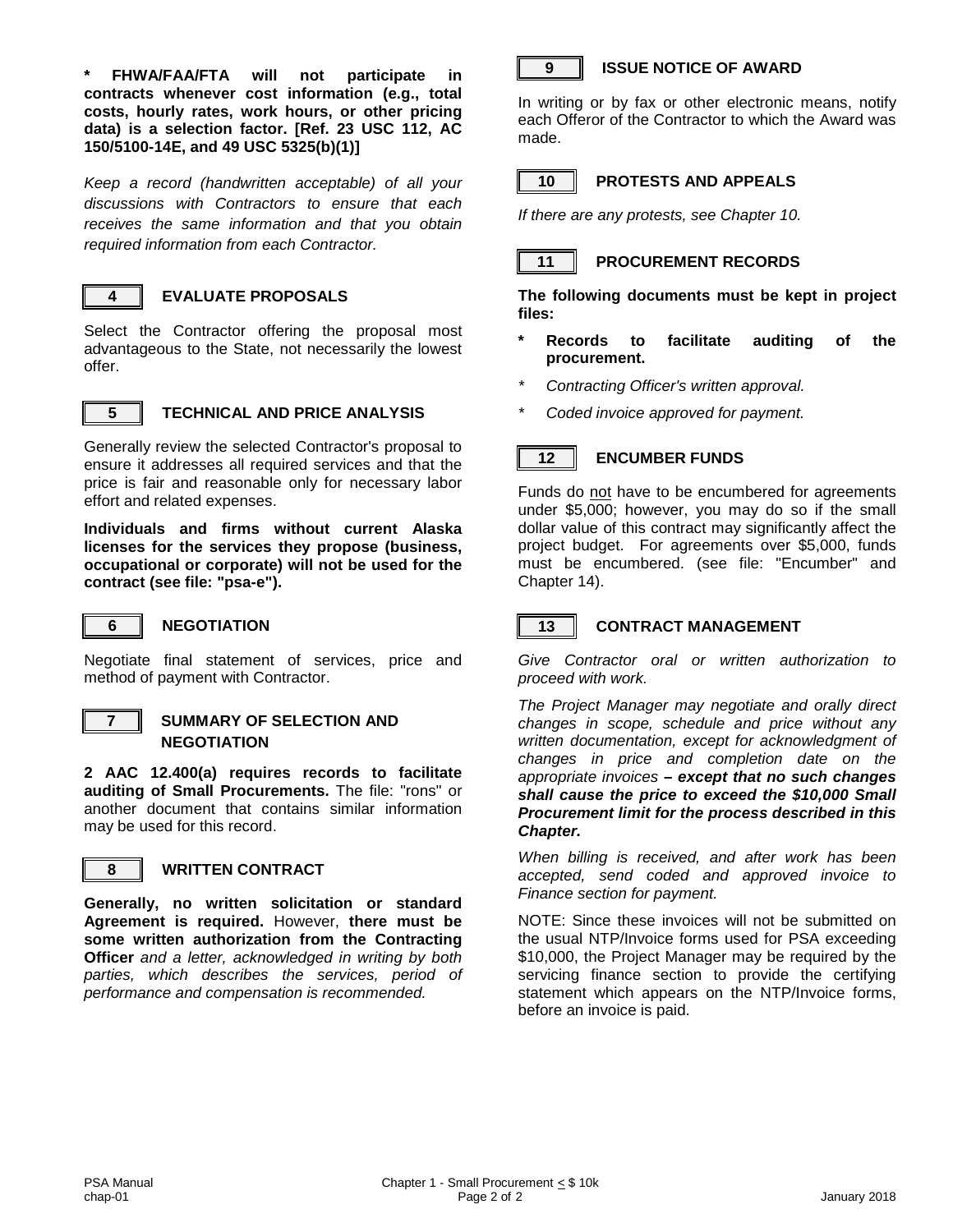### **Chapter 2 SMALL PROCUREMENTS (> \$10,000 < \$200,000\*)**

**\*NOTE: FHWA, FAA & FTA Small Procurement Limits are \$150,000; State-funded Small Procurement Limit is \$200,000**

Prior to using this procurement process, read the Introduction to this Manual.

#### **1 DEFINE SERVICES, SCHEDULE AND ESTIMATED PRICE**

*Develop a written Statement of Services and a Price Estimate for the proposed contract (see Chapter 7 for guidance).* These are the most significant tasks to be accomplished in the procurement process. **The Price Estimate must be prepared without input from any Contractor, which may be later considered for the contract and prior to obtaining proposals.**

*\*If your price estimate is within 20% of the upper dollar limit for your funding source (see Note above), consider using the process in Chapter 3. A low estimate can result in loss of time, money and effort if a contract can't be awarded because the negotiated price exceeds your funding source's Small Procurement Limit or if the price cannot be later increased above the Small Procurement limit for a necessary and warranted change in services or effort*.

#### **2 AUTHORITY AND FUNDING SOURCE**

*Orally confirm your authority to solicit proposals.*

Identify the funding source. Is funding provided through State appropriations to your Agency, Reimbursable Services Agreement (RSA) from another agency, or by Federal participation (FHWA, FAA, FTA, other Federal Agency)? Become familiar with funding sources, amount(s) and applicable constraints. *Identify IRIS information; e.g., Template, Object, Activity, Phase and Program codes.*

Ascertain if there are any requirements for coordination with funding agency(s); e.g., if an RSA, does the granting agency need to be involved in the procurement process? **If FHWA Planning or Research (HPR, PL or PR) funding, you must have FHWA's prior, written approval of services. If an FAA project, orally check with FAA before proceeding, as FAA concurrence will be required after contract negotiations and prior to award.**

#### **3 OBTAIN PROPOSALS**

*All Small Procurement Requests for Proposals (RFPs) will be advertised on the DOT&PF Internet Home Page.*

*Access for posting to the DOT&PF RFP Home Page is restricted to the Departments' Contracts Officers (named on the cover of this Manual). They will assign* 

#### *a unique RFP/PSA Number to your RFP when posting it. Contact one of them to add your RFP to the listings.*

Ask your Contracts Officer for a printout of the RFP Home Page Introduction – or for the Internet address so that you may obtain it yourself. Become familiar with the introduction and in particular the requirements for Addenda and Submittals. Examine the contents to ensure that the RFP Home Page does not conflict with requirements in this Manual or your particular RFP. Discuss any problems/questions with your Contracts Officer.

Public Notice may also be advertised in newspapers of local circulation where the services may be performed or be given directly to potential Offerors known to be qualified for the services required.

*For DOT&PF solicitations, newspaper advertisement is not required and is not used unless the DOT&PF Chief Contracts Officer has given prior approval.*

*Generally, the Public Notice should be posted to the Internet at least five (5) days – but no less than three (3) days – prior to the date proposals are due.* For contracts approaching the maximum Small Procurement Limit, more than a 5-day notice should be considered. The notice will provide a brief description of the services required, deadline for proposals, and information as to how the RFP may be obtained by electronic media, or in person.

**For Small Procurements exceeding \$50,000, the Offeror must certify that all services provided by the Contractor and all subcontractors shall be performed in the United States. For small procurements over \$50,000, if the Offeror cannot certify that all work is being performed in the United States, the Offeror must contact the Contracts Officer to request a waiver at least 24 hours prior to proposal deadline. (P&P 10.02.060)**

**If FHWA/FAA/FTA funding, at least one (1) certified Disadvantaged Business Enterprise (DBE) – if a DBE is reasonably available and certified by DOT&PF for the required work – must be solicited for a proposal.** The DOT&PF Civil Rights Office (telephone 269-0851) publishes a directory of Certified Disadvantaged Business Enterprises which can be used to identify DBEs. The directory can be found on the internet at http://www.dot.state.ak.us/.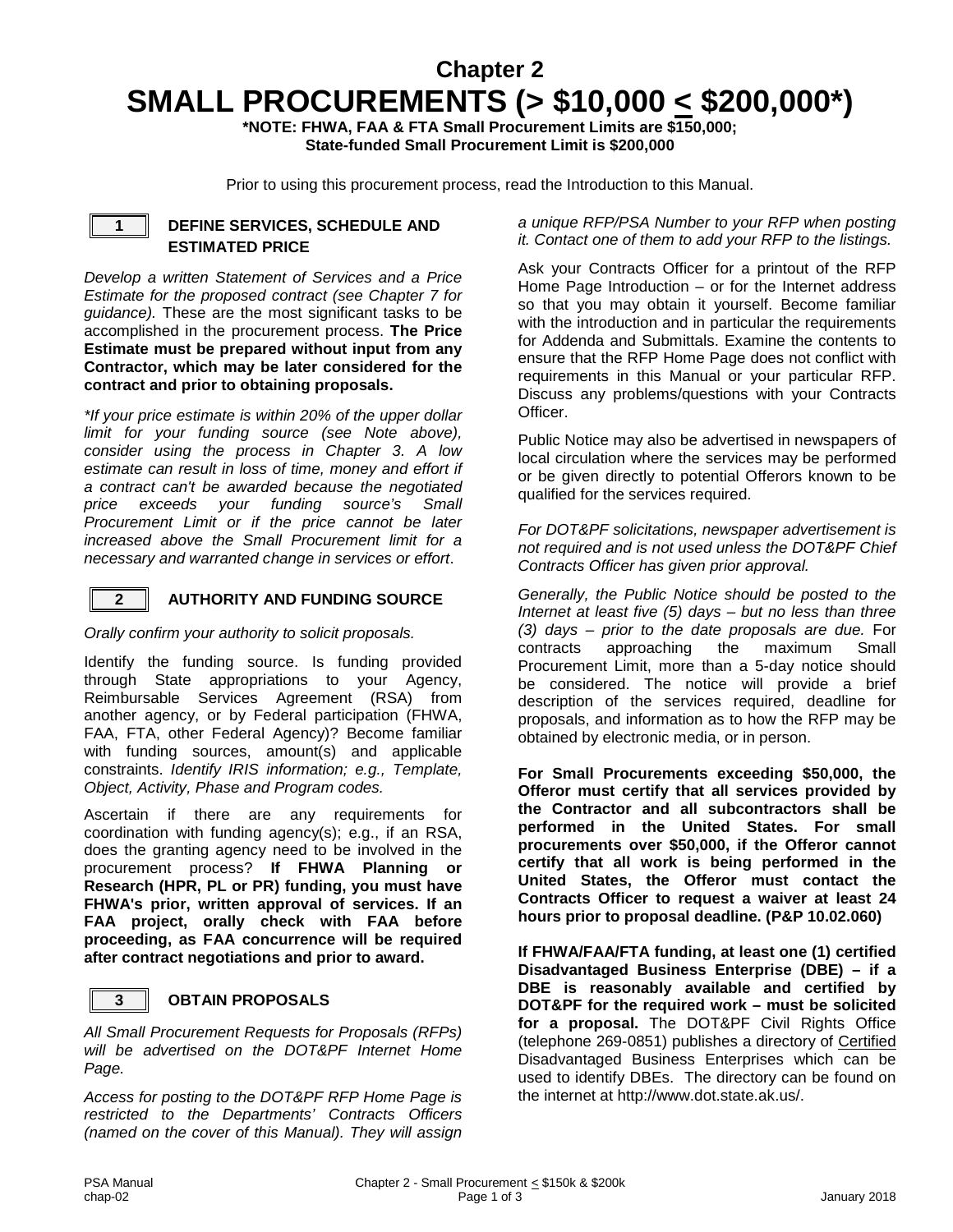Small Procurement Request for Proposals (RFPs) may be obtained by electronic media or in person at the Contracting Agency's offices. The Contracting Agency is not obligated to mail or use other "hard copy" delivery services for Small Procurements.

*Use the Small Procurement document files: "spdocs-a" (RFP), "spdocs-b" (Proposal Form), "sp-adend" (Addendum), and "spdocs-c" (Contract Award & NTP). These documents are designed for electronic transmission and an expedited contract Award.*

The Small Procurement RFP (file: "spdocs-a") has provisions for an optional evaluation criterion (#5). A geographic location preference or another criterion of your choosing might be used.

**Price is generally required to be a selection factor for Small Procurements. However, the statute (AS 36.30.270) for the major procurement process addressed in Chapter 3 of this Manual – Competitive Sealed Proposals Architects, Engineers, Land Surveyors and Landscape Architects (A/E, LS & LA) from submitting price proposals during selection for services that must be performed by a registered professional, except under very limited conditions.** *(Read about "Price Competition" in paragraph 9 under NOTICES in Part A of the Competitive Sealed Proposals RFP Package, file: "rfp-a"). Consequently, price competition will not be used in Small Procurement for A/E, LS & LA services without prior written approval of a Contracts Officer. If price proposals (not "bids") are obtained during selection for A/E, LS and LA services, they will be evaluated by a registered professional.*

FHWA/FAA/FTA require that all engineering and design services directly related to a construction project be procured using a qualifications-based selection process (Brooks Act). Price may not be considered as part of the scoring process when selecting the most qualified firm. (Environmental services are not covered by the Brooks Act.)

#### **\* FHWA/FAA/FTA will not participate in contracts whenever cost information (e.g., total costs, hourly rates, work hours, or other pricing data) is a selection factor. [Ref. 23 USC 112, AC 150/5100-14E, and 49 USC 5325(b)(1)]**

*Since we are now using the Internet to advertise all Small Procurement RFPs exceeding \$10,000, maintaining a list of RFP recipients (for Small Procurements) is not required. All changes to an RFP will be announced by a consecutively numbered Addendum for each RFP. Contact the Department's Contracts Officer to post the Addendum to the Internet.*

\* Procedures for Addenda and also for Offeror*'*s Submittals are described in the Introduction to the Internet RFP Home Page and in the Small Procurement RFP files.

*Do not assume any responsibility for assuring that any Offeror's proposal will be timely delivered.*

### **4 EVALUATE PROPOSALS**

*The Evaluator (Contract Manager or other person conducting the Small Procurement) will read all proposals received.* 

*For all contracts, the Evaluator will select three (3) of the Offerors that are among the best qualified to provide the services required.* 

**If two (2) proposals are received for an FHWAfunded project, the Contracting Officer must make a determination that the solicitation did not contain conditions or requirements that arbitrarily limited competition. This determination should mention that the solicitation was publically advertised.** *The Evaluator will include a detailed, objective, written explanation in the Evaluation Report (discussed below).*

**If only (1) proposal is received for an FHWAfunded project, the RFP can be resolicited, or a single source waiver can be used. The waiver should mention the solicitation was publicly advertised, and that conditions or requirements did not arbitrarily limit competition.**

*If the Evaluator is not generally familiar with an Offerors' or a proposed Subcontractors' prior work experience and performance, the Evaluator will informally investigate experience and credentials, performance for similar projects, available written evaluations, and may contact persons knowledgeable of an Offeror's or a Subcontractor's responsibility. Factors such as overall experience relative to the proposed contract, quality of work, control of cost, and ability to meet schedules may be addressed.* 

*An Evaluation Report (memorandum addressed to the Contracts Officer) must be prepared by the Evaluator for all Small Procurements that may exceed \$10,000. The report will summarize evaluation activities and shall identify the three (3) Offerors from which the selection would be made, any of which would be suitable for performance of the contract. The Evaluation Report shall include factual information, both positive and negative, gleaned from all proposals received for use by the Contracting Officer as a summary of the proposals. In unusual situations where three (3) Offerors are not recommended, the Evaluation Report will provide an explanation.*

*The Contracts Officer will review the proposals and Evaluation Report. If any discrepancies are identified, they will be appropriately addressed with any action taken documented with a written explanation for the procurement file.* 

*The Contracts Officer will provide the names of the three qualified Offerors and copies of their proposals –*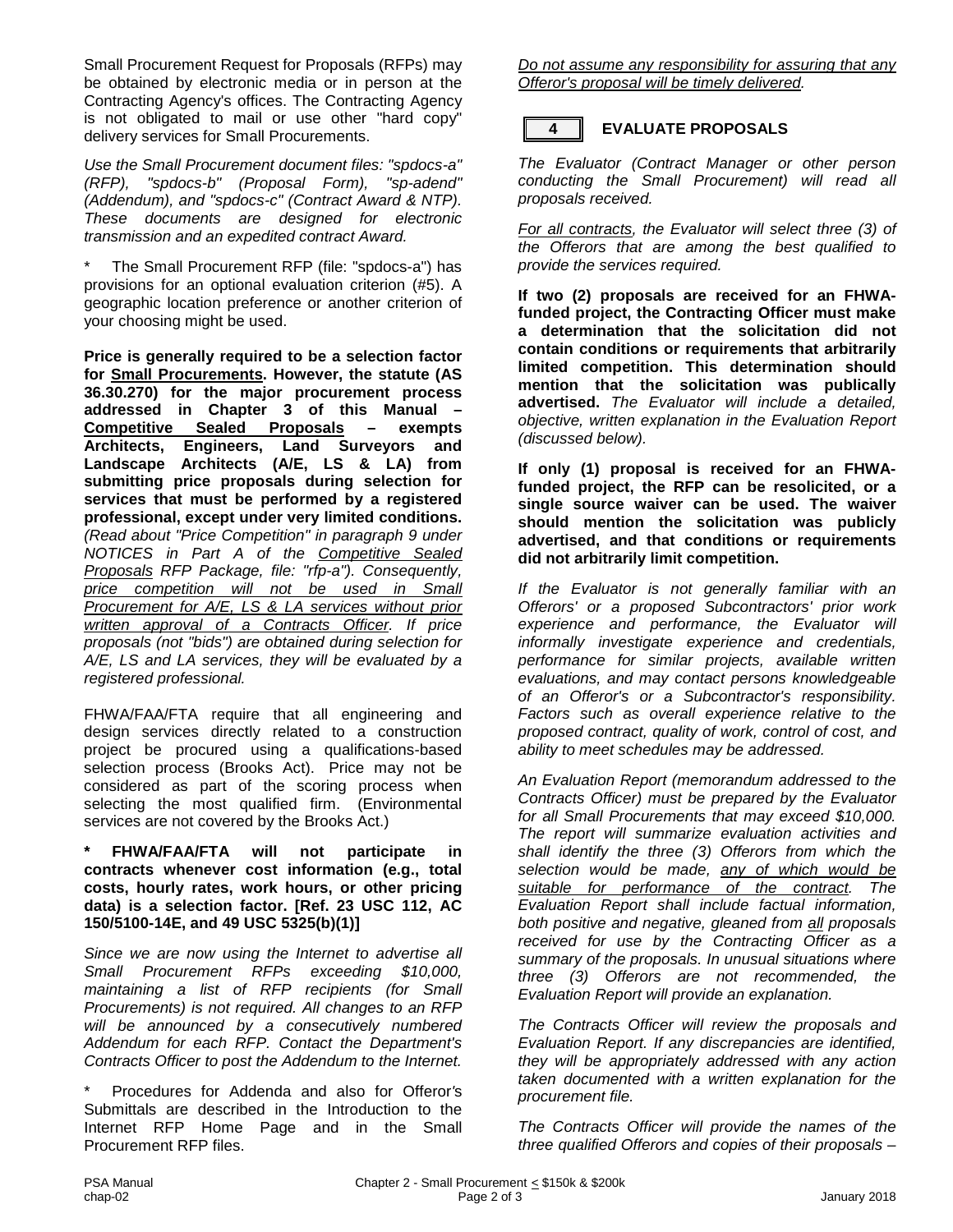*including the Evaluation Report – to the Contracting Officer who will select one (1) Offeror for contract negotiation. The Contracting Officer will use discretion in selecting the Offeror most advantageous to the Purchasing Agency and in the best interests of the state. Additional information that the Contracting Officer deems necessary to make a decision, will be obtained only through the Contracts Officer*.



#### **5 TECHNICAL AND PRICE ANALYSIS**

*Obtain a price proposal from the selected Contractor if price was not a selection factor. Perform a technical and cost or price analysis (see Chapter 8) of the proposal and then develop negotiation objectives.*

*Insurance requirements may be waived as appropriate, if the conditions described in page 2, of the file: "psa-d" are applicable.*



#### **6 NEGOTIATION**

Negotiate final statement of services, price and method of payment with Contractor (see Chapter 9).

The file: "rons" or another document that contains similar information may be used for this record.



#### **7 SUMMARY OF SELECTION AND NEGOTIATION**

**2 AAC 12.400(d) requires a summary of the responses (proposals received), and a justification for the award signed by the Contracting Officer.**

#### **8 WRITTEN CONTRACT**

*Use the file "spdocs-c," and complete it as indicated.*

*Transmit a complete set of contract records per the file: "clst-sp," to your Professional Services Coordinator. Keep a copy of all materials for your project files (see Chapter 13).*

*\* Your Contracts Officer will at this time review the contract records and, if there are no deficiencies, obtain the Contracting Officer's signature on the Contract Award (and a copy of the RONS, if used). Any deficiencies will be discussed with the Contract Manager and resolved prior to forwarding for signature.* 

*The Contracts Officer or designee will then obtain the Contractor's acknowledgment and signature (usually email) on a copy of the Contract Award.*

*The Contracting Officer will provide a copy of the final Contract Award with all signatures to the Agency's Contract Manager for project files and keep all the other documents for the "official" procurement records required by statute and regulations.*



#### **9 ISSUE NOTICE OF AWARD**

*As soon as possible after Contracting Officer signs spdocs-c, request that your Contracts Officer* **notify each Offeror which firm has been awarded the Contract**. Notice of Award may be issued in writing or by fax or other electronic means.



#### **10 PROTESTS AND APPEALS**

If there are any protests, see Chapter 10.

#### **11 PROCUREMENT RECORDS**

**Assemble copies of the following items as required by 2 AAC 12.400(d):**

- Public Notice (e.g., screen print of Internet **posting)**
- **\* Copies of all responses (proposals received).**
	- **\* RONS**
	- **or** 
		- **\* a written summary of all proposals.**
		- **\* a written justification for the award.**
- *\* A list of RFP recipients is NOT required since we use the Internet for Public Notice and distribution of Small Procurement RFPs.*

#### **12 ENCUMBER FUNDS**

*Funds for the contract must be encumbered (see file: "encumber" and Chapter 14).*



#### **13 CONTRACT MANAGEMENT**

*Provide a signed copy of the PSA to the Contractor and manage the contract (Chapter 15).*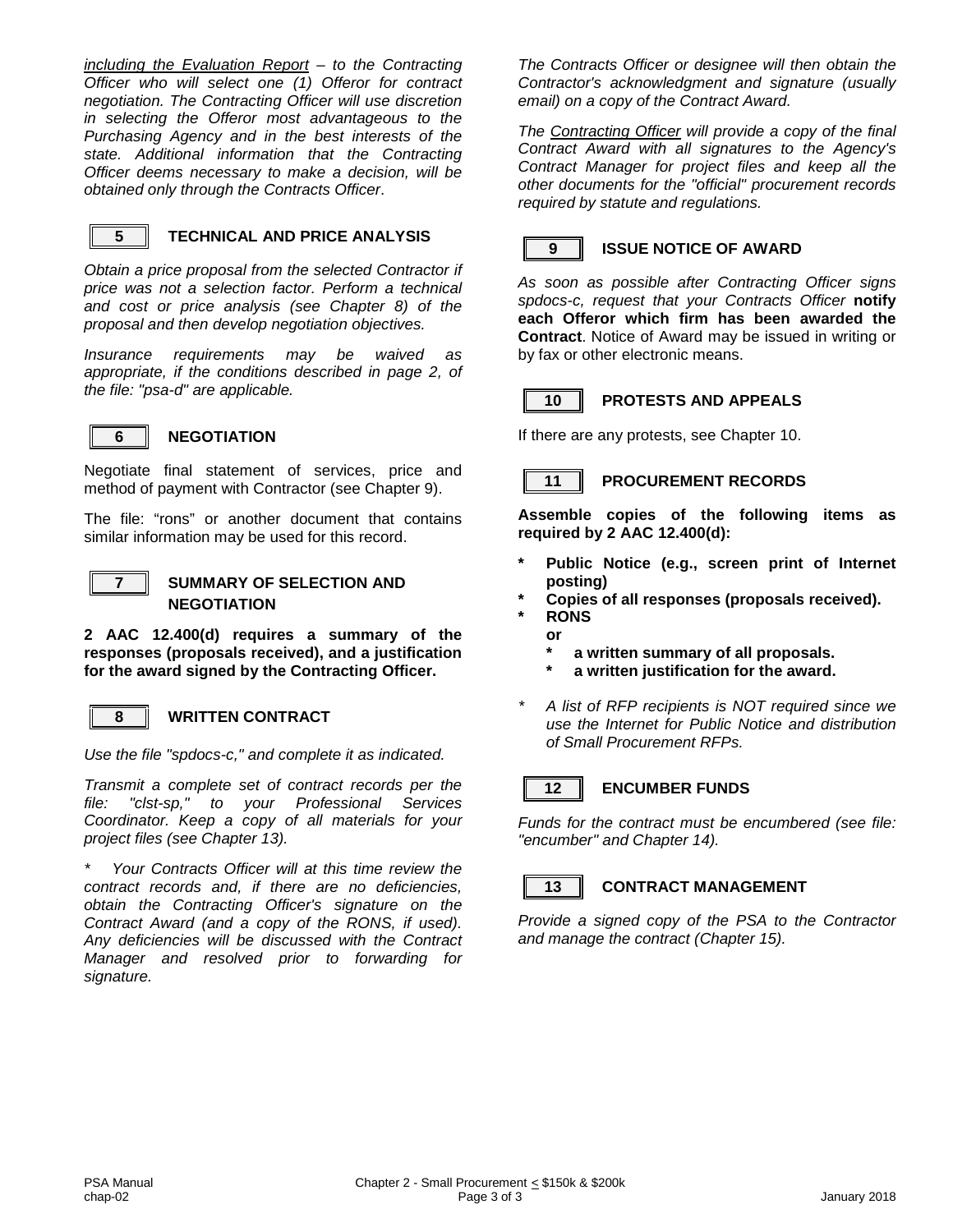### **Chapter 3 COMPETITIVE SEALED PROPOSALS**

Prior to using this procurement process, read the Introduction to this Manual.

The "one step" solicitation/proposal process described in this chapter is generally used for obtaining Professional *Services over the Small Procurement Limit for your funding source. You may consider using the "Multi-step Sealed Proposals" process described in AS 36.30.265 to first obtain various conceptual or technical offers; or, if you plan a Design-Build project, obtain prior approval from the Chief Contracts Officer in accordance with Policy & Procedure 10.02.020 dated 9/1/2006. "Multi-step" procurements generally follow the procedures in this Chapter; however, they must be carefully crafted and specifically prepared for each contract.*

#### **THE RFP&PSA FILE: "ACT-CLST" IS A TWO-PAGE CHECKLIST FOR THIS CHAPTER. YOU MAY WANT TO PRINT AND USE A COPY OF THE FILE FOR EACH PROCUREMENT.**



#### **1 DEFINE SERVICES, SCHEDULE AND ESTIMATED PRICE (see Chapter 7)**

**Develop a written Statement of Services and a Price Estimate for the proposed contract** (see Chapter 7 and the files: "ins-sos" and "ins-est" for guidance). These are the most significant tasks to be accomplished in the procurement process. **The Price Estimate must be prepared without input from any Contractor which may be later considered for the contract and prior to obtaining proposals**.



#### **2 AUTHORITY AND FUNDING SOURCE**

*Investigate your need for the services and authority to solicit proposals for a Professional Services Agreement.* Determine the following and complete an "Authority to Seek Professional Services" form:

Are qualified personnel available within your agency? If not, can another agency complete the work? If so, a Reimbursable Service Agreement (RSA) may be the "contract" process.

Identify the funding source. Is funding provided through State appropriations to your Agency, Reimbursable Services Agreement (RSA) from another agency, or by Federal participation (e.g., FHWA, FAA, FTA, other Federal Agency)? Become familiar with funding sources, amount(s) and applicable constraints. *Identify IRIS information; e.g., Template, Object, Activity, Phase and Program codes*.

Ascertain if there are any requirements for coordination with funding agency(s); e.g., if an RSA, does the granting agency need to be involved in the procurement process? **If FHWA Planning or Research (HPR, PL or PR) funding, you must have FHWA's prior, written approval of services. If an FAA project, orally check with FAA before proceeding, as FAA concurrence will be required after contract negotiations and prior to award.**

**If you desire to shorten the advertising period, you must first obtain written approval from the**  **Contracting Officer. If you wish to modify any other aspect (emergency/single source), you must approval Commissioner of DOT&PF or his designee using the Waiver Request for Construction Related Procurement (file: "waiver"). Follow the Waiver instructions in Appendix A of this Manual.** 

**Evaluation committees shall consist of at least three (3) State employees or public officials. If the procurement is for Architecture, Engineering, Land Surveying and/or Landscape Architecture, a majority of the committee must be State employees well qualified in Architecture, Engineering, Land Surveying or Landscape Architecture, as appropriate. If price is an evaluation criterion (State-funded project), a majority of the committee must be registered.**

*Identity of the Evaluation Committee members shall not be made public information prior to Intent to Award.*

*For Federally-funded RFPs, consider the types of firms qualified to perform the services and determine if any of the work could be done by a subcontractor. If there are subcontractable items in your scope of services, check the box for subcontractable work and be sure to indicate the DBE goals in RFP, Part A 15.2 and add weight to the DBE goals in Part C, Criterion 10.*

*Prepare and obtain Contracting Officer's signature on an Authority to Seek Professional Services (file: "asps"). Follow instructions with the form and answer all questions briefly but precisely.*

#### **3 OBTAIN PROPOSALS**

*Prepare a Request for Proposal (RFP) Package. The file: "ins-rfp" contains assembly instructions for the RFP Package.*

Note: The RFP Package was developed to conform to Alaska Statutes and Administrative Code. *The Assembly Instructions for preparation of the RFP package must be followed to the letter. Any changes to*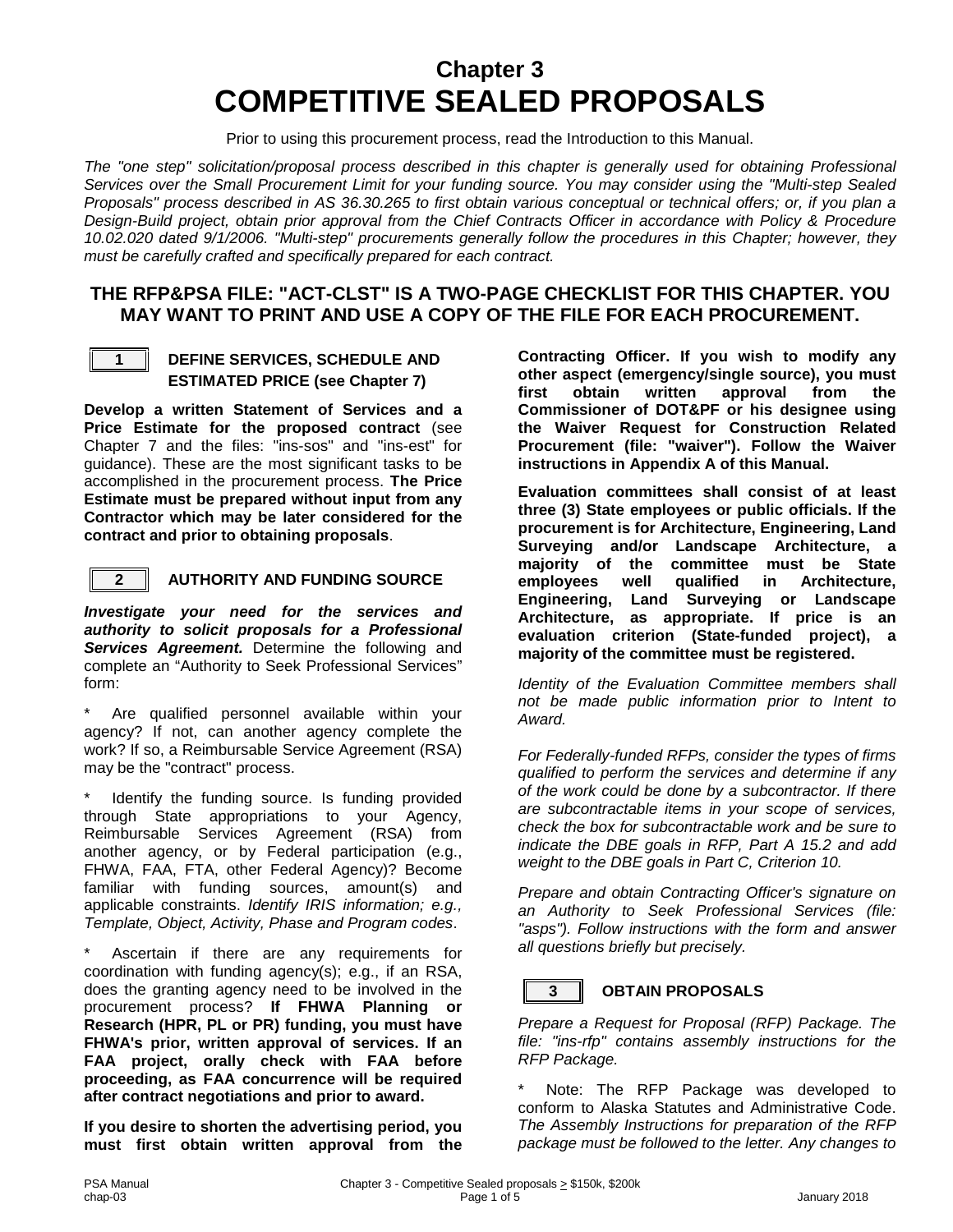*the text of the forms shall be submitted for approval to the DOT&PF Chief Contracts Officer through your Contracts Officer. Some changes may require a written waiver from the Commissioner of DOT&PF prior to issuance of the RFP.*

**The statute (AS 36.30.270), exempts Architects, Engineers and Land Surveyors (A/E and LS) from submitting price proposals during selection for services that must be performed by a registered professional, except under very limited conditions.** *(Read about "Price Competition" in paragraph 9 under NOTICES in Part A of the Competitive Sealed Proposals RFP Package, file: "rfp-a"). Consequently, price competition will not be used in Procurement for A/E and LS services without prior written approval of a Contracts Officer. If price proposals (not "bids") are obtained during selection for A/E and LS services, they will be evaluated by a registered professional.*

Federal participation requires that all engineering and design-related services directly related to a construction project be procured using a qualifications based selection process (Brooks Act). Price may not be considered as part of the scoring process when selecting the most qualified firm. (Environmental services are not covered by the Brooks Act.)

**\* FHWA/FAA/FTA will not participate in contracts whenever cost information (e.g., total costs, hourly rates, work hours, or other pricing data) is a selection factor. [Ref. 23 USC 112, AC 150/5100-14E, and 49 USC 5325(b)(1)]**

*All Requests for Proposals (RFPs) will be advertised on the Department's Internet Home Page and on the On-Line Public Notice page.*

Ask your Contracts Officer for a printout of the RFP Home Page Introduction – or for the Internet address so that you may obtain it yourself. Become familiar with the introduction and in particular the requirements for Addenda and Submittals. Examine the contents to ensure that the RFP Home Page does not conflict with requirements in this Manual or your particular RFP. Discuss any problems/questions with your Contracts Officer.

**AS 36.30.130 requires that public notice must appear in the State's Online Public Notices.** *In addition to posting on the State's Online Public Notice, a Departmental Public Notice soliciting proposals shall be posted on the Department's (or respective Agency's) procurement web site. In the absence of an Agency web site, one or more of the five posting requirements listed in 2 AAC 12.130(a) must be used.* 

*For DOT&PF solicitations, newspaper advertisement is not required and is not used unless the DOT&PF Chief Contracts Officer has given prior approval.*

**The first notice must be published at least 21 calendar days before the date for submission of proposals.**

**The file: "adver" contains all requirements to be included in the notice**. Format and type of notice (e.g., legal or display advertisement) is your choice. Remember that the point of advertising is to gather a wide variety of proposals in order to increase agency choices and improve the quality of services obtained.

**If the proposed Agreement involves federal funds, solicitations will not exclude or restrict proposals from out-of-state Contractors. However, such Contractors must comply with Alaska laws and regulations regarding business, occupational, corporate, and other licensing requirements.**

**The offeror must certify that all services provided by the Contractor and all subcontractors shall be performed in the United States. If the Offeror cannot certify that all work is being performed in the United States, the Offeror must contact the Contracts Officer to request a waiver at least 10 days prior to proposal deadline. (P&P 10.02.060)**

**Maintain a record of RFP holders to be used if any addenda must be issued. Mark the envelope of each submittal as received with date, time and initials of recipient. Maintain a Register of Proposals listing the name and address of all respondents.**

*When inquiries from Contractors are received, it is important that they are all told the same thing regarding the RFP. Ensure that discussion with Contractors does not result in any unfair advantage or premature commitment. Answers to any substantive questions must be provided in writing to all RFP holders of record. If changes are required to the RFP Package during the solicitation period, prepare and issue consecutively numbered and dated addenda (file: "addendum").* Use fax or other electronic means to distribute to all registered holders of the RFP package, and upload the addendum onto the Internet. Ensure sufficient time between Contractor's receipt of addendum and the Submittal Deadline – such that Offerors have an appropriate amount of time to respond (generally at least 48 hours); extend the deadline if necessary. Retain fax confirmation for file.

**Ensure that proposals are not opened until after the submittal deadline and that when opened, the process avoids disclosure of contents to competing respondents during the negotiation process and until after a Notice of Intent to Award (***not* **Intent to Negotiate) is issued.**

*Within DOT&PF, an informational copy of all RFP Packages must be provided to the regional Plans Room. The Plans Room should also be advised of the date the RFP was first advertised. If requested by a*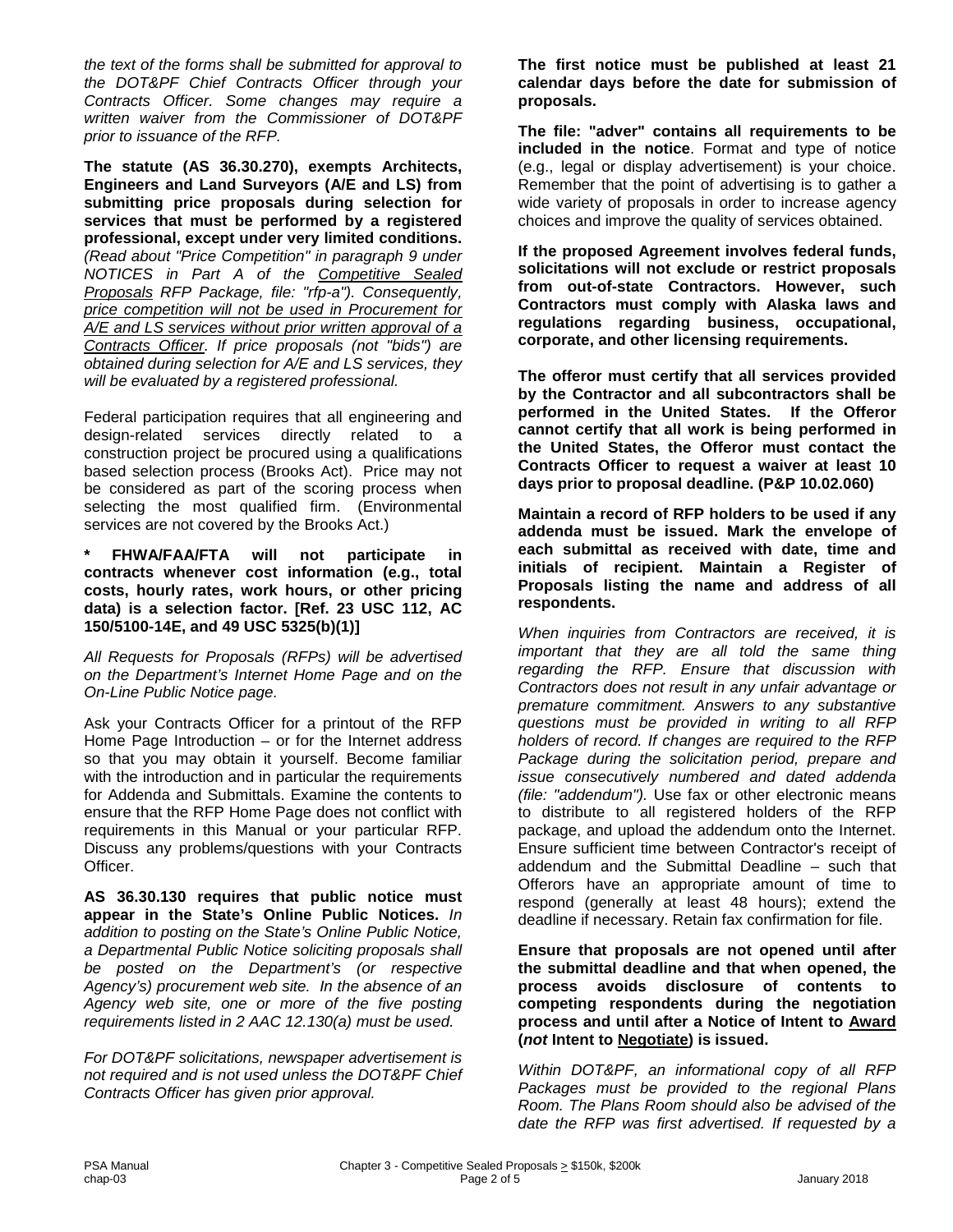*Contract Manager, the Plans Room will handle reproduction and distribution of RFPs and Addenda to Contractors. On the day following the Submittal Deadline, the Plans Room will provide a log that lists the name, address, contact person and telephone number for each Contractor who received a copy of the RFP Package and any Addenda. DOT&PF Systems and headquarters sections and other departments and agencies shall establish similar, written procedures.*

Hint: If an out-of-town/state firm complains that it cannot meet a deadline, suggest that they may electronically transmit their proposal to a personal representative who may reproduce a hard copy of it and deliver it "in person" to the submittal address prior to the deadline. *Do not assume any responsibility for assuring that any Offeror's proposal will be timely delivered.* 

*If proposal is received after submittal deadline, keep unopened in the procurement file until time for filing a protest has expired. After the protest period has ended, open the proposal package and retain one copy of the proposal per 36.30.510(2). All other copies of the non-responsive proposal may be returned.*



#### **4 EVALUATE PROPOSALS**

The Evaluation Instructions for Chairperson (file: "inschar") and the Evaluation Instructions for Committee (file: "ins-comm") contain step by step procedures for the evaluation and scoring of proposals received. This is the most critical phase of the procurement process and the one most vulnerable to error and Contractor protest. Strict adherence to the procedure is necessary to maintain an equitable and consistent selection process.



#### **5 CONTRACTOR SELECTED FOR NEGOTIATION**

Issue a Notice of Intent to Negotiate (file: "itn") the proposed agreement, signed by a Contracting Officer or written designee, to all respondents to the solicitation. *The ranking of Offerors must be held confidential until after the Intent to Negotiate is signed.* 

**\* Note: All proposals and related information must be held confidential until after the Notice of Intent to Award is issued (AS 36.30.230). Offerors requesting a debriefing shall not be allowed to review competitors proposals – and thereby provide a possible negotiation advantage – until after a Notice of Intent to Award (Activity #9) is completed.**

#### **6 AUDIT OF CONTRACTOR'S RECORDS**

For FAA agreements, the Contractor should be

prepared to validate the overhead costs with a certified statement from the sponsor's auditor, state's auditor, or consultant's accountant. If the consulting firm has been audited by an agency of the Federal Government within the previous 12 months, the overhead rate determined by this audit may be used.

**The three (3) primary purposes of prenegotiation audits are:**

**\* Assure that the Contractor has, and uses, an acceptable accounting system that provides adequate and proper justification for price proposals and contract billings.**

**\* Assist Agency negotiators to establish fair and reasonable labor rates, Indirect Cost Rate (IDCR), equipment rates and unit prices; with adequate and proper justification.**

**\* Assure that the Contractor is aware of cost eligibility and documentation requirements.**

#### **PSA VALUED BETWEEN THE SMALL PROCUREMENT LIMITS AND \$250,000**

*For contracts or subcontracts valued between the small procurement limits and \$250,000, prenegotiation audits are not required, if all four of the following conditions are met.*

*1) A reliable Price Estimate is prepared or obtained prior to any discussions with any Contractor who may perform work under the contract.*

*2) The Price Estimate accurately establishes a fair and reasonable value of the services required - regardless of who might perform the contract. Further, the Price Estimate must include a complete explanation of how it was derived and provide (or reference) factual, historical or other data which support the labor rates, unit prices, profit determinations, etc. as utilized in the estimate.*

*3) Price Analysis (see Chapter 8, Sec. 8.5.1) is used to establish the Contract Price.*

*4) Method of Payment (see Chapter 8) is a form of:*

#### **FIXED PRICE (FP)**

*and the contract price is in reasonable agreement with the agency's Price Estimate.*

#### **OR**

#### **COST REIMBURSEMENT (CR)**

*and the maximum amount payable under the contract reasonably agrees with the Price Estimate and all of the following:*

*a) The DOT&PF Internal Review Section has issued an audit report for the Contractor that is current (within the last two years) – OR the Contractor provides a certified statement from an independent CPA – attesting to the sufficiency of the Contractor's*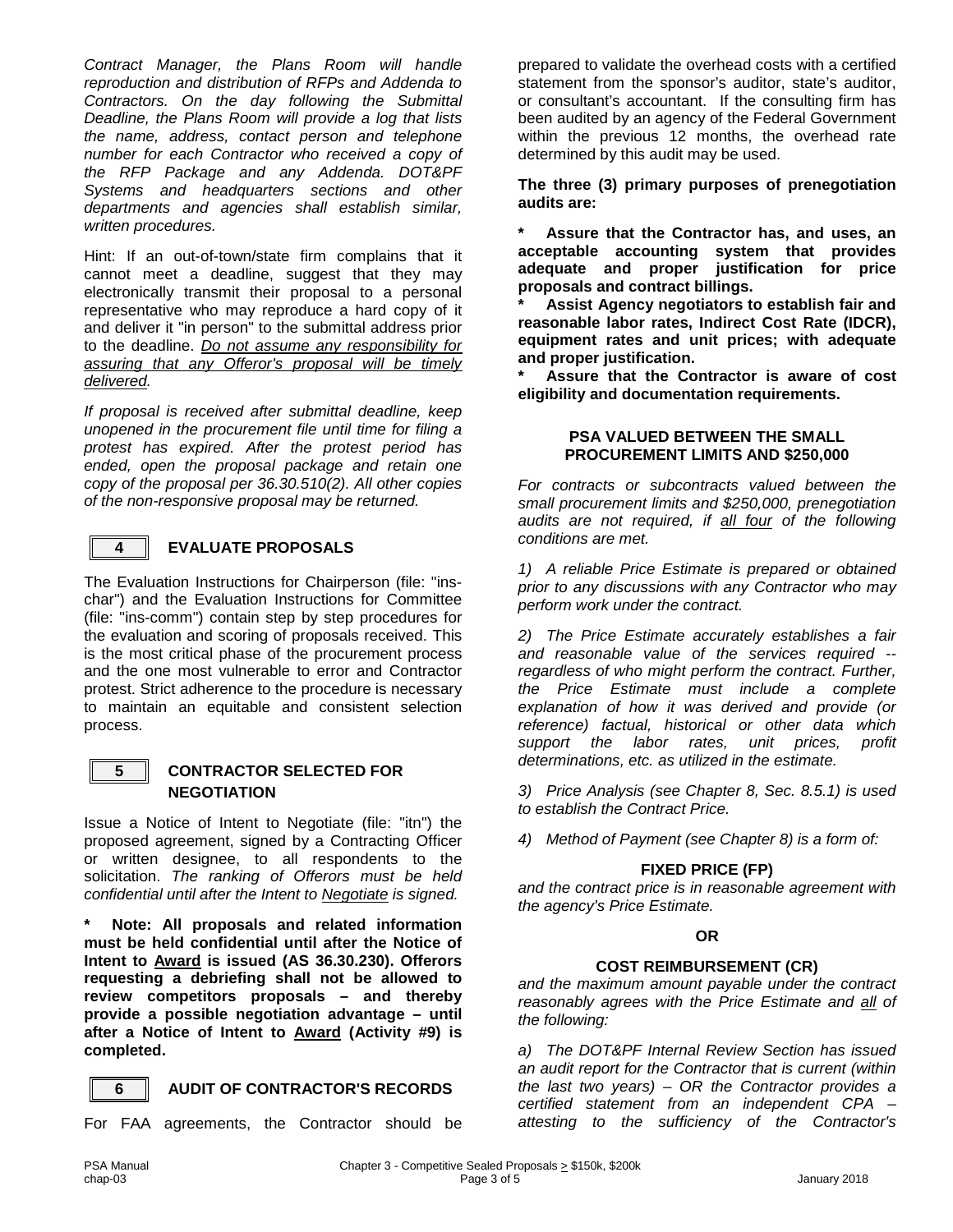*accounting system to reliably accumulate costs for individual contracts and includes an audit of the Indirect Cost Rate.*

*b) The Contractor certifies that no significant changes were made in the accounting system since the DOT&PF or independent CPA audit.*

*c) The contract contains provisions that cap the Contractor's total hourly billing rates (Direct Labor Cost + Indirect Cost + Fee) to approximately the Direct Labor Rates paid to state employees for similar work times a reasonable multiplier for Indirect Cost and Fee, or to market labor rates that are based on identified, reliable and factual, historical or other data.*

Note: A "reasonable" multiplier might be 2.7, wherein the IDCR is 150% and the Fee is 8%. A more appropriate multiplier for the specific type of services required might be available from the DOT&PF auditors based on analysis of data derived from recent contractor audits and other pertinent sources.

*d) The contract shall contain a fixed price or a "not to exceed price" of \$250,000 or less. If any amendment will cause the price to exceed \$250,000, the DOT&PF office of Internal Review should be consulted for audit recommendations prior to executing the amendment.*

*If any of the above conditions are not met for contracts or subcontracts valued between the Small Procurement Limits and \$250,000, then a Cost Analysis (in lieu of Price Analysis) of the Contractors' and Subcontractors' Price Proposals is required. Internal Review should be consulted for audit recommendations prior to Contract Price negotiations.*

#### **PSA VALUED AT MORE THAN \$250,000**

**A prenegotiation audit review of Contractors' and Subcontractors' accounting systems and business records are required for all contracts and subcontracts that may exceed \$250,000.** *Immediately following identification of a Contractor or Subcontractor requiring an audit review, orally notify the DOT&PF Regional Office of Internal Review. If they do not have a current audit on file, ensure that the "Prenegotiation Requirements" Letter (file: "preneg"), as discussed under activity #7 below, includes the request for a completed Pre-Audit Statement (file: "preaudit") and Alaska DOT&PF Internal Review Questionnaire ("preaudit IR-Ques") from the Offeror and each Subcontractor whose price may exceed \$250,000.* 

Note: The RFP Package contains a notice to Offerors allowing disqualifying of an Offeror that does not provide the Pre-Audit Statements in a timely manner.

If an audit review is required, submit a Prenegotiation Audit Request (file: "auditreq") to the Regional Internal Review Office. Attach a copy of the pre-solicitation Price Estimate for the contract and copies of the Contractor and Subcontractors' completed Pre-Audit Statements. If currently not available, indicate a date when each will be provided to Internal Review.

**\* Note: Completed Pre-Audit Statements and attachments are proprietary information (AS 36.30.230) and are confidential.** *Originals must be transmitted directly to Internal Review and no copies shall be made.*

Following receipt of completed Pre-Audit Statements, the pre-solicitation Price Estimate, and Price Proposals (if any), Internal Review staff will conduct a limited review process and, if possible, quickly determine an Indirect Cost Rate (IDCR) for each Contractor and Subcontractor. If the limited review does not allow for determination of an IDCR, an "onsite" audit of the Contractor's/Subcontractor's accounting system and business records may be necessary. Because an on-site audit may take over three weeks to complete, it is important to notify Internal Review as soon as the Contractor and Subcontractors are identified. *In any case, services and labor hour negotiations may proceed and Price Proposals may be obtained prior to or concurrently with audit activities. Cost and price discussions, however, must be delayed until an audit recommendation is provided.* 

*\* Note: When a prenegotiation audit is required, no contract shall be executed prior to completion of the audit and consideration of all applicable audit findings – except with express written acknowledgment of the Contracts Officer.*

#### **7 TECHNICAL AND** *PRICE OR COST* **ANALYSIS**

*Issue a Prenegotiation Requirements Letter (file: "preneg") to the selected Contractor. Obtain and check validity of the Contractor's responses before proceeding with price negotiations.* **This is to ensure that the Contractor and Subcontractors are "responsible" per AS 36.30.360.**

Review all proposals received. Extract any information that may be used to improve upon the Statement of Services distributed with the RFP package. Revise the Statement of Services accordingly. *Discuss the services required with the selected Contractor to ensure a common understanding of goals and then obtain a detailed price proposal.*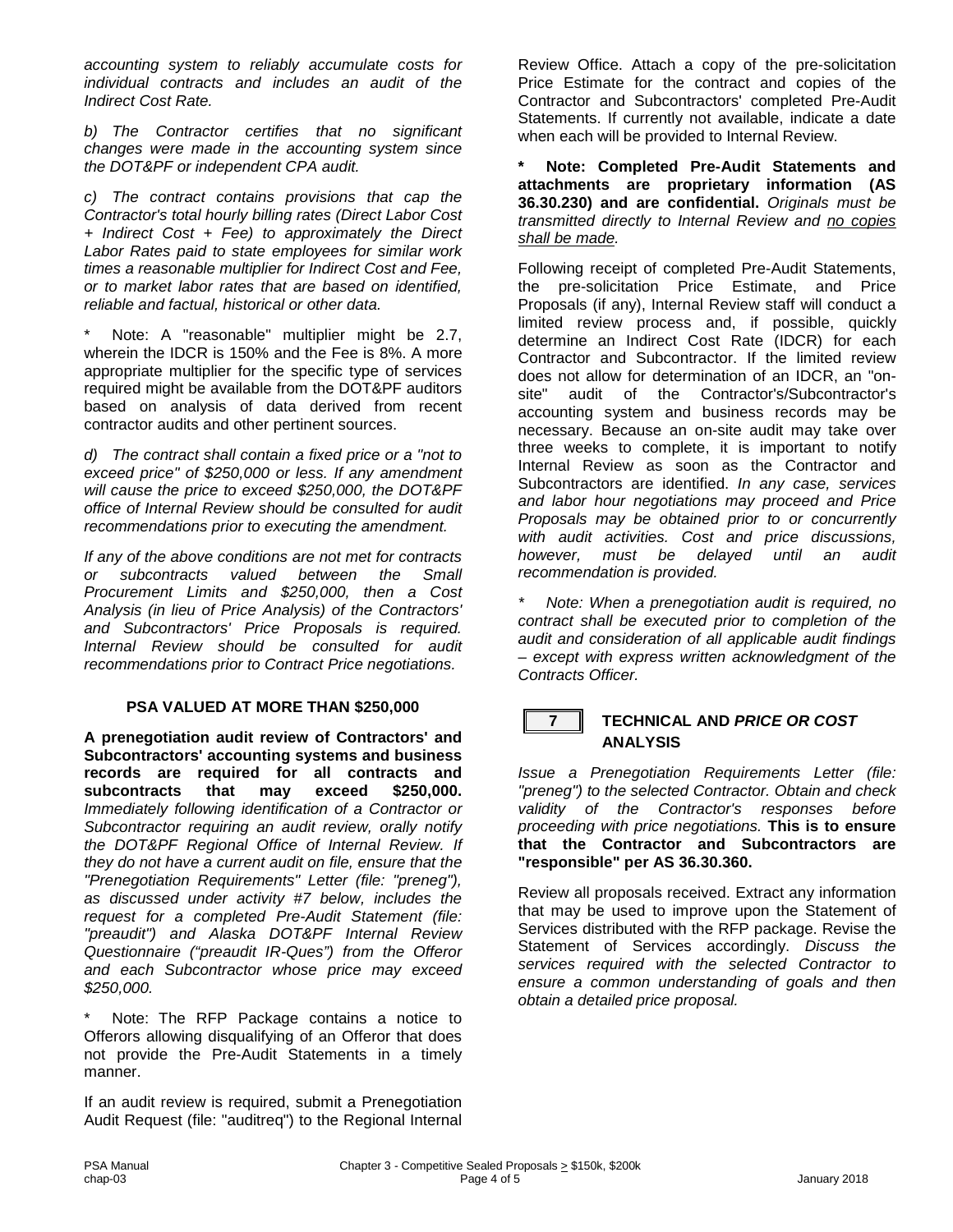**Perform a Technical and Price or Cost Analysis of the price proposal in accordance with Chapter 8.** *A Cost Analysis is required if the price will exceed \$250,000. Establish negotiation objectives for Direct Cost of Direct Labor, Indirect Costs, Other Direct Costs (Reimbursable Expenses and Subcontracts) and Fee.*



**Negotiate services, schedule, price and method(s) of payment in accordance with Chapter 9.**



#### **9 NOTICE OF INTENT TO AWARD**

**Following the conclusion of negotiations and selection of a Contractor, a Notice of Intent to Award (file: "ita") shall be sent to all respondents to the RFP. The Notice must be issued at least five (5) days prior to execution of the Agreement (AS 36.30.365).** 

**\* Caution: Respondents have ten (10) calendar days following issue of Notice of Intent to Award to file any protest (AS 36.30.565), thus it may be best to delay award for ten (10 days after the notice.**

NOTE: If unsuccessful Offerors request a debriefing, the Evaluation Committee Chairperson should informally meet with the Offeror. Discussion should focus on areas judged to be weak or deficient and on whether the weaknesses or deficiencies were factors in the Offeror not having been selected. It is not appropriate to compare unsuccessful Offeror's proposals with that of the successful Offeror except in a general way. A point-by-point comparison, no matter how objective, will invariably lead to disagreement. An adequate debriefing, however, can provide the basis for firms to improve future proposals and interviews. The debriefing is an indication that the selection process was handled fairly, equitably and in accordance with applicable laws and regulations governing the solicitation.

**After the Notice of Intent to Award, all proposals and Agency files (except for agreed upon specific proprietary information) are public information.**



#### **10 PROTESTS AND APPEALS**

If there are any protests, see Chapter 10.



#### **11 SUMMARY OF SELECTION AND NEGOTIATION**

**(See the file: "rons" and Chapter 11.)**

**12 WRITTEN CONTRACT**

**The standard written Professional Services Agreement is required (see the file: "ins-psa" and Chapter 12)**.



#### **13 PROCUREMENT RECORDS**

*After RONS and PSA are prepared, assemble and transmit a complete set of procurement documents as instructed by the Documents Checklist -- Competitive Sealed Proposals (file: "clst-csp") to your Contracts Officer. Keep a copy of all materials for your project files (see Chapter 13).* 

*\* Your Contracts Officer will at this time review the contract records to identify any necessary revisions that must be made. In general, the Contractor must sign two copies of the PSA first. The Contracts Officer will then obtain a Contracting Officer's signature on both copies of the PSA and a copy of the RONS. One of the originally signed copies of the PSA will be returned to the Agency's Contract Manager to reproduce for project files and to transmit to the Contractor with a Notice to Proceed in accordance with Chapter 15. The Contracts Officer will keep all the other documents for the "official" procurement records required by statute and regulations.*

### **14 ENCUMBER FUNDS**

*Funds for the contract must be encumbered (see file: "encumber" and Chapter 14).*

#### **15 CONTRACT MANAGEMENT**

*Provide one (1) originally signed copy of the PSA to the Contractor, and manage the contract in accordance with Chapter 15.*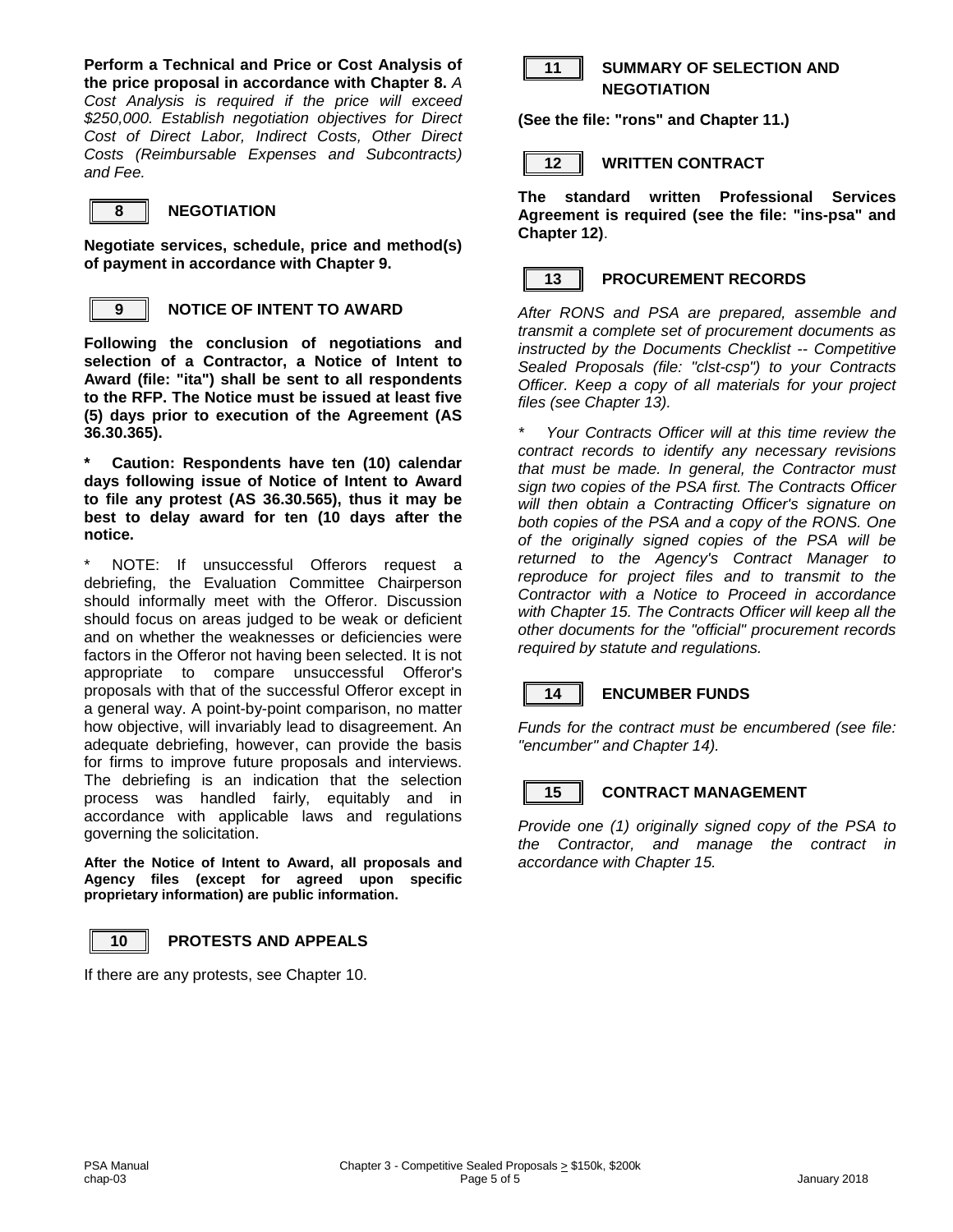### **Chapter 4 EMERGENCY PROCUREMENTS**

This Chapter is for construction related professional services as defined by AS 36.30.990(7) – as quoted on page I-1 of the Introduction to this Manual. Emergency Procurement of other construction related services, commodities or construction must be done in accordance with other applicable DOT&PF procedures. Further, all Emergency Procurements not within the purview of "construction" as defined in AS 36.30.990(6), shall be made in accordance with the Alaska Administrative Manual, specifically section 81.070.



#### **1 DEFINE SERVICES, SCHEDULE AND ESTIMATED PRICE**

*Identify the type of services and time frame in which needed. Emergency Procurements may be made when there exists a threat to public health, welfare, or safety, when a situation exists that makes a procurement through competitive sealed bidding or competitive sealed proposals impracticable or contrary to the public interest, or to protect public or private property.* **Only those services necessary to relieve an emergency situation shall be obtained by Emergency Procurement.** *Other professional services for repair, construction, etc., shall be obtained under routine procurement procedures.*



#### **2 AUTHORITY AND FUNDING SOURCE**

*A written Determination of Emergency is required. In general, only the Commissioner of DOT&PF will make a written determination of a construction-related emergency. However, any Agency official at the site of an emergency can (and is encouraged to) make the written determination* if the following conditions are true:

- the official believes emergency circumstances exist,
- those circumstances could result in loss of life or property damage, and
- action to resolve the emergency must begin in less than 72 hours.

Emergencies frequently exist under any of the following circumstances:

- fire, flood, earthquake or similar natural disasters,
- medical emergency, riots or similar man made events,
- environmental accidents,
- equipment failure requiring timely repair; and

usually result in at least one of the following:

- a real threat to public health, welfare or safety,
- imminent loss of human life or property,
- essential need for a timely response.

**CAUTION:** *Emergency Procurements that occur as a result of an individual intentionally or knowingly acting or failing to act responsibly, to avoid requirements of normal procurement procedures, could result in disciplinary action per AS 36.30.930*.

**The Determination of Emergency must be made prior to obtaining any services, except when time is of the essence and the loss of life or property may be increased due to a delay – then the determination can be made up to 48 hours after the procurement.** 

*Requests for a Determination of Emergency by the Commissioner (or by a Regional or System Director if cost will not exceed the Small Procurement limit) shall be submitted on DOT&PF Waiver Request for Construction Related Procurement (file: "waiver").* The form shall be completed per Appendix A of this Manual. Entries in PARTS 3 and 4 shall include sufficient details and factual evidence to ensure that an independent examination and verification of the emergency can be made. The intended level or manner of solicitation to be used in the Emergency Procurement should also be described.

Generally, Part 5 of the waiver form (which constitutes the written Determination of Emergency) and the signature of approval will be rendered within two (2) work days following receipt of a waiver request with complete information. Incomplete information and weekends or holidays will increase this period. *If time is truly of the essence, local officials should consider making the written Determination of Emergency after if time permits - an oral discussion with the Chief Contracts Officer.* 

*If an agency official at the site of an emergency makes the Determination of Emergency – usually in a memorandum, then it shall later be attached to the waiver form and only the heading information and PART 1 of the form must be completed. The memorandum should depict the nature and circumstances of the emergency, the effects if not cured, and the professional services needed. The memorandum must also report the basis for selection of the particular contractor to provide the services.* (Often, the closest most available Contractor is selected because time is of the essence.)

**Aside from the written Determination of Emergency, 2 AAC 12.450 (b) requires that, if practical, approval by the Commissioner (or a Regional or System Director if cost will not exceed the Small Procurement limit) must be obtained before an Emergency Procurement of \$10,000 or more is made.** *Oral approval is acceptable.*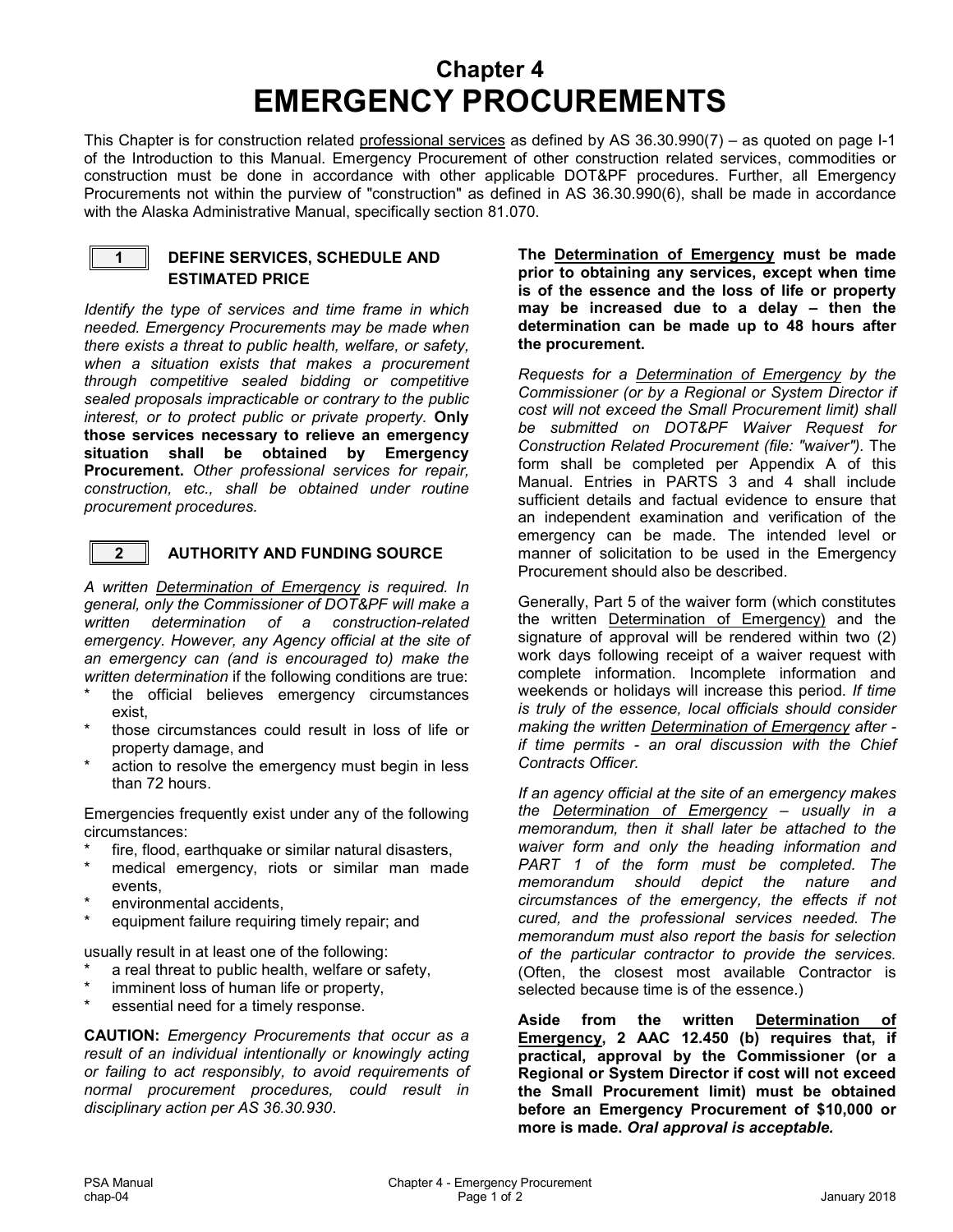*If possible, also identify funding source(s) and identify IRIS information; e.g., Template, Object, Activity, Phase and Program codes*.



#### **3 OBTAIN PROPOSALS**

**Emergency Procurements may be made by any reasonable means and with competition that is practicable under the circumstances; i.e., when time permits, some degree of solicitation and price competition is expected.**

**The offeror must certify that all services provided by the Contractor and all subcontractors shall be performed in the United States. If the Offeror cannot certify that all work is being performed in the United States, the Offeror must contact the Contracts Officer to request a waiver at least 24 hours prior to proposal deadline unless modified by the Contracts Officer. (P&P 10.02.060)**

For Emergency Procurements that begin 72 hours after the need is identified, either Parts 3 and 4 or Part 5 (recommendations) of the waiver form will specify the solicitation process to be followed. *Solicitation may begin before the written Determination of Emergency, if prior oral approval of the solicitation method is approved by the DOT&PF Chief Contracts Officer (or a Regional or System Director if cost will not exceed the Small Procurement limit).*



#### **4 EVALUATE PROPOSALS**

Select the Contractor offering the proposal most advantageous to the State for resolving the emergency.



#### **5 CONTRACTOR SELECTED FOR NEGOTIATION**

*Orally notify all Offerors of the Contractor selected.*



#### **6 TECHNICAL AND PRICE ANALYSIS**

Generally review the selected Contractor's proposal to ensure it addresses required services and that the price is fair and reasonable only for labor effort and related expenses necessary to relieve the emergency situation.



#### **7 NEGOTIATION**

Establish the services to be provided (see file: "inssos"), schedule for performance and a Fixed Price or other payment terms. *Obtain the Contractor's signature on a copy of the Certification for Licenses and Insurance (file: "psa-e") – a fax (or other electronic means) signature followed by a copy with original signature is acceptable*. Give Contractor oral Notice to Proceed. (Written confirmation is discussed below under Professional Services Agreement.)



#### **8 PROTESTS AND APPEALS**

If there are any protests, see Chapter 10.



#### **9 SUMMARY OF SELECTION AND NEGOTIATION**

**Within 15 days after award of the contract, complete Part 6 of the DOT&PF waiver form that was used for the Determination of Emergency** *and submit it through your Contracts Officer to the DOT&PF Headquarters Chief Contracts Officer.*

**When multiple contracts are awarded under an Emergency Procurement, information pertaining to all the contracts shall be attached to the waiver form in the format shown in Part 6.**



#### **10 WRITTEN CONTRACT**

*Obtain a PSA Number from your Contracts Officer and include it in whatever form of contract you use. (The PSA Number is used to ensure that the procurement is appropriately listed in the Agencies contract records.) If time allows, use the standard PSA forms (Chapter 12); otherwise, issue a letter to the Contractor confirming the agreed upon services, schedule and method of payment. Be sure to obtain the Contractor's signature of acceptance on the letter.* When time is extremely limited, handwritten communications are acceptable.



#### **11 PROCUREMENT RECORDS**

*Assemble and transmit a complete set of procurement documents to your Contracts Officer as instructed by the Emergency Procurement Documents Checklist (file: "clst-emr").*

Keep a copy of all materials for your project files.



#### **12 ENCUMBER FUNDS**

**Funds for the contract must be encumbered if the contract amount exceeds \$5,000 (see file: "encumber" and Chapter 14).**

#### **13 CONTRACT MANAGEMENT**

*(See Chapter 15). Records relating to the contract shall be retained in such a manner that all actual costs to the Contracting Agency can be easily determined.*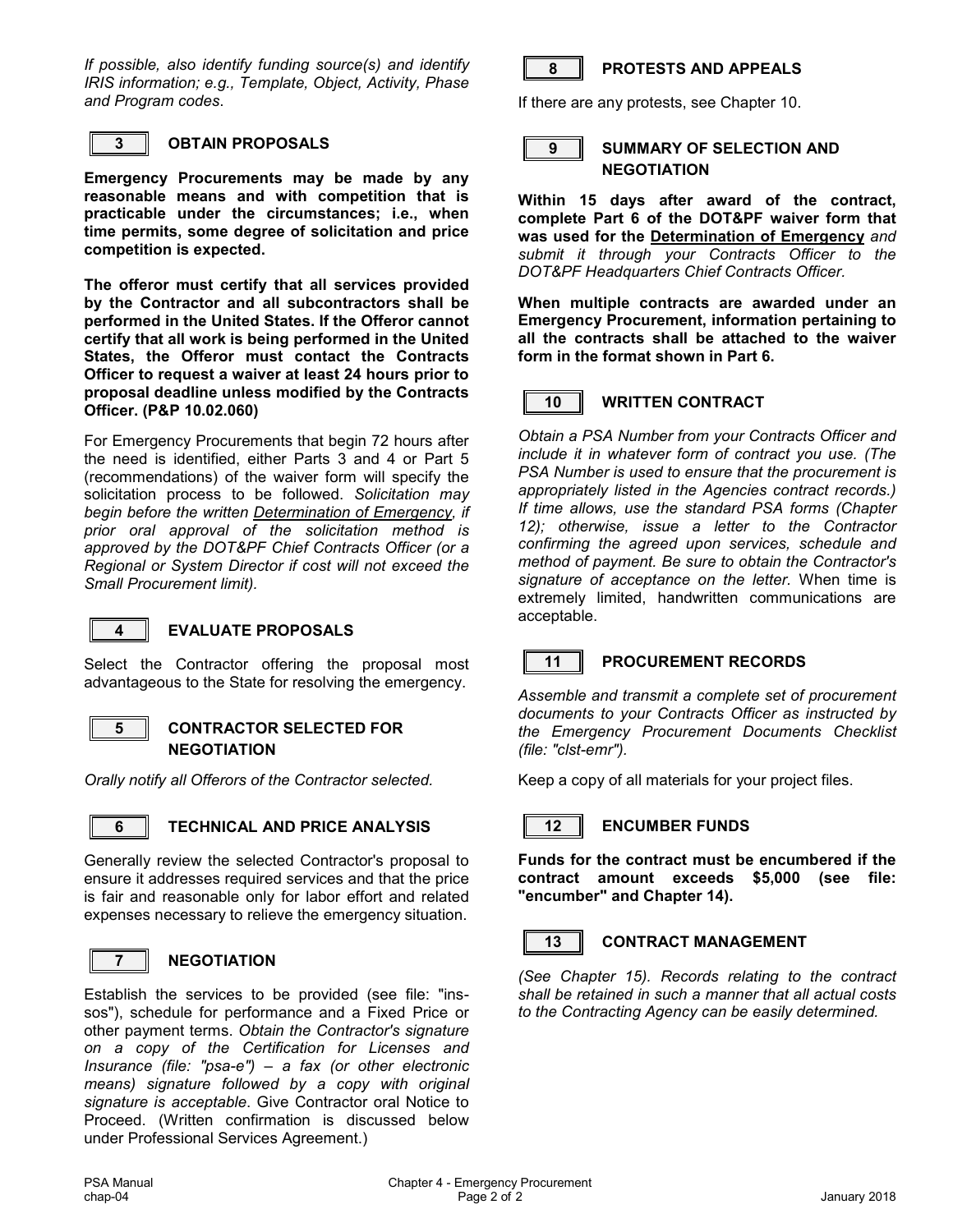### **Chapter 5 SINGLE SOURCE AND LIMITED COMPETITION PROCUREMENTS**

Prior to using this procurement process, read the Introduction to this Manual.



#### **1 DEFINE SERVICES, SCHEDULE AND ESTIMATED PRICE**

*Develop a written Statement of Services and a Price Estimate for the proposed contract (see Chapter 7 and the files: "ins-sos" and "ins-est" for guidance).* 



#### **2 AUTHORITY AND FUNDING SOURCE**

Determine the unique characteristics of the intended procurement. If you do not know of a Contractor qualified to perform the required services – or if you know of only one Contractor - advertise in the relevant geographical area announcing your intent to make a procurement to determine what sources are available or interested. The number and type of media advertisements and length of solicitation period (generally a few days) must be practical for the situation.

Consider advertising on the DOT&PF Home Page. *Access for posting to electronic media is restricted to the Department's Contracts Officer (named on the cover of this Manual). Contact one of them for assistance.*

*If only one Contractor responds, choose Single Source; otherwise, choose Limited Competition.*

#### **SINGLE SOURCE (AS 36.30.300 & 2 AAC 12.410)**

**Only one Contractor exists or is suitable or acceptable to provide the required services.**

#### **LIMITED COMPETITION (AS 36.30.305 & 2 AAC 12.430)**

**Competitive Sealed Bidding or Competitive Sealed Proposals is impractical or contrary to public interest. May not be used for architectural, engineering, land surveying or landscape architecture, which must be performed by a registered professional. A Single Source contract may not be awarded under this process.**

Identify the funding source. Is funding provided through State appropriations to your Agency, Reimbursable Services Agreement (RSA) from another agency, or by Federal participation (FHWA, FAA, other Federal Agency)? Become familiar with funding sources, amount(s) and applicable constraints. *Identify IRIS information; e.g., Template, Object, Activity, Phase and Program codes*.

Ascertain if there are any requirements for coordination with funding agency(s); e.g., if an RSA, does the granting agency need to be involved in the procurement process? **If FHWA Planning or Research (HPR, PL or PR) funding, you must have FHWA's prior, written approval of services. If an FAA project, orally check with FAA before proceeding, as FAA concurrence will be required after contract negotiations and prior to award.**

**Obtain a procurement waiver***. Fully complete Parts 1 through 4 of DOT&PF Waiver Request for Construction Related Procurement (file: "waiver"). Follow the waiver instructions in Appendix A. Obtain written approval of the waiver prior to any further activity.* **The justification must contain findings of fact that support through clear and convincing**  evidence, the need to use the **procurement method.**

**FAA approval is required for all Single Source and Limited Competition procurements >\$5,000.**

*The Contract file must contain documentation of this approval.*

#### **3 OBTAIN PROPOSALS**

*Obtain a Single Source proposal, or Limited Competition proposals, from the selected Contractor(s). Follow any instructions contained in Part 5 of the approved waiver.*

**The offeror must certify that all services provided by the Contractor and all subcontractors shall be performed in the United States. If the Offeror cannot certify that all work is being performed in the United States, the Offeror must contact the Contracts Officer to request a waiver. (P&P 10.02.060)**

#### **4 EVALUATE PROPOSALS**

**If using Limited Competition, select the Contractor whose proposal is "most advantageous to the State". Make sure that price, delivery and terms are discussed equally with each potential Contractor (2 AAC 12 430(c)). If only one (1) Contractor responds to the advertisement for Limited Competition and no other sources are known; award may not be made to that Contractor without another waiver for Single Source Procurement.**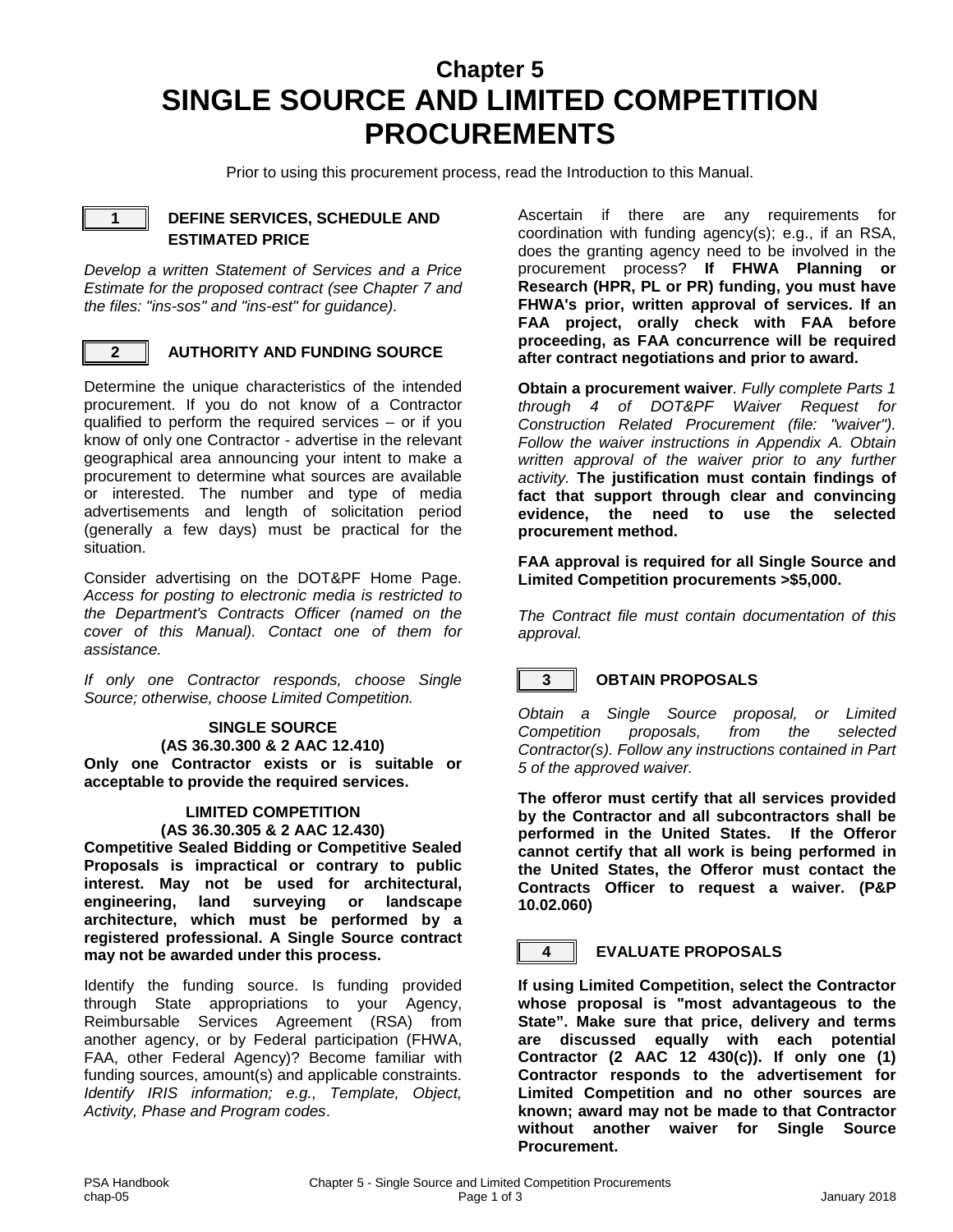#### **5 CONTRACTOR SELECTED FOR NEGOTIATION**

*Orally notify all Offerors of Contractor selected.*



**6 AUDIT OF CONTRACTOR'S RECORDS**

**The three (3) primary purposes of pre-negotiation audits are:** 

**\* Assure that the Contractor has, and uses, an acceptable accounting system that provides adequate and proper justification for price proposals and contract billings.**

**\* Assist Agency negotiators to establish fair and reasonable labor rates, indirect cost rates, equipment rates and unit prices; with adequate and proper justification.**

**\* Assure that the Contractor is aware of cost eligibility and documentation requirements.**

#### **PSA VALUED BETWEEN THE SMALL PROCUREMENT LIMITS AND \$250,000**

*For contracts or subcontracts valued between the small procurement limits and \$250,000, prenegotiation audits are not required, if all four of the following conditions are met.*

*1) A reliable Price Estimate is prepared or obtained prior to any discussions with any Contractor which may perform work under the contract.*

*2) The Price Estimate accurately establishes a fair and reasonable value of the services required - regardless of who might perform the contract. Further, the Price Estimate must include a complete explanation of how it was derived and provide (or reference) factual, historical or other data which*  support the labor rates, *determinations, etc. as utilized in the estimate.*

*3) Price Analysis (see Chapter 8, Sec. 8.5.1) is used to establish the Contract Price.*

*4) Method of Payment (see Chapter 8) is a form of:*

#### **FIXED PRICE (FP)**

*and the contract price is in reasonable agreement with the agency's Price Estimate.*

#### **OR**

#### **COST REIMBURSEMENT (CR)**

*and the maximum amount payable under the contract reasonably agrees with the Price Estimate and all of the following:*

*a) The DOT&PF Internal Review Section has issued an audit report for the Contractor that is current (within the last two years) – OR the Contractor provides a certified statement from an independent CPA – attesting to the sufficiency of the Contractor's* 

*accounting system to reliably accumulate costs for individual contracts and includes an audit of the Contractor's Indirect Cost Rate.*

*b) The Contractor certifies that no significant changes were made in the accounting system since the DOT&PF or independent CPA audit.*

*c) The contract contains provisions which cap the Contractor's total hourly billing rates (Direct Labor Cost + Indirect Cost + Fee) to approximately the Direct Labor Rates paid to state employees for similar work times a reasonable multiplier for Indirect Cost and Fee, or to market labor rates that are based on identified, reliable and factual, historical or other data.*

Note: A "reasonable" multiplier might be 2.7, wherein the IDCR is 150% and the Fee is 8%. A more appropriate multiplier for the specific type of services required might be available from the DOT&PF auditors based on analysis of data derived from recent contractor audits and other pertinent sources.

*d) The contract shall contain a Fixed Price or a "not to exceed price" of \$250,000 or less. If any amendment will cause the price to exceed \$250,000, the DOT&PF office of Internal Review should be consulted for audit recommendations prior to executing the amendment.*

*If any of the above conditions are not met for contracts or subcontracts valued between the Small Procurement Limits and \$250,000, then a Cost Analysis (in lieu of Price Analysis) of the Contractors' and Subcontractors' Price Proposals is required. Internal Review should be consulted for audit recommendations prior to Contract Price negotiations*.

#### **PSA VALUED AT MORE THAN \$250,000**

**A pre-negotiation audit review of Contractors' and Subcontractors' accounting systems and business records are required for all contracts and**  subcontracts *Immediately following identification of a Contractor or Subcontractor requiring an audit review, orally notify the DOT&PF Regional Office of Internal Review. If they do not have a current audit on file, insure that the "Pre-negotiation Requirements" Letter (file: "preneg"), as discussed under activity #7 below, includes the request for a completed Pre-Audit Statement (file: "preaudit") from the Offeror and each Subcontractor whose price may exceed \$250,000.*

If an audit review is required, submit a Pre-Negotiation Audit Request (file: "auditreq") to the Regional Internal Review Office. Attach a copy of the pre-solicitation Price Estimate for the contract and copies of the Contractor's and Subcontractors' completed Pre-Audit Statements. If currently not available indicate a date when each will be provided to Internal Review.

#### **\* Note: Completed Pre-Audit Statements are proprietary information (AS 36.30.230) and are**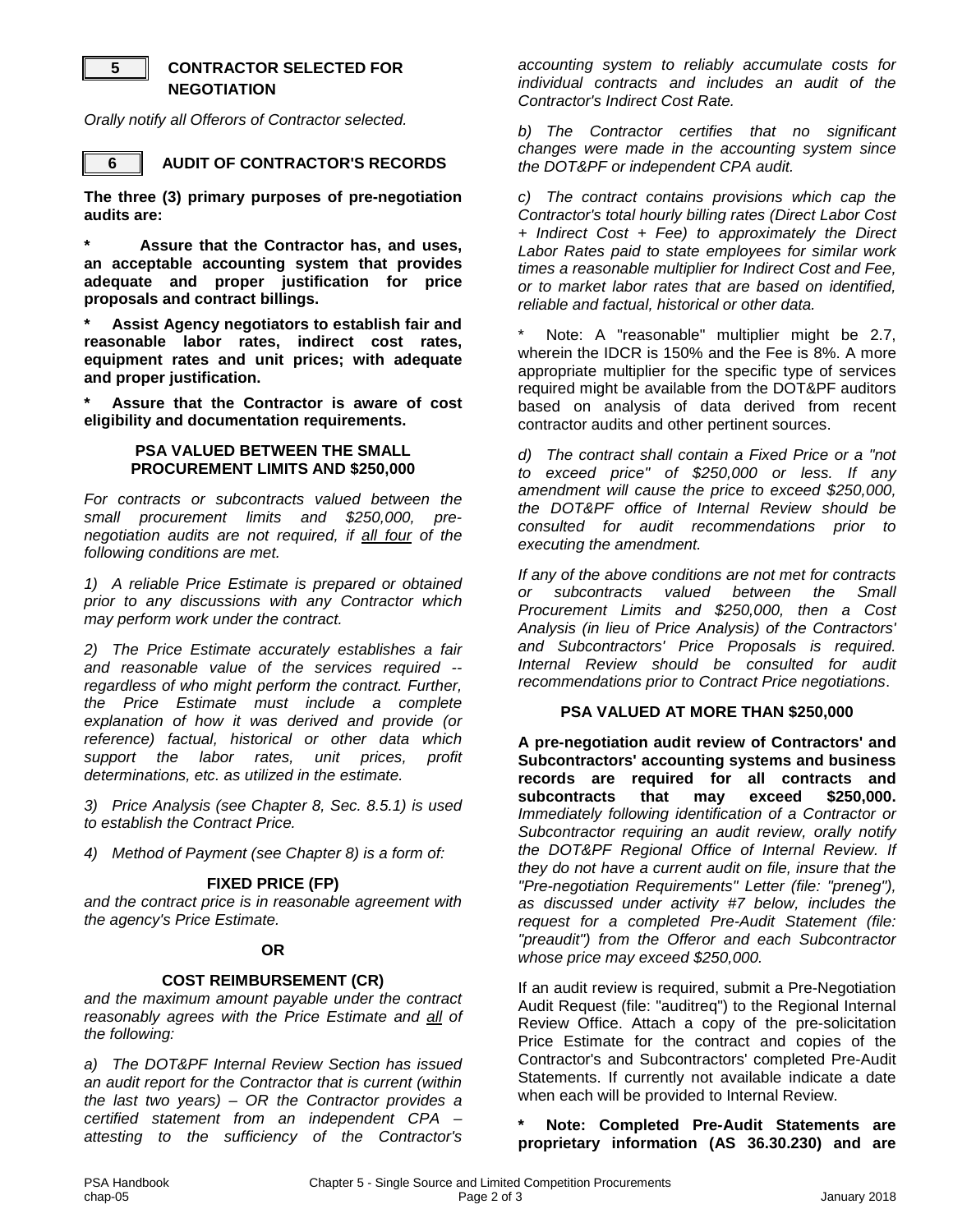**confidential.** *Originals must be transmitted directly to Internal Review and no copies shall be made***.**

Following receipt of the completed Pre-Audit Statements, the pre-solicitation Price Estimate, and Price Proposals (if any), Internal Review staff will conduct a limited review process and, if possible, quickly determine an Indirect Cost Rate (IDCR) for each Contractor and Subcontractor. If the limited review does not allow for determination of an IDCR, an "on-site" audit of the Contractor's/Subcontractor's accounting system and business records may be necessary*.* Because an on-site audit may take over three weeks to complete, it is important to notify Internal Review as soon as the Contractor and Subcontractors are identified. *In any case, services and labor hour negotiations may proceed and Price Proposals may be obtained prior to or concurrently with audit activities. Cost and price discussions, however, must be delayed until an audit recommendation is provided.*

*\* Note: When a pre-negotiation audit is required, no contract shall be executed prior to completion of the audit and consideration of all applicable audit findings – except with express written Acknowledgement of the Contracting Officer.*



#### **7 TECHNICAL AND** *PRICE OR COST* **ANALYSIS**

*Issue a Pre-negotiation Requirements Letter (file: "preneg") to the selected Contractor. Obtain and check validity of the Contractor's responses before proceeding with price negotiations.* **This is to ensure that the Contractor and Subcontractors are "responsible" per AS 36.30.360.**

*Discuss the services required with the selected Contractor to ensure a common understanding of goals and then obtain a detailed price proposal.* **Perform a Technical and Price or Cost Analysis of the price proposal in accordance with Chapter 8.** *A Cost Analysis is required if the price will exceed \$250,000. Establish negotiation objectives for Direct Cost of Direct Labor, Indirect Costs, Other Direct Costs (Reimbursable Expenses and Subcontracts) and Fee.*

#### **8 NEGOTIATION**

**Negotiate services, schedule, price and method(s) of payment in accordance with Chapter 9.**



#### **9 PROTESTS AND APPEALS**

If there are any protests, see Chapter 10.



#### **10 SUMMARY OF SELECTION AND NEGOTIATION**

#### **(See the file: "rons" and Chapter 11.)**

*Within 15 days after award of the contract, complete Part 6 of the approved DOT&PF Waiver Request for Construction Related Procurement, and submit a copy through your Contracts Officer to the Chief Contracts Officer at the address shown on the form*.



#### **11 WRITTEN CONTRACT**

**The standard written Agreement is required (see the file: "ins-psa" and Chapter 12)**.

#### **12 PROCUREMENT RECORDS**

After the PSA is prepared, assemble and transmit a complete set of procurement documents as instructed by the Documents Checklist -- Limited Competition, and Single Source (file: "clst-lcs") to your Contracts Officer. Keep a copy of all materials for your project files (see Chapter 13).

*\* Your Contracts Officer will at this time review the contract records to identify any necessary revisions that must be made. In general, the Contractor must sign two copies of the PSA first. The Contracts Officer will then obtain a Contracting Officer's signature on both copies of the PSA. One of the originally signed copies of the PSA will be returned to the Agency's Contract Manager to reproduce for project files and to transmit to the Contractor with a Notice to Proceed in accordance with Chapter 15. The Contracts Officer will keep all the other documents for the "official" procurement records required by statute and regulations.*



#### **13 ENCUMBER FUNDS**

Encumber funding if contract amount exceeds \$5,000 (see file: "encumber" and Chapter 14).

#### **14 CONTRACT MANAGEMENT**

*Provide one originally signed copy of the PSA to the Contractor and manage the contract in accordance with Chapter 15.*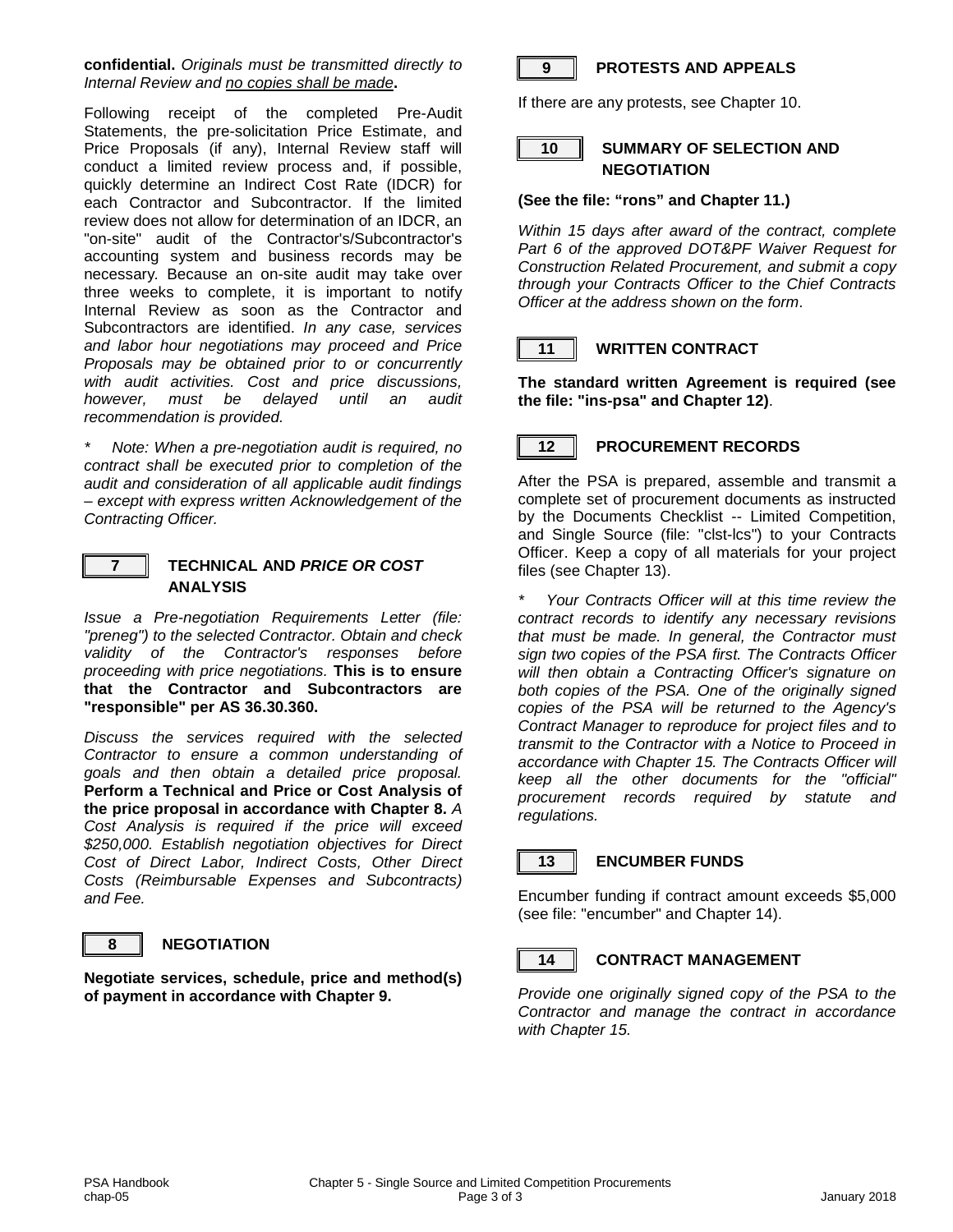### **Chapter 6 TERM AGREEMENTS**

*All Term Agreements require DOCUMENTED concurrence from the Chief Contracts Officer using the ASPS form. Generally, Term Agreements will not be approved for use when Small Procurement is an option because Term Agreements – while appropriate in some circumstances – are somewhat restrictive of full, open competition.*

#### **PROCUREMENT PROCESS**

6.1 *Generally, Term Agreements (indefinite delivery contracts) shall be awarded by Competitive Sealed Proposals (Chapter 3).*

#### **PURPOSE**

- *6.2 Term Agreements may be used:*
- *6.2.1 To accomplish a small project, or task for a large project.*
- *6.2.2 To engage a firm that is the only suitable and acceptable Contractor available to provide a particular service, as needed and timely, during a specific period; e.g., photogrammetry.*
- *6.2.3 For other purposes approved in writing by the Chief Contracts Officer.*

#### **CONDITIONS FOR USE**

6.3 *Each Term Agreement must contain a clear, specific description of the services to be provided and the specific purpose(s) for which they might be rendered. A general reference to "planning" or "electrical engineering" or "land surveying" would be insufficient. A Statement of Services that identifies only a profession rather than specific tasks to be performed, or which are otherwise ambiguous is unacceptable (see file: "inssos").* This policy exists to encourage competitive procurement based on specific project services and thereby not unreasonably exclude any Contractors through the use of very generalized Term Agreements.

6.3.1 The Statement of Services will be prepared by the Division or Section requiring them. Assistance from the Contracts Officer may be provided.

6.3.2 Each Term Agreement must be written to ensure that an employer-employee relationship (reference Exhibit 6-I) will not result.

*6.4 Each Term Agreement must contain detailed and specific terms and conditions for payment (see files: "inspsa" and "c1-pay"). Term Agreements that allow for competition among Term Contractors are acceptable only if the competition is based on such factors as methods, labor effort, profit, etc. The contract must contain unit prices or hourly labor rates (fixed total billing rate or direct labor rate plus fixed indirect cost rate) for* 

*ALL key personnel and the various job classifications that might be employed under the contract.*

*6.5 Subcontractors listed in a Term Agreement may be replaced in accordance with AS 36.30.115; however, no Subcontractors shall be added to a Term Agreement to perform any services not specifically identified within the original contract.*

*6.6 The original compensation specified in a Term Agreement shall not be increased by Amendments, unless otherwise approved in the ASPS.* 

**6.7 The maximum length of a Term Agreement, including extensions, shall not exceed five (5) years. [Ref. 23 CFR 172.9(a)(3)(i) & FAA AIP Handbook (Order 5100) Part 3-59 & AC 150/5100-14E, Part 2.7.2]**

*6.8 Each Term Agreement must contain procedures for authorizing work and for determining payments.*

*6.8.1 Every Notice to Proceed (NTP) issued under a Term Agreement will define specific services and an amount of compensation in accordance with the method(s) of payment contained in the Agreement.*

*6.8.2 Every Notice to Proceed issued under a Term Agreement shall be signed by the Contracting Officer* **(or a designee authorized in accordance with DOT&PF Policy and Procedure 01.01.050).**

#### **USE**

6.9 Project Managers desiring to use existing Term Agreements must accomplish the following activities:

6.9.1 Obtain or prepare a written Statement of Services and price estimate for the proposed work.

- 6.9.2 *Orally confirm authority to solicit proposals.*
- **\*** Identify the funding source. Is funding provided through State appropriations to your Agency, Reimbursable Services Agreement (RSA) from another agency, or by Federal participation (FHWA, FAA, FTA, other Federal Agency)? Become familiar with funding sources, amount(s) and applicable constraints. *Identify IRIS information; e.g., Template, Object, Activity, Phase and Program codes.*
- Ascertain if there are any requirements for coordination with funding agency(ies); e.g., if an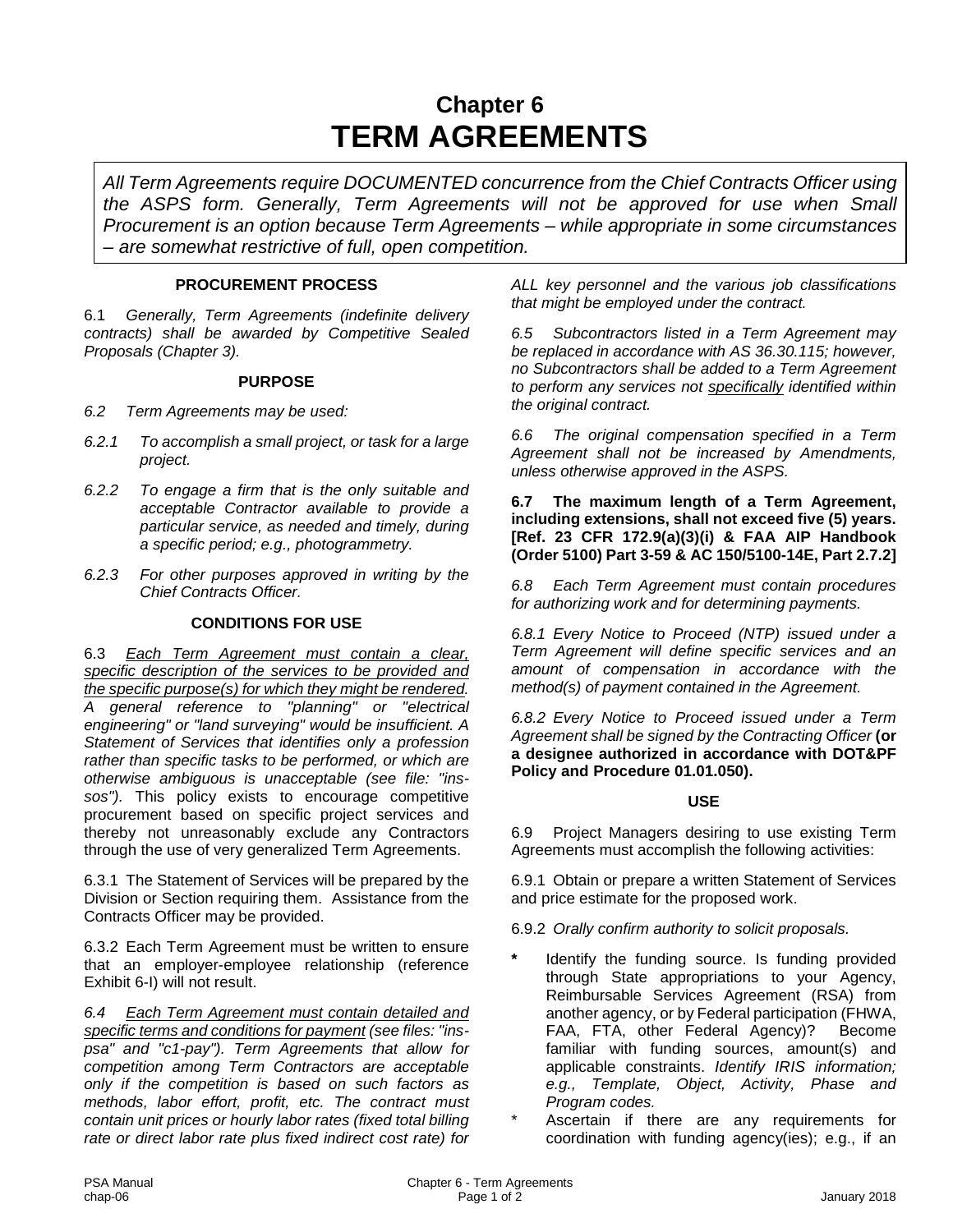RSA, does the granting agency need to be involved in the procurement process?

**If FHWA Planning or Research (HPR, PL or PR) funding, you must have FHWA's prior, written approval of services. If an FAA project, orally check with FAA before proceeding, as FAA concurrence will be required after contract negotiations and prior to award.**

6.9.3 Discuss the services required with the Contract Manager for the Term Agreement and determine if it may be used. If the services required fit within the services described in the contract, the Contract Manager will coordinate the selection of a particular Contractor – if more than one firm is under contract to provide the services required. *Generally, work assignments will be made following competitive solicitation among the Term Contractors, except when:*

- *\* there is only one (1) Term Contractor for the services;*
- *\* one Term Contractor has prior significant project involvement and/or it would be impractical to award the work to another Contractor; or*
- *\* there exists an emergency or other circumstance requiring a timely response and a particular Term Contractor is in a best position to perform the services required; e.g., the Contractor already has appropriately skilled personnel working in a remote location where the services are needed.*

#### **For FHWA-funded projects and where multiple contracts are awarded, work shall be awarded on the basis of an additional qualifications-based selection process among the selected Term Contractors, or contracts will be assigned on a regional basis. [Ref. 23 172.9(a)(3)]**

6.9.4 The Contract and/or Project Manager will meet with the Term Contractor to define the specific services and/or work products required, the personnel and equipment necessary and a schedule to complete the assignment. Following this meeting the Contractor will provide a written proposal for the work which must name the personnel to be assigned and includes a Statement of Services, Schedule for Completion and a detailed Price Proposal. The Contract and/or Project Manager must perform a Technical and Price (or Cost) Analysis of the proposal (see Chapter 8) and negotiate a final Statement of Services and Schedule with a Fixed Price, Time and Expenses, Cost Plus Fixed Fee or other Method of Payment, allowed by the Term Agreement.

*6.9.5 Following negotiations, the Contract or the Project Manager will prepare a Record of Negotiation and Selection (file: "rons"). The Contract Manager will assign a NTP Number for the particular Term Contract and prepare the NTP/Invoice form (file: "c2-ntp"). Funding*  *codes must be entered on the form before it is issued. After the RONS and NTP are prepared, assemble and transmit a complete set of procurement documents to your Contracts Officer as instructed by the Documents Checklist-NTP under Term Agreement (file: "clst-ntp").*

Your Contracts Officer will then review the RONS. NTP and other documents, and, if there are no deficiencies, obtain the Contracting Officer's signature. Any deficiencies will be discussed with the Term Agreement Contract Manager and resolved prior to forwarding to the Contracting Officer. The NTP, RONS and other documents will be returned to the Term Agreement Contract Manager for coordination with the using Project Manager, and administration and management of the contract.

6.9.6 The Term Agreement Contract Manager will ensure that the Contractor acknowledges receipt of the NTP by signature under "NTP Accepted" on the form and returns a copy with original signature.

Note: Contractor must keep the original copy of the NTP/Invoice form to make further copies for billing(s) as directed in the "Contractor's Instructions" on the form.

6.9.7 If the NTP may exceed \$5,000, the Project Manager shall ensure encumbrance of funding for the NTP (see file: "encumber" and Chapter 14).

*6.9.8 The Project Manager shall administer the work authorized by the NTP. If services or compensation of an NTP is changed, the Project Manager shall coordinate with the Term Agreement Contract Manager to issue of a revised NTP to replace the original. Billings charged to the original NTP will be transferred to the revised NTP. Overrun of NTP amounts will not be paid without a revised NTP. Oral authorization is not acceptable, and the Project or Term Agreement Contract Managers do not have the authority to increase NTP amounts or change the Statement of Services, without the written approval of a Contracting Officer.*

6.9.9 Project Manager will obtain invoices (monthly, if work takes longer than a month), review and make any necessary corrections, sign to recommend payment, complete the performance evaluation on each, and deliver the invoices to the Term Contract Manager for processing.

#### **CONTRACT RECORDS**

*6.10 The Term Agreement Contract Manager is responsible for maintaining the organization's official records concerning contract administration until the Agreement is ended. After which the files will be handled in accordance with the organization's file retention policies.*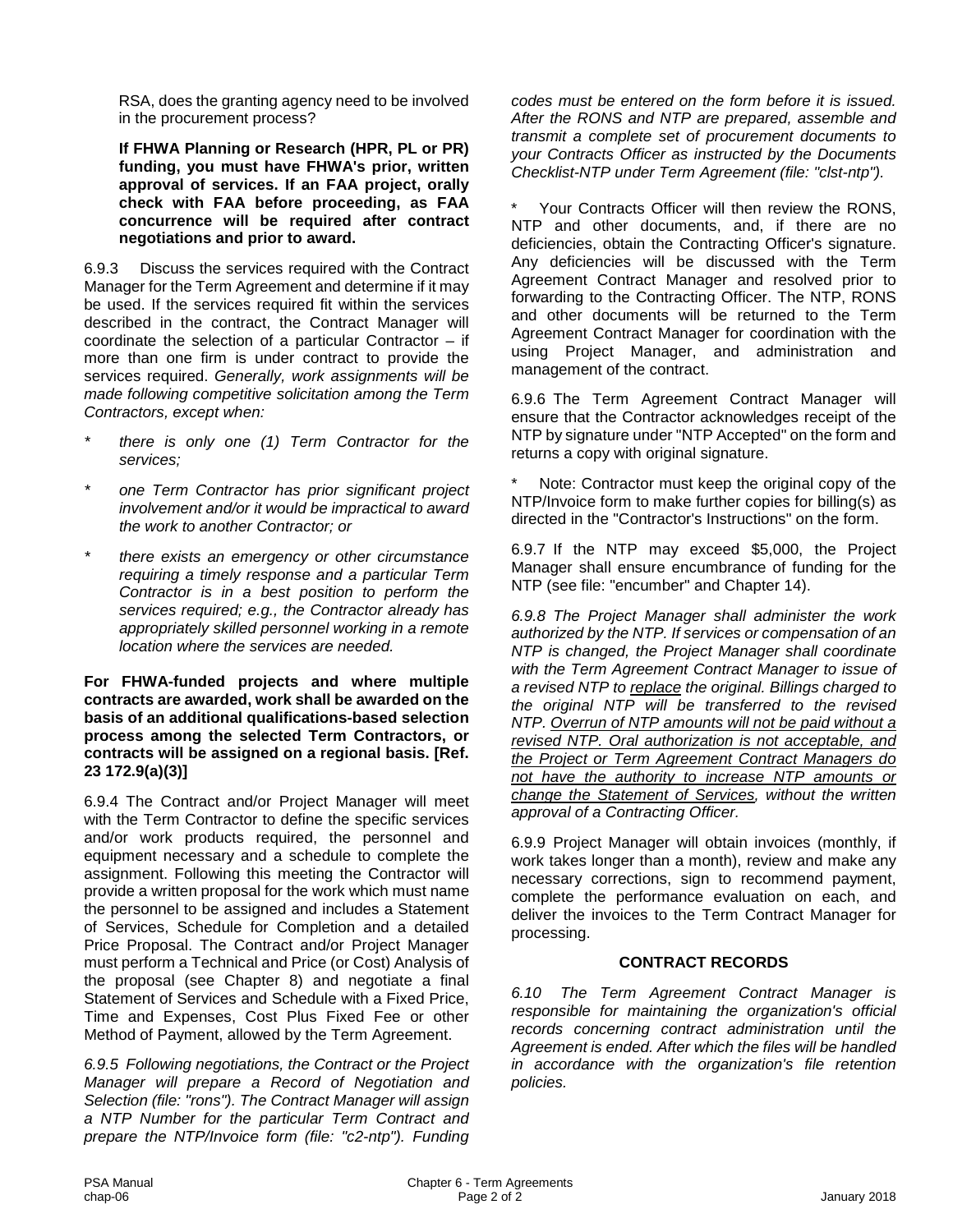### **Exhibit 6-I EMPLOYEE OR CONTRACTOR?**

#### **AN AGREEMENT FOR PROFESSIONAL SERVICES MAY NOT BE EXECUTED WITH A PERSON, WHO IN EFFECT, MAY BE A STATE EMPLOYEE.**

Whenever the State has the right to exercise control of the performance of work to the extent of prescribing the manner in which it will be done, the person doing the work is an employee. If the elements of control and direction do not exist then the person is an independent contractor. A contractor is a person employed to perform a task without being subject to control except as to the final results.

A person may be serving in an employee relationship even though s/he is a highly skilled professional and any attempt by the State to exercise control over his work would not be well advised. It is the right to exercise direction and control rather than the actual exercise of these factors that determines the existence of an employer-employee relationship.

The following is a list of generally accepted determinants of an employer-employee relationship. If by applying several of these criteria, a proposed Agreement would establish such an employer-employee relationship, then the Agreement must not be executed:

- 1. A person who is required to comply with instructions about when, where and how s/he is to work is ordinarily an employee.
- 2. Integration of a person's services into agency operations generally shows that s/he is subject to direction and control.
- 3. The existence of a continuing relationship between an agency and a person who performs services is a factor tending to indicate the existence of an employer-employee relationship.
- 4. If a person must devote full time to the business of an agency, rather than engaging in other gainful work, s/he is probably an employee.
- 5. Doing work on the premises of an agency implies control, especially if the work is of such a nature that it could be performed elsewhere.
- 6. Payment for work by the hour, week or month is usually the manner for compensating employees. Independent contractors are customarily paid by the job or on a task-completed basis.
- 7. Payment of a person's business or traveling expenses may be a factor indicating control.
- 8. The furnishing of tools and materials by the State is indicative of control over an employee.
- 9. A significant investment by a person in facilities used by him to perform services for another tends to show an independent contractor status.
- 10. A person who is in a position to realize a profit or suffer a loss as a result of the services is generally an independent contractor.
- 11. The fact that a person makes his services available to the general public is usually indicative of an independent contractor status.
- 12. An employee has the right to end a relationship with the employer at any time without incurring liability. An independent contractor, on the other hand, cannot; nor can the Contractor be fired so long as s/he produces results that measure up to contract specifications.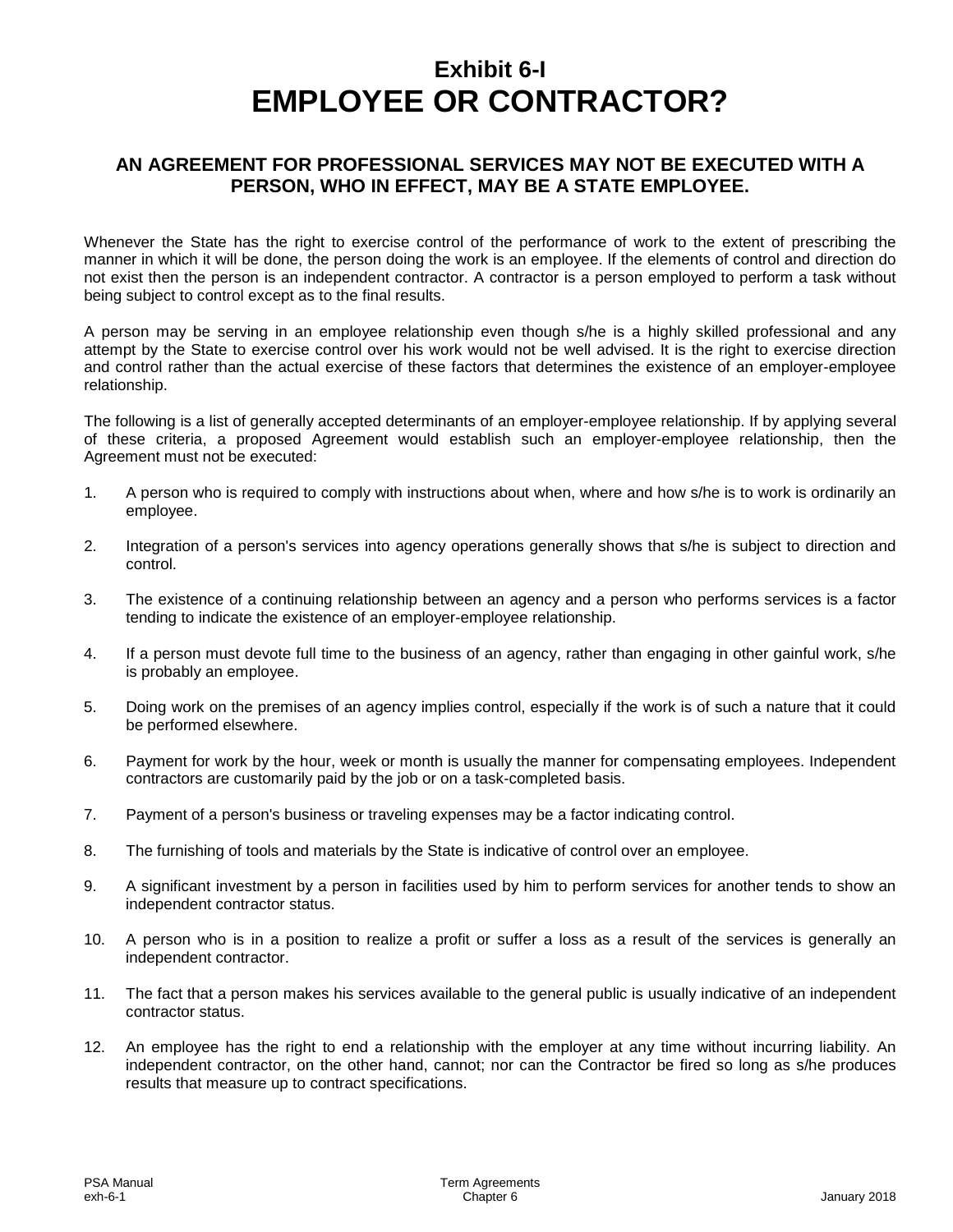### **Chapter 7 STATEMENT OF SERVICES AND PRICE ESTIMATE**

#### **ACTIVITY #7**

#### **STATEMENT OF SERVICES**

7.1 The Pre-Solicitation Statement of Services (SOS) is the Agency's internal working document that initially defines the services to be procured. It is the root from which grows the final negotiated SOS to be included in the contract. *The Pre-Solicitation SOS should describe as precisely as possible the tasks and services to be procured. It should reflect a clear, accurate description of the technical requirements for the services to be rendered*. Its significance towards the success of a project cannot be overemphasized. Yet, too often we rush to get a contract advertised and awarded.

7.1.1 The development of a poor SOS results in difficulties and delays in contract negotiations, substandard or incomplete work, schedule delays, contract amendments, increased contract price and administrative costs, and disputes between Contractor and Agency. Such results occur because the solicitation process, the estimated period of performance, the schedule of deliverables, the estimated costs and the contract method of payment are all developed in relationship to the description of services required.

\* *Note: The SOS you include later with the Request for Proposals (RFP) may be the Pre-Solicitation SOS or it may be abbreviated, depending on the extent of originality you desire in proposals. For instance, if a contract is to obtain location and design services for reconstruction of a federally-funded road, you state the established procedures and fixed design parameters that must be followed to obtain design approval. Then Offerors understand the services needed and proposals should reflect the required skills and effort needed to perform the contract. However, for design of a major new bridge, the detailed Pre-solicitation SOS prepared for Agency use might be abridged to provide only general objectives of the contract in the RFP – to focus proposals on conceptual design alternatives for Agency consideration – rather than a detailed description of the required services. In the latter case, the Pre-Solicitation SOS is still required for discussion and negotiations with the selected Offeror.*

7.1.2 *Prepare a SOS that first presents a clear and concise overview that is easy to understand, then proceed into technical aspects. Provide your Agency's best definition of and schedule for the deliverable(s) required. The file: "ins-sos" contains instructions and guidance for preparing a SOS*.

7.1.3 Break the work down into manageable tasks and subtasks such that you can estimate the level of expertise and the labor effort required for each.

For assistance, consult with personnel within your Agency or other Agencies that have some background or expertise similar to that required of the Contractor.

7.1.4 If you need creative approaches and/or are unaware what services your project might entail, the resulting "task definitions" may not be very detailed or accurate. Hence, you may wish to subdivide the services into general project areas such as:

- Development of Objectives
- \* Data Collection or Preliminary Designs
- Data Analysis or Final Design
- **Presentation of Results**
- Project Management

7.1.5 If the services are difficult to analyze because early tasks involve discovery or programming of project requirements (e.g., scoping for an environmental study or establishing client's needs for a new building), consider phased contracts. The first contract could be for scoping or programming with an Agency option to negotiate further contracts for subsequent phases with the same contractor (if appropriate) or following another competitive procurement.

*\* Note: Any intent to use phased contracting must be clearly explained in the RFP with cost ranges for the first phase contract plus the total for all phases.*

7.1.6 Contracting Officers keep lists of Professional Services Agreements (PSAs) that may be reviewed to identify prior contracts covering similar projects and/or services. Wording in those contracts may be useful in developing your particular SOS.

#### **PRICE ESTIMATE**

7.2 *Along with the Pre-Solicitation Statement of Services, you must prepare a Pre-Solicitation Price Estimate for those Services. The Pre-Solicitation Price Estimate must be thorough enough to adequately determine the procurement process to be used; i.e., Small Procurement or Competitive Sealed Proposals*. It is preferable that the Pre-Solicitation Price Estimate be as complete as possible such that little, if any, additional estimating will be required when you are later engaged in the solicitation and proposals evaluation process.

The Pre-Solicitation Price Estimate is not the end of estimating requirements. **Prior to obtaining and opening any Offeror's Price Proposals, an INDEPENDENT Pre-Proposal estimate must be prepared. This final Price Estimate must be as thorough and detailed as if you were submitting a Price Proposal for the contract. The estimate must address labor costs, expenses, and profit**.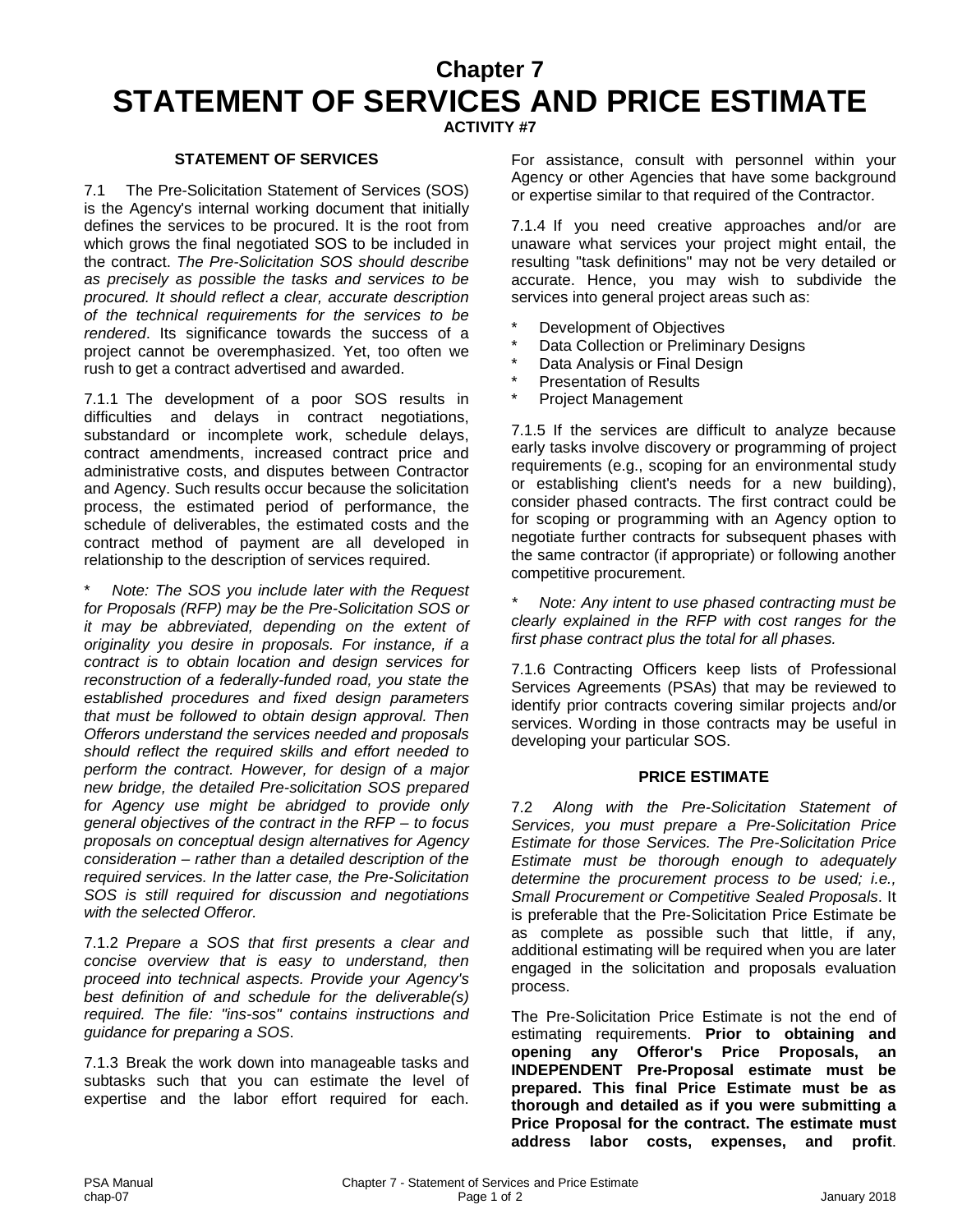Chapter 8 provides an extensive discussion of the components of price, which are summarized below.

#### **DIRECT COST OF DIRECT LABOR**

7.2.1 The more accurately you delineate project tasks, the more precisely you can estimate the level of expertise and hours required to complete each task. From this, you may estimate the Direct Cost of Direct Labor for the project. Typically, a Contractor will provide the following personnel:

- Principal-in-Charge
- Contract Manager
- Project Manager
- Project Leader(s)
- Engineers, Designers, Planners or Investigators
- \* Technical Specialist(s)
- \* Computer Operators/Draftspersons
- Support Staff

After determining the levels of expertise which each task or general area of the project requires, estimate the time required to perform each task. Use best judgment. Whenever possible, estimate the tasks by hours rather than days. When your personal experience is limited, seek assistance from others with background or expertise similar to that required of the Contractor.

Without specific knowledge of the (base) hourly rates an Offeror may likely propose, you will have to estimate these costs. One method of roughly estimating the Contractor's costs is to consider what the State of Alaska would pay similarly qualified employees to do the required work. Exhibit 7-1, Estimating Rate Schedule for Consultants, at the end of this Chapter, may be used.

#### **INDIRECT COSTS (Fringe or "payroll" Benefits plus Overhead)**

7.2.2 Indirect Cost is calculated as a percentage of the Direct Cost of Direct Labor. Unless you have special knowledge of a likely Indirect Cost Rate (IDCR) which Offerors would propose, use 150% (low 145, high 160) for the Estimate.

#### **OTHER DIRECT COSTS (Subcontracts and Expenses)**

7.2.3 Although Direct Cost of Direct Labor are the primary direct costs incurred for Professional Services Agreements, "Other Direct Costs" may be incurred specifically for a Contract effort if they can be readily identified and charged to it. In addition to Subcontracts examples of Other Direct Costs include Expenses for:

- **Transportation**
- \* Food and Lodging
- **Materials and Supplies**
- **Reproduction**
- Laboratory Tests
- Computer Time
- Special Equipment: Purchase, Rental or Use

\* Note: It is possible that some of the above items may be included in an Offeror's Indirect Costs. Do not assume that possibility in your estimate. List each applicable item and its estimated cost. (Negotiations with the selected Contractor will establish how the Contractor will be compensated for such costs.)

Direct costs for Subcontracts and Expenses may vary considerably with the Contractor selected. Subcontracts and travel for example will depend heavily upon the Contractor's team strategy and the geographic office locations of the Contractor and Subcontractors. This portion of the estimate should be based upon your prediction of a "reasonable contractor strategy."

#### **FEE (Profit)**

7.2.4 A method of estimating Fee is to use the Fee Objective Worksheet (file: "feewksht"). It uses your estimated amounts for Direct Cost of Direct Labor and Other Direct Costs to calculate an appropriate Fee. Follow instructions in the Worksheet. Generally, use of the fee worksheet is not warranted for contracts less than about \$250,000. For such contracts, a Fee equal to 10-12% of the sum of Direct Cost of Direct Labor plus Indirect Cost could be used for an estimate.

#### **SPECIAL CASES**

7.3 Occasionally you may encounter situations where labor, equipment and materials costs are so intermingled, that attempts to separate the cost data primarily on the basis of labor hours as described above may not be worth the effort. Consequently, if  $$ after coordinating with the Audit staff – a common rate structure or other reasonable basis cannot be found to develop a reliable cost estimate for some activity, then the best approach may be to require Contractors to submit the results of separate Competitive Bids for the activity with their proposals for the entire contract.

Geotechnical drilling programs are a special case example. Because of the variables involved in drilling efforts; e.g., topographic location, soil conditions, depth, type of casings, mobilization and demobilization, jobs are seldom similar and a common basis for estimating that applies to all of the potential Alaskan Contractors is a daunting task that we have not yet achieved.

#### **SAMPLE ESTIMATE**

7.4 Exhibit 7-2 is an example of a Pre-Solicitation Price Estimate.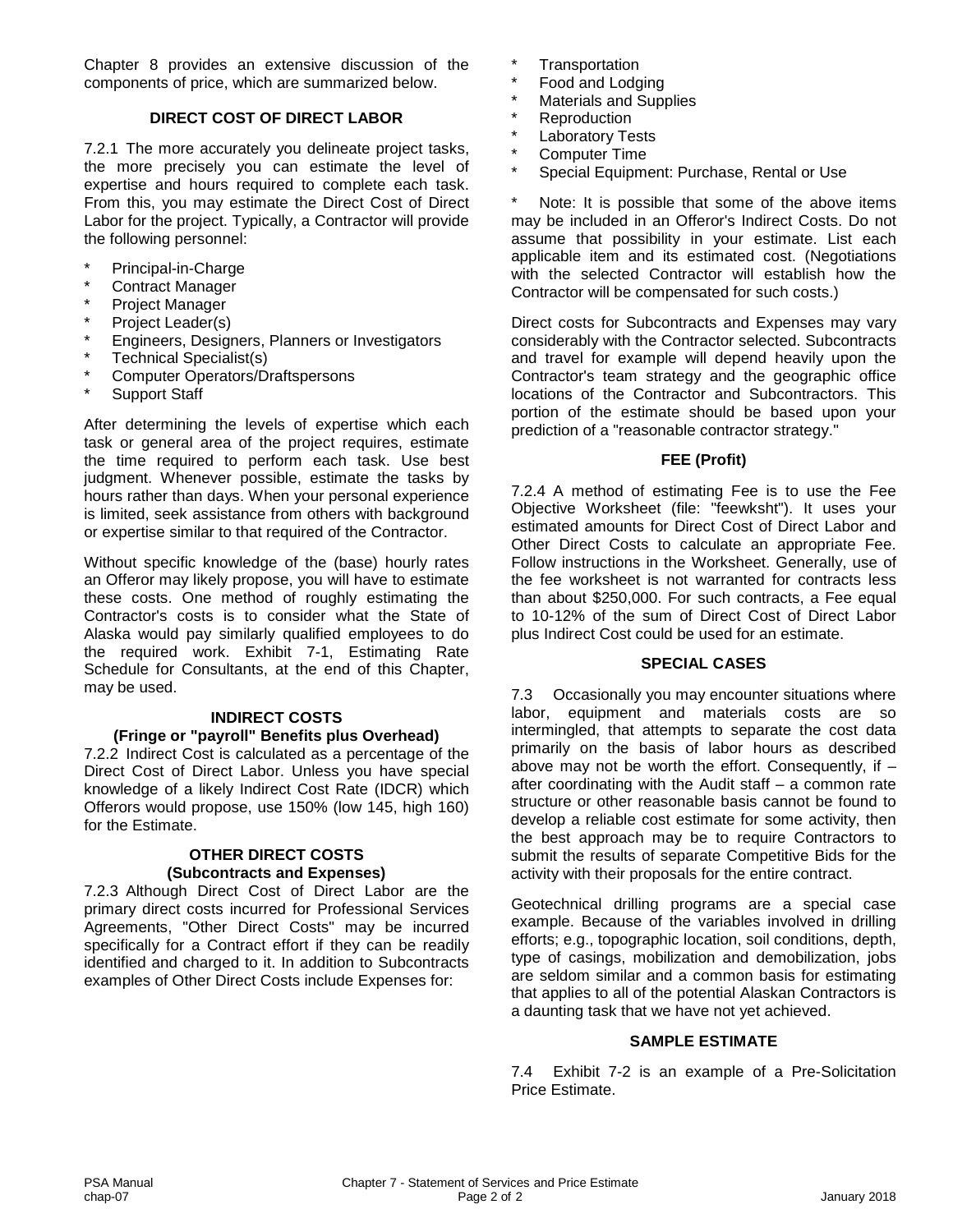### **Exhibit 7-1 ESTIMATING CONTRACTOR'S BILLING RATES**

The table below shows one method of estimating hourly Billing Rates for Consultant Services. On the left side of the page are listed 7/1/2015 Anchorage Area (Schedule 100) State Pay Rates (without Indirect Cost or Fee (profit) (ref. [http://doa.alaska.gov/dof/payroll/sal\\_sched.html\)](http://doa.alaska.gov/dof/payroll/sal_sched.html), and on the right side the same rates are increased by a typical Contractor's Indirect Cost Rate of 170% and a Fee of 10% (which equates to a multiplier of 2.97). (State rates for Fairbanks and other areas may be different due to cost of living adjustments.)

|                                          | STATE & ESTIMATED CONTRACTOR<br>DIRECT LABOR RATES<br>(without Indirect Costs or Fee) |                 |             | <b>EQUIVALENT</b><br><b>CONTRACTOR BILLING RATES</b><br>(with Indirect Costs and Fee) |                                             |
|------------------------------------------|---------------------------------------------------------------------------------------|-----------------|-------------|---------------------------------------------------------------------------------------|---------------------------------------------|
|                                          |                                                                                       |                 | Pay Range   |                                                                                       |                                             |
| <b>State</b><br>Position & (Range)       | 1 Year (Step A)                                                                       | 5 Year (Step E) | Low         | High                                                                                  | Contractor<br>Position                      |
| Office Assistant II<br>(GGU 10)          | \$<br>17.48                                                                           | \$<br>19.75     | \$<br>51.92 | \$<br>58.66                                                                           | Secretary I                                 |
| Drafting Tech II<br>(GGU 13)             | 21.02                                                                                 | 23.98           | 62.43       | 71.22                                                                                 | Draftsperson                                |
| <b>Drafting Tech III</b><br>(GGU 15)     | 23.98                                                                                 | 27.58           | 71.22       | 81.91                                                                                 | <b>Basic Technician I</b>                   |
| <b>Engineering Asst I</b><br>(GGU 17)    | 27.58                                                                                 | 31.78           | 81.91       | 94.39                                                                                 | <b>Basic Technician II</b>                  |
| <b>Engineering Asst II</b><br>(GGU 19)   | 31.78                                                                                 | 36.34           | 94.39       | 107.93                                                                                | <b>Basic Technician III</b>                 |
| <b>Engineering Asst III</b><br>(GGU 21)  | 36.34                                                                                 | 41.52           | 107.93      | 123.31                                                                                | Sub-Professional<br>No Registration         |
| Engineer I<br>(GGU 22)                   | 38.81                                                                                 | 44.43           | 115.27      | 131.96                                                                                | Professional<br><b>Recent Registration</b>  |
| Engineer II<br>(GGU 23)                  | 41.52                                                                                 | 47.58           | 123.31      | 141.31                                                                                | Professional<br>Registration $<$ 5 yrs      |
|                                          | 5 Year (Step F)                                                                       | 9 Year (Step K) |             |                                                                                       |                                             |
| <b>Technical Engineer I</b><br>(GGU 24)  | 52.79                                                                                 | 58.85           | 156.79      | 174.78                                                                                | Professional<br>Registration $>$ 5 yrs      |
| <b>Technical Engineer II</b><br>(GGU 25) | 56.78                                                                                 | 63.27           | 168.64      | 187.91                                                                                | Leader/Sr Technician<br>< 5 years with firm |
| <b>Section Chief</b><br>(SU 26)          | 58.81                                                                                 | 65.69           | 174.67      | 195.10                                                                                | Principal<br>< 5 years with firm            |
| <b>Branch Chief</b><br>(SU 27)           | 61.06                                                                                 | 67.96           | 181.35      | 201.84                                                                                | Leader/Sr Technician<br>> 5 years with firm |
| <b>Director</b><br>(EX 27)               | 65.26                                                                                 | 69.58           | 193.82      | 206.65                                                                                | Principal<br>> 5 years with firm            |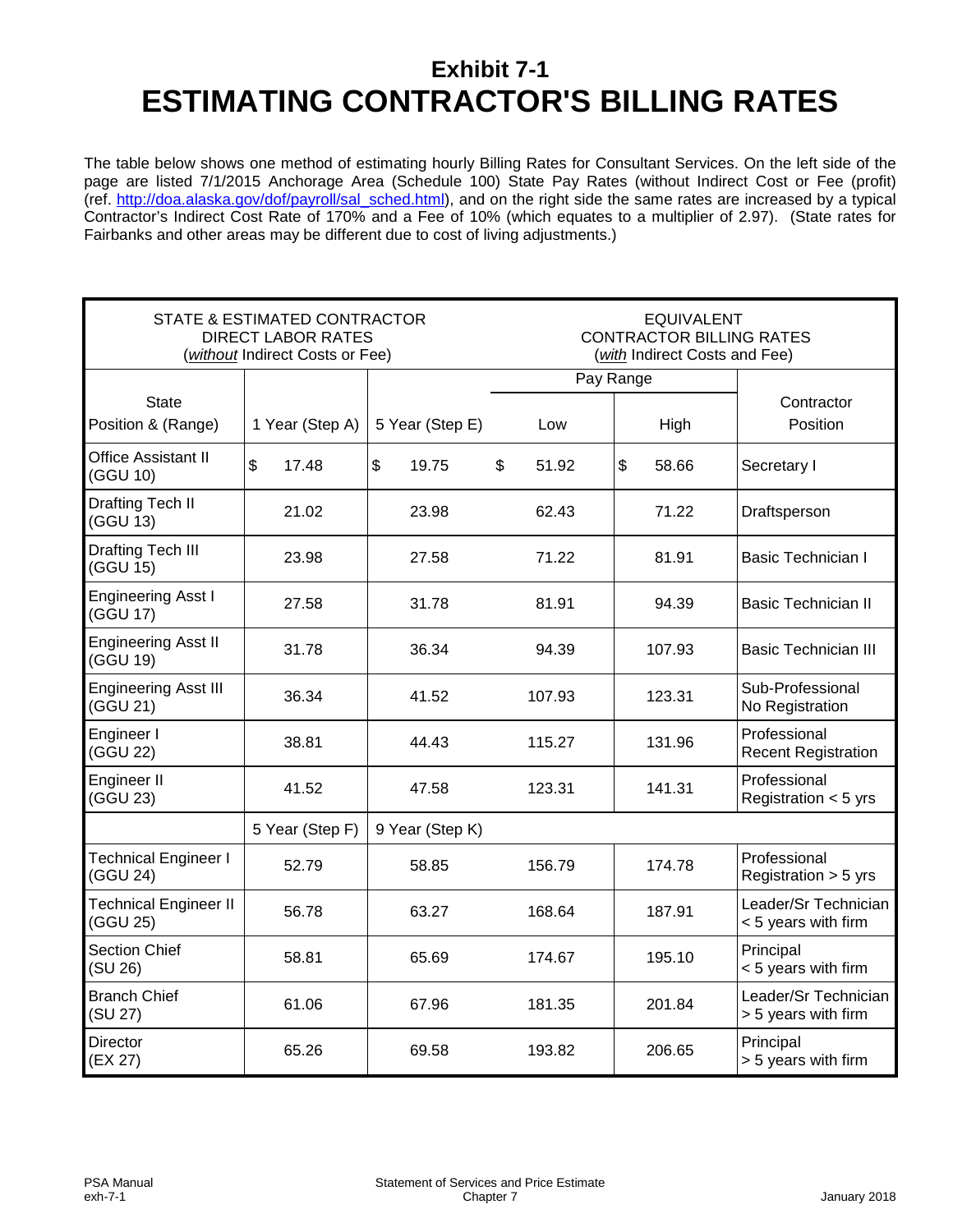### **Exhibit 7-2 SAMPLE - PRESOLICITATION PRICE ESTIMATE**

This exhibit is a very simplified sample. For most contracts with multiple tasks and subtasks, the estimate would likely be a collection of spreadsheets for the Prime Contractor and each Subcontractor separately showing the labor cost, markup for employee benefits and company overhead, expenses and profit for each firm and for each task/subtask to be accomplished. See the files: "estimate.xls" and "ins-est" for further guidance.

> Boondocks International Airport Project # 78-93

#### DIRECT COST OF DIRECT LABOR (DCDL)

| Job Classification                         | Hours | \$/Hour | <b>Estimated Cost</b> |
|--------------------------------------------|-------|---------|-----------------------|
| Project Manager (3 days/week - Range 22)   | 1728  | 31.72   | \$54.812              |
| Designer (full time, 18 months - Range 21) | 2880  | 29.69   | 85.507                |
| Draftsperson (2 days/week - Range 13)      | 1152  | 17.18   | <u>19,791</u>         |

Total DCDL =  $$160,110$ 

#### INDIRECT COST (IDC)

Indirect Cost Rate (IDCR) = 150% of Direct Cost of Direct Labor IDC Amount =  $$240,165$ 

Subtotal for  $DCDL+IDC = $400,275$ 

#### OTHER DIRECT COST (ODC)

Subcontracts Estimated Cost Subcontract for Photogrammetric Mapping **\$ 7,500** \$ 7,500 Subcontract for Financial/Bond Specialist 12,000 and 12,000 and 12,000 and 12,000 and 12,000 and 12,000 and 12,000 and 12,000 and 12,000 and 12,000 and 12,000 and 12,000 and 12,000 and 12,000 and 12,000 and 12,000 and 12,0

Expenses

Reproduction (200 pages x 2 (draft+final)<br>  $\begin{array}{r} 4,000 \\ \times 10 \text{ copies } \times $1.00 \text{/page} \end{array}$ <br>
Reproduction (200 pages)

Subtotal for Subcontracts = \$ 19,500

Subtotal for Expenses =  $$4,000$ 

Total ODC = \$ 23,500

TOTAL ESTIMATED COST (Sum of DCDL+IDC+ODC) = \$ 423,775 FEE (Assume about 10% of DCDL+IDC) =  $$$  40,028 TOTAL ESTIMATED PRICE = \$ 463,803

Prepared By:

Perry Mason Date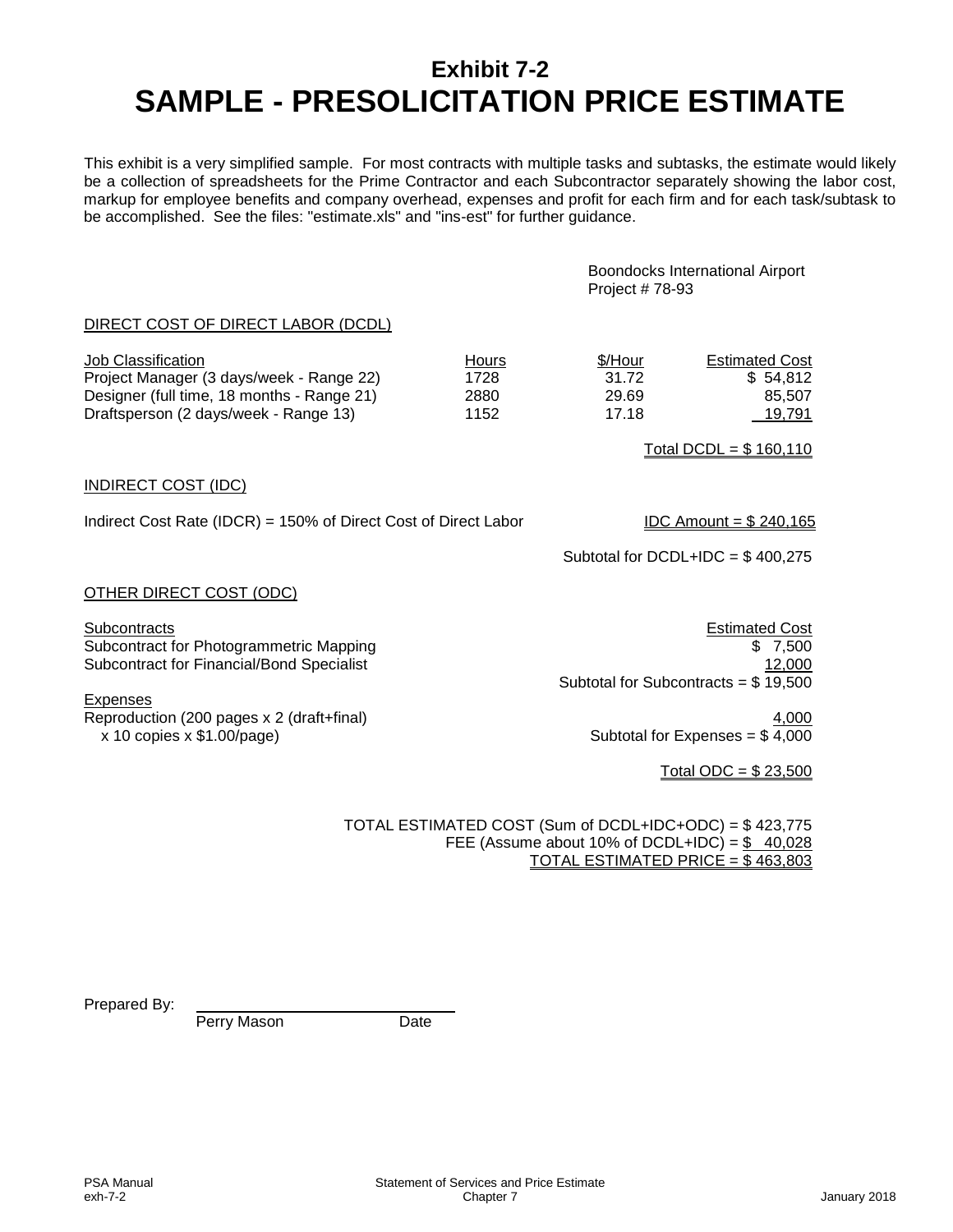## **Chapter 8 TECHNICAL AND COST OR PRICE ANALYSIS**

**ACTIVITY #8**

Contract Managers are encouraged to read this chapter carefully. Address any questions or comments to your Contracts Officer. Past audits of our contracting activities suggest that improvements can be made in the areas of cost standards application, Technical Analysis, Cost Analysis and Fee determinations.

#### **CHAPTER INDEX**

- 8.1 Technical Analysis
- 8.2 Cost Standards
- 8.3 Price
- 8.4 Accounting Terminology<br>8.5 Cost or Price Analysis
- 8.5 Cost or Price Analysis<br>8.6 Labor
- Labor
- 8.7 Direct Cost of Direct Labor (DCDL)
- 8.8 Indirect Cost (IDC)
- 8.9 Other Direct Cost (ODC)
- 8.10 Fee (Profit)
- 8.11 Methods of Payment

#### **TECHNICAL ANALYSIS**

8.1 Technical Analysis is the review of proposed tasks, schedule, skill levels, labor effort, equipment and material to determine adequacy and appropriateness for accomplishing contract objectives. It is often intermingled with Cost Analysis.

8.1.1 A thorough Technical Analysis first makes a comparison of all received proposals against the Contracting Agency's Pre-Solicitation Statement of Services. This review may identify cost-effective methods or elements of work that were not considered by the Agency, and which should be incorporated into a revised Statement of Services.

8.1.2 Next, the content of the selected proposal should be reviewed for "completeness" to determine if the Contractor needs to resubmit all or part of the proposal. The review should also identify any unnecessary or questionable items to be addressed during negotiations. When your personal experience is limited, seek assistance from others with backgrounds or expertise similar to that of the selected Contractor.

8.1.3 Review each task to identify incomplete task descriptions or misinterpretations concerning scope and/or level of expertise and effort. Compare the Contractor's allocation of personnel and level of expertise to your labor estimate. Keep in mind, however, that the logic, by which the Contractor assigned personnel, may be different from your own. You must make objective judgments on the merits of the technical proposal. Examine the skills proposed, hours per task, subcontracts, transportation, food and lodging, computer time, equipment, specific materials and supplies, etc. Ensure that any critical milestones for contract performance are stated. Review the proposal to determine if the Contractor has duplicated any

services or items that will be provided by the Contracting Agency. Consider that "management time" may be as high as 10% of total employee time (or 1 hour of supervision per 8 hours of employee labor). Also, you might convert 10% of proposed subcontract costs for Direct Cost of Direct Labor plus Indirect Cost, to hours for the Prime Contractor's supervision.

#### **COST STANDARDS**

**8.2 To comply with Alaska Statute (AS 36.30.480), the Alaska Administrative Code (2 AAC 12.560), and federal funding regulations, DOT&PF has adopted the contract cost principles (standards) set out in Title 48 of the Code of Federal Regulations, Part 31 (48 CFR Part 31) – exclusive of any references in Part 31 to other parts of 48 CFR, for determining the reasonableness and allowability of contract costs. Title 48 is also known as the Federal Acquisition Regulations (FAR).**

#### **PRICE**

**8.3 "Price" is defined as: Cost + Fee = Price**

**8.3.1 "Cost" is defined as the allowable "out of pocket" expenses a Contractor will incur in performing contract work. The term "cost" is often used when "price" is really meant.**

**8.3.2 "Fee" is defined as the sum of Profit plus any costs not allocable to a contract. Notice the distinction between Fee and Profit wherein the Contractor's Profit is reduced by the amount of costs not allocable to a contract.**

#### **ACCOUNTING TERMINOLOGY**

8.4 The accounting terms described in the following paragraphs provide minimal essential information necessary to perform a Cost Analysis for Professional Services Agreements.

8.4.1 "Cost Accounting" is a procedure that enables firms to keep track of costs for individual contracts or specific tasks, and to estimate costs of future work. It is not the same as "Financial Accounting," which is the accumulation of information to determine a firm's total costs and profit for a particular period of time. Financial Accounting does not by itself identify costs and the profit or loss for particular jobs.

8.4.2 A "Cost-Reimbursement" contract requires the Contractor to have an acceptable cost accounting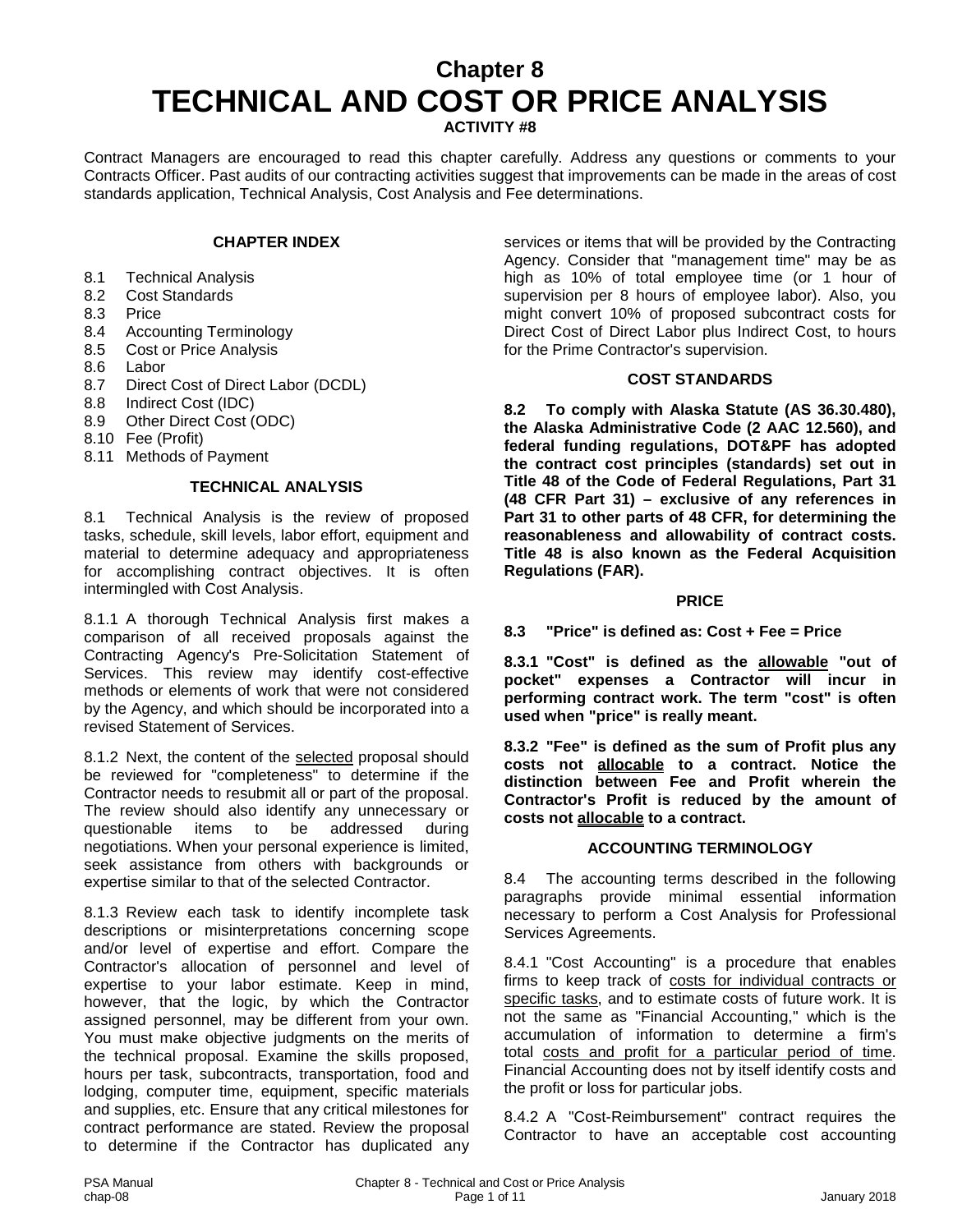system to ensure that costs billed are a direct outgrowth of the costs incurred for that contract, and not mixed with costs of other work. Within DOT&PF, the acceptability of a firm's cost accounting system is established during Pre-Negotiation audits performed by Internal Review Section staff.

8.4.3 Even in the case of a "Fixed Price" contract, the Contractor should have an adequate cost accounting system to help assure that the Contractor's estimated costs used to negotiate the Fixed Price are reasonable.

8.4.4 The three major classifications for costs used in Cost Analysis are:

- \* Reasonable, Allowable, *Allocable*
- Fixed, Variable, Semi-variable
- Direct and Indirect

#### 8.4.5 *Reasonable, Allowable and Allocable Costs*

8.4.5.1 "Reasonable Costs" by their nature and amount do not exceed that which would be incurred by a prudent person in the conduct of a competitive business.

- The nature of a cost may make it unreasonable; e.g., although air travel may be appropriate, first class is normally considered to be unreasonable. The use of very high quality materials when materials meeting lesser standards would be acceptable is another example of unreasonableness due to the nature of the cost.
- The amount of a cost may be unreasonable, even though the nature of the cost is acceptable; e.g., the proposed cost for an item of necessary equipment may be too high.
- A prudent (careful) person does not spend money unnecessarily "in a competitive business," because of the prospect that customers might go to a competitor if a price is too high. However, if there is little or no competition, there is no strong incentive to save on costs, which are merely passed to customers as a part of the overall price.

8.4.5.2 "Allowable Costs" are reasonable costs of doing business. There are exceptions; e.g., the Federal Acquisition Regulations (FAR) state that charitable donations, considered by many firms to be an ordinary and necessary business expense because they believe they have an obligation to the public at large, are unallowable. There are other costs which are flatly unallowable and a considerable number of which may or may not be allowable depending on prevailing circumstances. Within DOT&PF, the allowability of such costs is generally determined by an audit of the Contractor's accounting records performed by Internal Review Section Staff.

8.4.5.3 "Allocable Costs" are assignable to one or more cost objectives; i.e., a proposed contract or an Amendment, on the basis of relative benefit or other equitable relationship. First, the costs have to be reasonable and allowable; then, they are allocable if:

- The costs are incurred specifically for the contract. Costs for labor, material and travel are examples.
- The costs benefit more than one contract and can be reasonably divided among them. Supervisory costs might be allocable.
- The costs are necessary to the overall operation of the business. This rule applies even if a direct relationship to a contract is not determined. Property taxes, rent, top level management, accounting, and personnel administration are examples.

#### 8.4.6 *Fixed, Variable and Semi-Variable Costs*

8.4.6.1 Each incurred cost may also be classified in terms of how it changes with the volume of a firm's business. For example, if a firm's work force increases, the cost of Fringe Benefits will also rise, generally in proportion to the increase in Direct Cost of Direct Labor (variable cost). Conversely, within reason, the cost of building rent, property insurance and top level supervision will remain pretty much the same regardless of work force size or the volume of business (fixed cost). Electricity is an example of a semi-variable cost because it consists of a basic charge plus a variable rate based on usage. The concepts of variable, semi-variable and fixed costs are not exact but an understanding of the general ideas may help in determining the validity of price proposals.

#### 8.4.7 *Direct Costs and Indirect Costs*

The distinction between Direct and Indirect Costs is the most important of the cost classifications to understand. Within a Contractor's accounting system, a particular cost must be considered as one or the other; not a Direct Cost part of the time and an Indirect Cost at other times.

8.4.7.1 A "Direct Cost" is any cost that can be identified specifically with and charged to a given contract; e.g., the labor cost of engineers working day-to-day on a contract are chargeable to that effort. It is fairly easy to record the time they spend on the job and convert that time to a dollar cost. Likewise, materials purchased and used for that contract can easily be charged to it. Section 8.7 addresses Direct Cost of Direct Labor and Section 8.9 addresses Other Direct Costs.

8.4.7.2 "Indirect Cost" is any cost not directly identified with or not chargeable to a single contract. Indirect Costs apply across-the-board to large parts, or all, of the work that a firm is doing. Most Indirect Costs are allocable. Supervision is usually an Indirect Cost. Utility costs are another example. Section 8.8 further addresses Indirect Costs.

#### **COST OR PRICE ANALYSIS**

8.5 "Cost Analysis" is the element by element comparison of the Agency's estimate of costs to the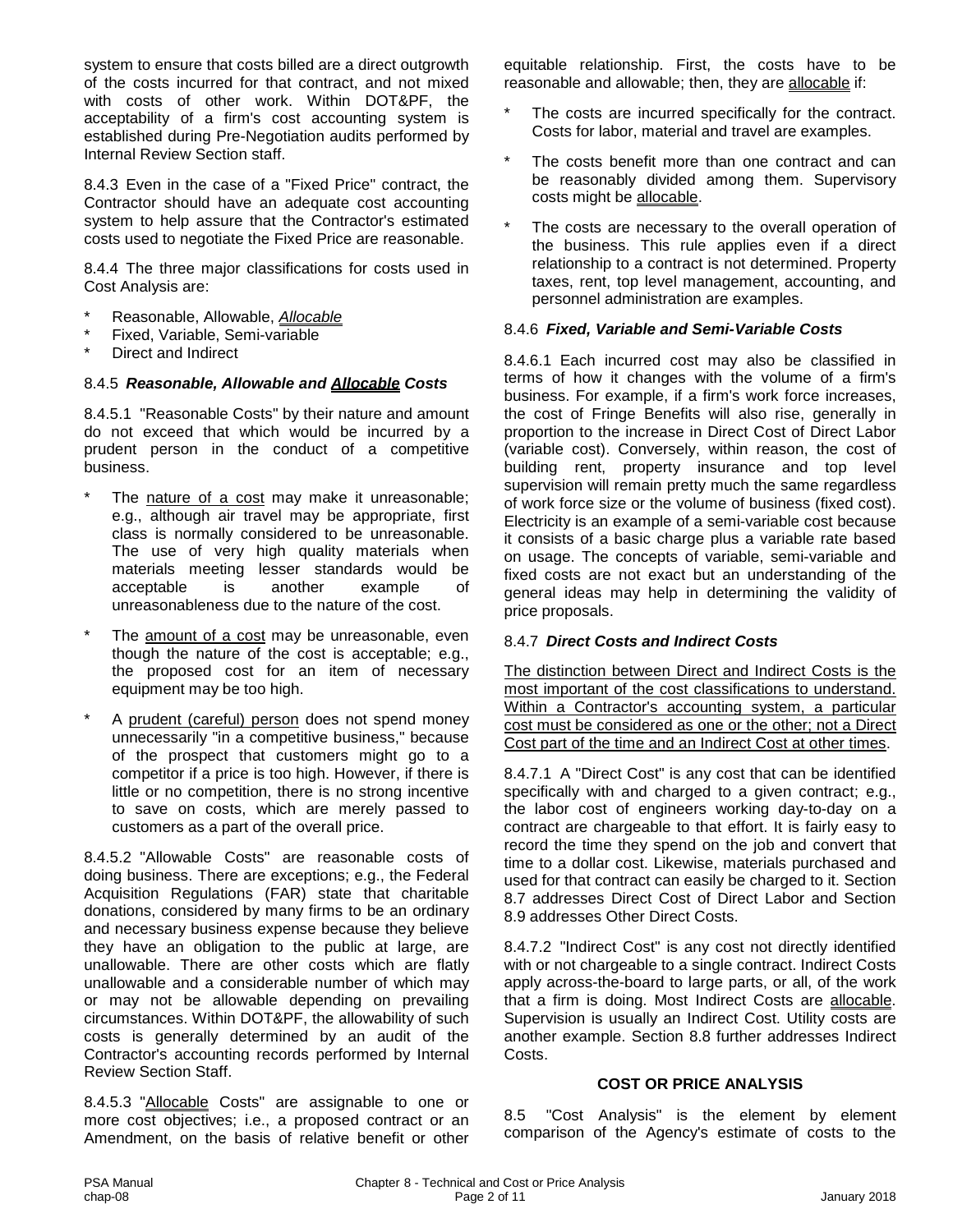Contractor's price proposal for estimated or actual costs, to determine reasonableness. The term "Cost Analysis" has come to mean the analysis of proposed costs and Fee and that is the manner in which the term is used in this handbook. Strictly speaking, the analysis of a proposed Fee – to determine if it is reasonable would be called "Fee Analysis."

**8.5.1 A Cost Analysis is required for all contracts and subcontracts exceeding \$250,000. For contracts and subcontracts \$250,000 and less, "Price Analysis" may be used when a reliable preproposal Price Estimate is prepared independent of the Contractor or any Subcontractor involvement. The estimate must accurately establish a fair and reasonable value of the services required - regardless of who might perform the contract.** *The estimate shall also include a complete explanation of how it was derived and provide (or reference) factual, historical or other data which support the labor rates, unit prices, Fee, etc. used in the estimate.*

8.5.2 "Price Analysis" is the process of comparing the "bottom line amounts" of the Agency's estimate and the Contractor's proposed price – without evaluating the separate elements of costs and Fee. If the "bottom line amounts" do not significantly differ, then the Contractor's proposed price may be acceptable, thus negating a need for a Cost Analysis. Price Analysis may also be used to determine the reasonableness of specific hourly rates or unit prices when the total price for each specific service or product within a larger contract does not exceed the statutory Small Procurement limits.

\* *Note: While Price Analysis does not require specific validation of each cost element of a proposal, more scrutiny is warranted as the value of the contract approaches \$250,000. Proposed tasks, skills, skill levels, subcontracts, equipment, travel, etc. should be scanned to identify any items, rates, or prices that do not appear to be appropriate or reasonable. These should be addressed in negotiations even if the total amount of the Price Proposal compares* favorably *with a pre-proposal Price Estimate.*

**8.5.3 AS 36.30.400 requires Contractors to submit cost and pricing data and to certify that the data is accurate, complete and current, at the time agreement is reached on price and will continue to be accurate and complete during performance of the contract. Under the state's "Competitive Sealed Proposals" procurement method, the submission of cost and pricing data in the form of a Price Proposal is required from all Offerors except for services which must be performed by licensed Architects, Engineers, Land Surveyors or Landscape Architects (A/E, LS or LA) as defined in AS 36.30.270. When this exception for "licensed" A/E, LS or LA is applicable, only the Offeror selected for contract negotiations must submit the cost and pricing data.**

Note: If any audit discloses a "Significant Variance" between Contractor payments and Contractor incurred costs, there may exist a basis for recovery of such amounts from the Contractor (reference AS 36.30.400), regardless of the procedure used for contract award or the Method of Payment used for the contract. "Significant Variance" means that payments to a Contractor for costs (exclusive of fair and reasonable profit) exceed fifteen percent of Contractor incurred costs for:

- any one contract; or
- the aggregate of payments for costs exclusive of fair and reasonable profit and the aggregate of incurred costs during a Contractor's fiscal year for all contracts with the Contracting Agency.

8.5.4 Sections 8.7, 8.8 and 8.9 explain how to perform a Cost Analysis for each of the principal components of cost: Direct Cost of Direct Labor, Indirect Costs and Other Direct Costs (including Subcontracts). Section 8.10 addresses Fee. When applying the techniques of Cost Analysis, it is important to remember that Price Proposals are usually based on estimates of future costs. It is unreasonable to expect anyone to estimate future costs with needle-point accuracy. The estimates are a combination of presently known information and judgments used to project expected costs from the presently known information.

8.5.5 Exhibit 8-1 is a sample Price Proposal, which is used to demonstrate Cost Analysis in the following sections.

#### **LABOR**

#### 8.6 *Labor may be divided into direct and indirect.*

- **Direct Labor** is performed by people whose effort can be specifically identified with and charged to a contract. Examples include engineers, draftsmen, computer operators, laboratory technicians, etc.
- **Indirect Labor** may be performed by people not directly associated with a contract but whose labor supports its performance. Examples include maintenance personnel, bookkeepers, secretaries and other general and administrative personnel.

8.6.1 The allocation of labor to direct or indirect is a Contractor's choice. However, since it is possible to change total contract costs by shifting people from direct to indirect labor, or vice versa, Contractors must identify how they choose to categorize their employees. Investigating this allocation is a function of Audits. Some types of labor fit into one category or the other with very little room for argument. An engineer performing design is certainly direct labor. Conversely, the efforts of a firm president who works on a wide variety of contracts and other tasks, is most often Indirect Cost.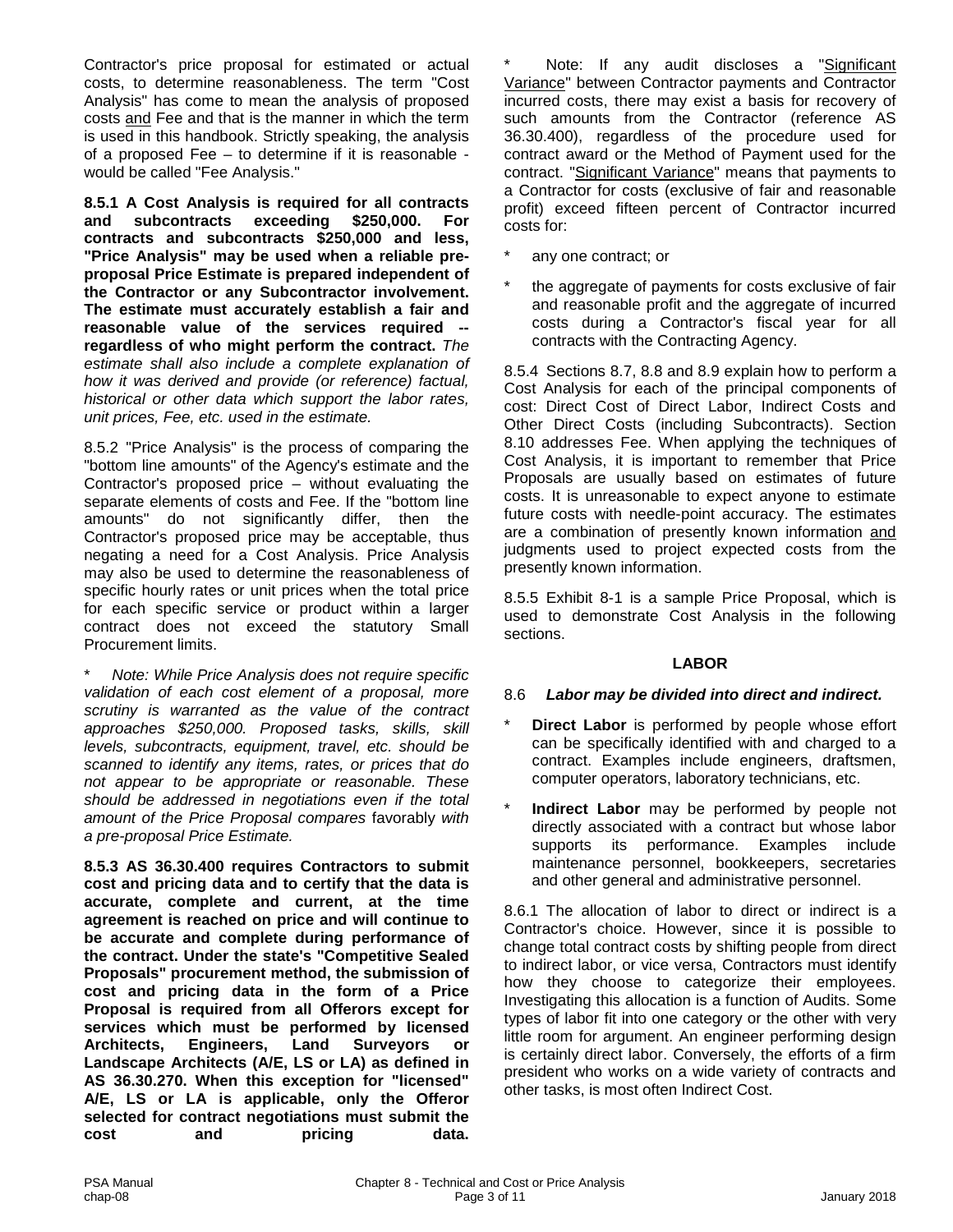8.6.2 Administration, management, general supervision, secretarial, clerical, bookkeeping and accounting are categories of labor, which can be allocated as either direct labor or indirect. Inspection is another example. Some firms assign their inspectors on a job specific basis and most of the inspector's time is spent on that job until it is finished. Other firms may have their inspectors "rove" from job to job making it very difficult to keep track of the time they spend on any particular job. Labor associated with equipment operation, travel, telephone, reproduction, subcontracts, etc., may be included as either Direct Labor or Indirect Labor. Both methods have advantages and disadvantages.

#### **DIRECT COST OF DIRECT LABOR**

8.7 "Direct Cost of Direct Labor" for a specific contract consist only of base pay for the direct labor expended in the performance of the contract. Fringe or "payroll" benefits and Overhead are considered Indirect Costs (Section 8.8).

8.7.1 As stated earlier, Technical Analysis and Cost Analysis are often intermingled. This is especially true when examining labor costs. First examine the skills proposed, if they appear to be reasonable, look at the hours proposed. If the hours are reasonable, check the labor rates. Determine if any rates are higher or lower than those of comparably qualified persons. If the individual elements look reasonable, you can conclude that the total estimated Direct Cost of Direct Labor is reasonable. If any element is suspect, discuss it with the Contractor.

8.7.2 As an example of this process, consider Table 8A, below, which is excerpted from Exhibit 8-1, Sample Price Proposal (at the end of this chapter). The comments following the tables demonstrate the type of analysis required.

| <b>TABLE 8A - DIRECT LABOR PROPOSAL</b> |                               |       |                 |                   |  |  |
|-----------------------------------------|-------------------------------|-------|-----------------|-------------------|--|--|
| Job Class                               | Employee                      | Hours | Rate<br>(\$/hr) | Estimated<br>Cost |  |  |
| Project Manager                         | <b>Buster</b><br><b>Brown</b> | 2,370 | \$28.00         | \$66,360.00       |  |  |
| Designer                                | Lana<br>Lang                  | 3,550 | \$24.00         | \$85,200.00       |  |  |
| Draftsperson                            |                               | 1,660 | \$16.75         | \$27,805.00       |  |  |
| TOTALS                                  |                               | 7,580 |                 | \$179,365.00      |  |  |

Regarding proposed skills, a Project Manager, Designer and Draftspersons are appropriate for the project.

The Pre-Solicitation Estimate (Exhibit 7-2) assumed a full-time design effort by the Contractor for about 18 months. Buster Brown, the proposed Project Manager, is also the principal partner of Brown and Lang. The technical proposal indicated that Brown would dedicate about half of his time to the contract and that Lang, the

designer, would work full time on the contract. The firm employs two other designers, one of whom is completing the third year of a 4-year project while the other is working on several smaller projects that will be completed in a few months. The firm also employs one draftsperson plus a secretary/bookkeeper.

The proposed hours do not check out. Using 2,080 work hours per year, the cost proposal indicated that Brown will devote about 13.7 months [(2,370/2,080)x12  $= 13.67$ ] and Lang about 20.5 months  $[(3,550/2,080)x12]$ = 20.48] to the contract. Lang's time sets the length of the contract at 2.5 months more than anticipated. And Brown's time equates to 70% of Lang's time – not the 50% stated in the proposal. Drafting time is about 9.5 months  $[(1.660)/(2.080)x12 = 9.58]$  which appears high, particularly since the firm has proposed using Computer Assisted Design Drafting (CADD) equipment.

The proposal is incomplete because it does not include back-up data to explain the hourly estimates. Labor hours cannot be verified with the given information. Bulk figures are rarely enough to substantiate estimated Direct Cost of Direct Labor. A detailed breakout of direct labor hours to show their derivation and justification is essential for a proper cost analysis.

8.7.3 Upon request, the Contractor responded with the information in Table 8B and a statement that payroll records on file in its accounting section would support the hours for similar work done by the firm.

| <b>TABLE 8B - HOURS BY JOB CLASS &amp; TASK</b> |        |        |        |       |  |  |
|-------------------------------------------------|--------|--------|--------|-------|--|--|
| <b>Job Class</b>                                | Task 1 | Task 2 | Task 3 | Total |  |  |
| <b>Project Manager</b>                          | 1.000  | 1,100  | 270    | 2,370 |  |  |
| Designer                                        | 900    | 2,250  | 400    | 3,550 |  |  |
| Draftsperson                                    | 450    | 1,030  | 180    | 1,660 |  |  |
| <b>TOTALS</b>                                   | 2,350  | 4,380  | 850    | 7,580 |  |  |

Assuming the break-out is not supported by comparison with the Pre-Solicitation Price Estimate or a technical review, consider visiting the Brown & Lang office (with a DOT&PF Internal Review Auditor, if available) to see payroll records used to prepare their proposal.

8.7.4 A person not trained in the professional fields required may need help from qualified technical people to perform the cost analysis. A technical review will usually result in modifications or questions to be addressed during contract negotiations. Generally, proposed labor rates and other costs should not be divulged to technical people during their evaluations because knowledge of proposed costs could introduce unwanted bias. Some of the questions to be answered by a technical review are:

Are the identified tasks appropriate for the project and adequately described?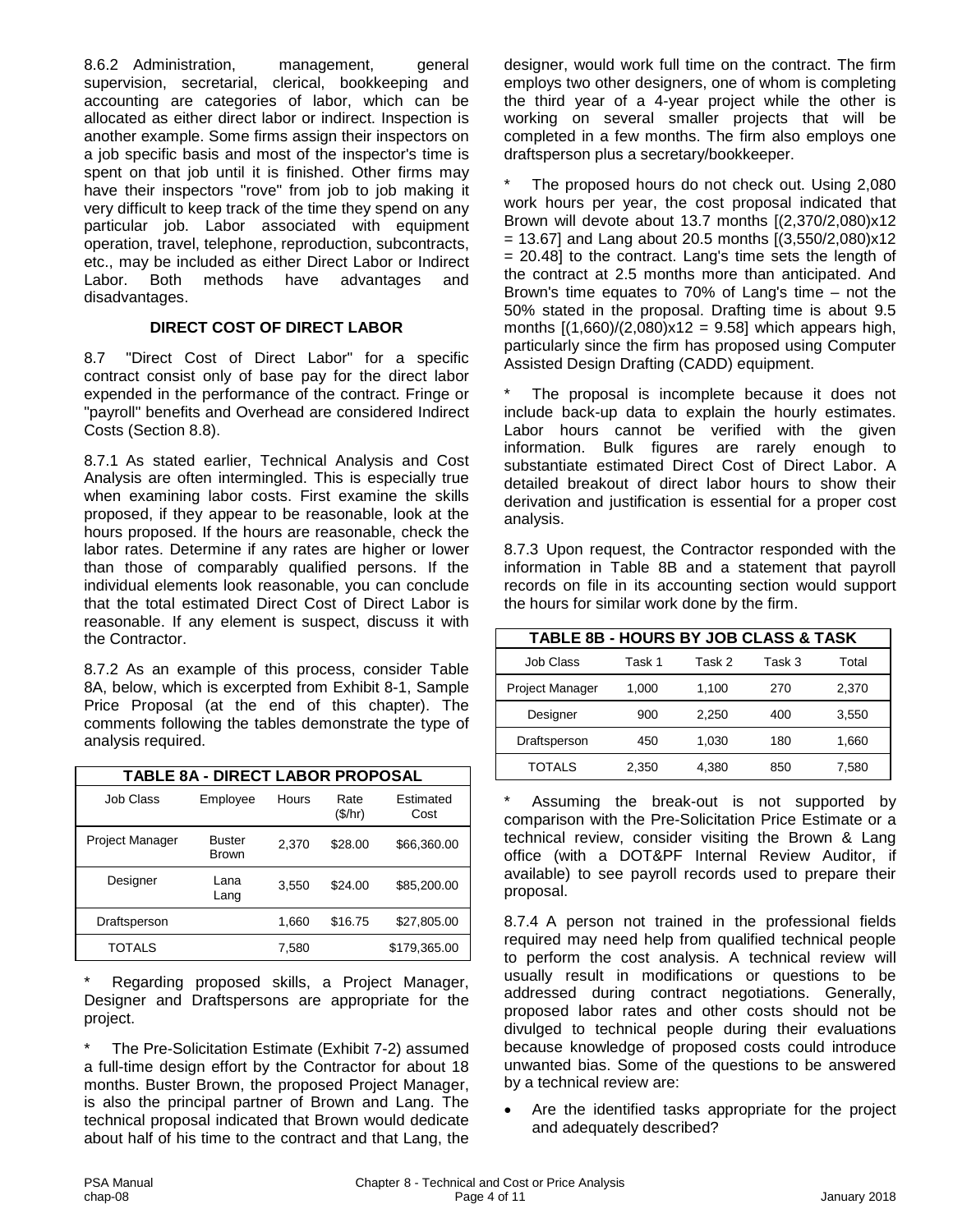- Do the proposed hours agree reasonably with the proposed tasks and methods for performing the contract?
- Are the proposed skill levels in line with the work to be done? (Do not pay professional-level rates for low-skilled tasks.)
- Do excessive contingencies appear to be built into the hourly estimate?

8.7.5 Lastly, are proposed rates per hour for each skill reasonable? Several points about rates per hour must be understood:

8.7.5.1 Use of average rates: Except for key personnel named in a proposal, average rates for each skill rather than exact rates may be acceptable because individual salaries may vary for the same type work based on length of service, merit educational qualifications, etc. Proposals generally do not name all support personnel who will be put on the job. The Contractor may even hire additional people. Generally, "average rates" for other than named key personnel are adequate for estimating as long as the spread between actual direct labor rates do not exceed \$10/hour.

8.7.5.2 Forecast for time of performance: Rates may be a forecast of what the Contractor believes will be in effect at the time the work starts and for the duration of the work. The successful Offeror must divulge the current rates and the basis for the forecasted rates during negotiations.

8.7.5.3 Recent changes in labor force: Rates may vary with the size of the labor force. If a firm is forced by a reduction in work to let people go, it will likely retain the most valuable people and let the marginal workers go. It is generally not practical to reduce the pay levels of these higher quality workers who remain. The overall affect will be to raise the average pay rate to a level above what would otherwise be expected. If the firm later sees an improvement in its volume of business, it will hire additional people, generally at lower pay levels than apply to long term employees. This addition of people will gradually cause the average rate per hour to fall.

8.7.5.4 Method of calculating rate: Rates per hour may also vary among firms for employees doing the same type work because of differences in the way rates per hour are calculated. Some firms may calculate rates per hour without including Fringe Benefits in the rates. Other firms include costs of Fringe Benefits with base pay when calculating the rates per hour. The two methods will produce very different results.

8.7.5.5 Overtime Rates: Payment on Overtime should be controlled by specific provisions negotiated into a Contract. Exhibit 8-2 (at the end of this Chapter) demonstrates examples of overtime rate calculations.

8.7.5.6 Principals may be included in the Direct Cost of Direct Labor for any time they are productively engaged in work necessary to fulfill the terms of the Contract, provided this is the firm's normal practice and that their labor is not also included in Indirect Costs. If principals perform routine services, such as standard design and drafting work, which could be performed by lessersalaried personnel, the hourly rates billed for these services should not exceed those rates paid to employees performing the same or similar work.

8.7.5.7 Aside from verification by audit, labor rates may be checked for reasonableness by comparison to Alaska Department of Labor prevailing rates for the area, comparison to rates proposed by other firms for similar skills, and comparison to Alaska State Employee labor rates (see Exhibit 7-1 at the end of Chapter 7) for similar skills. Firms are likely to pay their employees the usual rate in the area for people of like skills and experience. Some firms may pay slightly higher labor rates or incur somewhat higher labor-related costs (e.g., fringe benefits) to reduce employee turnover. This is generally cheaper than incurring continuous training costs to orient new employees to the job. It is very important to compare "apples to apples". Differences in the basic methods of calculating rates may cause comparisons to be very misleading.

#### **INDIRECT COSTS (IDC) Fringe or "Payroll" Benefits plus Overhead**

8.8 Indirect Costs are any costs that are not direct. This statement may seem ridiculous but it is a good definition. Indirect Costs are expenses that cannot be directly identified with specific contracts or tasks. They can loosely be described as "general operating expenses". Even a paperboy has Indirect Costs; consider shoes worn out delivering the papers.

8.8.1 Contractors recover Indirect Costs by spreading the costs among all contracts in the form of an Indirect Cost Rate. In this handbook, Indirect Costs are divided into three categories: 1) Fringe or "payroll" benefits, 2) Overhead (General and Administrative Expenses), and 3) allocated "Home Office" Overhead (if applicable). Examples of Fringe Benefits include social security taxes, medical insurance premiums, and vacation time. Examples of Overhead include building rent, depreciation, utilities and Indirect Labor. Some travel, auto, computer, etc. costs may also be Overhead if not specifically attributable to a contract.

Note: As stated above, some firms do not include Fringe Benefits in Indirect Cost but choose to combine it with base pay for a total salary rate.

This handbook always considers Fringe Benefits in the Indirect Costs component of price for the purposes of uniformity and price comparisons.

8.8.2 Allocation divides Indirect Costs among contracts, tasks or activities. There are many ways to allocate Indirect Costs and a full discussion is beyond the scope of this text. Generally, when labor is a predominant factor, bases such as Direct Labor Hours or Direct Cost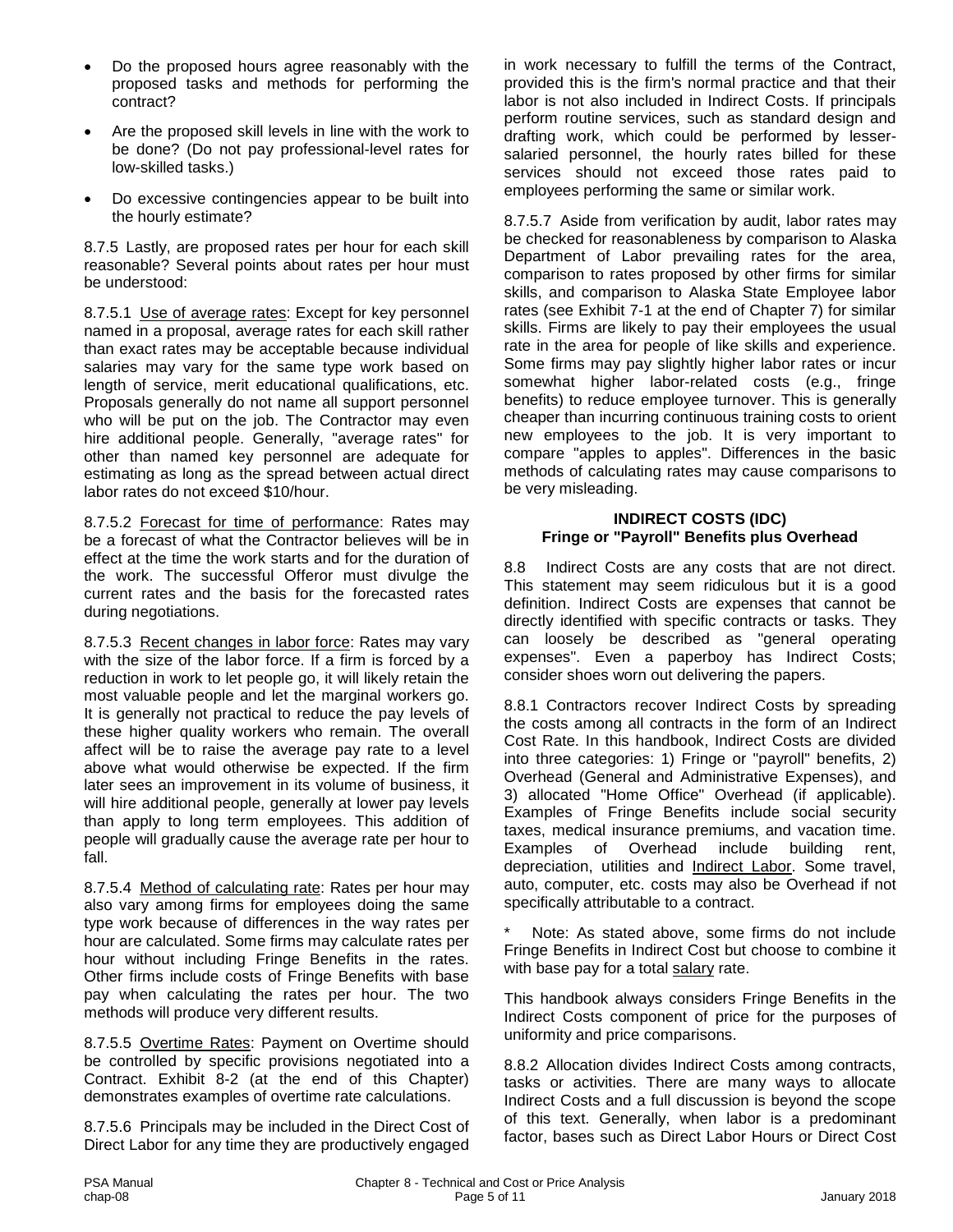of Direct Labor are used. When both labor and material are heavy components, it is better to use a base that takes both labor and material into consideration.

8.8.2.1 Because this handbook applies to Professional Services, only the allocation of Indirect Cost based on Direct Cost of Direct Labor is described for estimating and analyzing contract costs. Professional Services contracts are usually very labor intensive and Indirect Costs can be allocated fairly among all contracts on the basis of incurred Direct Cost of Direct Labor. Occasionally, the use of a Direct Labor base may distort total or unit costs for a particular service, product or item of equipment. In such cases, an auditor should be consulted to resolve the matter, perhaps with a separate allocation method or negotiated unit price or a fixed price.

8.8.2.2 Allocation of Indirect Cost using a Direct Cost of Direct Labor base is accomplished as follows:

(Total IDC for FY)  $x 100 =$  IDCR % (Total DCDL for FY)

If the Indirect Cost Rate (IDCR) is 150%, this means that for every \$1.00 of Direct Labor that is estimated or incurred for a contract the maximum Indirect Cost the Contracting Agency may agree to pay is an additional 150% or 1.5 times the Direct Cost of Direct Labor for a total of \$2.50. The IDCR provides a simple means for estimating Indirect Cost for any contract. In Exhibit 8-1, Brown & Lang estimated Direct Cost of Direct Labor at \$179,365. The Firm proposed an IDCR of 152% and accordingly estimated \$272,635 for Indirect Costs. This example demonstrates the fact that Indirect Costs typically exceed (and are sometimes more than double) the amount of Direct Cost of Direct Labor.

8.8.3 Indirect Cost Rates (IDCR) can be applied in several ways, as follows:

- Fixed  $(F)$  IDCR is fixed for the duration of an agreement.
- Fixed/Provisional (F/P) IDCR is fixed for a specific period after which it becomes a provisional rate until an audit is completed and used to establish a revised fixed rate.
- Provisional (P) IDCR is provisional until completion of a post performance audit to establish the actual incurred rate which is used to establish a final IDCR for the period covered by the audit. Post performance audits may be done each fiscal year or once after the completion of a multi-year contract.

8.8.4 The Indirect Cost Rate (IDCR) is not negotiable; however, the Contractor may request to be reimbursed for a rate that is lower than the audited rate. The size of a firm and its accounting practices can dramatically affect its IDCR. Changes in a firm's management objectives can affect the actual IDCR; e.g., decreasing marketing emphasis and increasing emphasis on

reducing cost. The actual IDCR is not a static number. Contractors are concerned that the IDCR allow them to recover all costs associated with a Contract. The Contracting Agency is concerned that we participate only in an amount of Indirect Costs which results in a price that is reasonable in light of prevailing market conditions and which is not established solely on the basis of the proposed Contractor's individual business situation.

*8.8.5 Within DOT&PF, when a pre-negotiation audit is required, the analysis of Indirect Costs is accomplished by the Internal Review Section*. Internal Review Auditors can ascertain the Contractor's accounting policies to ensure that costs are allocated only once, and on only one basis, to any contract. The complexities of cost standards for negotiated contracts are considerable and often a subtle issue can result in significant profit or loss for the Contractor or Contracting Agency. For federally supported contracts, some costs may be nonparticipating. *The Internal Review Audit Report establishes an IDCR to be used for a designated period in all contracts between DOT&PF and the Contractor.*

8.8.5.1 When the Internal Review Section conducts prenegotiation audits, the audit staff confers with the Contracts Officer or other appropriate staff prior to releasing audit results to the Contractor. Allocation of questionable indirect costs that do not benefit all contractors in Alaska may be disallowed – especially if the proposed or audited IDCR is higher than the industry norm for other acceptably qualified contractors. The involved staff then meets with the Contractor to establish a Fixed/Provisional IDCR to be applied to all DOT&PF contracts statewide. The Fixed/Provisional IDCR is fixed for the last six (6) months of the Contractor's current fiscal year plus the first six (6) months of the Contractor's next fiscal year, after which it becomes Provisional until another audit is completed and a new Fixed/Provisional rate is negotiated.

In certain cases, when a Contractor's actual annual audited IDCR fluctuates significantly (e.g., 15% or more), a Provisional IDCR may be necessary in lieu of a Fixed/Provisional rate.

**8.8.6 In federally-assisted contracts, the amount of federal funding participation for Indirect Costs is limited by the IDCR established in the Contracting Agency's approved Audit Report. If payments to a Contractor exceed the amount calculated using the established rate, the amount in excess may be nonparticipating.**

#### **OTHER DIRECT COSTS (ODC)**

8.9 Although Direct Costs of Direct Labor are the primary direct costs incurred for Professional Services Agreements, "Other Direct Costs" may be incurred specifically for a contract and readily charged to it. Examples include Subcontracts and Expenses for the following: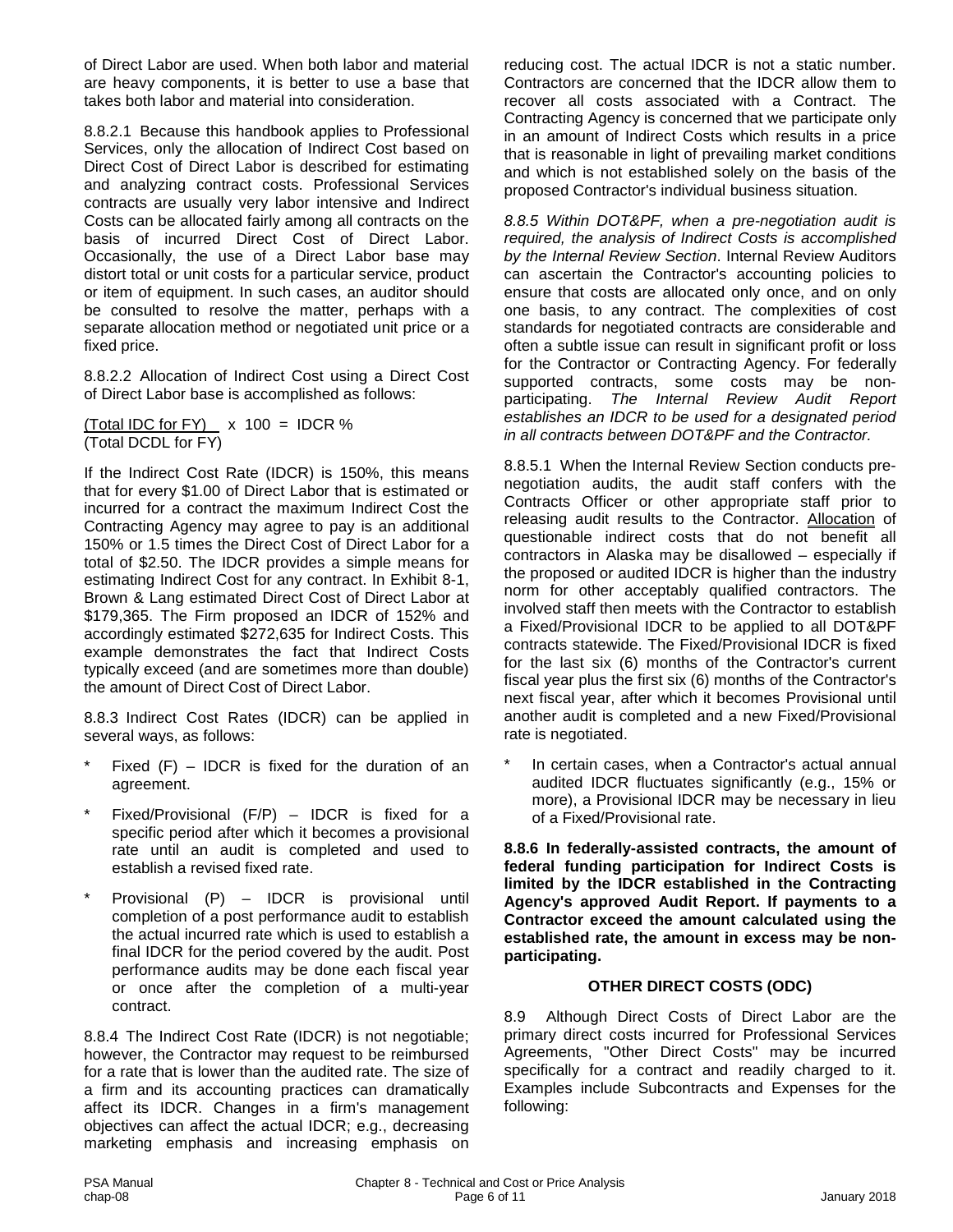- **Transportation**
- \* Food and lodging
- Materials and supplies
- **Reproduction**
- Laboratory tests
- Computer time
- Special equipment (purchase, rental or use)

8.9.1 Pre-Solicitation and/or Pre-Proposal Estimates do not usually include a list of all direct cost items which may be necessary for performance of the contract, although some major items may be identified. In fact, an Offeror's proposed direct expenses may vary greatly from Agency estimates, based on the Offeror's organization and approach to performing the contract. For example, out-of-town contractors will have differing transportation costs; "high-technology" firms may have low direct labor coupled with high computer usage. Specialized engineering firms may subcontract for some disciplines that are provided "in-house" by other firms. As described in the section on Indirect Cost, some firms may include all non-labor costs in their IDCR - others may prefer a low IDCR and keep meticulous records for direct cost accounting - while others may choose some intermediate level of direct cost accounting. *Thus, the first task when analyzing Other Direct Costs, is to "flag" those items which may be duplicated in the Indirect Costs.* Discussion with a Contracts Officer or Auditor may help with this task.

*8.9.2 The analysis of Other Direct Costs is done essentially the same way as for Direct Cost of Direct Labor; i.e., examination of each line item and quantity for applicability to the contract, followed by examination of cost and Fee for each item*. The following general comments may be useful:

- Travel Costs: If you contract with a local firm you may receive more labor hours for the same amount of money than if you contract with an out-of-town firm. You must decide if the qualifications of a nonlocal firm warrant the travel costs.
- Transportation: Rented vehicles should be economy rates. Airfare should be coach class. Charter flights only if absolutely necessary.
- Food/Lodging: Generally limit amounts to the appropriate Alaska State Employees per diem schedule, unless circumstances (identified in writing) warrant higher rates.
- Equipment, Materials and Supplies: Are they necessary? If so, are the proposed costs reasonable? Rates for materials, vehicle and equipment time, computer time, laboratory tests, reproduction, etc., can result in an unreasonable profit if they are not based on actual Contractor costs (purchase price, operational and maintenance expense, depreciation and technological obsolescence, etc.). If not included in Indirect Costs, allowable equipment expenses are generally limited to a direct cost rate based on IRS

code useful life criteria and a minimum 240 day annual usage. Profit is determined separately (Section 8.10).

- Unit pricing without cost analysis may be used **only when a proposed price is established practice with the primary vendor and it is based on non-discounted price lists available to the general public. Also, there must exist substantial (exceeding 60%) demonstrable sales history to non-government clients if the total price for all units of an item may exceed the statutory Small Procurement limit**.
- \* *Note: Comparison to "market rates" is not an acceptable measure of contractor costs when the total price for all units of an item may exceed the statutory Small Procurement limit.* The difference between a "market rate" and Contractor cost is Profit.
- Subcontracts: Consider the Offeror's procurement procedures (e.g., negotiated or bid) and control exercised over Subcontract cost (Subcontract "Price" is a "Direct Cost" to the Offeror). **Each Subcontract exceeding \$250,000 must be subjected to a Cost Analysis and audit.** Be alert to possible pyramiding of costs and profits by<br>agreements between divisions, plants or agreements between divisions, plants or subsidiaries of a firm or between Subcontractors and lower tier Subcontractors. These possibilities require extra scrutiny. Proposed prices should be on the basis of cost incurred.
- E&O Insurance Premiums for some policies of Professional Liability Insurance for Errors and Omissions coverage are based on a formula that involves a percentage of the insured firm's annual gross cash flow. In such cases, a contract that includes a substantial amount for Subcontracts could significantly increase a firm's E&O Insurance Premiums for a future policy period. Accordingly, it may be reasonable to negotiate a special allowance for E&O Insurance premiums.

8.9.3 Lastly, *consider if the line item costs and total for Other Direct Costs are reasonable for the Statement of Services.* This is generally a subjective decision based on the Contractor's comprehension of the scope and overall approach to performing the contract.

8.9.4 As an example of this process for analysis of Other Direct Costs, consider Table 8C, below, which is excerpted from Exhibit 8-1, Sample Price Proposal (at the end of this Chapter). The "#s", shown in the right column, are keyed to the comments that follow the table and demonstrate the type of analysis required. The Contractor was asked for additional information, which is included in the analyst's comments.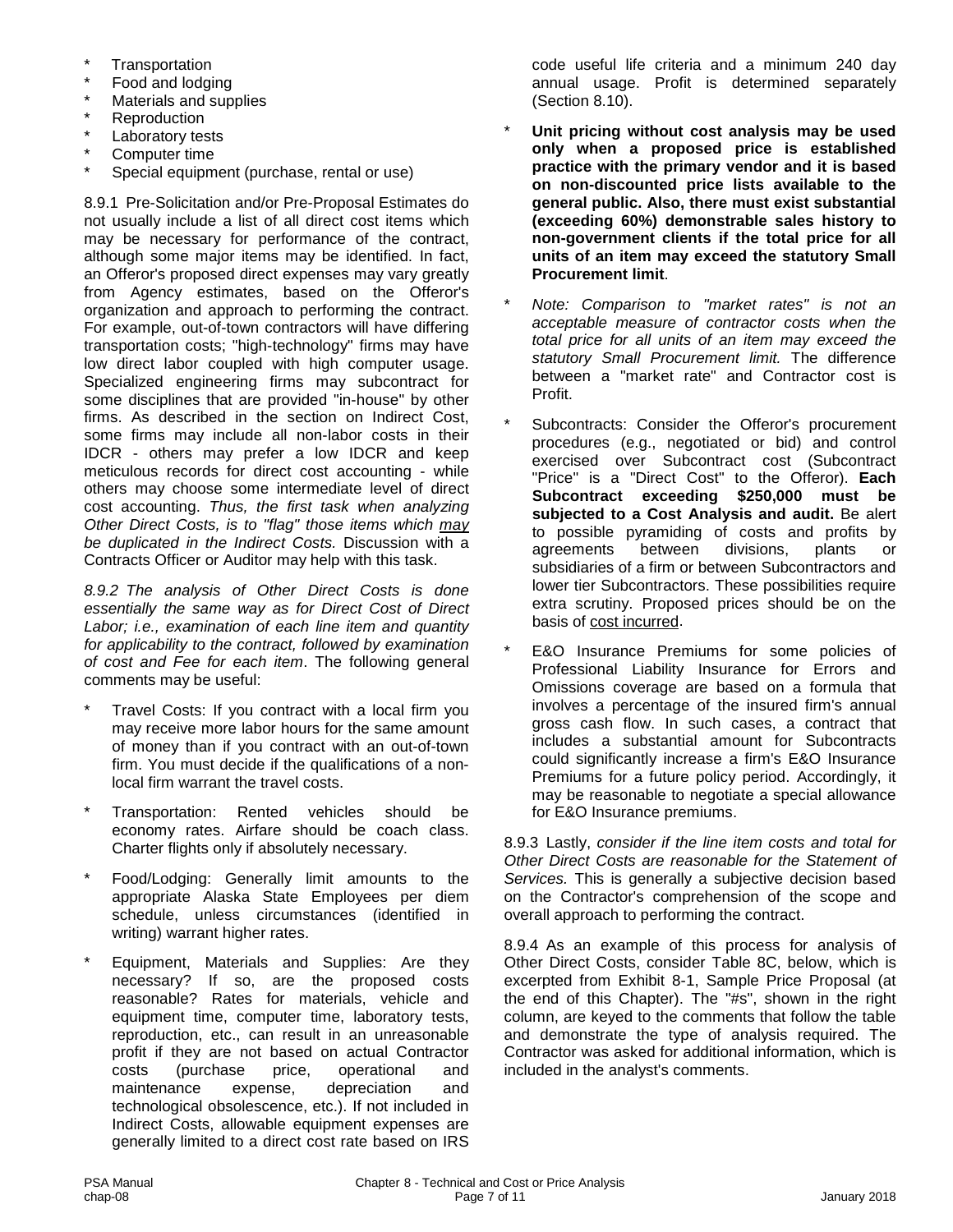| <b>TABLE 8C - OTHER DIRECT COSTS PROPOSAL</b> |                    |                |   |  |  |
|-----------------------------------------------|--------------------|----------------|---|--|--|
| Item Under Analysis                           | Proposed<br>Amount | Negotia<br>Obi | # |  |  |
| Subcontracts                                  |                    |                |   |  |  |
| Photogrammetric Cross Sect                    | \$5,036            | \$5,036        | 1 |  |  |
| Repro: 20 CPS, 400 Dwgs                       | 18,000             | 7,500          | 2 |  |  |
| Firm Owned Equipment                          |                    |                |   |  |  |
| CADD                                          | 83,000             | 0              | 3 |  |  |
| Van 4X4                                       | 16,800             | 12,000         | 4 |  |  |
| Travel                                        |                    |                |   |  |  |
| ANC/FAI, 2 trips, 3 days, 2 pers              | 3,400              | 1,175          | 5 |  |  |
| ANC/JNO, 2 trips, 3 days, 2 pers              | 3,900              | 0              | 6 |  |  |
| TOTALS                                        | \$130,136          | \$25.711       |   |  |  |

Comment #1: Proposed Subcontract in the amount of \$5,036 for photogrammetric cross sections is acceptable. The amount is reasonable and it is based on adequate competition since the Contractor obtained three proposals for the work as shown in Table 8D.

| <b>TABLE 8D - PHOTOGRAMMETRIC CROSS SECT</b> |         |              |  |  |  |  |
|----------------------------------------------|---------|--------------|--|--|--|--|
| Larry's Air Photo Services                   | \$4,985 | 16 work days |  |  |  |  |
| Curly Photogrammetry Co.                     | \$5,490 | 15 work days |  |  |  |  |
| Moe's Mapping                                | \$5.036 | 10 work days |  |  |  |  |

Moe's Mapping was selected based on second low offer and ten workdays versus 16 workdays for the lowest offer.

Comment #2: Subcontractor charges \$2.25/drawing for color reproduction. Only 10 copies will be needed of any drawings thus estimate may be cut in half. Check print shops for costs. Also consider black and white reproductions for some of the drawings. Also how were number of drawings estimated?

Comment #3: Computer Assisted Design Drafting equipment is the largest cost item. Contractor's estimate is based on \$50/hour standard billing rate, which includes operator. Since the CADD estimate of 1,660 hours includes operator, why does the Direct Cost of Direct Labor estimate include 1,660 hours for draftspersons at \$16.75/hour?

It appears that the CADD operator hours are double counted in the estimate. Subtracting the operator costs  $($16.75 \times 2.52 = $42.21)$  from the proposed \$50/hr rate leaves \$7.99/hr for equipment costs. The Internal Review Audit Report states that all equipment expenses (including CADD) are included in the IDC Factor -- thus no separate equipment rate charges are allowed. The Auditor reviewed accounting data and established that 3.5% of the 172.5% can be attributed to CADD expenses. Change estimate for CADD to zero.

Comment #4: Contractor estimated use of the firm's van based on 40 hours/week for 84 weeks at \$5/hour or \$16,800. This represents \$40/day or \$200/week, which appears reasonable; however it is doubtful that the van would be used only for this project. Also, is the van a personal employee vehicle? Leased van might cost \$6,000/year. Two years = \$12,000.

Comment #5: Trips to Fairbanks and Juneau proposed for familiarization with functional requirements and operations. One trip to Fairbanks appears reasonable. Juneau Airport is not state owned and its geographical conditions are not at all similar to those at FAI, ANC or the project site. Agency staff can coordinate with Juneau Airport for any necessary information. Food and lodging should not exceed state per diem rates unless specific reasons are cited during negotiations. A revised travel cost estimate is presented in Table 8E:

| <b>TABLE 8E - FAIRBANKS TRIP</b> |                       |                                       |  |  |  |
|----------------------------------|-----------------------|---------------------------------------|--|--|--|
| <b>Expenses</b>                  | Proposed              | Negotiation Obj                       |  |  |  |
| Airfare                          | $2RT @ $250 = $500$   | $2RT @ $250 = $500$                   |  |  |  |
| Food & Lodging                   | 6 days $@$150 = $900$ | 6 days $@$ \$85 = \$510               |  |  |  |
| <b>Car Rental</b>                | 3 days $@$100 = $300$ | 3 days $\textcircled{2}$ \$55 = \$165 |  |  |  |
| Cost for 1 Trip                  | \$1,700               | \$1,175                               |  |  |  |
| Cost for 2 Trips                 | \$3,400               |                                       |  |  |  |

Comment #6: Juneau trips deleted per Comment #5.

#### **FEE (Profit)**

8.10 Profit is the basic motive of business enterprise. Simply put, it is the amount left after all costs of doing business are paid. Contractors desire to maximize profit.

#### Maximum Profit (Price - Cost)

The Contracting Agency seeks to pay no more than a fair and reasonable price, wherein the exact amount of profit that a Contractor makes depends on the Contractor's initiative in controlling its costs.

#### Fair Price (Cost + Profit)

The motivations of the Contractor and Contracting Agency are not the same.

Note: See paragraph 8.3.2 for an explanation of Profit verses Fee. The term "Fee" will be used hereafter.

8.10.1 When negotiating Fee, a common misconception is that the negotiated Fee is what the Contractor will actually net after costs are paid. Analysis of a Contractor's Price Proposal results in setting negotiation objectives for Cost and Fee. This enables the Contracting Agency to enter price discussions with goals for Cost and Fee to be achieved if reasonably possible. As noted above, the Contractor enters price discussions with a different focus. When an agreement is reached on estimated Cost and Fee or on a Fixed Price and a contract is executed, it does not guarantee that the Contractor will actually make the negotiated amount for Fee. The Price Proposal, Cost Analysis and negotiation process is based on estimates of future costs and a reasonable Fee based on those estimated costs. Actual costs will rise and fall because of factors beyond precise control by either party and/or factors that cannot be anticipated. The chances of actual cost coinciding exactly with the negotiated amount are slight; and so the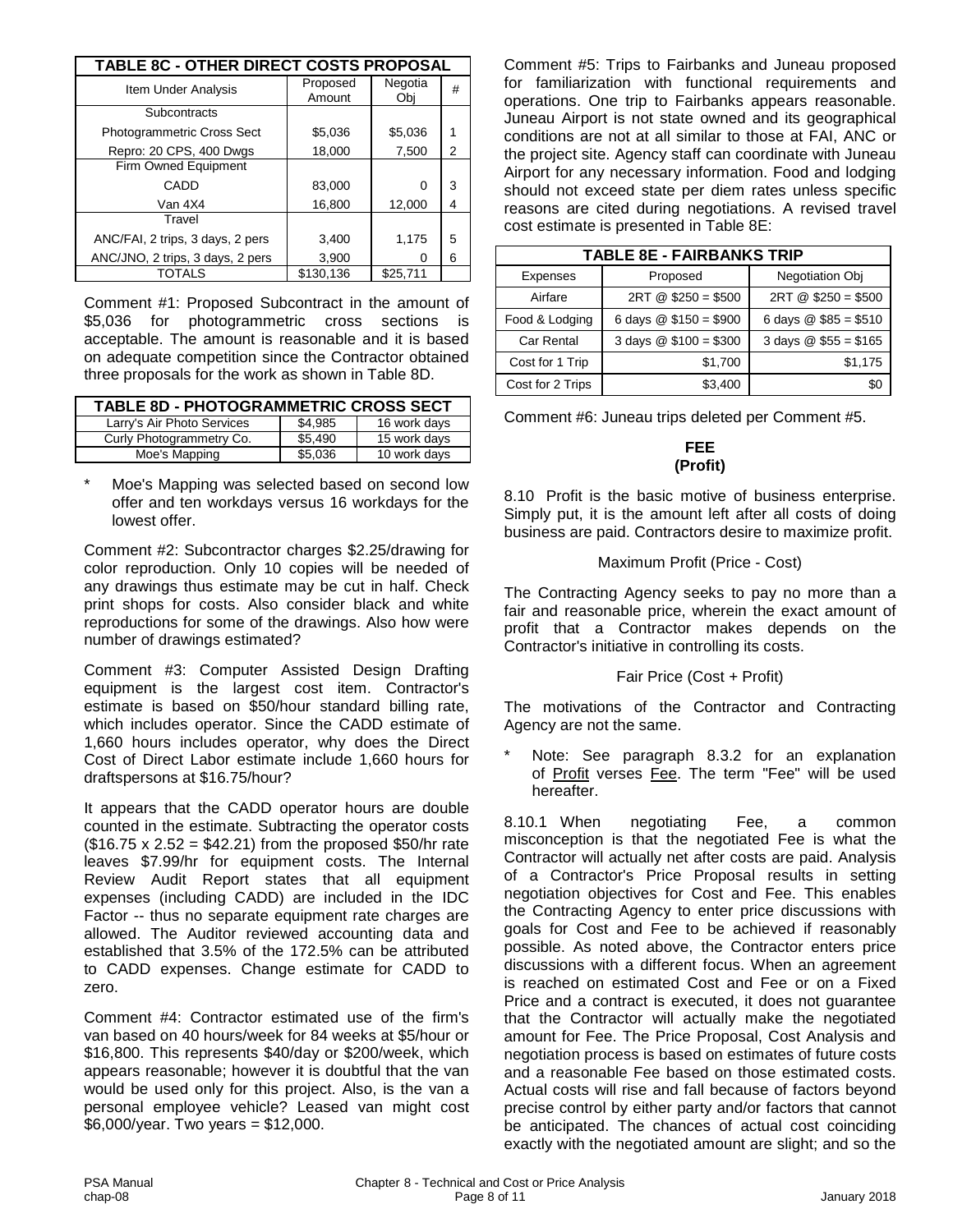same with Fee. This is true even in a cost reimbursement contract; if the Contractor incurs some costs that are disallowed, it takes a loss on those costs which reduce its Fee.

8.10.2 There is no single formula for determining a reasonable Fee. Some Contractors set Fee goals; e.g., 20% of costs. If a Contractor does not make its goal on one contract, it will try to make up the difference on another contract. Contractors are not required to submit a detailed computation to support their proposed Fee, and they seldom do so. Many government agencies use "Structured Fee" systems to calculate a "Fee Objective" based on the Cost Objectives determined for a contract. The sum of Fee Objectives and Cost Objectives yields in a systematic way, a fair and reasonable Price in which Fee is a function of risk, effort, skills, etc. required for a contract. An explanation of how to calculate the Fee Objectives for each Cost Component is contained in the Instructions with the file: "feewksht".

*8.10.3 A Fee Objective Worksheet should be completed for each Contract, Subcontract and any change to a Contract or Subcontract, which exceeds \$250,000. While it is possible to manipulate the calculation to arrive at a pre-determined amount of Fee, it (aside from being a ridiculous effort) would be a violation of these procedures to do so. Preconceived notions of what a "proper" Fee is (generally in terms of a percent of cost) shall not be used in structured Fee determinations.*

Caution: The Fee Worksheet provides an "objective", not a mandate. Fee is a small amount of total contract Price. Keep it in perspective. The real opportunities for Price savings generally result from Cost, not Fee, negotiations.

8.10.4 Lastly, while proposed contract Costs and Fee may be reasonable for a specific contractor, this does not guarantee that the proposed Price is reasonable, if it is higher than what other firms with similar qualifications and abilities might charge.

#### **METHODS OF PAYMENT (Contract Types)**

8.11 Methods of Payment are grouped into two broad categories: "Fixed Price" and "Cost Reimbursement". The most significant difference between these categories is the Contractor's obligations to complete all necessary services and the Contractor's degree of responsibility for cost control.

8.11.1 "Fixed Price Methods" require the Contractor to complete the contract, regardless of cost, for the amount of a Firm Fixed Price specified in the contract. Fixed Price methods are preferred for use and should be used when the extent and type of work necessary to meet contract requirements can be reasonably specified and the cost can be reasonably estimated. With this method, the Contractor's ability to make a profit is directly related to the Contractor's control of

performance costs. However, when risks are unknown or not readily measurable in terms of cost, the use of Fixed Price contracts can result in inflated prices, poor performance, disputes, and claims when performance proves difficult; or excessive profits when anticipated contingencies do not occur.

8.11.2 Cost Reimbursement Methods require the Contractor to perform as specified in the Contract until it is completed or until incurred costs reach a specified Ceiling Cost, whichever occurs first. The Contractor may complete the contract for less than the Ceiling Cost, in which case the Contracting Agency obtains a price savings over the contract estimate; or, the Contractor may fail to finish the work within the Ceiling Cost. In the latter case, the Contracting Agency may (1) modify the contract to increase the Ceiling Cost or (2) terminate the contract and accept whatever work has been completed. The Contractor may not exceed the Ceiling Cost (except at its own expenses) without prior approval and a contract amendment executed by both parties.

8.11.2.1 The Contracting Agency assumes all, or essentially all cost risk under a Cost Reimbursement method of payment and pays, in addition to costs, a Fee as specified in the contract.

8.11.2.2 Cost Reimbursement is appropriate when the uncertainties involved in contract performance are of such magnitude that the cost of contract performance cannot be estimated with sufficient certainty. Cost Reimbursement methods require close monitoring of the Contractor's performance to ensure that the objectives of the contract are being met without excessive costs.

*8.11.3 The objective when selecting a Method of Payment is to obtain the best value on services in the time required and at the lowest price to the Contracting Agency. To achieve this objective, the elements of cost, time, risk, and profit incentives bearing on the performance must be evaluated*. Among the factors to consider are:

- Type and complexity of the services to be procured.
- Difficulty of estimating performance costs such as the inability of the Contracting Agency to develop definitive specifications to identify the risks to the Contractor inherent in the nature of the work to be performed, or otherwise to establish clearly the requirements of the contract.
- Administrative costs to both parties.
- Degree to which the Contracting Agency must provide technical coordination during the performance of the contract.
- Stability of wage levels.
- Urgency of the requirement.
- Length of contract performance.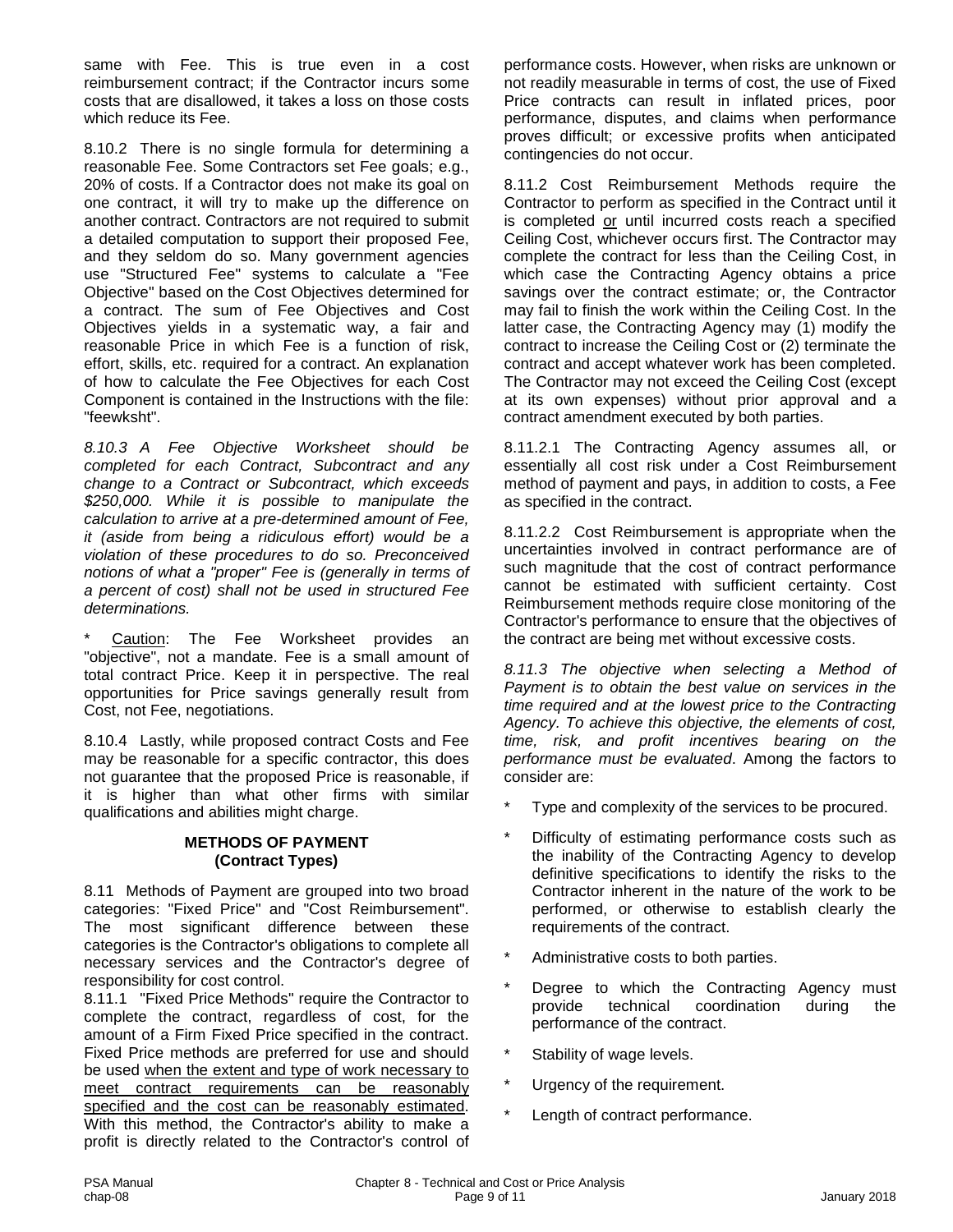8.11.3.1 Final selection of method is a matter for contract negotiations because Method of Payment and Price are interrelated. Also, during negotiations, the extent and nature of uncertainties involved in contract performance are identified as well as their impact on price. The negotiation process is presented in Chapter 9.

8.11.3.2 It is self-defeating for the Contracting Agency to agree to a Method of Payment that would place an unreasonable economic risk on the Contractor since such action may jeopardize satisfactory performance of contract.

8.11.4 Specific Methods of Payment range from "Firm Fixed Price", in which the Contractor must complete all services required and the Contractor has full responsibility for performance costs and resulting profit (or loss); to "Time & Expenses", in which the Contractor serves as needed with little, if any responsibility for performance cost. In between are various methods that are tailored to the degree of performance uncertainties, cost responsibility and the opportunity for profit.

8.11.4.1 Methods used for Professional Services Agreements are generally those described in this Chapter. Other methods - except Cost Plus a Percentage of Cost - may be used if the Contracting Officer makes a written determination that such method is in the best interest of the Contracting Agency and if all funding entities concur.

**8.11.4.2 For a more extensive discussion of Methods of Payment ("Types of Contracts") see 48 CFR 1, Subpart 16, and the ABA Model Procurement Code (1980) Chapter 3, Regulation 3- 501.**

**8.11.4.3 In accordance with AS 36.30.370 and 48 CFR 1, Subpart 16.301-2(C), a Cost Reimbursement method may be used only if the Contracting Officer determines in writing that:**

- **Such a contract is likely to be less costly to the Contracting Agency than any other type or that it is impracticable to obtain otherwise the supplies, services, or construction.**
- **The Contractor's accounting system will permit timely development of all necessary cost data in the form required by the specific contract type contemplated.**
- **The Contractor's accounting system is adequate to allocate costs in accordance with 48 CFR Part 31.**
- **Contracting Agency personnel will be assigned to closely monitor performance of the work by the Contractor.**

#### **FIRM FIXED PRICE (FFP)**

8.11.5 The Firm Fixed Price method provides a price that is not subject to adjustment because of variations in the Contractor's cost of performing the work specified in the contract. The Fixed Price, once negotiated, may be adjusted only as a result of subsequent changes in the services. Fixed Price, when appropriately applied, places maximum risk upon the Contractor. Because the Contractor assumes full responsibility, in the form of profits or losses, for all costs under or over the Firm Fixed Price, the Contractor has a maximum profit incentive for effective cost control and contract performance. Use of Firm Fixed Price imposes a minimum administrative burden on the contracting parties. Firm Fixed Price is suitable for use when reasonably finite design or performance specifications are available and when a fair and reasonable price can be established at the outset. Such as when:

- Adequate competition has made initial proposals effective
- There are reasonable price comparisons with prior purchases of the same or similar services which were made on a competitive basis or supported by valid cost or pricing data
- Cost information is available permitting the development of independent estimates of the probable costs of performance
- The uncertainties involved in contract performance can be identified and reasonable estimates of their possible impact on costs made, and the Contractor is willing to accept a Firm Fixed Price at a level which represents assumption of a reasonable proportion of the risks involved

8.11.5.1 Payments of a Firm Fixed Price may be "Lump Sum" or monthly "Progress Payments".

8.11.5.1 A form of Firm Fixed Price is Unit Prices in which specific, all-inclusive rates of payment for items of work, such as reproduction, printing, computer time, and standard materials testing (laboratory and field) are established. Unit Prices require constant and direct control by the Contracting Agency and should not be used without an audit if the total amount of a unit priced item in a Contract or Subcontract exceeds the statutory Small Procurement limits.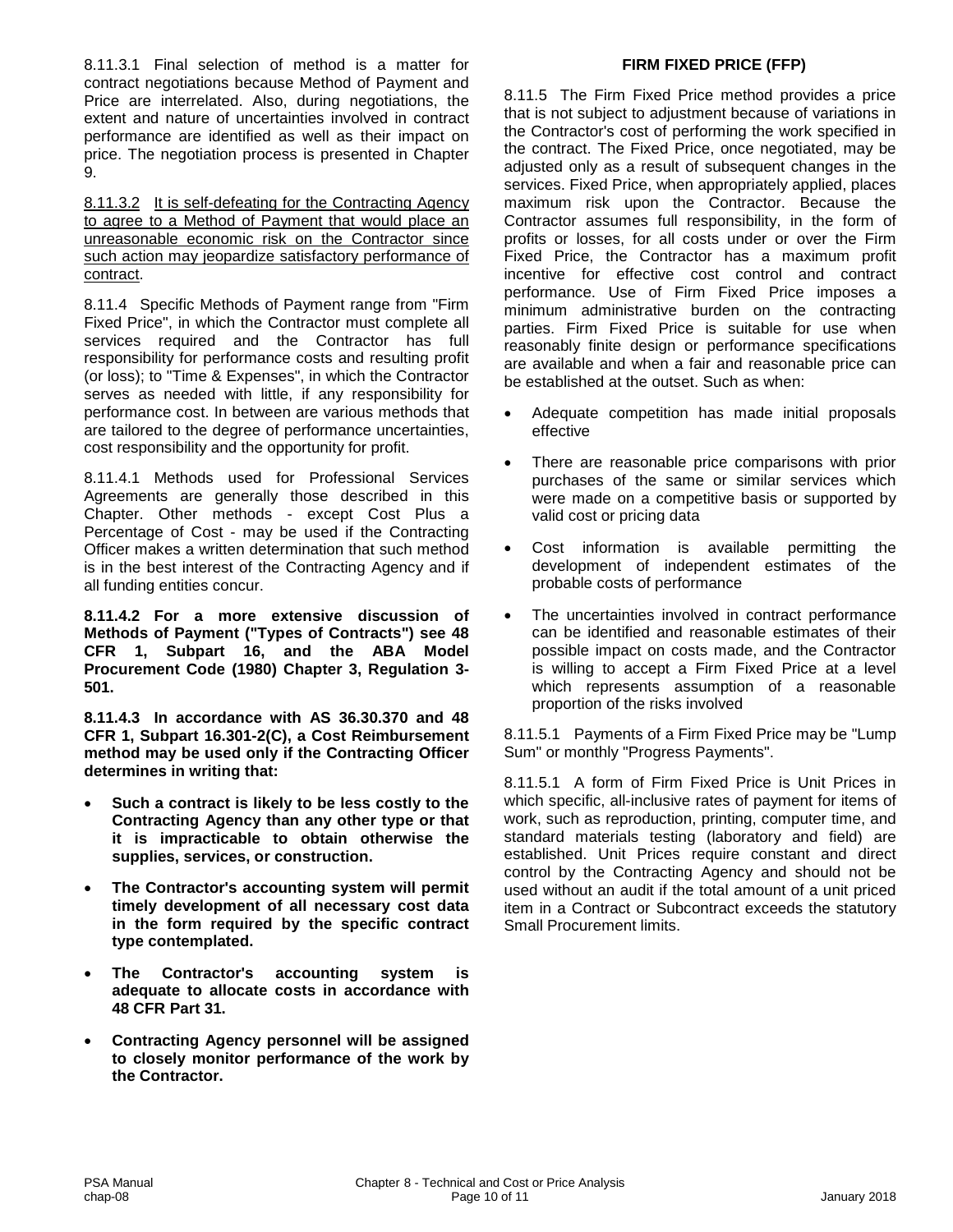#### **FIXED PRICE PLUS EXPENSES (FPPE)**

8.11.6 The Fixed Price Plus Expenses method provides for reimbursement of particular Direct Expenses that are not included within the Fixed Price. FPPE reduces Contractor risk for the particular expenses cited in the Contract. It provides some flexibility when a Fixed Price for Direct Cost of Direct Labor, Indirect Costs and Fee can be negotiated, but Other Direct Costs, e.g. transportation, materials, laboratory test, subcontracts, etc., may vary subcontracts, etc., may vary considerably dependent on need, quantity or other factors. In addition to the Fixed Price, the Contractor is reimbursed for the particular expenses not to exceed an established Ceiling Price.

#### **COST PLUS FIXED FEE (CPFF)**

8.11.7 The Cost Plus Fixed Fee method provides for payment to the Contractor of an agreed Fixed Fee in addition to reimbursement of allocable incurred costs, not to exceed an established Ceiling Cost. The Fee does not vary whether or not the actual cost of contract performance is greater or less than the initial estimated cost. Thus although the Fee is fixed, the price will depend on the allocable costs reimbursed. The Fee is subject to adjustment only if the contract is modified to provide for an increase or decrease in the Statement of Services specified in the contract.

8.11.7.1 The Statement of Services must clearly define specific goals and specific end products required. The Contractor must complete and deliver the specified end-products as a condition for payment of the entire Fixed-Fee and within the Target Ceiling Cost if possible. In the event the work cannot be completed within the Target Ceiling Cost, the Contracting Agency can elect to require more work and effort from the Contractor without any increase in Fee provided it increases the Target Ceiling Cost.

8.11.7.2 CPFF provides the Contractor with only a minimum incentive to control costs. Conceptually, the CPFF method, wherein all costs risk is that of the Contracting Agency, is the exact opposite of a Firm Fixed Price, wherein all cost risk is that of the Contractor. CPFF is suitable for use when the extent of labor and expense cannot be accurately established or when the level of effort required may vary with the results of services provided. In such cases, a cost underrun or overrun could result more from the uncertainties than from the Contractor's effort, or lack of effort, at Cost Control. However, because CPFF does not recognize or encourage cost control measures, it is a least desirable Method of Payment. Use of CPFF

imposes a major obligation on the Contracting Agency to manage the contract effectively and efficiently as possible.

#### **TIME AND EXPENSES (T&E)**

**NOTE: The T&E Method of Payment (Specific Rates of Compensation) is allowed on FAA-funded contracts for the Prime Contractor and Subcontractor(s) in accordance with AC No. 150/5100-14E. However, advance approval from the FAA is required.**

8.11.8 The T&E method of payment is used to obtain labor at a fixed and specified hourly rate, (which includes all base salary cost, indirect cost, and Fee) plus expenses at cost, with a Target Ceiling Price. If expenses are zero, this method may be referred to as "Labor Hour". Another variation of the T&E method uses a per diem rate in lieu of hourly rates. Such a method is common for court appearances or other engagements in which the Contractor appears as an expert. The per diem charge is considered earned for each day, although the Contractor may finish in a fraction of the day.

8.11.8.1 T&E is used when it is not possible at the time of contracting to estimate accurately the extent or duration of the work or to anticipate costs with any reasonable degree of confidence. For Construction Related Professional Services contracts, the T&E method should be used only for Small Procurements, Subcontracts or elements within a contract, each not exceeding the statutory Small Procurement limits. Although it may be necessary, the use of T&E is not favored because it provides no incentive for Contractor cost control or labor efficiency. The Contracting Agency must perform very close surveillance of the Contractor to ensure that efficient methods and effective cost controls are used.

8.11.8.2 The T&E Method of Payment is not considered a "Cost plus Percent of Cost" contract prohibited by AS 36.30.370 and federal regulations. Under T&E, the Contractor's Profit is not determined as a percentage of the total cost of a contract; rather profit is a component of the "Unit Price(s)" for labor hours. Expenses are reimbursed at Direct Cost and a Target Ceiling Price for the total of labor and expenses is established in each Contract. The Ceiling Price may only be exceeded if a contract Amendment is executed.

8.12 Exhibit 8-4 presents a comparison of each Method of Payment based on an estimated \$650,000 contract.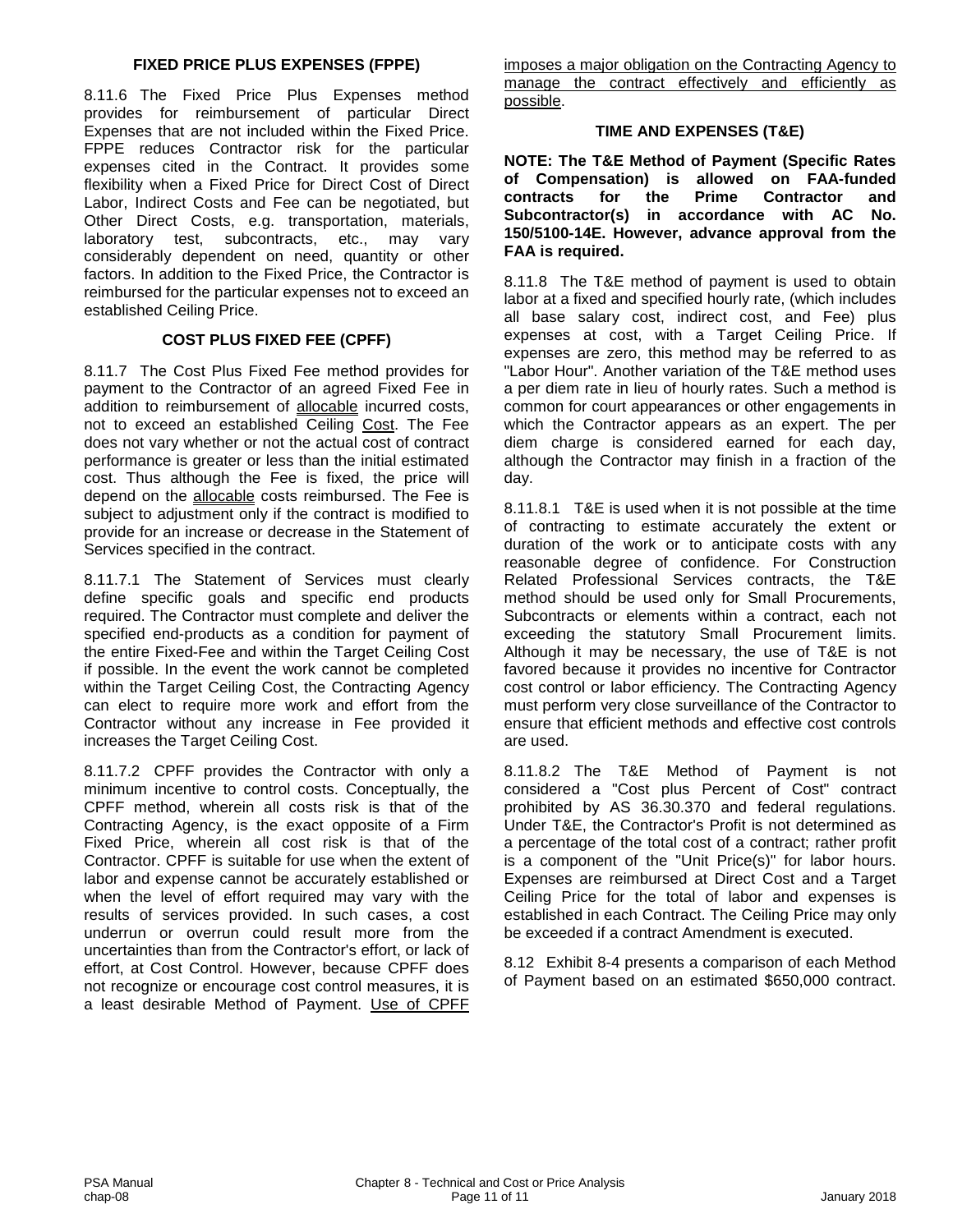### **Exhibit 8-1 SAMPLE - PRICE PROPOSAL**

*Note: For complicated or large projects with multiple tasks and subtasks, the sample price proposal shown here would likely be a summary page attached to a collection of spreadsheets providing Direct Costs of Direct Labor, Other Direct Costs and Fee for each task/subtask (See the file: "estimate.xls").*

### **BROWN AND LANG INC. Boondocks International Airport Project # 78-93**

| <b>DIRECT COSTS OF DIRECT LABOR (DCDL)</b>                      |                     |            |         |                                            |
|-----------------------------------------------------------------|---------------------|------------|---------|--------------------------------------------|
| Job Classification                                              | Name                | Hours      | \$/Hour | <b>Estimated Cost</b>                      |
| Project Manager                                                 | <b>Buster Brown</b> | 2370       | 28.00   | 66,360<br>\$                               |
| Designer                                                        | Lana Lang           | 3550       | 24.00   | 85,200                                     |
| <b>Computer Operator</b>                                        |                     | 1660       | 16.75   | 27,805                                     |
|                                                                 |                     |            |         | Total DCDL = $$179,365$                    |
| <b>INDIRECT COSTS (IDC)</b>                                     |                     |            |         |                                            |
| Indirect Cost Rate (IDCR) = 152% of Direct Cost of Direct Labor |                     |            |         | <u>IDC Amount = <math>\$272,635</math></u> |
| <b>OTHER DIRECT COSTS (ODC)</b>                                 |                     |            |         |                                            |
| Subcontracts                                                    |                     | Quantity   | \$/Unit | <b>Estimated Cost</b>                      |
| Mo's Mapping - Subcontract for                                  |                     |            |         |                                            |
| <b>Photogrammetric Cross Sections</b>                           |                     |            |         | \$5,036                                    |
| <b>Quick Print - Subcontract for</b>                            |                     |            |         |                                            |
| Reproduction, 200 cps of 400 dwgs                               |                     |            |         | 18,000                                     |
| <b>Expenses</b>                                                 |                     |            |         | Subtotal for Subcontracts = $$23,036$      |
| <b>CADD</b>                                                     |                     | 1660 Hours | 50.00   | 83,000                                     |
| Van 4x4                                                         |                     | 3360 Hours | 5.00    | 16,800                                     |
| Travel ANC/FBX, 2 Trps, 3 Days, 2 Pers                          |                     |            |         | 3,400                                      |
| Travel ANC/JNO, 2 Trps, 3 Days, 2 Pers                          |                     |            |         | 3,900                                      |
|                                                                 |                     |            |         | Subtotal for Expenses = $$107,100$         |
|                                                                 |                     |            |         | Total ODC = $$130,136$                     |
|                                                                 |                     |            |         |                                            |
| <b>TOTAL ESTIMATED COST</b>                                     |                     |            |         | (Sum of DCDL+IDC+ODC) = $$582,136$         |
| <b>FEE</b>                                                      |                     |            |         | (Proposed AMOUNT) = $$69,856$              |
| <b>TOTAL PROPOSED PRICE</b>                                     |                     |            |         | \$651,992                                  |
|                                                                 |                     |            |         |                                            |
|                                                                 |                     |            |         |                                            |
|                                                                 |                     |            |         |                                            |

Prepared By:

Buster Brown Date

I-live-in-a-shoe (907) 274-1722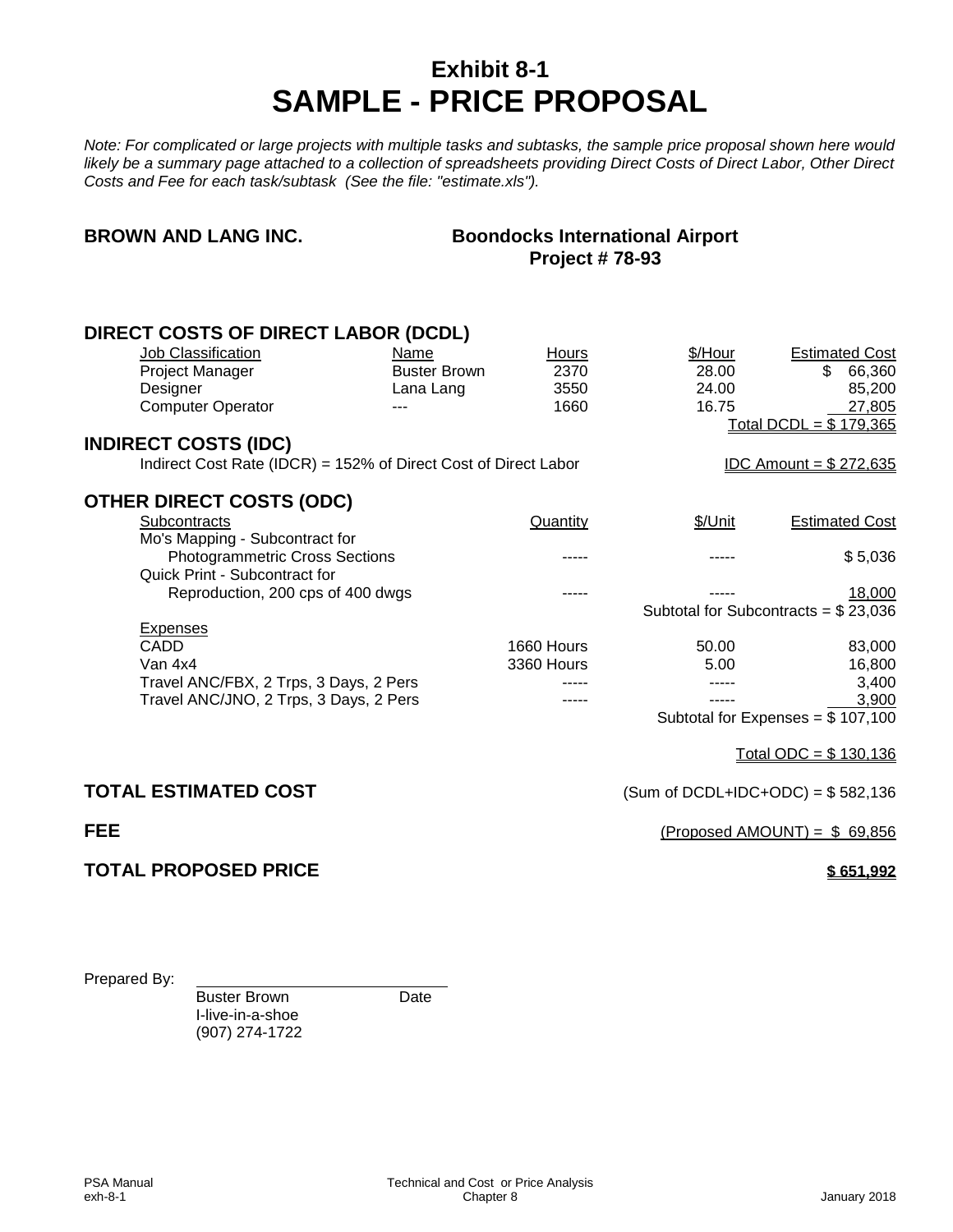### **Exhibit 8-2 CALCULATION OF OVERTIME RATES**

 $B =$  Base, Hourly, Direct Labor Rate paid to employee

OH = Overhead Costs (facilities, utilities, Indirect Labor, Social Security, health plans, pensions, vacation/sick leave, etc.)

 $FEE = Profit = (Price-Cost)$ 

### **Regular Billing Rate**

Regular Time billing Rates shall be the sum of the person's actual Direct Labor Rate plus an allowance for Indirect Cost at the then current Agency approved Indirect Cost Rate for the person's employer (firm) plus a fee (profit) of eight percent; e.g.,  $$25 + (1.5 \times $25) + (.08 \times $25 + (1.5 \times $25)] = $67.50$ 

If  $OH = 150\%$ , and  $FEE = 8\%$ , then:

Regular Billing Rate =  $(B + 150\%B)$  x  $(1 + 8\%) = 2.70$  x B.

If B =  $$25/hour$ , then Rate = 2.70 x  $$25.00 = $67.50/hour$ .

### **Overtime (OT) Billing Rate**

For contracts approved for direct labor overtime, Contracts Officers will confirm with the Internal Audit Office on the treatment of direct labor overtime premium for each consultant.

The following are examples where the direct labor overtime premium is included or excluded in consultants' annual audited Indirect Cost Rate.

**Example #1**: This example assumes all direct labor overtime cost (overtime premium) are included in the consultant's direct labor base that are used to calculate the applicable Indirect Cost Rate.

Overtime (OT) Billing Rates shall be the sum of the person's actual direct labor rate times 1.5 plus an allowance for Indirect Cost at the then current Agency approved Indirect Cost Rate for the person's employer (firm) plus a fee (profit) of eight percent; e.g., (\$25 x 1.5) + [(\$25 x 1.5) x 1.5] + (.08 x [\$37.50 + (1.5 x \$37.50)] = \$101.25

**Example #2**: This example assumes direct labor overtime costs (overtime premium) are not included in the consultant's direct labor base that are used to calculate the applicable Indirect Cost Rate.

Overtime (OT) Billing Rates shall be the sum of the person's actual direct labor rate times 1.5 plus an allowance for Indirect Cost, excluding overtime premium, at the then current Agency approved Indirect Cost Rate for the person's employer (firm) plus a fee (profit) of eight percent; e.g.,  $[(\$25 \times 1.5) + (\$25 \times 1.5)] \times 1.08 = \$82.50$ 

#### **Notes:**

- 1) All percentages and methods of payment (contract type) were assumed for these examples. Actual percentages may vary for each Contractor and each negotiated Contract.
- 2) Definition of "Overtime Premium" is the difference between an employee's standard hourly wage rate and the special hourly wage rate paid for hours worked in excess of 40 per week. For example, an employee whose standard hourly rate is \$25.00 for the first 40 hours worked per week, and \$37.50 per hour for hours worked in excess of 40 has Overtime Premium of \$12.50 for each hour worked in excess of 40. In cases where overtime is project related, the straight-time rate paid for overtime hours worked must be included in the direct labor base, **while the premium amount is subject to additional considerations**.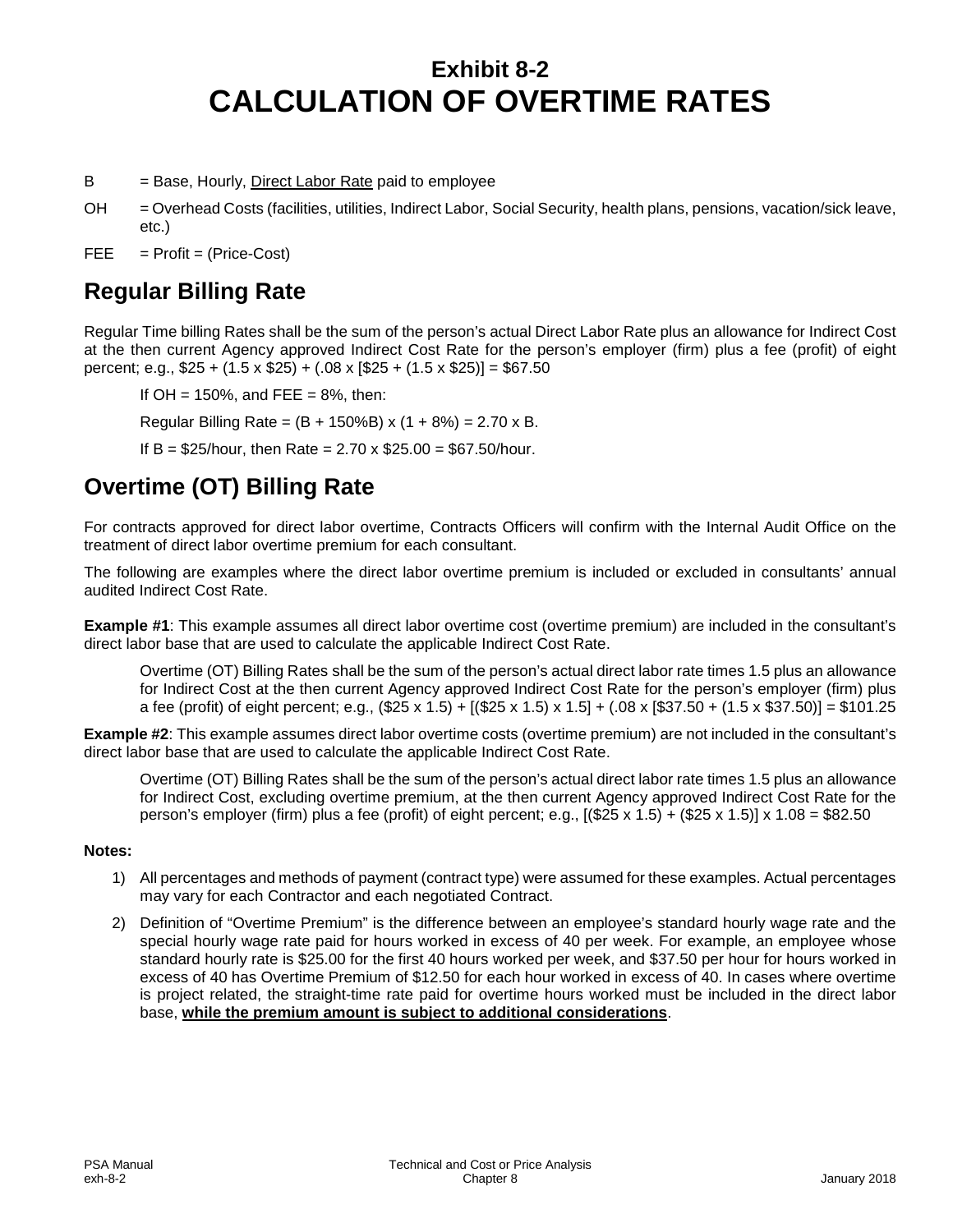### **Exhibit 8-3 DOT&PF FEE WORKSHEET**

Confidential when completed by Agency personnel - Not for public disclosure until after contract award.

Prior to using this Worksheet, an Independent Cost Estimate or the Contractor's Price Proposal must be done to establish the amounts for Direct Cost of Direct Labor, Subcontracts, and Special Expenses to be used.

**Project Title:** 

#### **Contractor or Subcontractor:**

#### **Prepared by & Date:**

**FEE FOR DIRECT COST OF DIRECT LABOR (DCDL)**

| <b>ESTIMATED DIRECT COST OF DIRECT LABOR</b>                   |                   |                                          |                            |                          |  |
|----------------------------------------------------------------|-------------------|------------------------------------------|----------------------------|--------------------------|--|
| <b>BASE LEVEL</b>                                              |                   |                                          | 7.0%                       |                          |  |
| <b>CONSIDERATIONS</b>                                          |                   |                                          |                            |                          |  |
| <b>SCHEDULE (2% Maximum)</b>                                   |                   |                                          |                            |                          |  |
| <b>Typical Delivery</b>                                        | $=$               | 0.0%                                     |                            |                          |  |
| <b>Aggressive Delivery</b>                                     | $=$               | 1.0%                                     |                            |                          |  |
| Very Aggressive Delivery                                       | $=$               | 2.0%                                     | 0%                         |                          |  |
| SIZE (2% Maximum)                                              |                   |                                          |                            |                          |  |
| Less than \$250,000                                            | $=$               | 2.0%                                     |                            |                          |  |
| \$250,000 - \$1,000,000                                        | $=$               | 1.0%                                     |                            |                          |  |
| More than \$1,000,000                                          | $\qquad \qquad =$ | 0.0%                                     | 0%                         |                          |  |
| <b>DURATION (2% Maximum)</b>                                   |                   |                                          |                            |                          |  |
| Less than 1 year                                               | $=$               | 0.0%                                     |                            |                          |  |
| 1 to 2 years                                                   | $=$               | 1.0%                                     |                            |                          |  |
| More than 2 years                                              | $=$               | 2.0%                                     | 0%                         |                          |  |
| <b>COMPLEXITY (2% Maximum)</b>                                 |                   |                                          |                            |                          |  |
| Low                                                            | $=$               | 0.0%                                     |                            |                          |  |
| Low to Mid                                                     | $=$               | 0.5%                                     |                            |                          |  |
| Mid                                                            | $=$               | 1.0%                                     |                            |                          |  |
| Mid to High                                                    | $=$               | 1.5%                                     |                            |                          |  |
| High                                                           | $=$               | 2.0%                                     | 0.0%                       |                          |  |
| OTHER / SPECIAL (+/- 2% Maximum)*                              |                   |                                          | 0.00%                      |                          |  |
| DCDL - TOTAL FIXED FEE (Maximum 15%)                           |                   |                                          |                            | 7.0%<br>\$0              |  |
| FEE FOR INDIRECT COST (IDC) based on the Direct Labor Amount 1 |                   |                                          |                            | 15%<br>\$0               |  |
| FEE FOR SUBCONTRACTS (Maximum 5%)                              |                   | \$0                                      | 0.00%                      | \$0                      |  |
| <b>TOTAL NEGOTIATED FEE</b>                                    |                   |                                          |                            | \$0                      |  |
|                                                                |                   | TOTAL FEE NEGOTIATION OBJECTIVE BASED ON | <b>Cost Plus Fixed Fee</b> | <b>METHOD OF PAYMENT</b> |  |

\* Explanation

<sup>1</sup> - The Fee for Indirect Cost is calculated using 15% of the estimated Direct Labor amount - NOT OF THE INDIRECT COST AMOUNT. This percentage is fixed for all contracts.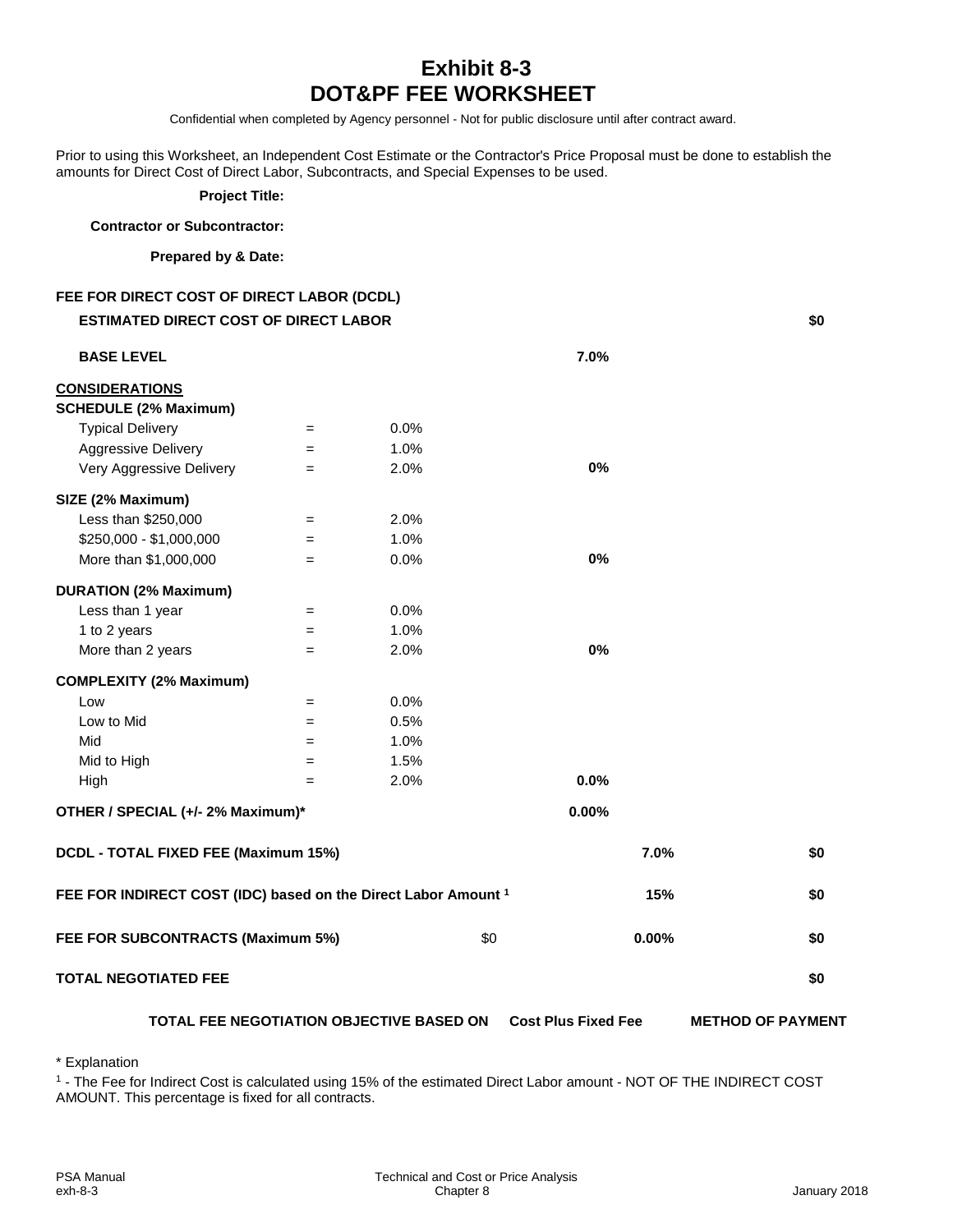### **Exhibit 8-4 METHODS OF PAYMENT COMPARISON**

| <b>CONTRACT ESTIMATE</b>     |               |  |           | <b>ACTUAL COSTS</b> |
|------------------------------|---------------|--|-----------|---------------------|
| <b>COST COMPONENT</b>        | <b>AMOUNT</b> |  | LOW       | <b>HIGH</b>         |
| Direct Labor                 | \$200,000     |  | \$150,000 | \$300,000           |
| Indirect Cost (@ 150% of DL) | \$300,000     |  | \$225,000 | \$450,000           |
| Expenses                     | \$100,000     |  | \$75,000  | \$150,000           |
|                              |               |  |           |                     |
| <b>Subtotal of Costs</b>     | \$600,000     |  | \$450,000 | \$900,000           |
| Fee (@ 25% of DL)            | \$50,000      |  |           |                     |
|                              |               |  |           |                     |
| <b>Total Estimated Price</b> | \$650,000     |  |           |                     |

| <b>ACTUAL COSTS</b> |           |  |
|---------------------|-----------|--|
| LOW                 | HIGH      |  |
| \$150,000           | \$300,000 |  |
| \$225,000           | \$450,000 |  |
| \$75,000            | \$150,000 |  |
| \$450,000           | \$900,000 |  |

| <b>METHOD OF</b>                           | <b>CONTRACT</b>             | ACTUAL COST vs FINAL PAYMENT | <b>RESULTANT FEE **</b> |                    |                     |
|--------------------------------------------|-----------------------------|------------------------------|-------------------------|--------------------|---------------------|
| <b>PAYMENT</b>                             | <b>PRICE</b>                | LOW COST                     | HIGH COST <sup>*</sup>  | LOW                | <b>HIGH</b>         |
| <b>Firm Fixed</b><br>Price                 | \$650,000                   | \$450,000 vs \$650,000       | \$900,000 vs \$650,000  | \$200,000<br>53.3% | \$(250,000)<br>loss |
| <b>Fixed Price</b><br><b>Plus Expenses</b> | \$550,000<br>$+<$ \$100,000 | \$450,000 vs \$625,000       | \$900,000 vs \$700,000  | \$175,000<br>46.7% | \$(200,000)<br>loss |
| <b>Cost Plus</b><br><b>Fixed Fee</b>       | < \$600,000<br>$+$ \$50,000 | \$450,000 vs \$500,000       | \$900,000 vs \$950,000  | \$50,000<br>13.3%  | \$50,000<br>$6.7\%$ |
| <b>Time and</b><br>Expenses ***            | $\leq$ \$650,000            | \$450,000 vs \$487,500       | \$900,000 vs \$975,000  | \$37,500<br>10.0%  | \$75,000<br>10.0%   |

- Final payments higher than the contract price assume that the Contractor timely notified the Contracting Agency about potential overruns of reimbursable costs and that the Agency issued a contract amendment in order for the Contractor to complete performance of the contract.
- Fee *PERCENTAGES* were calculated by dividing the amount of Resultant Fee by the sum of actual Direct Labor Cost excluding Indirect Cost and Expenses.
- \*\*\* The Fee **AMOUNT** for Time and Expenses was calculated at ten percent of the actual costs for Direct Labor plus Indirect Cost. For a T&E contract, Fee is included in the hourly Billing Rates and would not be addressed separately as is done in this table to compare it with the other Methods of Payment.

Clearly, when the Contractor and Contracting Agency are able to sufficiently define the services required such that a Fixed Price contract results, then the Agency is more likely to benefit with a fair and reasonable final price within budget and the Contractor has the greatest opportunity for profit (or loss).

A Time and Expenses contract; however, provides little restriction on the final price the Agency may be required to pay for complete contract performance. It guarantees the Contractor a fixed *percentage* for profit with no incentive for cost control. The more labor expended, the higher the price – and profit.

CAUTION: These examples are very generalized. Contracts should be negotiated with the intent of providing a fair and reasonable profit. A Contractor's losses will most likely be reflected in quality of services, particularly in final work products.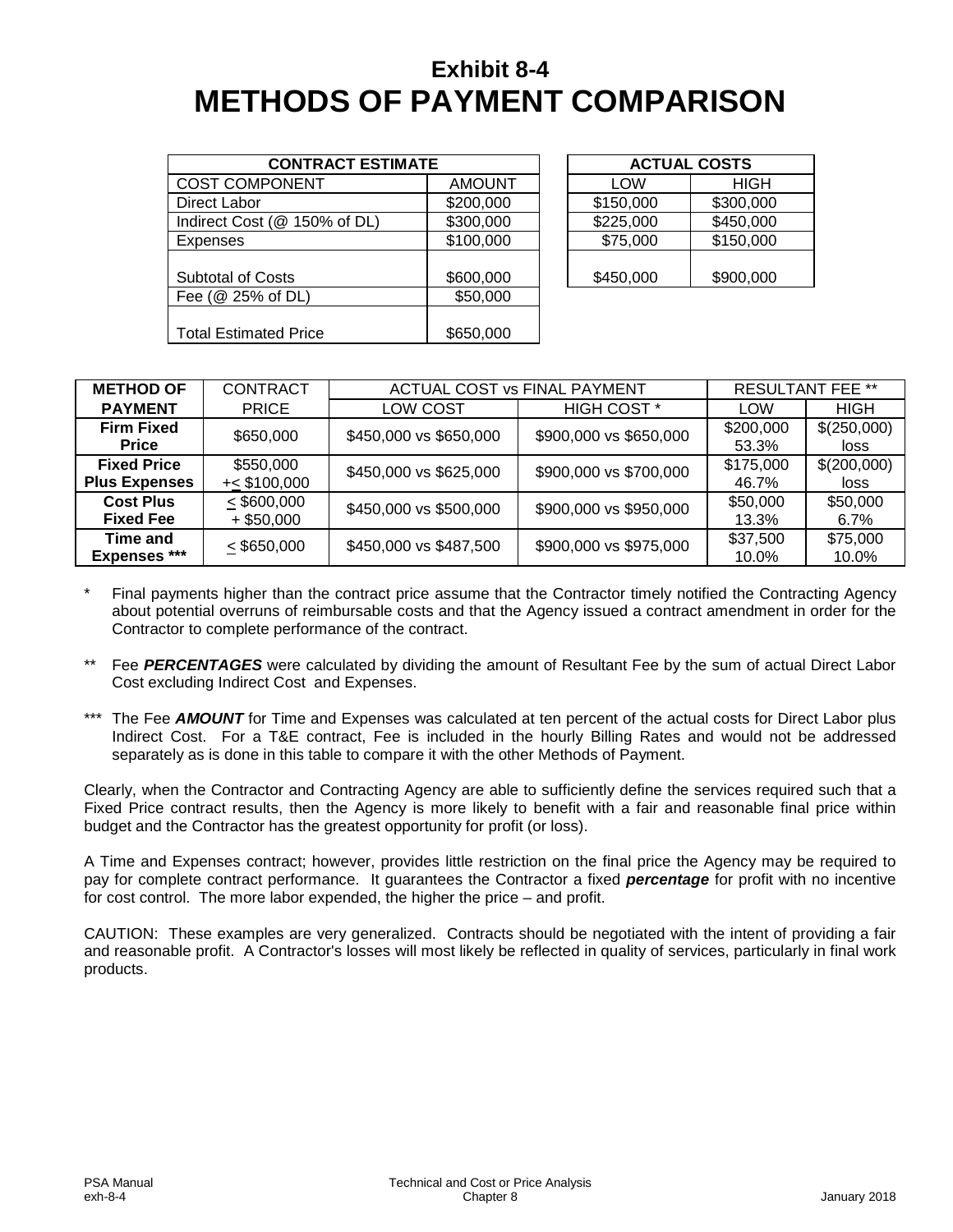**Chapter 9 NEGOTIATIONS ACTIVITY # 9**

Text of this chapter has been specifically written for contracts exceeding \$250,000; however, the concepts presented apply to all negotiations regardless of contract size. Less "formality" is used for contracts under \$250,000.

#### **NEGOTIATION TEAM**

9.1 *For contracts in excess of \$250,000 the Project Manager and at least one other person shall be appointed by the Contracting Officer to a negotiation team.* If more assistance is needed, additional members who possess the range of disciplines and skills appropriate to evaluate the services required may be appointed. Characteristics that the team should possess are: knowledge of negotiation techniques, a willingness to listen effectively to a Contractor's position, and the ability to craft responses which meet Agency objectives. The individual best able to isolate issues and communicate effectively should be the principle negotiator. The team must decide how many persons will represent the Agency at negotiation meetings.

- Advantages to a sole negotiator include the avoidance of any open disagreements among the Agency team, and also a psychological advantage of being able to put off some response to a Contractor's proposals or inquiries until after private consultation with the team. Disadvantages to a sole negotiator include the need to be a master-ateverything and the difficulty in keeping track of overall negotiation progress while focusing on specific issues.
- Advantages of team negotiations include greater depth of discussion wherein important technical, schedule or cost issues are less likely to be overlooked. A greater source of facts and experience is readily available.

#### **NEGOTIATION OBJECTIVES**

9.2 Successful negotiations derive from adequate preparation.

9.2.1 First, a thorough understanding of the project, priorities, problems, alternatives, and schedule, is essential. During negotiation, the Contractor will present a task breakdown which is its proposed methodology for performing the contract. This proposal must be analyzed for many parameters. Will it accomplish the project goals? Does it use accepted practices and procedures or is it suggesting innovative methods? Contractors often attempt to market services at this stage. They present a task breakdown that includes services, although useful and perhaps desirable, may not be absolutely necessary. Judgment must be exercised to determine what services are essential and what are window dressing. Then you must convey your position to the Contractor – which may require suggesting alternative methods or reference to historical precedent to convince an aggressive Contractor.

9.2.2 Secondly, negotiation centers around cost estimates. **Prior to obtaining and opening any Offeror's Price Proposals, an INDEPENDENT Pre-Proposal estimate must be prepared. This Estimate must be as thorough and detailed as if you were submitting a Price Proposal for the contract.** It must address labor, expenses, subcontracts and profit. Chapter 8 provides a discussion of the components of price (which are also summarized in Chapter 7).

9.2.3 Remember, however, that estimates are just that. No one knows how much a job will actually cost. Yet contracts must have a price attached. Contractors present hourly breakdowns which must be analyzed in detail. How much time is appropriate for development of a base map? Or for development of a typical cross section? If 100 hours are required, is it justified to have a professional civil engineer at \$100 an hour expend 60 hours and an engineering assistant at \$45 an hour expend 20 hours and a draftsperson at \$35 an hour expend 20 hours; or should it be an engineer for 35 hours, an assistant for 40 hours and a draftsperson for 25 hours? Your position must be supported based on experience and other appropriate justification. For example, how much work can an engineering assistant perform in an hour? How many hours per task? Are special analyses required or is available data sufficient? Are site visits necessary or are "as-built" drawings adequate to complete the service?

9.2.4 *Develop negotiating positions regarding the Contractor's proposal. Organize your analysis around the following separate elements:*

- *\* Statement of Services (per Chapter 7) – Tasks, Subtasks, Labor Effort, Equipment needed, and Materials needed.*
- *\* Schedule.*
- *\* Costs (per Chapter 8) - Direct Cost of Direct Labor, Indirect Cost (Fringe Benefits and Overhead) and Other Direct Cost (Subcontractors, Equipment and Reimbursable Expenses).*
- *Fee – (for contracts over \$250,000 use file; "feewksht").*

9.2.5 *Prepare a list of Negotiation Objectives*, which should address at least the following: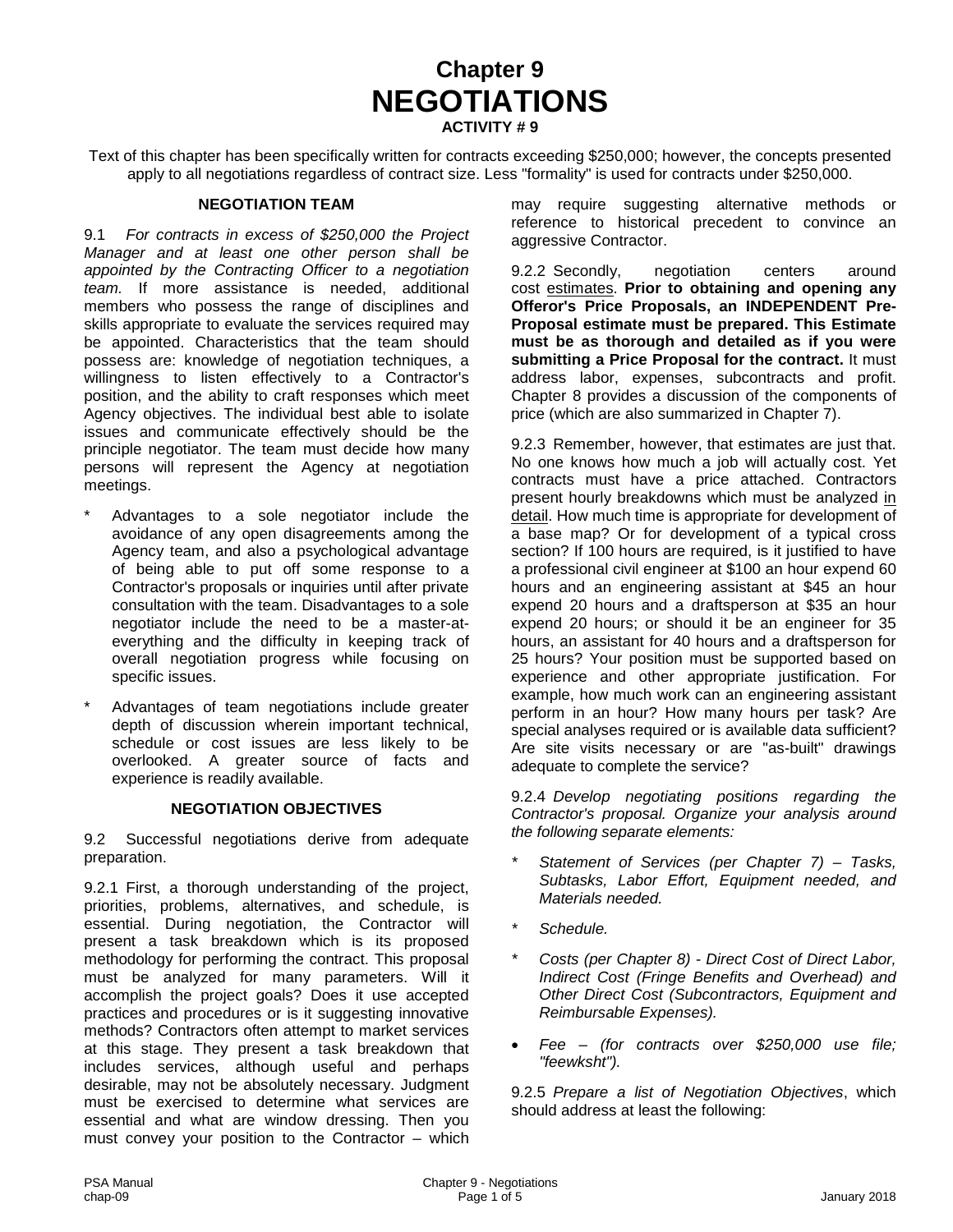- each issue to be negotiated.
- a minimum and maximum position on each issue.
- the order in which issues will be presented to the Contractor.
- Cost Objectives (minimum and maximum amounts) for DCDL, IDC and ODC.
- Fee Objective (minimum and maximum amounts) with consideration of the Method of Payment desired and other methods which may be acceptable.
- Total Price Objective (perhaps one for Fixed Price and another for CPFF).

9.2.6 The fundamental objective of all negotiations is to ensure a full understanding of each party's expectations and obligations and to agree upon a Price that is reasonable for the services provided and establish the Contractor's Fee at an amount that is appropriate for the effort expended. Rarely will you and the Contractor fully agree on every point; however, both parties must bargain with the understanding that compromise might be necessary to achieve agreement. Exhibit 9-1 is an example of Negotiation Objectives, based on the Brown and Lang Price Proposal (Exhibit 8-1) used in Chapter 8 for demonstration of Cost analysis. It provides dollar objectives and comments to explain them.

#### **PREPARATION FOR NEGOTIATIONS**

9.3. *Develop an agenda for the negotiation – just a few words for each item may be sufficient.*

9.3.1 Items to consider include:

- Introduction of participants and identification of team leaders for the Agency and the Contractor.
- Discussion of agenda.
- Discussion of Terms and Conditions for the proposed contract (DOT&PF standard Agreement package in Chapter 12). Should a Contractor propose any changes to standard text, approval from a Contracts Officer, and often the State Attorney General's Office, is required before changes may be accepted.
- Advise Contractor of Agency's Total Price Objective.
- Review the Statement of Services. Identify any changes to RFP services; discuss major tasks and allocation of direct labor hours for each job classification.
- Review items or services to be subcontracted, equipment requirements, and expense items. Identify those items that are acceptable and those that are not.
- Discuss any major differences. Restate work items to assure there is a clear understanding of services (large differences are often the result of a misunderstanding).
- Review the project schedule to assure all milestones are understood. Restate completion date for all work.
- If the DOT&PF Internal Review Section has not established a current IDCR for the Contractor or a Subcontractor, negotiate IDCRs and how they will be applied (i.e., Rate used only to negotiate a Fixed Price or, if a Cost Reimbursement contract, will the IDCRs be Fixed, Fixed/Provisional or Provisional?) (See Chapter 8 for explanation.)
- Negotiate any issues regarding subcontracts, company owned equipment, unit priced items, reimbursable expenses, etc.
- All subcontracts exceeding the statutory Small Procurement limits should be examined in detail (services, schedule, DCDL, IDC, ODC and Fee).
- Summarize in writing any understandings reached that affect costs; e.g., the Contractor is advised to use existing geotechnical data rather than do more investigations now. If later work indicates need for further geotechnical work, a Contract Amendment would be required before work was performed.
- Negotiate final cost estimates, Fee, total Price, and Method of Payment.

9.3.2 Consider a mock negotiation or a trial run for large or complex contracts; or use one person as a "devil's advocate" to challenge your negotiation objectives. Talk with other Agency personnel who have recently negotiated with the same Contractor to gain a perspective of the Contractor's methods in negotiation. Try to identify all assumptions you may be making and then prepare responses should the Contractor not conform to those assumptions.

9.3.3 *Complete the following administrative tasks*:

- Arrange for a suitable meeting room that is private and will be free from interruptions and distractions. (Usually an Agency location is best.)
- Notify the Contractor of location, time and number of persons who will represent each party. Also provide a copy of an agenda.
- For complicated or large contracts arrange for someone to take minutes/notes during negotiations (may be a non-participant in the negotiations).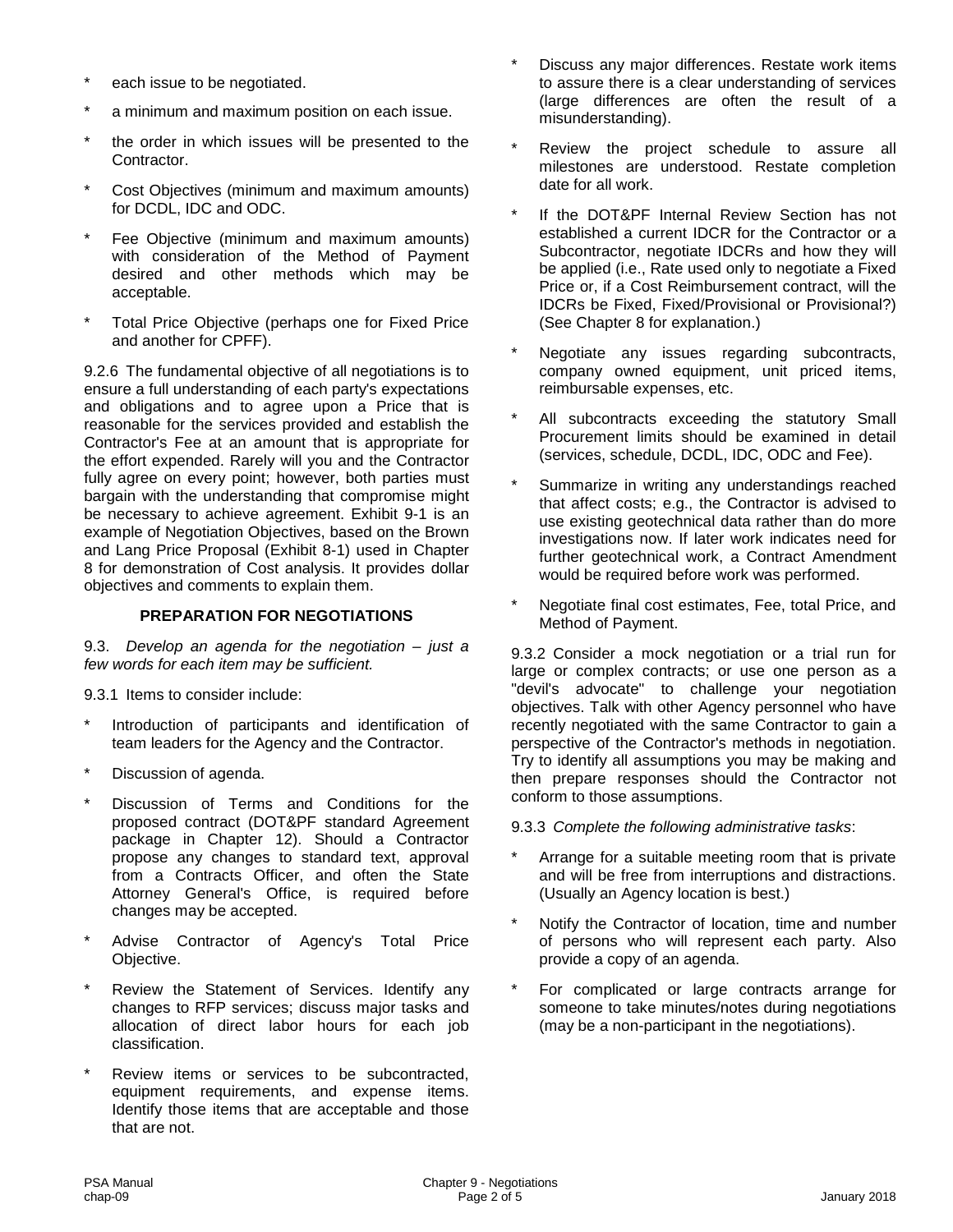#### **NEGOTIATION STRATEGY**

9.4 Agency Negotiators should keep the following basic objectives in mind during negotiations:

- Establish a complete understanding by all parties, both in mind and on paper, of the work to be done.
- Establish a positive working relationship with the Contractor. The manner in which the negotiations are conducted will have a definite impact on the success of the project. If the attitude is competent, cooperative and professional, more than likely, these attitudes will continue, on into the job and conversely, if they are confrontational and antagonistic, these attitudes are also likely to continue and are difficult to overcome.
- Establish a contract Statement of Services that is clearly defined, consistent and in sufficient detail to minimize future changes and to assure that there will be no claims resulting from the contract.
- Establish objectives and required schedules within the contract that the Contractor is expected to meet.
- Ascertain that the services shall be obtained at a reasonable cost to the Agency and yet provide fair compensation to the Contractor.

9.4.1 Negotiation involves offers and counter-offers. Often the Contractor's Offer (Price Proposal) is greater than the Agency's Price Objective. In such a situation, your opening counter-offer (position) is usually less than the Agency Price Objective, but it is based on a demonstrable cost analysis. This position leaves room to negotiate different concepts or perceptions of the required services and effort as they evolve during negotiations, yet still achieves the Agency Price Objective. Changes in your opening position are acceptable (and may even be anticipated) as long as they are logical and based on facts or reasonable assumptions. If you cannot negotiate within the Agency Price Objective, adjournment may be appropriate to allow for reassessment.

9.4.2 Strategy is the planning of your approach to reach agreement. It involves various techniques to convince the other party to see the logic of your point of view and to agree with you. Some negotiation techniques, which are used by both parties, include the following:

Combinations. One party introduces several points into the discussion all at one time. In this way, concessions can be made to some points and gains can be made in others. Some of the issues raised could be considered "throwaways" -- that is, they are not too important and the one party had every intention of conceding them to the other party at some point in the negotiations. No issue should be conceded without making certain the other party knows it is getting a concession. This can then be brought up later in the negotiations as a reminder when bargaining on another topic.

- Coverage. One party may attempt to cover as large an area as possible to achieve its goal in one or more minor areas. For example, one party may want to negotiate a contract on a total cost basis rather than by cost element. The other party could oppose this by insisting that each cost element be considered separately. The first party preferring a total basis, may assume that if each element were discussed separately, major changes would take place in the proposed price.
- Definite Action. This approach requires that you take a definite position or action against the other party, and then see what the other party does. For example, one side could claim that under no circumstances would a particular item be agreed to, then move on to the next item. The other party must then decide how important the point is and accept an indefinite delay in trying to resolve it or acquiesce and move on to the next item.
- Diversion. In this situation, one party acts as if it has more information than it really possesses. It is not exactly a bluff, but almost. You must take care so as not to make unfounded claims, but implications can be made, for example, about knowledge of future costs, in hope that the other party will come forth with additional information.
- Limits. These usually relate to limits placed on the various members of the negotiating team. In this way, the chief negotiator will always have the option of agreeing or disagreeing with the direction or trend a team member is taking.
- One Step at a Time. This is an effective strategy whereby one minor point after another is convincingly presented until a major concession is won. Both parties must constantly be aware of the status of the negotiation, keeping in mind the Negotiation Objectives. Each concession must be addressed to see how it fits into the overall picture.
- Participation. In this form of strategy, one party attempts to narrow the involvement of the opposite team members. For example, if an item is being discussed and a deadlock appears inevitable, one party may suggest that one member of each team meet separately to try to reach agreement and then bring that agreement back to the negotiating table.
- Patience. This approach involves delay, suspending, or putting off answering a position at the moment, thereby giving your team a chance to think over the proposition. The other side has the same opportunity and could change its offer after further consideration, so no time is wasted discussing a withdrawn or revised proposal.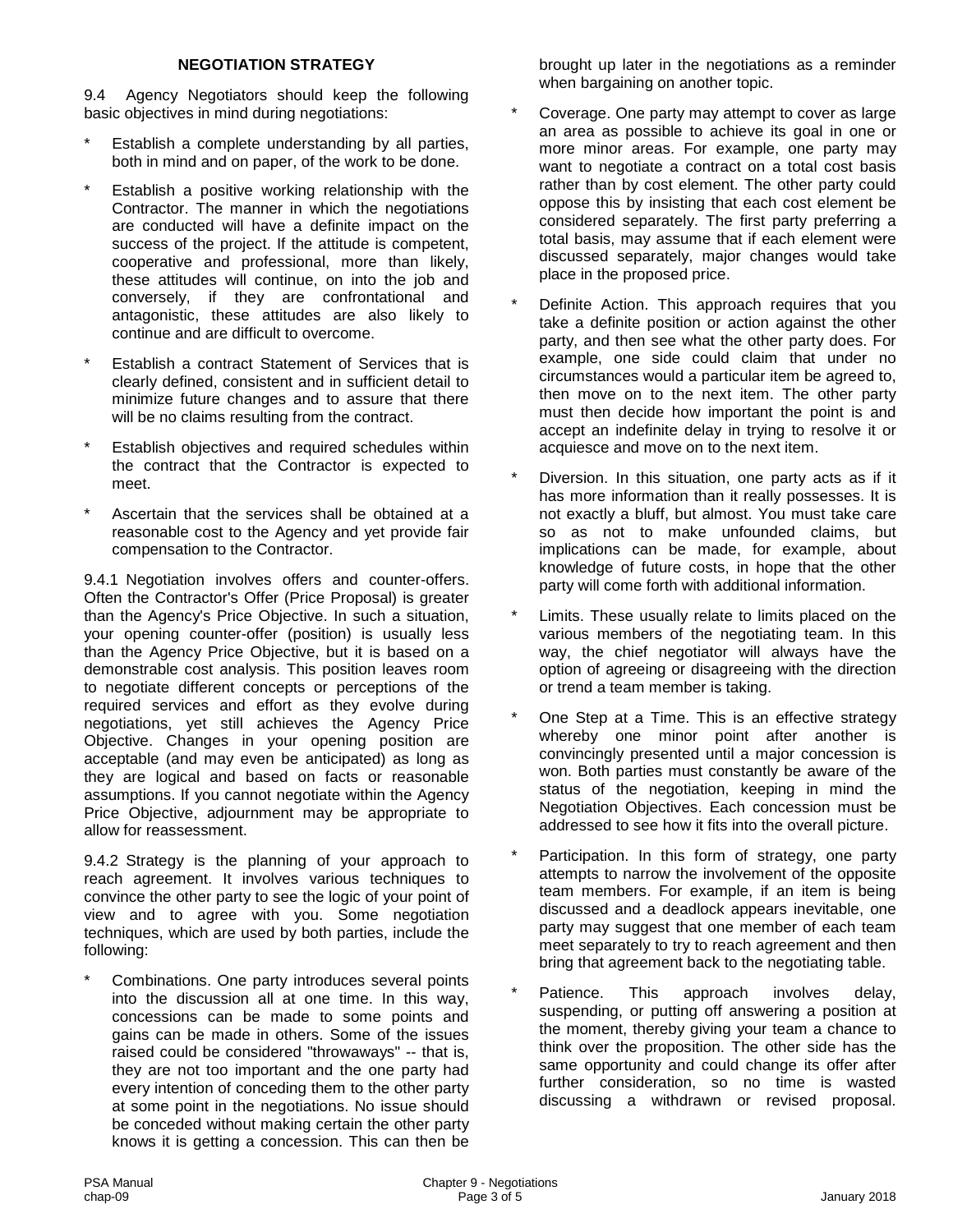Also, the side making the offer will feel that its proposal is getting serious consideration and this is sure to impress them. Further, a lull in conversation could be meaningful, since knowing when to stop talking could be just as important and effective as talking.

- Ploys. An initial tactic by an Offeror is to say: "I am not authorized to negotiate a profit lower than x%" or "I cannot negotiate lower than a price of \$\_\_\_\_\_\_." These are devices to test the water. Counter with statements about negotiating in "good faith," etc.
- Ranging. This is an approach whereby one party starts negotiations by announcing that its proposal is admittedly too high, but spends the entire negotiation period arguing for a price almost equal to its proposal. The other party must avoid joining the game of helping the confessing party get most of its costs accepted during negotiations. The other party must acknowledge that the proposal is too high and then present factual arguments developed during the technical and cost analysis of the proposal to make certain that proper reductions are made.
- Separation. In some cases, a negotiator may allow a team member to present an extreme position to the other party to test the reaction. When the negotiator senses strong opposition, he or she may simply point out that the position being presented is the team member's own argument and certainly the negotiator does not expect the other party to agree with all points being made. The separated team member is used as a tactic, to test the waters. The negotiator should arrange this approach in advance with the affected team member.
- Surprise. This strategy involves a sudden shift in position or approach. The change should be drastic and dramatic. Sometimes appointing a new discussion leader can make the point. The other side may feel that they will have more success reaching agreement with the new leader if they perceive that person as being more reasonable.
- Withdrawal. This strategy is used to try to convince the other party that a point under discussion is not really very important. The first party might innocently appear to lose interest in an item when, in reality, that party has conceived of a method to get its way later in the negotiation. This tactic requires good memory and perhaps some acting talent.

9.4.3 When planning your strategy, limit it to only a few techniques. You must maintain your integrity. Remember that the Contractor's objective is maximum Profit (Price - Cost) and the Agency's Objective is a fair and reasonable Price (Cost + Profit).

#### **CONDUCT OF NEGOTIATION**

9.5 Negotiation actually begins when an RFP is issued. Any subsequent discussion of the RFP can contribute to the negotiation. Members of the negotiation team and all Agency personnel must be cognizant that anything said may be used by the parties in negotiation. Such discussion allows the parties to probe for issues that will need attention in order to reach a complete and mutual understanding of the services required.

9.5.1 If properly prepared with Negotiation Objectives, formal negotiation is a matter of adhering to your agenda. When discussion drifts; refocus. Remain cognizant of where you are in the bargaining process at all times. Do not lose sight of your specific objectives even when many interrelated issues may be addressed at the same time. Use your planned strategies and be prepared to use others. Recess if necessary to make any significant adjustments to your position.

9.5.2 In addition to the use of strategy, the following guidelines are suggested:

- \* recognize and take advantage of each opportunity to bargain.
- \* obtain something in return for each concession.
- when you change a position, be sure that the new position is acceptable.
- when stalemates occur, put the issue(s) aside for a time; consider an independent expert (e.g. Auditor or Engineer), or call a recess.
- remember that winning at negotiations does not mean beating the price down to some unreasonably low level. Such a price may result in shoddy services. Also, if administration becomes excessive, that cost may not appear in the contract, but it will increase the Agency's overall cost*.*

9.5.3 After terms and conditions, services, effort, schedule, work products and cost estimates are decided; the last issue to negotiate is the Final Price and Method of Payment. Negotiation of Price and Method of Payment are closely related and should be considered together. The objective is to negotiate a contract that will result in reasonable contractor risk and provide the contractor with the greatest incentive for efficient and economical performance. Prior to negotiation, when developing the Agency Fee Objective (Chapter 8), you selected a preferred Method of Payment. However, negotiations may have changed your perception of the contract and a different Method of Payment may now be more appropriate.

Fixed Price Methods (FFP or FPPE) best utilize the basic profit motive of business enterprise and should be used when the risks and uncertainties involved are minimal or can be predicted with an acceptable degree of certainty.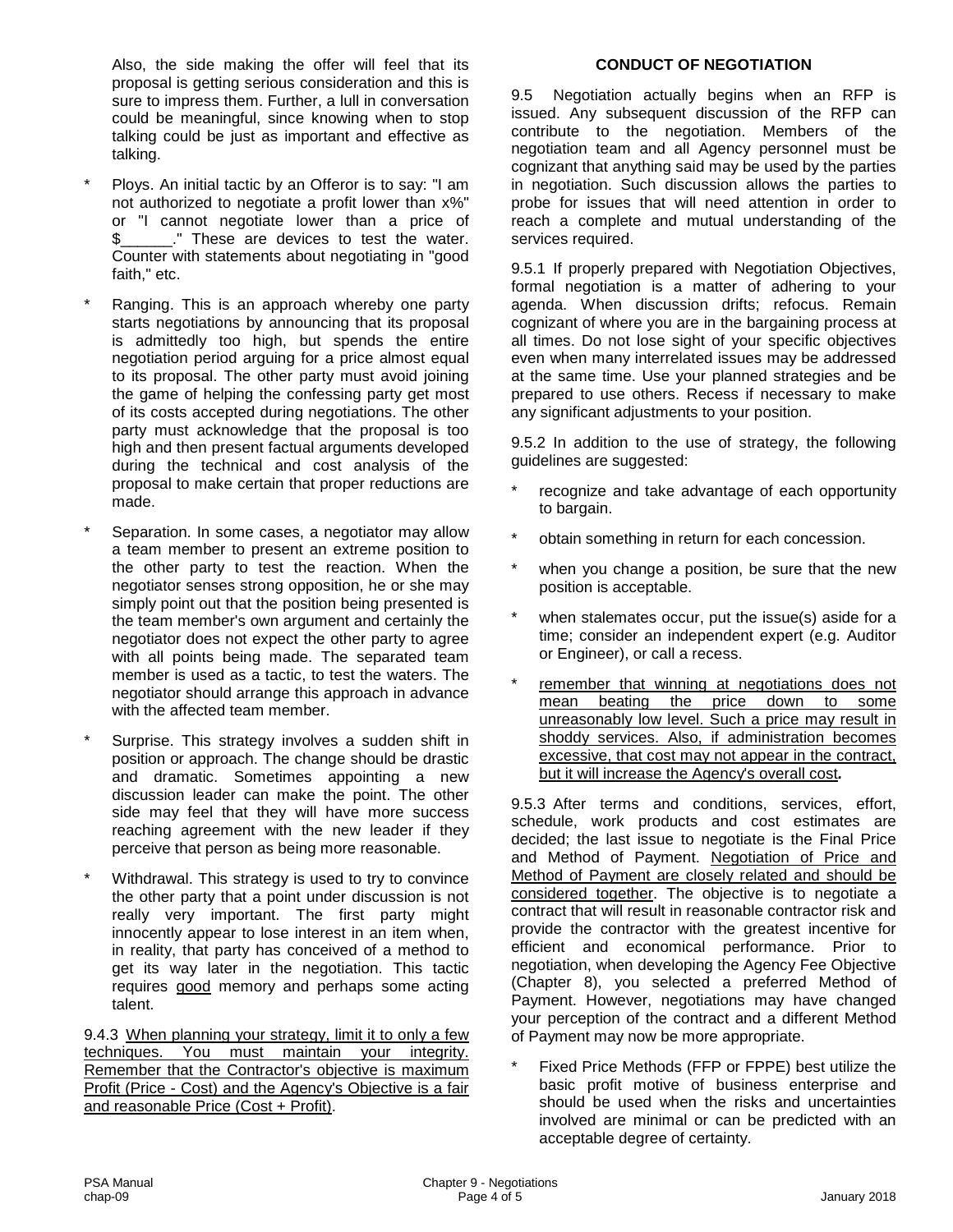- Cost Reimbursement methods (CPFF or T&E) should be used when performance "uncertainties" or the likelihood of changes makes it difficult to estimate cost in advance. The method chosen should place a reasonable cost responsibility on the Contractor and appropriately tie Fee to Contractor performance.
- For some contracts, circumstances may make different methods of payment appropriate. A single Method payment in each contract is the desirable objective; however, combinations of methods in order to create a contract that best fits the performance requirements, are allowable. For example, design projects may be performed in phases. The first phase of a project might cover the development of program requirements and be paid for under Cost Plus Fixed Fee. Then follow-up design could be negotiated on the basis of information developed in the first phase and might be accomplished under a Firm Fixed Price. Alternately, we might obtain a Fixed Price for some work products or phases of a project, but settle on a Cost Reimbursement Method for the remainder of the contract. The inherent problem associated with mixed methods of compensation within a single contract is the possibility of double charges -- such as when an expense for a Fixed Price work product may be charged to a Cost Reimbursable work product. When using mixed Methods of Payment for different tasks, ensure that they will not be performed concurrently, thereby reducing the potential for "double charging". Such contracts require very stringent review of billings and auditor assurance that the Contractor's cost accounting system is capable of segregating costs for the different efforts.

#### 9.5.4 **Agency personnel and the Negotiation Team must be vigilant to ensure that information derived from competing proposals is not disclosed to competing Offerors (AS 36.30.240) until after Notice of Intent to Award (AS 36.30.365) is issued (AS 36.30.230).**

9.5.5 Commonly, the first negotiation meeting will not completely resolve all concerns or problems raised. Prior to scheduling and conducting follow-up sessions, a clear understanding of the items to be addressed by each party must be reached. Contractor and Agency preparation for succeeding sessions will depend on the nature, magnitude and number of areas in question after the first negotiation session. If there are significant differences, a complete new proposal could be requested.

If the differences are isolated to specific areas, just those areas would be revised and discussed at a follow-up session.

9.5.6 If an agreement cannot be negotiated with the first ranked Contractor, negotiations should be terminated. Negotiations should then be initiated with the next ranked Contractor and so on, until an agreement is reached. *Once negotiations have been terminated with a firm and begun with another, they cannot be reopened with the former firm*. [Also see AC 150/5100-14E, para 2.13]

#### **COMMON DIFFICULTIES**

9.6 Negotiators who are alert for the following common difficulties in negotiations may be able to avoid or minimize the disruption they cause.

- Defensiveness by either party about their proposals or estimates when one or the other has identified flaws or misunderstandings.
- Tendencies for negotiations to become a "design session" rather than address the services required.
- Defense by "smoke screening" such as when the Contractor may focus on sheet counts that support unrealistic hour per sheet estimates or an attempt to negotiate total price as a percentage of estimated construction costs. Note that these and other general guides may prove valuable for testing the validity of estimates; however, they are not hard and fast rules which support contract estimates.
- Inclusion of work not required. This most often occurs when the Agency Statement of Services is not clear.
- Unresolved questions about services and/or wide differences in estimates of labor effort required.
- Contractor is unable or unwilling to negotiate reasonable Subcontractor costs.
- Personality conflicts between negotiators.
- Lack of trust.

#### **RECORD OF NEGOTIATIONS AND SELECTION**

9.7 **After negotiations are finished, the principal negotiator must write a Record of Negotiation and Selection (RONS) that explains: your presolicitation concept of the services and preproposal cost; what the Contractor proposed; what you found out in analysis of the proposal; what happened in negotiations, and why the price and method of payment you agreed to is fair and reasonable**. Chapter 11 explains the RONS.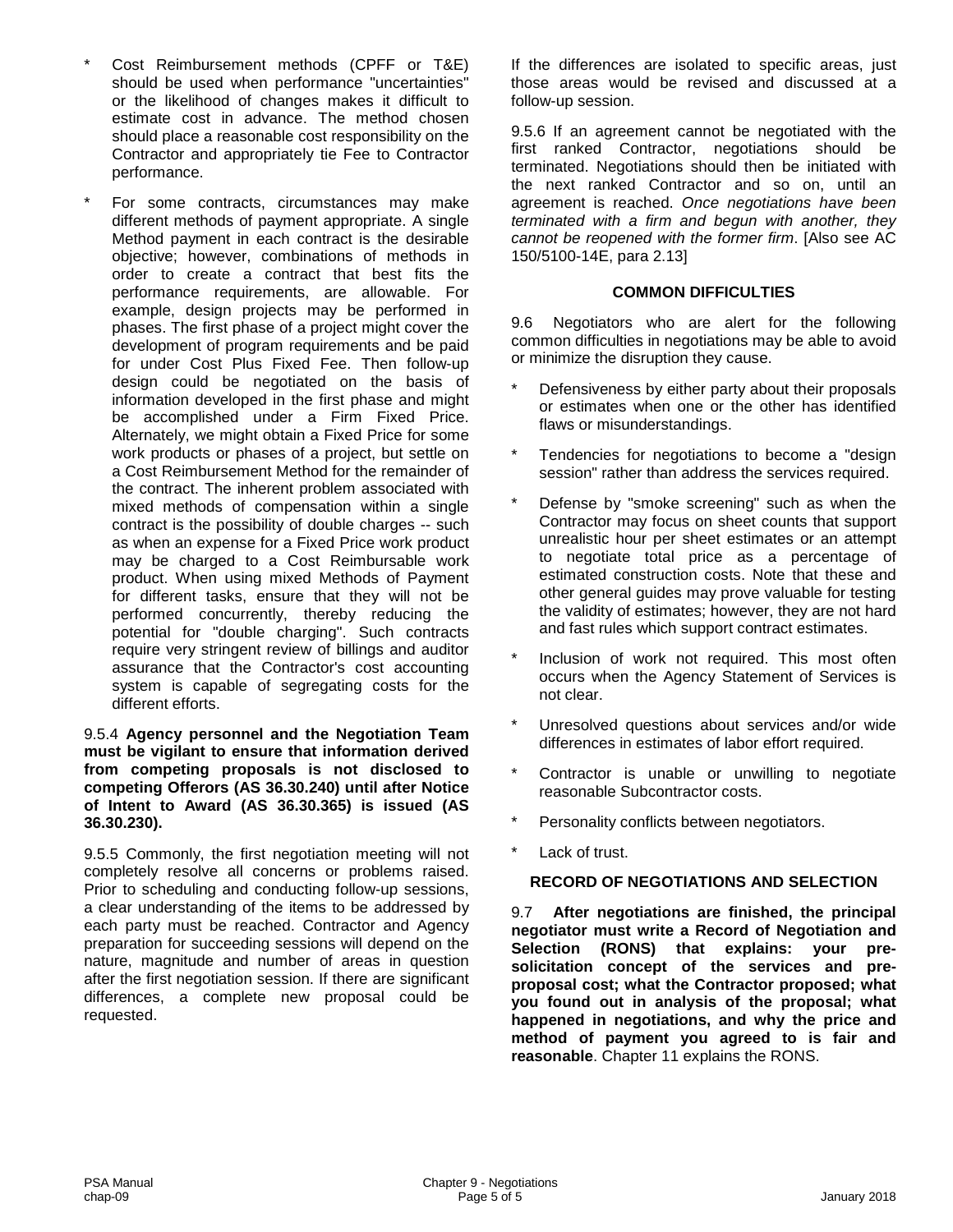### **Exhibit 9-I SAMPLE - NEGOTIATION OBJECTIVES**

*Note: For large projects with multiple tasks and subtasks, the sample price proposal, negotiation objectives, and explanatory comments shown here would likely be a summary page attached to a collection of spreadsheets providing Direct Costs of Direct Labor Costs, Other Direct Costs and Fee for each task/ subtask.*

| <b>BROWN AND LANG INC.</b><br>June 30, 2011                                                                                                                   |                                          |                                   |                              | <b>Boondocks International Airport</b><br><b>Project #78-93</b> |                 |                                                                                                               |                                         |                                  |                                         |
|---------------------------------------------------------------------------------------------------------------------------------------------------------------|------------------------------------------|-----------------------------------|------------------------------|-----------------------------------------------------------------|-----------------|---------------------------------------------------------------------------------------------------------------|-----------------------------------------|----------------------------------|-----------------------------------------|
|                                                                                                                                                               |                                          |                                   |                              |                                                                 |                 |                                                                                                               | <b>NEGOTIATION OBJECTIVES</b>           |                                  |                                         |
| <b>DIRECT COSTS OF DIRECT LABOR (DCDL)</b>                                                                                                                    |                                          | $\mathbf{1}$                      | $\sqrt{2}$                   |                                                                 |                 |                                                                                                               | LOW                                     |                                  | <b>HIGH</b>                             |
| Job Classification<br>Project Manager<br>Designer<br><b>Computer Operator</b>                                                                                 | Name<br><b>Buster Brown</b><br>Lana Lang | Hours<br>2370<br>3550<br>1660     | 1562<br>2085<br>3125<br>1460 | \$/Hour<br>28.00<br>24.00<br>16.75                              | $6\overline{6}$ | <b>Estimated Cost</b><br>\$66,360<br>85,200<br>27,805<br>Total DCDL = $$179,365$                              | \$43,736<br>75,000<br>24,455<br>143,191 |                                  | \$66,360<br>85,200<br>27,805<br>179,365 |
| <b>INDIRECT COSTS (IDC)</b>                                                                                                                                   |                                          |                                   |                              |                                                                 |                 |                                                                                                               |                                         |                                  |                                         |
| Indirect Cost Rate (IDCR) = 152% of Direct Cost of Direct Labor                                                                                               |                                          |                                   |                              |                                                                 |                 | <b>IDC</b> Amount = $$272,635$                                                                                | 217,650                                 | $\overline{7}$                   | 272,635                                 |
| <b>OTHER DIRECT COSTS (ODC)</b>                                                                                                                               |                                          |                                   |                              |                                                                 |                 |                                                                                                               | 222,662                                 | 10                               | 278,912                                 |
| Subcontracts<br>Mo's Mapping - Photogrammetric Cross Sections<br>3 <sup>1</sup><br>Quick Print - Reproduction, 200 copies of 400 drawings                     |                                          | Quantity                          |                              | \$/Unit<br>----                                                 |                 | <b>Estimated Cost</b><br>\$5,036<br>18,000<br>Subtotal for Subcontracts = $$23,036$                           | 5,036<br>7,500                          | 8<br>9                           | 5,036<br>9,000                          |
| <b>Expenses</b><br>CADD<br>$\overline{4}$<br>Van 4x4<br>$5\overline{)}$<br>Travel ANC/FBX, 2 Trips, 3 Days, 2 Pers<br>Travel ANC/JNO, 2 Trips, 3 Days, 2 Pers |                                          | 1660 Hours<br>3360 Hours<br>$---$ |                              | 50.00<br>5.00<br>----<br>----                                   |                 | 83,000<br>16,800<br>3,400<br>3,900<br>Subtotal for Expenses = $$107,100$                                      | 0<br>6,000<br>1,175<br>0                | 9<br>$\overline{11}$<br>12<br>13 | $\Omega$<br>12,000<br>2,350<br>1,415    |
| <b>TOTAL ESTIMATED COST</b><br><b>FEE</b><br><b>TOTAL PROPOSED PRICE</b>                                                                                      |                                          |                                   |                              |                                                                 |                 | Total ODC = $$130,136$<br>(Sum of DCDL+IDC+ODC) = $$582,136$<br>(Proposed AMOUNT) = $$69,856$<br>$= $651,992$ | 380,552<br>37,473<br>481,025            | 14                               | 481,801<br>46,916<br>528,717            |
|                                                                                                                                                               |                                          |                                   |                              |                                                                 |                 |                                                                                                               | 385,564<br>49,394<br>434,958            | 10                               | 488,801<br>61,847<br>549,925            |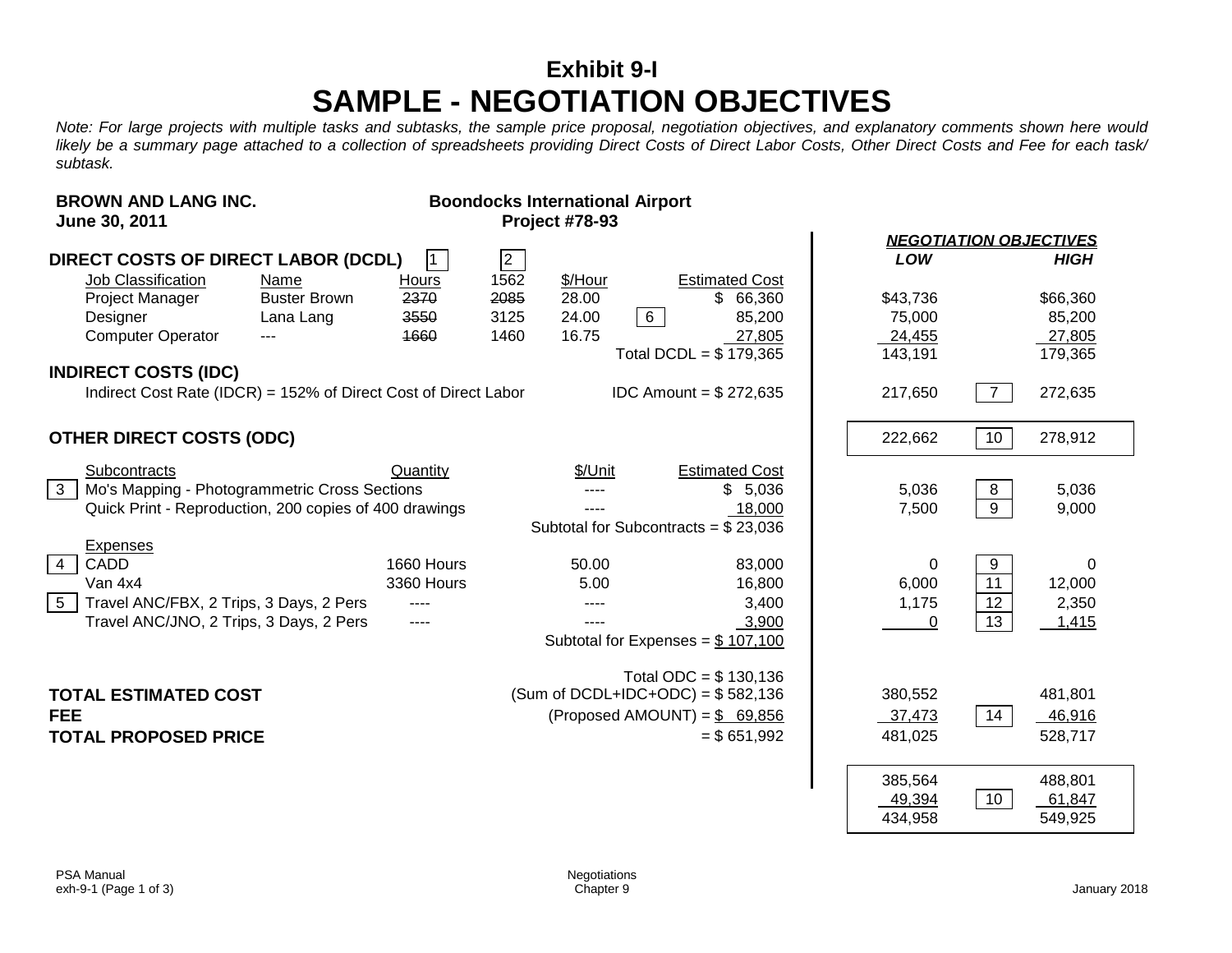### **Exhibit 9-1 Continued (Comments for Negotiation Objectives)**



#### **SERVICES AND SCHEDULE**

- 1 This sample assumes that the work plan, tasks, and work products as defined are acceptable. Schedule appears long. Labor hours proposed for Lana Lang, full time effort, set the contact length at 20.5 months; 2.5 months longer than Agency estimate. Buster Brown's time equates to 70% of Lang's time, not the 50% of full time stated in the proposal. Computer (CADD) Operator hours are greater than the estimate. Reduce all labor hours  $(20.5 - 18.0 / 20.5) = 12$ %.
- 2 | Brown hours high and he will require more than 30% of his time to manage other projects. Reduce his hours to 50% of Lang's (full time) effort. 3125/2 = 1562.



- 3 Photogrammetry and Reproduction Subcontracts OK.
- 4 CADD use OK. One reason why firm was selected. Van use is also OK.

5 Need to delete some travel. Trips to Fairbanks and Juneau proposed for familiarization with functional requirements and operations. One trip to Fairbanks appears reasonable. Juneau Airport is not state owned and its geographical conditions are not at all similar to those at FIA, AIA or the project site. Agency staff can coordinate with Juneau Airport for any necessary information.

#### **COSTS**

6 Rates OK – Brown @ \$28/hr equates to a Technical Engineer, GGU Rge 21; Lang @ \$24/hr equates to Civil Engineer II, GGU Rge 20; Computer (CADD) Operations @ \$16.75 equates to a Drafting Tech III, GGU Rge 14.

7 Indirect Cost - Contractor proposed 152% with CADD charged as a Direct Cost. Audit established a maximum IDCR of 172.5%. The 152% rate is acceptable particularly since the Audit Report shows that 66.82% of the audit IDCR is for Fringe Benefits. Usual Fringe Benefits for Contractors is about 30-40%. When questioned about this, Auditors explained that Brown and Lang had a special retirement plan only for a few of its employees. If we consider only 40% for Fringe Benefits, then the Audit IDCR would be reduced to 145%  $(172.52 - 66.82 + 40).$ 

8 Proposed Subcontract in the amount of \$5,036 for photogrammetric costs is acceptable. The amount is reasonable and it is based on adequate competition since the Contractor obtained 3 proposals for the work. Moe's Mapping was selected based on second low offer and ten workdays versus 16 workdays for lowest offer.

| Larry's Air Photo Services | \$4,985 | 16 Work Days     |
|----------------------------|---------|------------------|
| Curly Photogrammetry Co.   | \$5.490 | 15 Calendar Days |
| Moe's Mapping              | \$5,036 | 10 Work Days     |

9 Subcontractor charges \$2.25/drawing for color reproduction. Only 10 copies will be needed of any drawings thus estimate may be cut in half. Check print shops for costs. Also consider black and white reproductions for some of the drawings. Also, how were number of drawings estimated? Counter with \$7,500 low, \$9,000 high.

10 Computer Assisted Design Drafting equipment is the largest cost item. Contractor's estimate is based on \$50/hour standard unit rate which includes operator. Since the CADD estimate of 1,660 includes operator, why does the Direct Labor Cost estimate include 1,660 hours for a computer operator at \$16.75/hour?

It appears that the CADD operator hours are double counted in the estimate. Subtracting the operator costs (\$16.75 x [1+1.52] = \$42.21) from the proposed \$50/hr rate leaves \$7.99/hr for equipment costs. The Audit Report stated that all equipment expenses (including CADD) are included in the IDCR - thus no separate equipment rate charges are allowed. The Audit Report also stated; however, that Brown & Lang's proposed IDCR of 152% anticipated that the CADD rate would be approved.

The Audit IDCR is 172.52%, upon request; the Auditor reviewed the accounting data and established that 3.5% of the 172.5% can be attributed to CADD Expenses. Change the proposed amount for CADD to zero. This would increase Indirect Cost (based on the low estimate of labor) by (143.191) x (0.35) = \$5,012 or \$5,012/1,660 hrs = \$3.02/hr for CADD operator. Then the firm would receive the equivalent of 42.21 + 3.02 = \$45.23/hr which is close to the \$50/hr proposed for CADD. Note: We can accept a lower IDC rate if the Contractor offers the rate; however, this cannot be a factor in negotiations.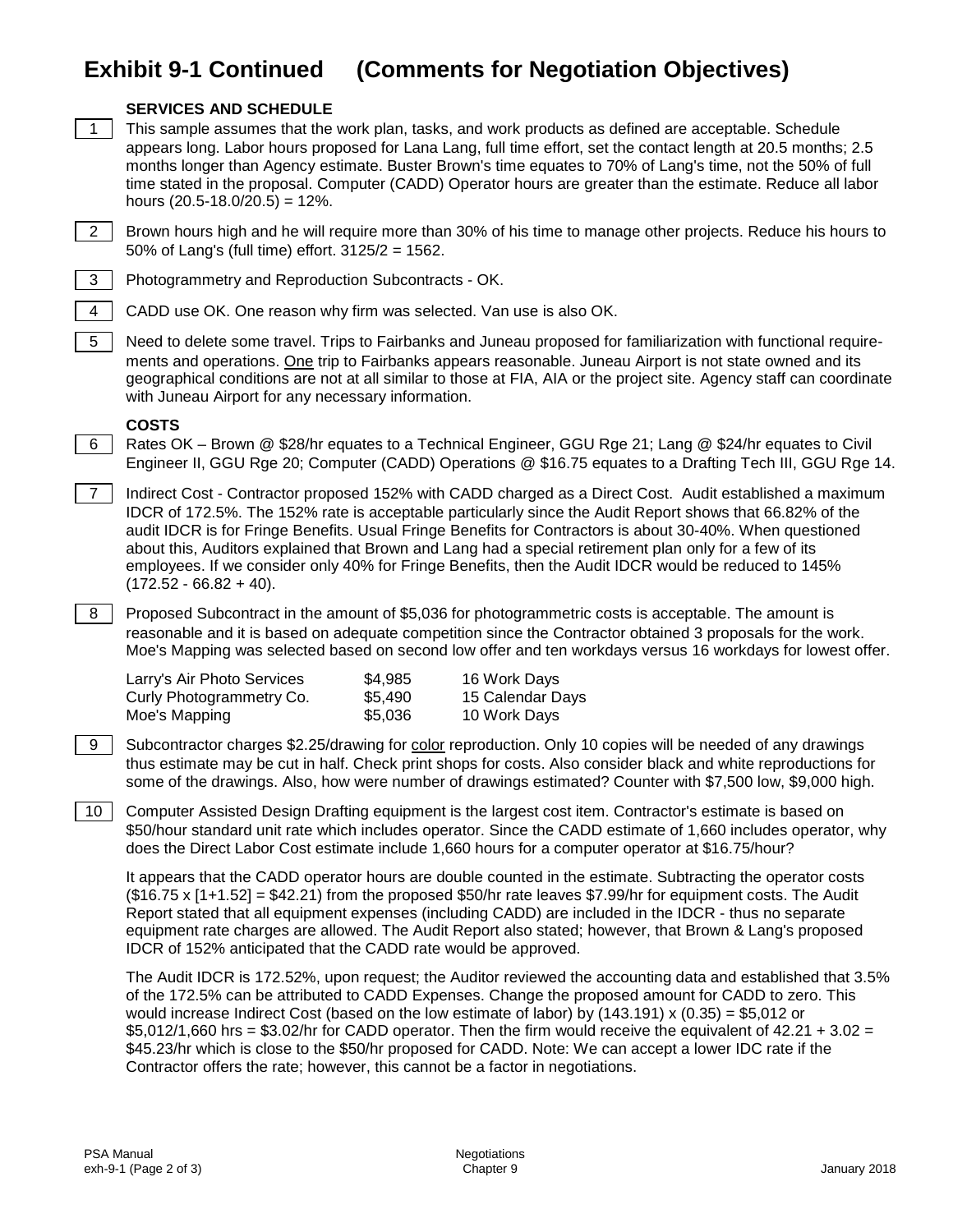### **Exhibit 9-1 Continued (Comments for Negotiation Objectives)**

11 Contractor estimated company van based on 40 hours/week for 84 weeks at \$5/hr or \$16,800. This represents \$40/day or \$200/week, which appears reasonable; however, it is doubtful the van would be used only for this project. Also, is the van a personal employee vehicle? Leased van might cost \$6,000/year. Two years = \$12,000. Assume 50% use on the project for low = \$6,000, high = \$12,000.

12 Contractor proposed trips to Fairbanks and Juneau for familiarization with functional requirements and operations. One trip to Fairbanks appears reasonable, Juneau Airport is not state owned and its geographical conditions are not at all similar to those at FIA, AIA, or the project site. Agency staff can coordinate with Juneau Airport for any necessary information. Food and lodging should not exceed state per diem rates unless specific reasons are cited during negotiations. The costs for trips to Fairbanks are:

| 2 RT @ \$250     | $\equiv$ | \$500       | (Check current airline fares) |
|------------------|----------|-------------|-------------------------------|
| 6 days @ \$85    | $=$      | 510         |                               |
| 3 days @ \$55    | $=$      | \$165       |                               |
| One Trip         |          | 1.175       | low                           |
| <b>Two Trips</b> |          | $=$ \$2,350 | hiah                          |
|                  |          |             |                               |

13 Trips to Juneau (probably not required per comment #12)

| 2 RT @ \$325   | $=$ | \$650 |      |
|----------------|-----|-------|------|
| 6 days @ \$100 | $=$ | 600   |      |
| 3 days @ \$55  | $=$ | \$165 |      |
| One Trip       | $=$ | 1,415 | high |
| No Trip        | $=$ | O     | low  |
|                |     |       |      |

#### **FEE**

14 Contractor proposed \$69,856, which is 12% of total cost (DCDL + IDC + ODC). Applying the Fee percentages shown in Exhibit 8-3, Sample - Fee Objective Worksheet, to the low/high cost Negotiation Objectives yields the following Fee amounts:

| Fee Percentage           |     | Fee Amount & % of total cost & % of DCDL+IDC |                          |
|--------------------------|-----|----------------------------------------------|--------------------------|
|                          |     | Low                                          | High                     |
| 11.1% x DCDL             |     | \$15,894                                     | \$19,910                 |
| 15.0% x DCDL             | $=$ | 21,478                                       | 26,905                   |
| 2% x Map Sub             | $=$ | 101                                          | 101                      |
|                          |     | \$37,473                                     | \$46,916                 |
|                          |     | $= 9.85\%$ of all costs                      | $= 9.74\%$ of all costs  |
|                          |     | $= 10.38\%$ of DCDL+IDC                      | $= 10.38\%$ of DCDL+IDC  |
| OR, if we modify         |     | \$15,894                                     | \$19,910                 |
| <b>IDCR</b> for CADD per |     | 33,399                                       | 41,836                   |
| Comment #10:             |     | 101                                          | 101                      |
|                          |     | \$49,394                                     | \$61.847                 |
|                          |     | $= 12.81\%$ of all costs                     | $= 12.67\%$ of all costs |
|                          |     | $= 13.50\%$ of DCDL+IDC                      | $= 13.50\%$ of DCDL+IDC  |

Contractor proposed a Fee of 12% of all costs. If Contractor accepts the changes for CADD, that percentage will be exceeded.

#### **METHOD OF PAYMENT**

15 Because the scope of this contract involves a lot of investigation to determine requirements for the project, labor effort required cannot be estimated with any reasonable degree of certainty. Thus, a Fixed Price contract is not appropriate and a Cost Plus Fixed Fee contract as assumed in our estimate is the Method of Payment to use.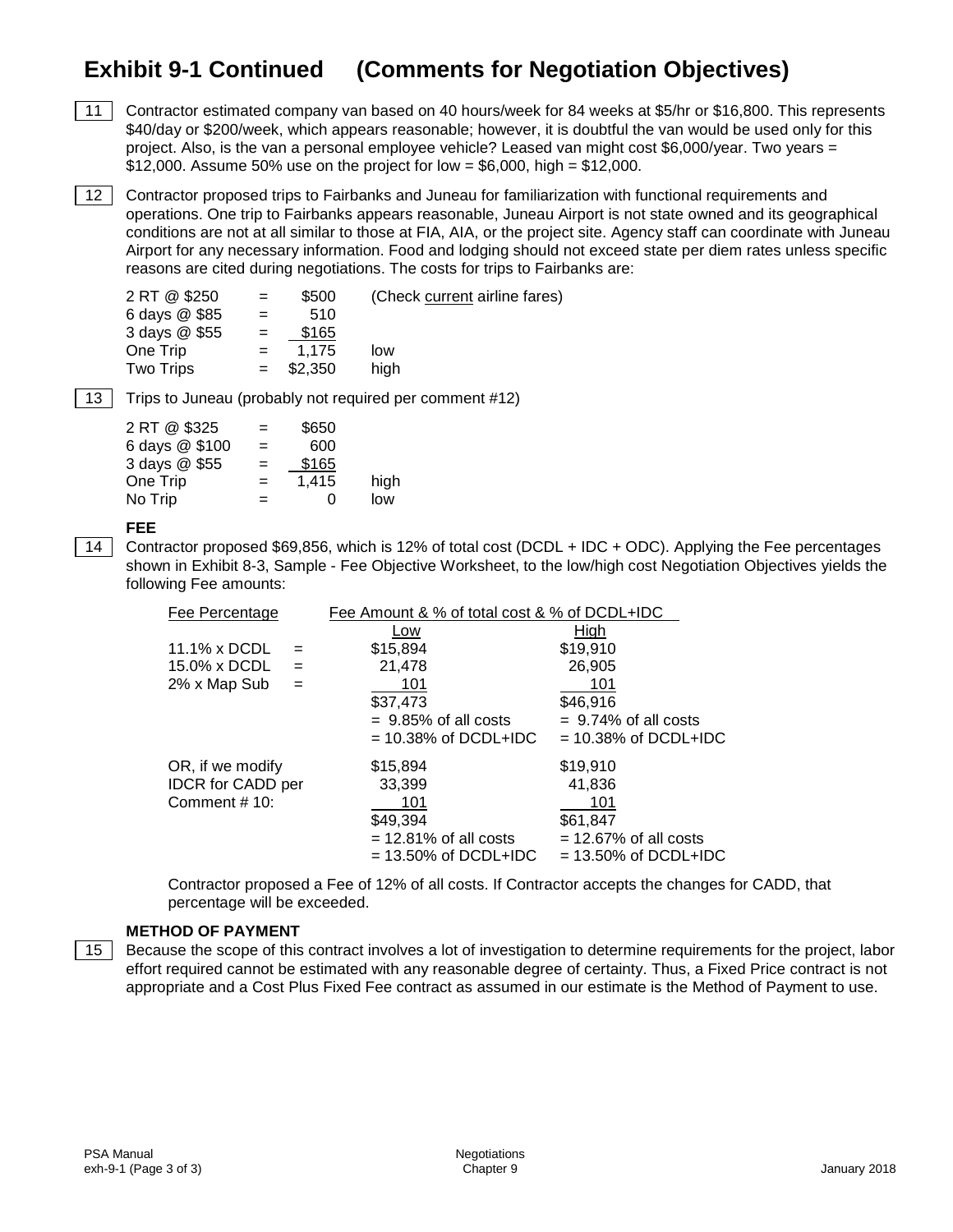# **Chapter 10 PROTESTS & APPEALS**

**ACTIVITY # 10**

Exhibit 10-1 at the end of this Chapter summarizes the Protest/Appeal process.

#### **PROTESTS**

**10.1 AS 36.30.560 defines three areas where protests concerning the award of a contract may be filed:**

- **\* Proposed award of a contract.**
- **\* The award of a contract.**
- **\* Solicitation for Professional Services.**

2 AAC 12.615(b) allows for a protest of cancellation of a solicitation.

#### **PROTEST PERIOD**

**10.2 AS 36.30.565 defines the "protest period" for award or a proposed award of a contract as ten days. The method of computing the ten-day period is that the first day of the protest period is the day following the date a Notice of Intent to Award [FOR SMALL PROCUREMENTS – THE DAY FOLLOWING NOTICE OF AWARD] is dated and dispatched, even though the first day may be a weekend or holiday. Once the first day is identified, the rest of the ten days are calendar days unless the tenth day falls on a holiday or weekend, in which case the close of the ten-day period is the close of business of the work-day following the holiday or weekend.**

*10.2.1 If a protest is filed concerning a contract awarded by other than Competitive Sealed Proposals (i.e., by the methods described in Chapters 1, 2, 4, or 5, which do not require a Notice of Intent to Award), the ten day protest period should be considered to have begun on the day following the date the Contractor has been advised to proceed with performance under the contract.* 

*10.2.2 In considering whether a protest is filed on a timely basis, the protest must be received within the ten-day period. Protests mailed within the ten-day period but not received within that time period should be considered as untimely. If the protest is delayed by actions of the Agency, so as not to be received within the ten days, you may wish to consider the protest as timely under AS 36.30.565(b). If the protest is untimely, the protester should be notified by the Contracting Officer that said protest is untimely and explain why.*

**10.2.3 Protests pertaining to the contents of the solicitation documents should be considered timely if received in writing at least ten Agency work days prior to the submittal deadline per 2 AS** 

**36.30.565(a). [FOR SMALL PROCUREMENTS - SUCH PROTESTS SHOULD BE CONSIDERED TIMELY IF RECEIVED PRIOR TO THE DATE AND TIME PROPOSALS ARE DUE per 2 AAC 12.695.]** *This does not mean that a later protest that points out a serious error should be ignored. In that case, the opening date should be delayed and the error corrected or the solicitation canceled, or whatever appropriate action is warranted.*

#### **NOTICE OF PROTEST**

10.3 **Any protest received should be copied immediately to the appropriate Contracting Officer, who shall immediately give notice of the protest to the Contractor, and all Offerors and other known interested parties if the contract has not been awarded (per AS 36.30.570)**. *See the file: "protest".* 

#### **CONTENTS OF THE PROTEST**

10.4 **All protests, regardless of the procurement method used, must include the following information:** 

- **\* the name, address, and telephone number of the protester;**
- **\* the signature of the protester or the protester's representative;**
- **\* identification of the Contracting Agency and the solicitation or contract at issue;**
- **\* a detailed statement of the legal and factual grounds of the protest, including copies of relevant documents; and**
- **\* the form of relief requested.**

10.4.1 *If the protest contains no grounds for the protest, it should be rejected by the Contracting Officer.*

10.4.2 *Protests received by a FAX machine or other electronic means bearing a signature should be accepted (AS 36.30.560).*

#### **STAYING THE AWARD**

10.5 Following receipt of a protest, the Contracting Officer may, in consultation with the Office of the Attorney General, proceed with the award after considering a stay of award (AS 36.30.575).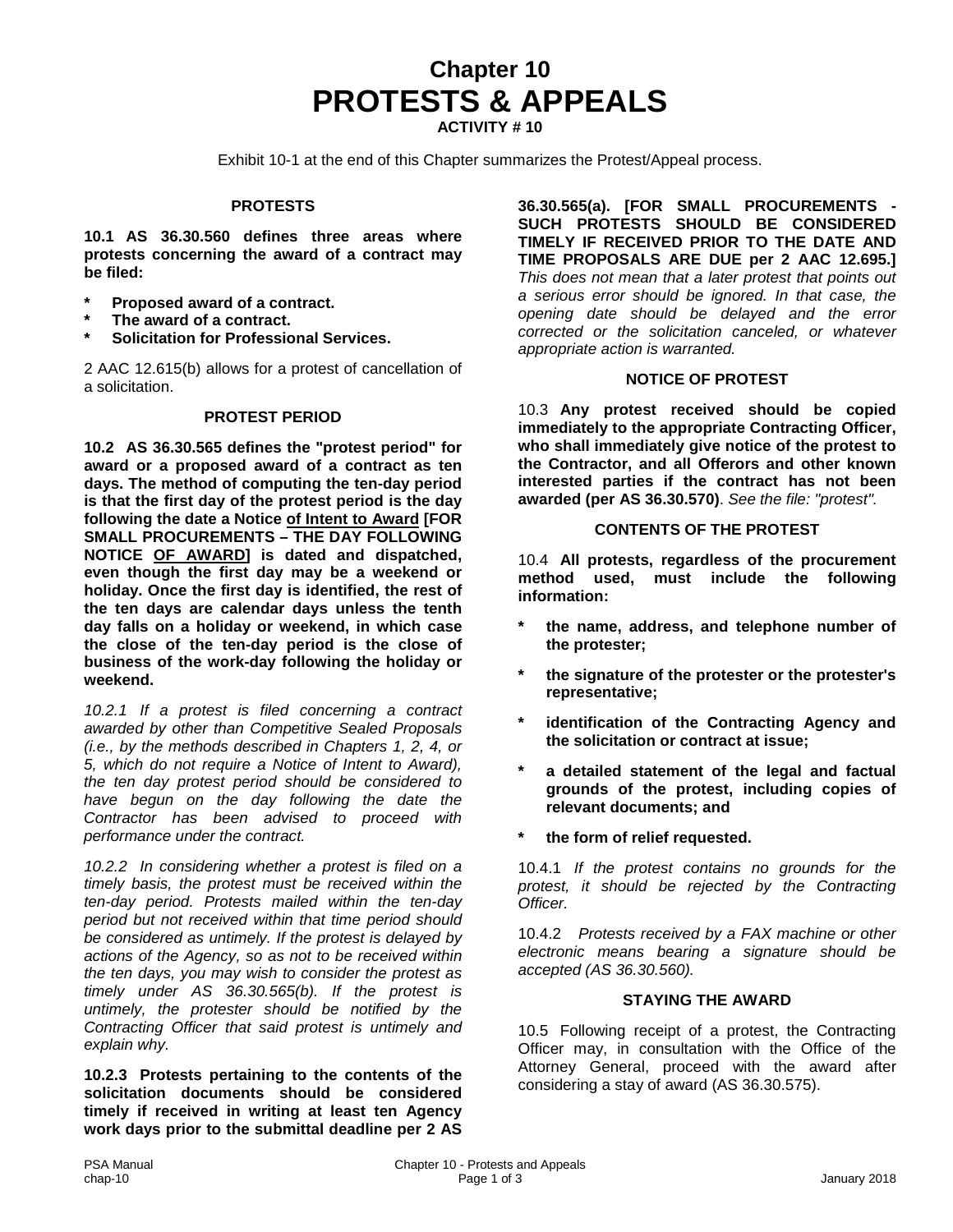#### **CONTRACTING OFFICER'S DECISION**

10.6 **The Contracting Officer shall issue a written decision which explains the Agency's position within 15 days after a protest has been filed. A copy of the decision shall be furnished to the protester by certified mail or other method that provides evidence of receipt. The Commissioner of DOT&PF may extend the time for the decision up to 30 days for good cause. If an extension is granted, the Contracting Officer shall notify the protester in writing of the date the decision is due (AS 36.30.580).**

10.6.1 *In preparing the decision (response to the protest), as required by AS 36.30.580, be sure to thoroughly research all points raised in the protest. Protests will be received in a variety of formats and will have been prepared by persons with a variety of research and writing skills. Check on those matters that are implied, even though not concisely stated.*

10.6.2 *If you are the person responsible for the solicitation, against which the protest is filed, you may become defensive when responding to the complaints. Under these circumstances it is a natural tendency to defend one's earlier actions rather than realistically evaluate the points raised by the protest. Step back and review the facts from the viewpoint of a neutral third party. You may want to get input from other individuals who have not been associated with the procurement.*

10.6.3 *In preparing the response, speak only to those points raised by the protest. Deal with the facts of the matter as they exist, even if the facts do not support the position you would like to take. It is important to be accurate. It is more important that the decision is reasonable. Be concise in writing the decision. Explain it thoroughly, but avoid extra material or personal philosophy. Do not provide new material with which the protester can take issue.*

10.6.4 *If there was a flaw in the process, determine the impact of that flaw. Did we fail to do something that law or regulation requires? Is the flaw significant to the overall result? Can or should the flaw be repaired or is the flaw a fatal one (requiring the process or a phase of the solicitation or evaluation process to be redone)? Think about the impact that re-solicitation will have if proposals have already been exposed to competitors.*

10.6.5 *If remedial action needs to be taken, admit the fault and explain how you intend to remedy the situation. In formulating a remedy, be fair - not just to the protester - but to all Offerors. Be conservative; do not overcompensate for the error to the detriment of your department and competitors. Explain in your decision the process by which the decision may be appealed and what the appeal period is. Explain that the Contracting Agency must receive any appeal within the ten-day appeal period. The ten-day appeal*  *period is computed just like the protest period.*  Although not required by statute or regulation, it is good policy to send a copy of your decision to all parties to whom you sent a copy of the protest.

10.6.6 *The fifteen days you have to prepare and mail (utilize registered mail and request a receipt of the delivery date) the Contracting Officer's decision are counted in the same manner as the protest period. The date of receipt of the decision by the protester determines the dates of the appeal period. Keep the receipt. If the decision is appealed, you may be asked to furnish the receipt.*

#### **PROTEST REMEDIES**

10.7 **In determining an appropriate remedy for a sustained protest, the Contracting Officer shall consider the circumstances surrounding the solicitation or procurement including the seriousness of the procurement deficiencies, the degree of prejudice to other interested parties or to the integrity of the procurement system, the good faith of the parties, the extent the procurement has been accomplished, costs to the Agency and other impacts on the Agency of a proposed remedy, or the urgency of the procurement to the welfare of the state (AS 36.30.585(b)).**

#### **APPEAL OF A CONTRACTING OFFICER'S DECISION REGARDING A PROTEST**

10.8 **FOR SMALL PROCUREMENTS, THE CONTRACTING OFFICER'S DECISION IS FINAL. There is no provision in AS 36.30 for an administrative appeal of a small procurement protest decision.**

10.9 **Within ten (10) days after the protester receives the Contracting Officer's decision, they may file an appeal with the Commissioner of the DOT&PF. The protester shall also file a copy of the appeal with the Contracting Officer (AS 36.30.590).**

10.9.1 **The Contracting Officer shall immediately give notice of an appeal to the Contractor if a contract has been awarded or, if no award has been made, to all Offerors and other known interested parties as defined in 2 AAC 12.990(a)(7)**.

10.9.2 **If a protest appeal is filed before a Contract is awarded and the award was stayed under AS 36.30.575, the filing of the appeal automatically continues the stay until the Commissioner makes a written determination that the award of the contract without further delay is necessary to protect substantial interests of the state (AS 36.30.600).**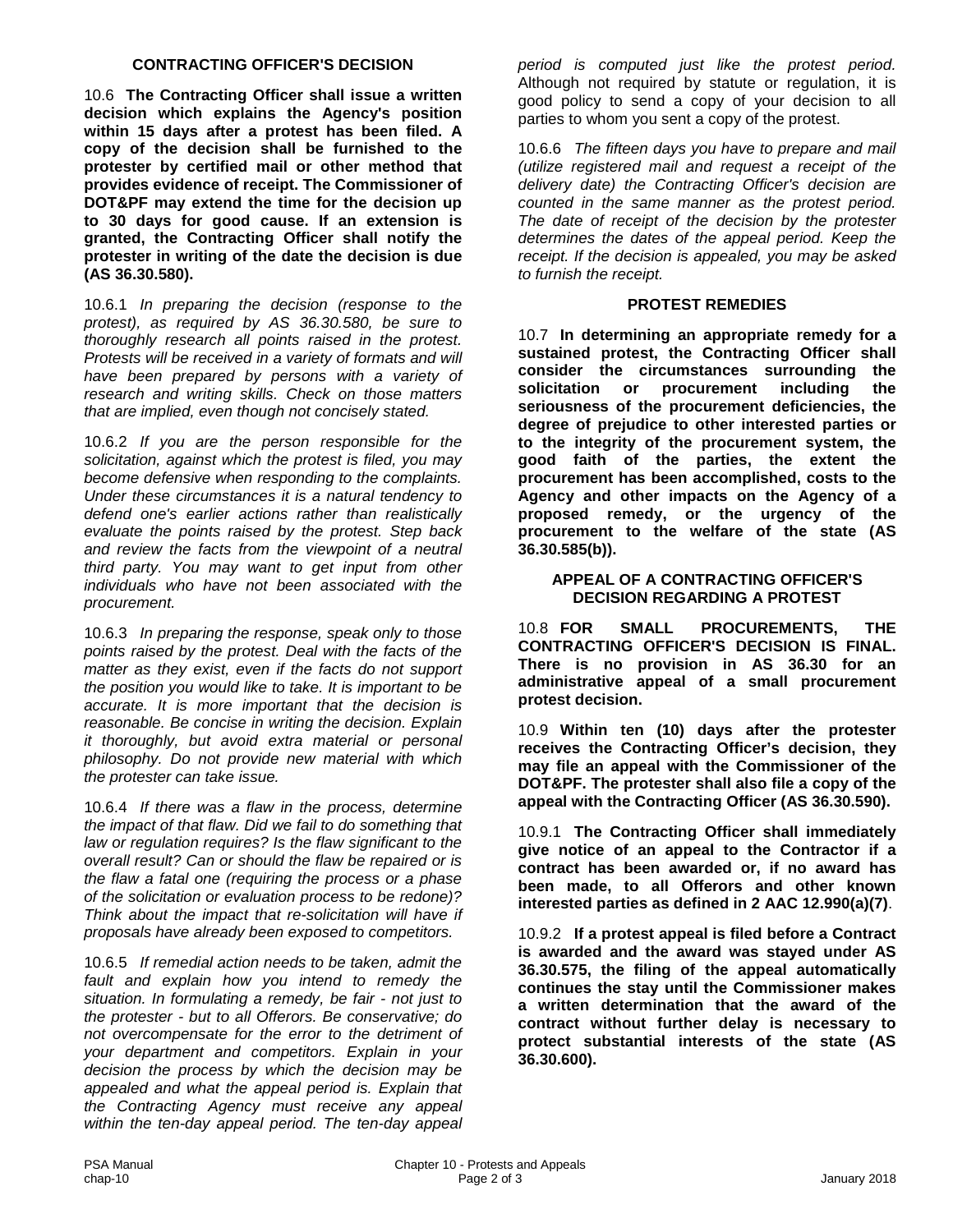#### **PROTEST REPORT**

10.10 **The Contracting Officer shall file a complete report on the protest and decision with the Commissioner DOT&PF** *and the Chief Contracting Officer* **within ten (10) days after a Protest Appeal is filed.**

10.10.1 **The Contracting Officer may request an extension of time to prepare the protest report. The request must be in writing listing the reasons for the request and shall be directed to the office of the Commissioner of DOT&PF (AS 36.30.605(b))**.

10.10.2 **The Contracting Officer shall furnish a copy of the report to the protester and to any interested parties that have requested a copy of the appeal under AS 36.30.595(b) per (AS 36.30.605(a)).**

#### **ACTION ON APPEALS**

10.11 *Protest Appeals are administered by the office of the Commissioner of DOT&PF in accordance with*  *AS 36.30. Further action at the DOT&PF Division or section level or by other Agencies with DOT&PF Delegation of Authority for construction procurement, is not required and thus not addressed in this handbook.*

#### **CONTRACT CONTROVERSIES**

10.12 **If a contract controversy asserted by a Contractor cannot be resolved by agreement, the Contracting Officer shall, after receiving a written request by the Contractor for a decision, issue a written decision within ninety (90) days after receipt of all necessary information from the Contractor. The Commissioner may extend this time period. The Contracting Officer shall furnish a copy of the decision to the Contractor by certified mail or other method that provides evidence of receipt. The decision shall include the requirements of AS 36.30.620. If a controversy cannot be resolved by agreement the matter shall be immediately referred to the Commissioner of DOT&PF (AS 36.30.620).**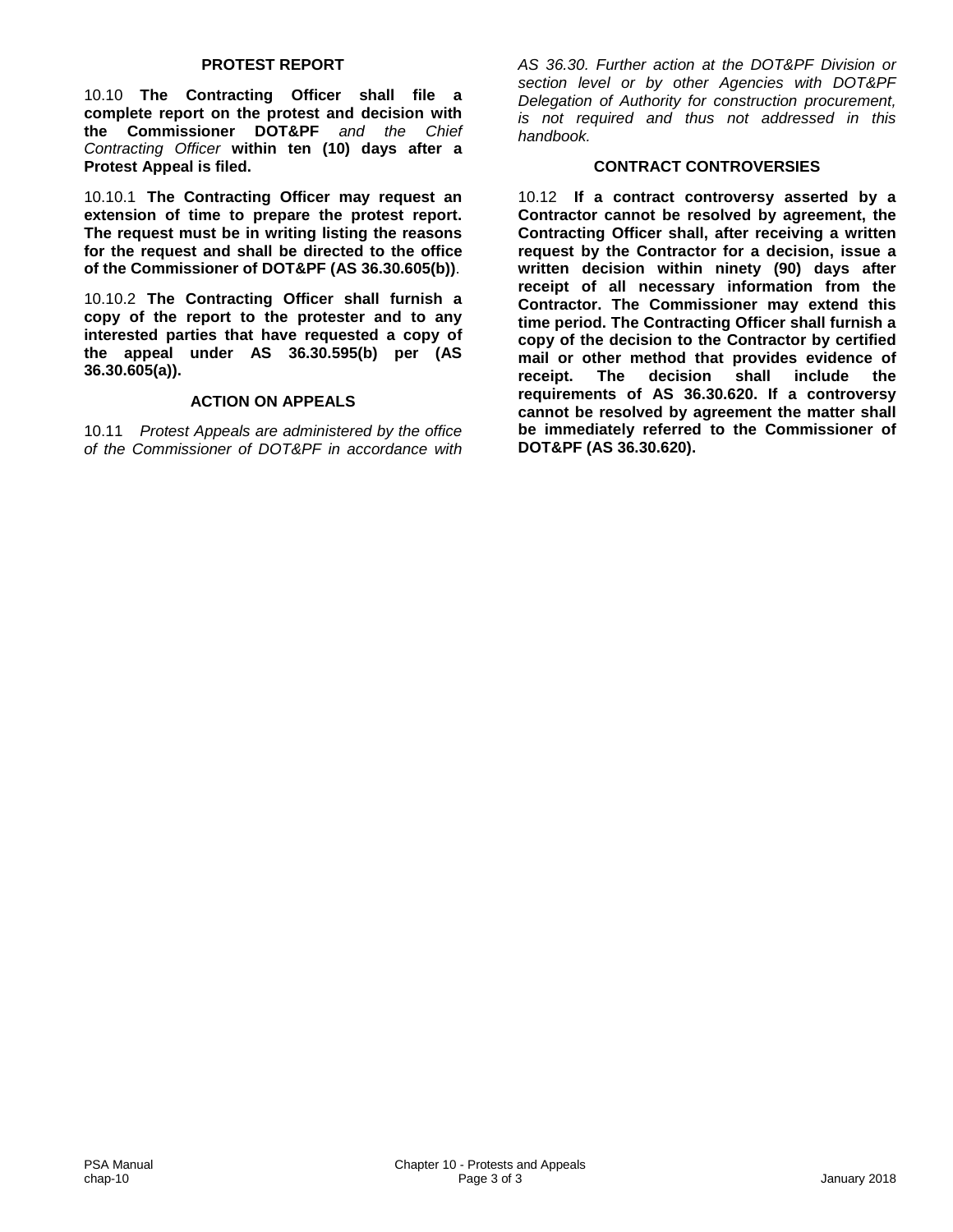### **Exhibit 10-1 CHART OF PROTEST / APPEAL ACTIVITIES**

Periods for *"Contract Controversies" (Claims)* are different from this table (per AS 36.30.620/.630).

If the last calendar day of a period listed in this chart falls on a weekend or holiday, the period will be extended to the first workday following the weekend or holiday.

| <b>ACTIVITY</b>                                                             | <b>TIME PERIOD</b>                                                                                                                                                                                       |
|-----------------------------------------------------------------------------|----------------------------------------------------------------------------------------------------------------------------------------------------------------------------------------------------------|
| Protest of Requirements/Contents of<br><b>RFP</b>                           | Ten (10) Agency workdays prior to the submittal deadline. [FOR SMALL<br>PROCUREMENTS - SUCH PROTESTS SHOULD BE CONSIDERED<br>TIMELY IF RECEIVED PRIOR TO THE DATE AND TIME PROPOSALS<br><b>ARE DUE.]</b> |
| <b>Protest of Award</b>                                                     | Ten (10) days following date of issue of "Notice of Intent to Award," or<br>service in person, by FAX or other machine transmission. [FOR SMALL<br>PROCUREMENTS - THE DAY FOLLOWING NOTICE OF AWARD.]    |
| Protest of Cancellation of RFP                                              | Ten (10) days following date of issuance of "Cancellation of<br>Solicitation" by procurement officer.                                                                                                    |
| Contracting Officer Decision (COD)                                          | Fifteen (15) days from receipt of protest-may be extended up to 30 days on<br>approval of Commissioner.                                                                                                  |
| Appeal of COD                                                               | Ten (10) days following date of receipt of Contracting Officer's Decision.                                                                                                                               |
| <b>Contracting Officer's Protest Report</b>                                 | Ten (10) days following receipt of Appeal.                                                                                                                                                               |
| <b>Appellant Comments on Contracting</b><br><b>Officer's Protest Report</b> | Ten (10) days following mailing of Contracting Officer's Protest Report.                                                                                                                                 |
| <b>Commissioner Acceptance of Appeal</b>                                    | Fifteen (15) days from receipt of appellant comments or expiration of the<br>time to file comments.                                                                                                      |
| <b>Schedule Hearing</b>                                                     | No time limit.                                                                                                                                                                                           |
| <b>Commissioner Issue Decision</b>                                          | Twenty (20) days from the close of the hearing record.                                                                                                                                                   |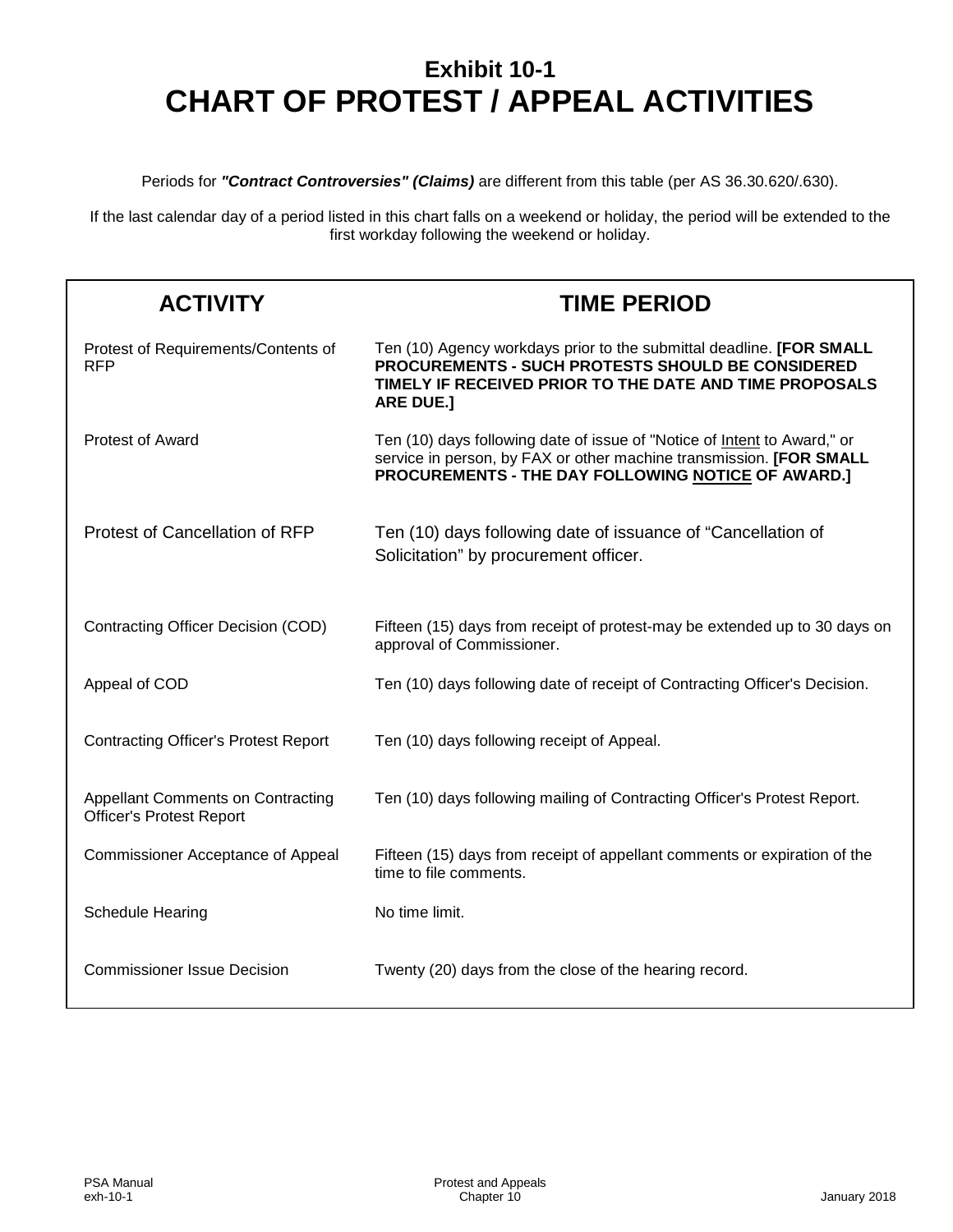### **Chapter 11 RECORD OF NEGOTIATION AND SELECTION (RONS) ACTIVITY # 11**

11.1 *The Record of Negotiations and Selection (file: "rons") documents all actions and decisions made in the Contractor selection and negotiation processes for an Agreement or Amendment. It also fulfills requirements of the following statutes and regulations.*

- **\* AS 36.30.250(a) – Basis for Award**
- **\* AS 36.30.362 – Basis for Award to Non-Resident**
- **\* AS 36.30.510 – Summary of Contract File**
- **\* 2 AAC 12.300 – Basis of Selection Most Advantageous to the State**
- **\* 2 AAC 12.400(a) & (d) – Records to Facilitate Auditing of Small Procurements**
- **\* 23 CFR 172.7(a)(1)(v) – Record of Negotiation Activities and Resource Considered**
- **\* FAA AC 150/5100-14E, 2.13.6 – Record of Negotiation**

The RONS explains the pre-solicitation concept and price; what the Contractor proposed; what analysis of the proposal produced; what happened in negotiations; and, why the price and method of payment is fair and reasonable.

11.2 **For Small Procurements, 2 AAC 12.400(d) requires a summary of the responses (proposals received) and a justification for the award signed by the Contracting Officer.** The file: "rons" or another document that contains similar information may be used for this record.

11.3 **A Record of Negotiations and Selection must be prepared for each of the following "types of procurement:"**

**\* Competitive Sealed Proposals.**

- **\* Amendments to contracts awarded under Small Procurements or Competitive Sealed Proposals, if services or compensation is changed in any manner.**
- **\* Notices to Proceed (NTP) issued under a Term Agreement.**
- Changes to the Period of Performance or to task's schedules do not require a RONS.
- Changes to the Contractor's or any Subcontractor's Indirect Cost Rates that occur in accord with terms contained in Appendix C of a contract requires an Amendment but not a RONS unless the amendment is also adjusting the price and/or cost estimate.

11.4 *The file: "rons" requires a distinct, contract specific response to each item. Instructions are provided for the proper completion of each response and to serve as a checklist for staff and Contracting Officer review before approval and signature.*

11.5 Second only to the Agreement itself, the RONS is the most important document prepared for a negotiated contract.

11.6 **FAA Contracts:**

**AC 150/5100-14E paragraph 2.14.9 requires that the record of negotiations and all attachments may be submitted to the FAA for a reasonableness of cost determination.** 

**The attachments per AC 150/5100-14E paragraph 2-13.6, are the scope of work, draft contract, sponsor's independent cost estimate, contractor's cost proposal with any revisions and detailed cost analysis.**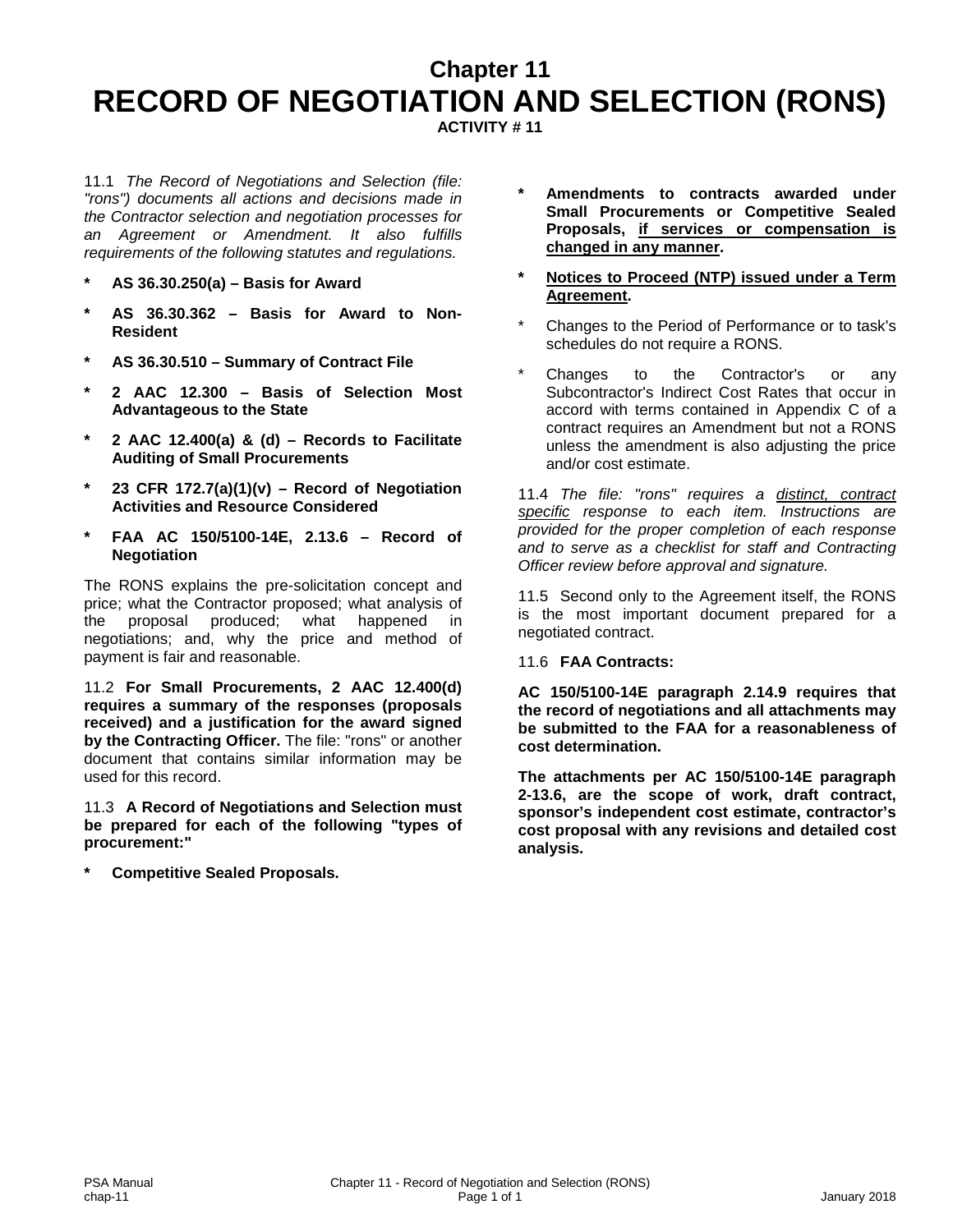### **Chapter 12 PROFESSIONAL SERVICES AGREEMENTS (PSA**)

**ACTIVITY # 12**

12.1 **For Letter of Agreements no written solicitation or standard Agreement is required. However, there must be some written authorization from the Contracting Officer** *and a letter, acknowledged in writing by both parties, which describes the services, period of performance and compensation is recommended.*

12.2 **Small Procurement Agreements may consist of the documents listed in paragraph 12.3, below - OR - the following Small Procurements Documents for Construction Related Professional Services [RFP, Proposal & Award] that are designed for electronic transmission.** The Standard Provisions Booklet listed below is an assembly - incorporated by reference in the Small Procurement Documents - of current materials used for contracts that exceed the Small Procurement Limit.

- Small Procurements Documents, Part A Request for Proposals *(file: "spdocs-a").*
- Small Procurements Documents, Part B -Proposal Form *(file: "spdocs-b").*
- Small Procurements Documents, Part Contract Award & Notice to Proceed *(file: "spdocs-c").*
- Standard Provisions Booklet *(file: "spspb")*.

12.3 **Competitive Sealed Proposal Agreements shall consist of the following documents** *(the file: "ins-psa" provides detailed instructions for preparing and assembling a Professional Services Agreement)*:

- Basic Agreement, DOT&PF Form 25A261 (file: *"psa").*
- \* **Appendix A, General Conditions for Professional Service, DOT&PF Form 25A262 (file: "psa-a"). Page 7 of this form provides for identification of any additional conditions which may be necessary; however, such additional conditions shall not diminish the requirements of any Articles contained in the form in any way, except as may be approved in writing by the Department of Law (AS 36.30.340).**
- \* *Appendix B, Statement of Services, plus any Exhibits (e.g., schedules, drawings), must be prepared by the Contract Manager and shall establish the various phases, tasks, or elements of the services to be provided and must be written so as to identify specific milestones which may be used to schedule and manage contract performance and on which compensation to the*

*Contractor can be negotiated and paid. Chapter 7 and the file: "ins-sos," provide detailed information about preparing a Statement of Services (SOS).* Your Contracts Officer may have some "standard" types of SOS developed for services routinely obtained and which are designed to be edited for specific Agreements. *A Contractor's proposal may not be used as Appendix B.*

- \* *Appendix C, Basis of Compensation, DOT&PF Form 25A280 (file: "psa-c"), plus the Exhibits specifically prepared for each Agreement. See the file: "ins-psa" for detailed instructions for preparing and assembling Appendix C, Basis of Compensation.*
- \* *Appendix D, Indemnification and Insurance, DOT&PF Form 25A269 (file: "psa-d"), plus Certificates of Insurance for all required coverages.*
- *\* Appendix E, Certification of Compliance (file: "psae").*
- Additional Appendices as may be appropriate.

12.4 Read Article A16, Predominance of Documents, contained in Appendix A, General Conditions before preparing/writing the contract documents. **Note that Appendices which follow Appendix A cannot change any of the provisions of the basic Agreement or of Appendix A. Also note that any modifications to the standard forms of the Agreement must be approved by the state Attorney General's Office.**

12.5 **Current Certificates of Insurance for the prime Contractor shall be obtained prior to contract execution from the insurance carriers (ref. AS 23.30.045(d)).** *Copies of the certificates shall be attached to Appendix D of each contract to document the required coverages (which are detailed in Appendix D).*

12.6 *The requirements for insurance as indicated on Form 25A269 may be modified if approved by the Contracting Officer. Identification and justification of changes to insurance requirements must be noted on page 2 of the form with the Contracting Officer's signature of approval at the bottom of the page. If modifications are not based on one of the preprinted certifications, an attached justification must fully and clearly demonstrate that the Contracting Agency will not incur any liability, or is at little risk of liability, as a consequence of the Agreement. See the file: "ins-psa" for instructions.*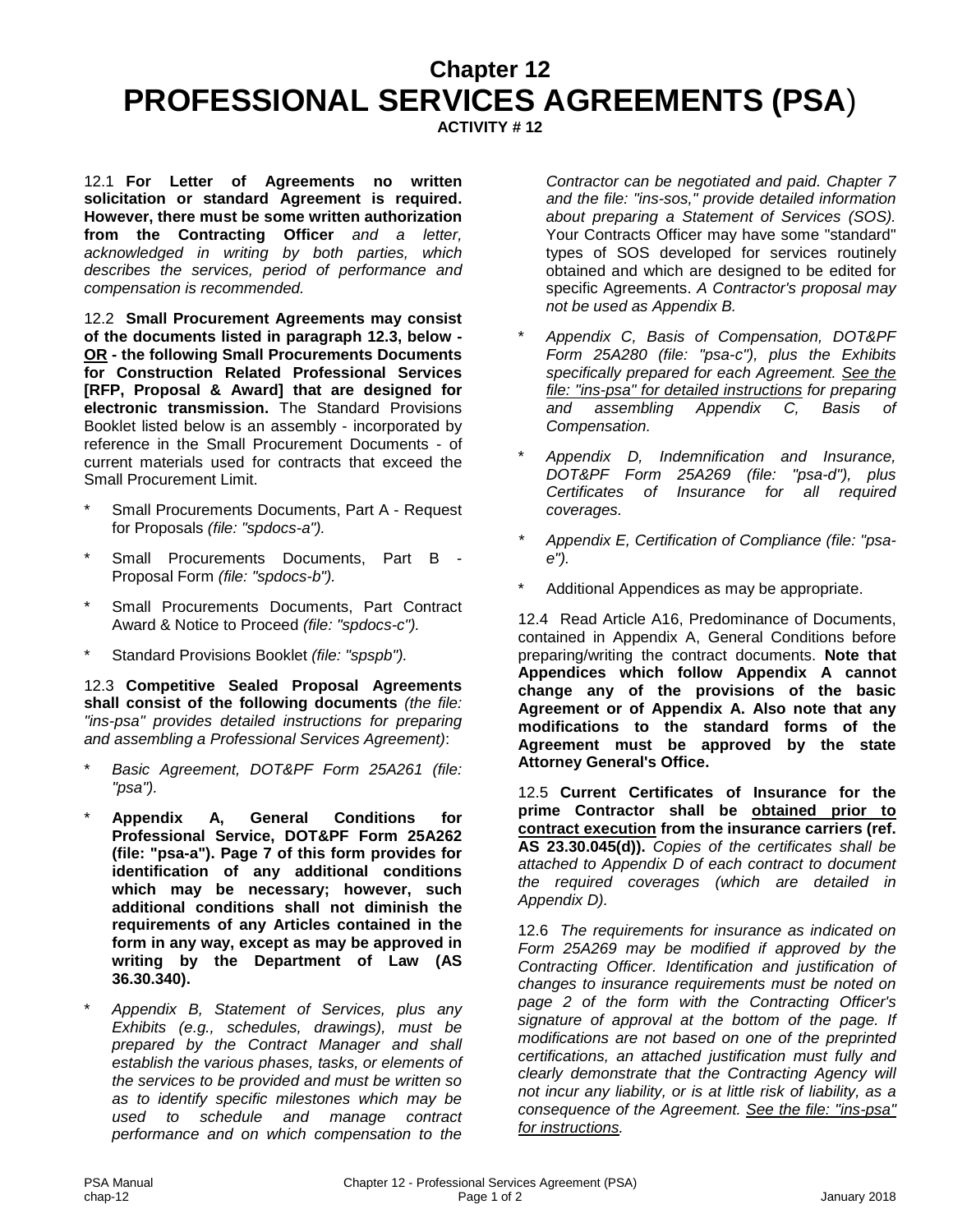12.7 *Agreement Documents shall be prepared and executed as follows*:

12.7.1 All agreements exceeding \$10,000 require an Agreement Number that shall be assigned by your Contracts Officer following his/her review of the Agreement package.

Note: Procedures for the review process and assignment of a number may vary in each DOT&PF Region or System and other Agencies with DOT&PF Delegation of Authority.

12.7.2 *In most circumstances, two (2) copies of the Agreement should be first executed by the Contractor and then they will be provided to your Contracts Officer accompanied by the appropriate checklist and other documents identified in Chapter 13 - Contract Records.* 

12.7.3 The Contracts Officer or professional services procurement staff shall submit both copies of the Agreement and one (1) copy of the Record of Negotiations and Selection (RONS) to the Contracting Officer for signature.

12.7.4 If the Contracting Officer does not execute and return the Agreement and the RONS within one week of the transmittal for signature, the Contracts Officer will inquire regarding the document status and will notify the Contract Manager of any delay and the reason for it. The Contract Manager will notify the Contractor immediately in writing if the contract will not be executed.

#### 12.8 **Effective date of an Agreement is the last date signed by any of its parties.**

12.9 Following execution of an Agreement, the Contract Manager will receive one (1) originally signed copy to be given to the Contractor. Photocopies of the Agreement should be kept for project files.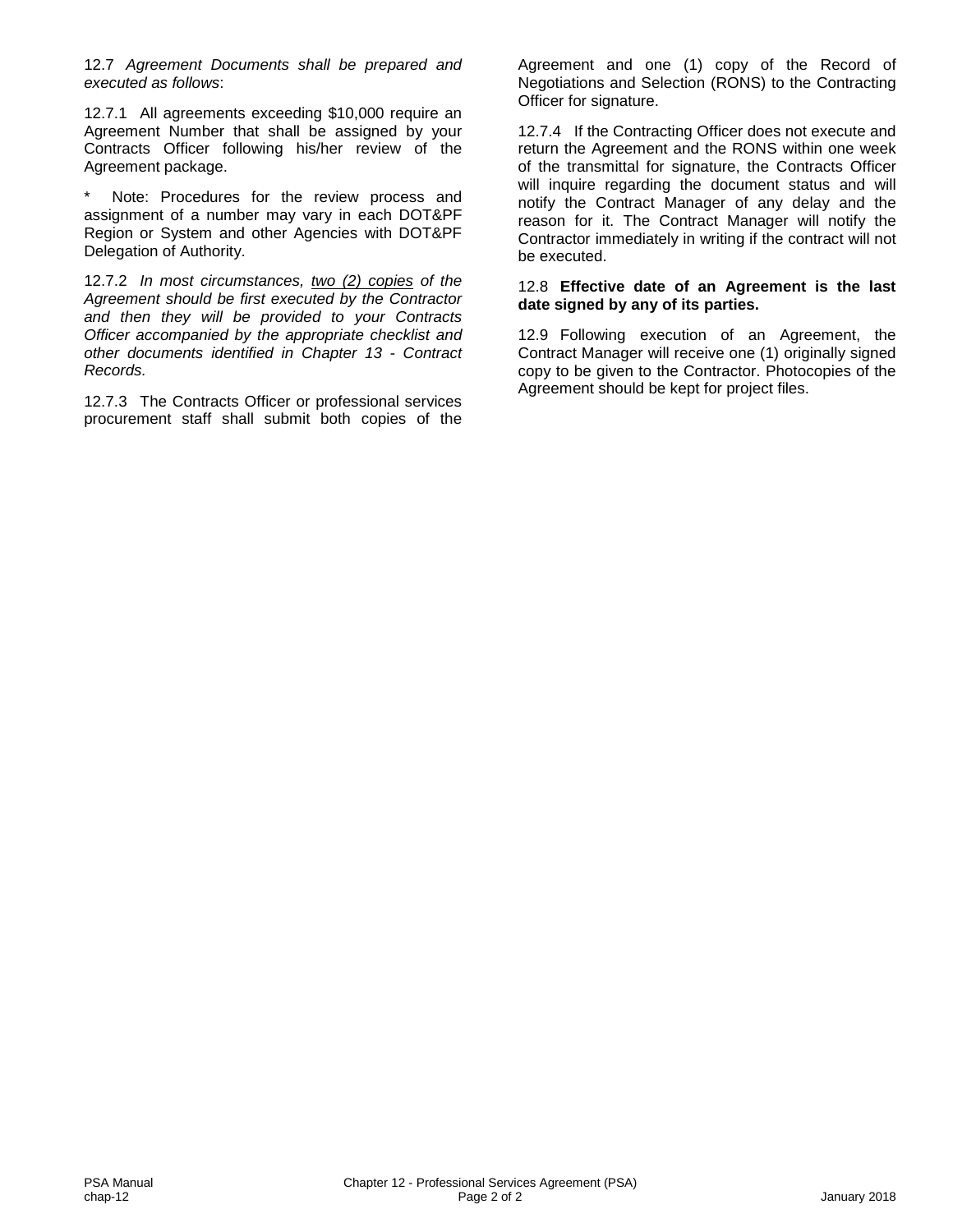### **Chapter 13 CONTRACT RECORDS ACTIVITY # 13**

13.1 *Agreements (exceeding \$10,000) and Amendments (regardless of amount) must be provided to your Contracts Officer with a completed Documents Checklist and copies of related procurement records, prior to execution by the Contracting Officer.*

13.2 Checklists to be used are contained in the following files:

- "clst-sp" Documents Checklist for Small Procurement (>\$10,000)
- "clst-csp" Documents Checklist for Competitive Sealed Proposals
- "clst-emr" Documents Checklist for Emergency **Procurement**
- "clst-lcs" Documents Checklist for Limited Competition Procurement or Single Source Procurement
- "clst-ntp" Documents Checklist for NTP under Term PSA
- \* "clst-amd" Documents Checklist for Amendments
- "clst-end" Checklist for Closing out PSA

13.3 *The Agency's master file of active Professional Services Agreements, including an originally signed copy of each Agreement and Amendment, will be maintained by your Contracts Officer. Work copies may be retained in project files for daily use. After a contract is completed, the master files will be retained in accordance with paragraph 13.4, below.*

13.4 *Records pertaining to 100% state-funded Agreements for Professional Services will be retained in regional and systems contract files for a minimum of three years after final payment to the Contractor. Records pertaining to Agreements with any federal funding will be retained for a minimum of three (3) years after the final voucher for federal aid reimbursement has been paid by the federal funding agency.*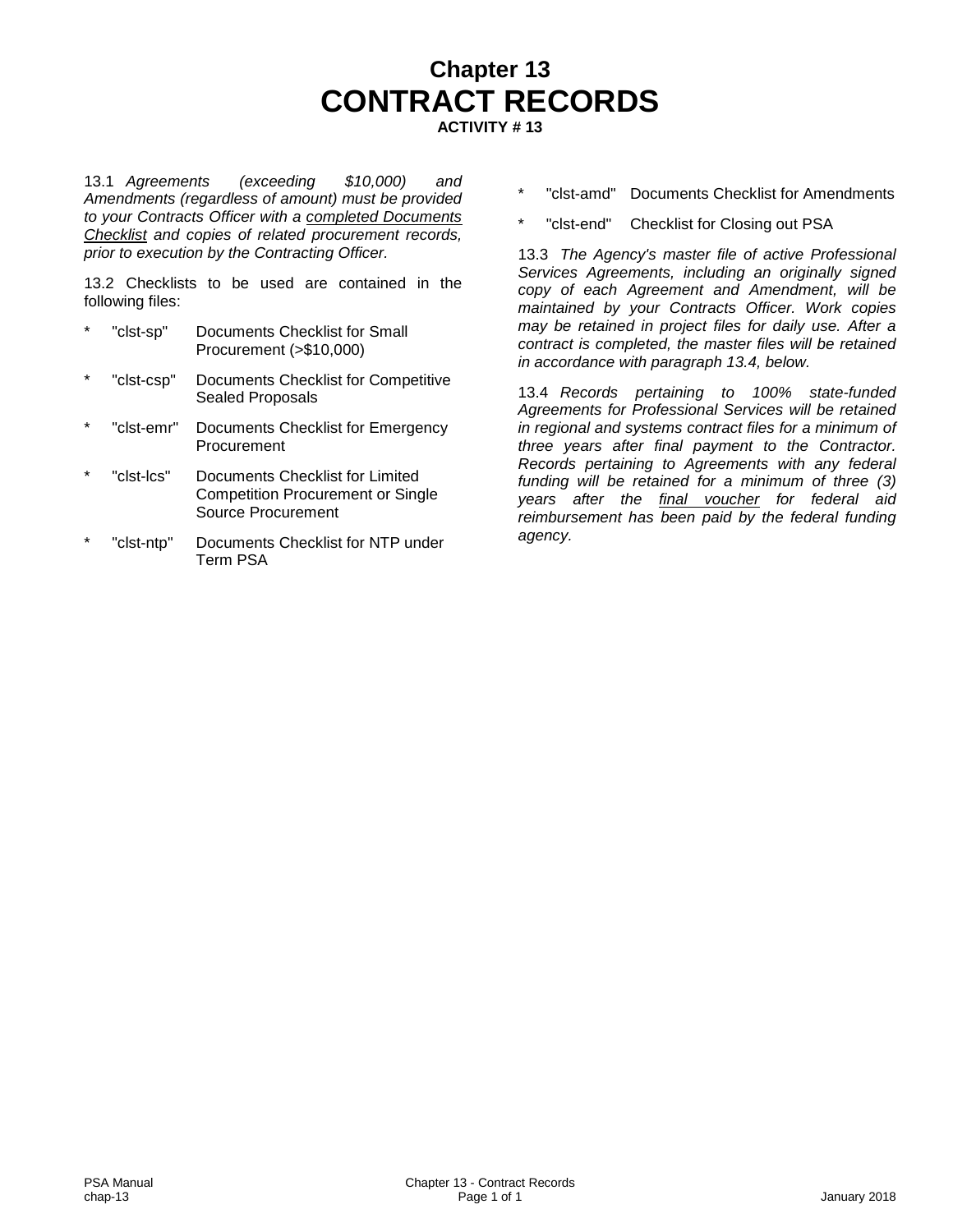### **Chapter 14 ENCUMBRANCE ACTIVITY # 14**

14.1 **All Basic Agreements plus any Amendments, which alone or together exceed \$5,000, must be**  encumbered (funding **Agreement). Each Term Agreement Notice to Proceed that exceeds \$5,000 must also be encumbered.**

14.2 The file: "encumber" is a sample memo for requesting encumbrance.

14.3 In order for the encumbrance system to function best, you should include the encumbrance number with each invoice when submitting it to accounting for payment.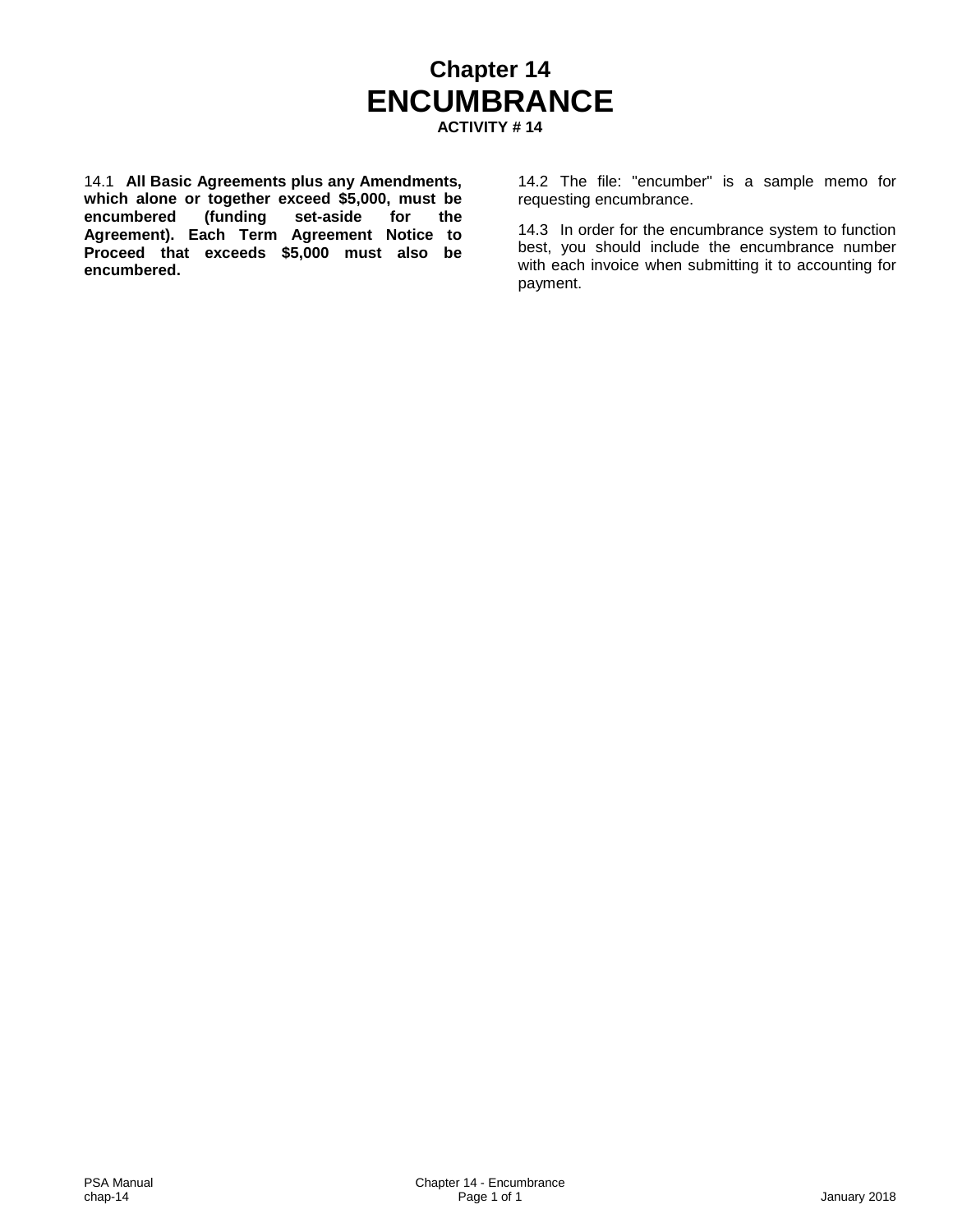# **Chapter 15 CONTRACT MANAGEMENT**

**ACTIVITY #15**

15.1 Approved methods and techniques to manage construction related Professional Services Agreements (PSAs) and the Contractors who perform these services are noted in the following discussion. While portions of this Chapter are intended to serve as teaching aids, those portions of the text which appear in **bold** or *italic* print styles shall be followed without exception.

15.2 *Management Methods: Limited to: a) in-house management or b) the use of Contractors to manage other Contractors under Agency direction.*

15.2.1 In-house management provides direct Agency control over a Contractor's activities. A single individual can effectively manage agreements that have straightforward scopes or are closely related to one another. However, large scale, complex or long-term construction projects may necessitate that a Contract Manager be assigned to only one such project. In-house consultant management staff should consist of experienced multi-disciplined personnel who are knowledgeable about the Agency's methods, standards, procedures, and organization.

15.2.2 The use of Contractors to manage other Contractors (Management Contractors) allows state agencies to respond quickly to large program increases to provide both technical and administrative management functions. This is particularly useful when the Agency lacks sufficient qualified staff to manage these functions for a large construction program. Potential disadvantages are higher costs, extended Agency liability, reduced Agency control, and the increased possibility for misunderstandings.

Note: Unless otherwise approved in writing by the *Commissioner of DOT&PF, construction contract administration – other than site inspection, review of shop drawings, materials inspection, and design clarifications – shall not be performed by the Design Firm responsible for the project design due to the potential for conflicts of interest. The Design Firm shall not be used to effect construction change orders or authorize payments to the construction contractor.*

15.3 *Management Techniques: Contracting Agency shall utilize techniques that will ensure adequate oversight of the Contractor with respect to contractual and project specific requirements.*

15.3.1 *Contractual: Contract Manager (who may also be the Agency's Project Manager) is responsible for administration and management of the Agreement, and to ensure that services provided are complete, accurate and consistent with terms of the Agreement.* 

Note: In this Chapter, references to specific contractual requirements are designated by square brackets [ ]. For example, Article A7.2, appearing in Appendix A and pertaining to "authorization to proceed with work", is referenced as [A7.2].

15.3.2 All contractual requirements governing the Agreement are contained within the Appendices A through E of the Agreement. Effective administration requires a complete working knowledge of these documents. As nearly every Agreement is unique to itself, the Contract Manager must be familiar with the specific requirements for that Agreement.

15.3.3 *Work to be performed under an Agreement can only be authorized by a written Notice to Proceed (NTP) issued by the Contract Manager* [A7.2]. NTPs may be issued to authorize all services under an Agreement, or several consecutive NTPs may be issued to establish separate cost control for different phases. The files: ''c2-ntp" or ''c3-crntp", or a similar form must be used. The issued form is copied and submitted by the Contractor with each invoice. Use of the form readily identifies the Agreement, project, and funding information needed to process the invoice.

Note: Generally, only one Notice to Proceed should be issued for Agreements less than \$250,000 because each NTP requires the Contractor to set up a separate Cost Account for that NTP. For Agreements exceeding \$250,000, the number of NTPs should generally not exceed six (see the files: "ins-psa" and "ins-est" for more information). If the Contract Manager wants to further control expenditures or performance of services under the NTP, that may be done with separate correspondence that instructs the Contractor that instructs the Contractor accordingly.

Note: All prior NTP/Invoice Forms are being phased out so as to provide uniformity in contract language when referring to price, cost, and fee (profit). Any questions concerning their use should be directed to your Contracts Officer.

15.4 *Project Specific Conditions: Contract Manager responsibilities consist of the following:* 

*\* Establishing and adhering to an orderly system of tracking and controlling the documentation required to assure proper completion of the Agreement.*

The Contracting Agency must maintain a contract file available for inspection by authorized representatives of the state, federal government and the Contractor for the purpose of making audits, excerpts, transcriptions, or examinations. This file is generally composed of a combination of the Contracts Officer's files and those files maintained by the Contract Manager. In addition to the documents transmitted to your Contracts Officer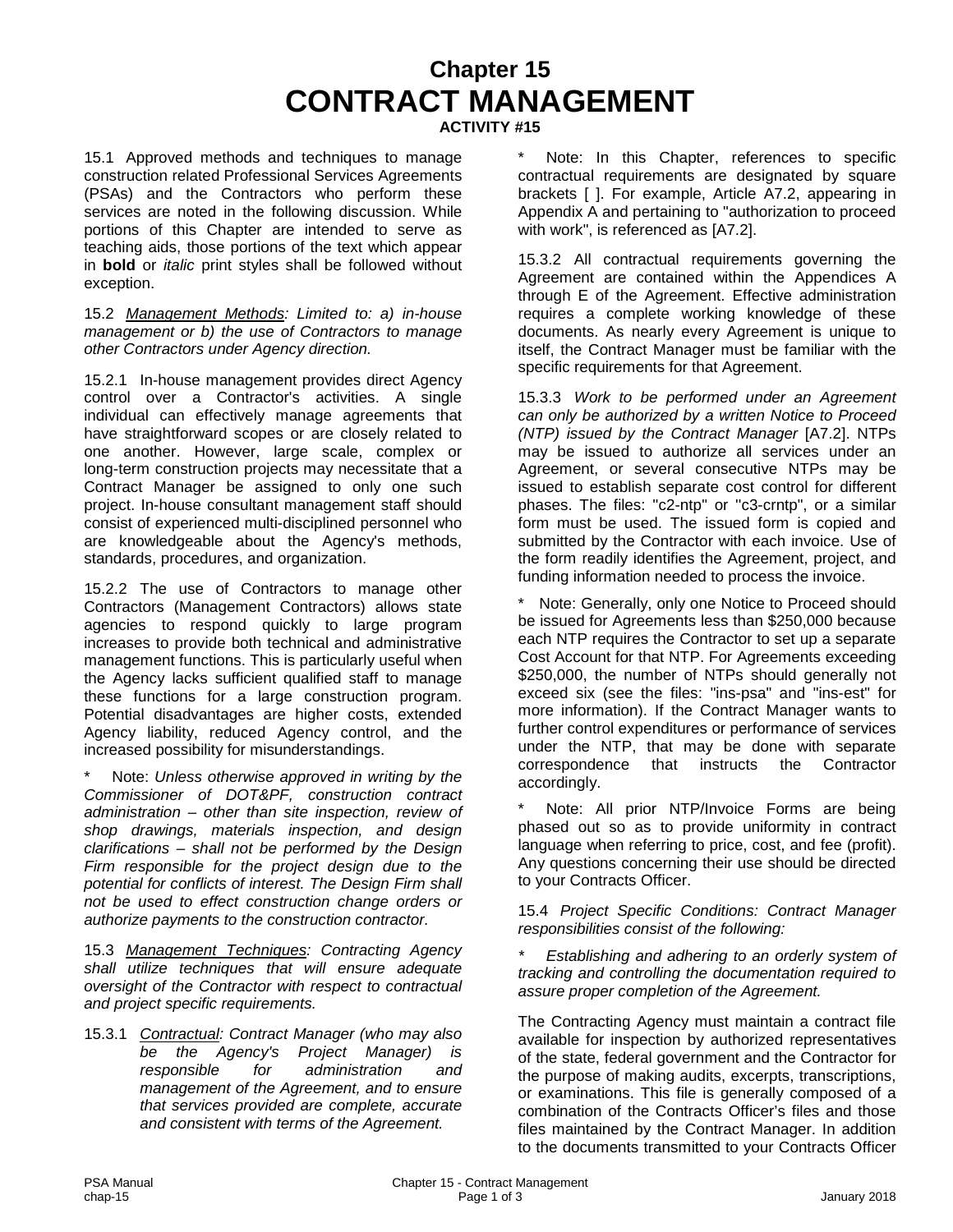(as described in Chapters 1 through 5 and paragraph 6.9.5 in Chapter 6), the Contract Manager's file shall also include:

- a. correspondence, directives, and amendments,
- b. meeting notes and progress (monitoring) reports,
- c. local authority/jurisdiction resolutions,
- d. performance evaluation reports,
- e. billings,
- f. documents required by the contract provisions (EEO certifications [A6.1], subcontracts [A19.1], and so forth),
- g. project related correspondence from the Internal Review Section (exclusive of confidential material), and
- h. claims.

*\* Scheduling and attending progress meetings with the Contractor. Monitoring work progress at least monthly.* 

Regular meetings should be conducted with the Contractor to assure the milestones established in the contract Statement of Services and the performance schedules are achieved. As necessary, additional conferences between the Contractor, the Agency, and other appropriate staff should be conducted.

*\* Obtaining Progress Reports from the Contractor, evaluating them, and taking appropriate action. A process for reporting status to upper management should be a part of the system.*

The Contractor should be required to submit written Progress Reports, at least monthly, in an Agency approved format. The reports should include at a minimum: status of events and activities described in the Agreement, summary of work performed during the report period, discussion of any problems and how they were  $-$  or will be  $-$  resolved, plans for the succeeding period, and any deviation from estimated costs. Exhibit 15-1 is a sample format.

*\* Monitoring the qualifications and work assignments of the Contractor's assigned staff. Recommending or approving substitution of personnel*  [A19.1].

All services must be performed by or under the direct supervision of the project staff named in the Agreement or others approved by the Contracting Agency. Only prior written approval from the Agency's Contract Manager shall allow replacement of, or addition to, the named Project Staff. If the Contractor requests a change in key personnel, the Contract Manager shall review individual's qualifications and credentials and ensure that they are sufficient.

*\* Visiting the project and/or Contractor's office on a frequency that is commensurate with the magnitude, complexity and type of work; monitoring the daily activities and records of the Contractor* [Article A9]*.*

Visits to the Contractor's office allow the Contract Manager to become familiar with the firm and staff,

and to review and verify contract progress. This will foster development of a good working relationship between the Agency and Contractor. Such visits may be announced or unannounced, but must be within normal business hours [A10.1].

*\* Reviewing all work products and services for conformance to the Agreement: general conditions, services, schedule, and budget. The Contract Manager is responsible for monitoring the performance schedule – and if delays occur – ensuring that the Agreement completion date is extended appropriately. Agreements that are not extended PRIOR TO THEIR EXPIRATION DATE are defunct and will require a Single Source Waiver in order to be re-established.*

Consider a system which will allow the Contract Manager to track project status on a time-line format tied to task completion, deliverables, and funding resources. The system may be computerized to ensure timely updates on an as needed basis.

*When services include the preparation of design documents, ensure that a comprehensive review of drawings and specifications is accomplished. As required under Chapter 4-60 of the Preconstruction Manual, the Contract Manager shall certify, in writing and prior to advertising the bid documents, that the review was performed and that all revisions/actions necessary to facilitate adjudication of review comments were properly accomplished.* 

*\* Issue timely clarifications and instructions that address discrepancies or omissions in the Agreement or in the work products or services provided by the Contractor. Negotiate and obtain execution of contract Amendments (see Chapter 16) when changes are necessary. Do not allow changes to accumulate such that cost control for the changes may be lost. Any change or revisions in the services, complexity, character, duration of services or provisions of the Agreement shall be documented with the standard Amendment form (file: "amd"). Agreements that were awarded based on Small Procurement Procedures may not be increased above the statutory limits unless a Single Source Waiver (see Appendix A) for the revised total Agreement amount is approved.* 

*\* Coordinate post design activities and services when required by the Agreement.*

If required by the Agreement, the Contract Manager must assure that the Design Firm will be available during the construction phase to promptly answer questions and address issues concerning the project design intent. The Contract Manager should ensure that communication between the Contractor, the Agency Construction Manager, and construction staff is facilitated. This will allow problems to be resolved quickly and at the lowest possible level and at the least cost. If the Agreement does not include provisions for the Designer to review shop drawings and respond to design issues during construction, then a contract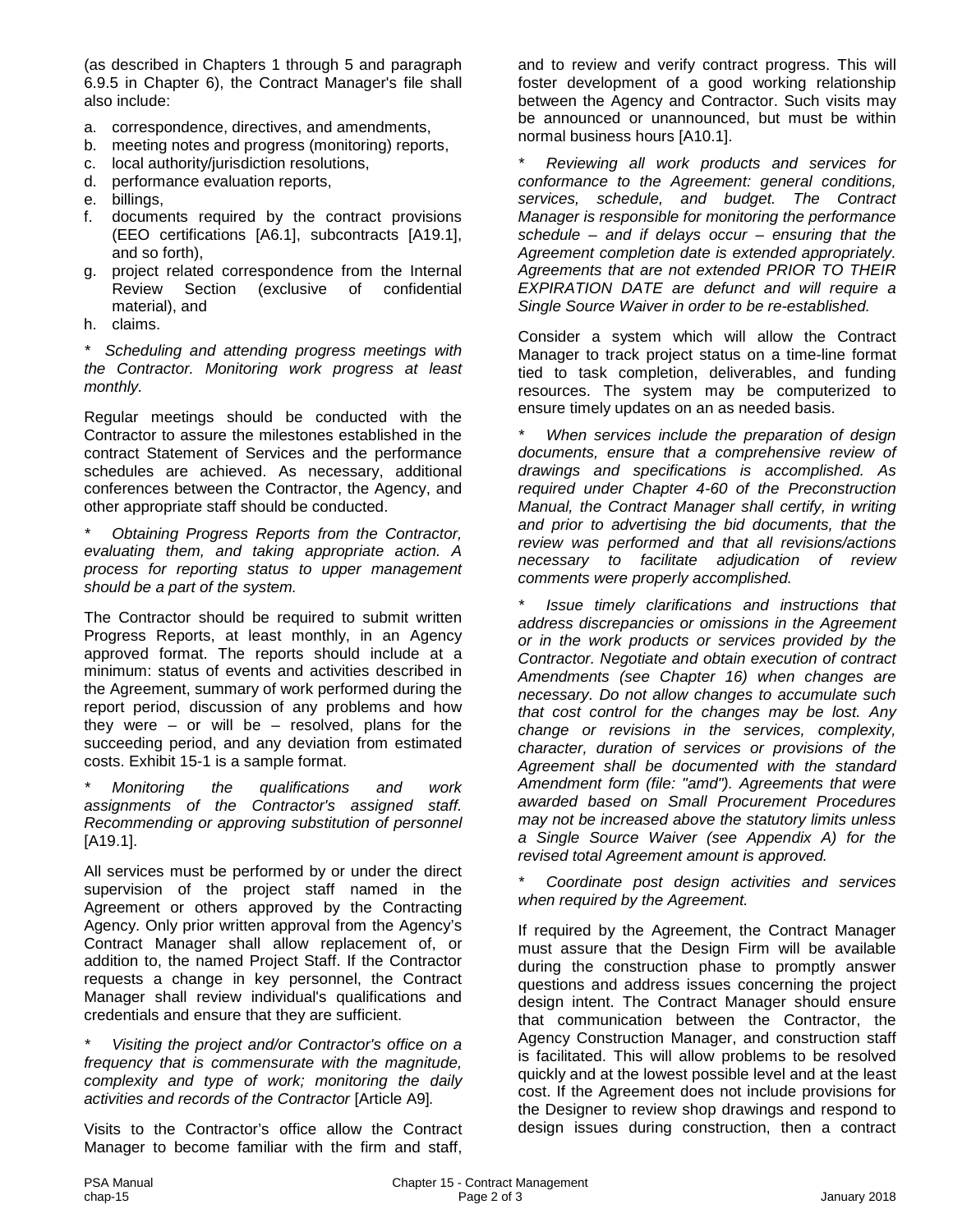Amendment to include these services should be considered.

*\* Reviewing and recommending (or approving if so authorized) payment of Contractor's Invoices.*

Review of billings should not simply be limited to the Contractor's math skills. The Contractor's performance should be compared against requirements of the Agreement. Timeliness, degree of completion, and quality of work, should be considered when determining validity of the invoice and monetary amount of the payment.

Billings that are subject to review commensurate with the completion of project "milestones" (e.g., facility programming, final EIS, bid documents) *may also be subject to periodic performance evaluations (file: ''perfevl")*. Meetings regarding the Contractor's performance should be held in connection with these periodic written evaluations to provide constructive feedback and encourage communications and improvement.

*\* Following completion of the Agreement, a Performance Evaluation (file: ''perf-evl") that is substantive and fully addresses nonperformance or other contractual problems must be prepared. A copy of the evaluation shall be sent to the Contractor for review and/or comments. Any written comments from the Contractor shall be attached to the final evaluation.* 

The final evaluation shall be based upon the periodic evaluations provided at each milestone of the project. In the absence of periodic evaluations, the Contract Manager may base the evaluation on correspondence or other non-verbal communications to the Contractor. Final evaluations that cannot be substantiated by prior, written documentation, shall be reviewed with the Contracting Officer or Regional designee before issuance.

15.5 **Payments shall be made in accordance with AAM 38** (see Appendix B in this Manual) *and the Agreement provisions and shall only be for work successfully completed. Prior to submitting an invoice for payment, Contract Manager will assure that costs billed are consistent with the acceptability and progress of the Contractor's work.* 

**Payments shall also be timely in accordance with AAM 35.120.** Payment for services, with some exceptions, must be made by the date specified under contract, or by 30 days after receipt of a proper billing. If payment is not made within the required time, the State shall pay interest on the unpaid balance in accordance with 2 AAC 15.115 and AS 37.05.285.

15.5.1 Contract *Manager must perform an analysis of the invoiced costs compared to the acceptability and work progress/accomplishments during the invoiced period. The following certification shall appear on all approved payments: "I certify this invoice to be valid and accurate and that services were performed substantially in conformance with the Agreement*  *requirements and schedule." The Contract Manager will sign the certification and affix the necessary accounting codes. If the Contract Manager does not have authority to approve invoices for payment, then another Agency Official in the Manager's chain-ofcommand who has a Delegation of Authority from the Contracting Officer must also sign the invoice to approve its payment. (DOT&PF Finance Offices maintain signature cards for Authorized Agency Officials).*

*Additionally, it is recommended the Contract Manager complete a brief Performance Evaluation for the work included in the invoice when the covered work coincides with the completion of a project milestone (see previous discussions).*

15.5.2 If a Contractor invoices for 25% of the Agreement amount in the first billing period and has completed only 10% of the services, you can expect that the remainder of the services will receive only 75% percent – rather than 90% – of the total anticipated effort for the Agreement.

15.5.3 *If the payment method is other than Fixed Price, then work shall be reviewed when approximately 75% complete to determine adequacy of the maximum amount of compensation.* 

15.6. Contract Amendments, their applicability, development and execution are covered in detail within Chapter 16. The Contract Manager shall ensure that all work is covered under the Agreement, be it in the original Agreement or by Amendment. *Invoiced work, not authorized in writing, is ineligible for payment*  [Article 7].

15.6.1 *Contract Amendments for overruns in the estimated effort or costs of the work shall not warrant an increase in the fee portion of a Cost Reimbursement Agreement. Significant changes, however, to the Agreement services may require adjustment by Amendment of the Fee portion in a Cost Reimbursement Agreement or in a Fixed Price Agreement. Amendments may also be required to effect payment adjustments due to changes in Indirect Cost Rates (IDCRs) in accordance with the provisions of Appendix C in the Agreement.* 

15.6.2 The Contract Manager is responsible for assuring that any work outside of the originally solicited and intended "Statement of Services" is authorized in accordance with the requirements of the State's procurement code. Typically, such additional work includes tasks that were not identified in the Request for Proposals or documented in writing during the negotiating process. *This non-scoped work must be handled as a Supplemental Agreement as noted in Chapter 16.* (See specifically section 16.1.3, Unanticipated Amendments.)

15.7 Contract Closeout requirements are addressed in Chapter 17.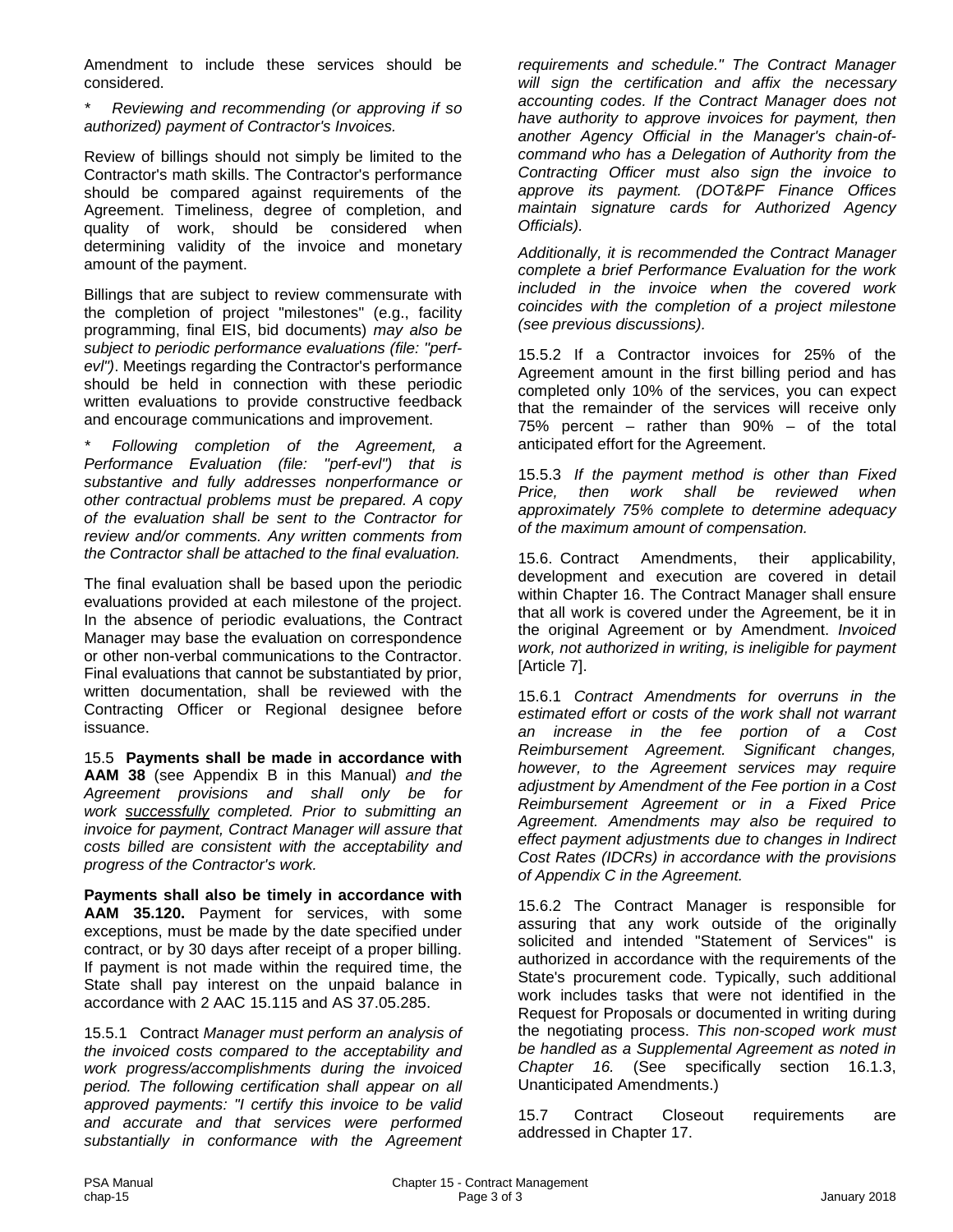### **Exhibit 15-1 SAMPLE - MONTHLY PROGRESS REPORT**

ATTENTION: (agency project manager; agency name)

FROM: (contractor's project manager; contractor's firm)

PROJECT: (project title) PROJECT NO(S):

AGREEMENT NO.:

PROGRESS REPORT NO.:

DATE:

- 1. SUMMARY OF WORK PERFORMED DURING THE REPORT PERIOD
- 2. CUMULATIVE PROGRESS TO DATE
- 3. PERCENTAGE COMPLETION OF TASKS (OR TASKS GROUPS) CONTAINED IN APPENDIX B, STATEMENT OF SERVICES (OR IN APPENDIX C, COMPENSATION) IN THE AGREEMENT.

Tasks (or Tasks Group) 32 and 2012 32 and 32 and 32 and 32 and 32 and 32 and 33 and 34 and 35 and 36 and 36 and 36 and 36 and 36 and 36 and 36 and 36 and 36 and 36 and 36 and 36 and 36 and 36 and 36 and 36 and 36 and 36 an

- 4. FINDINGS/RESULTS TO DATE
- 5. EXPENDITURES FOR REPORT PERIOD AND CUMULATIVELY TO DATE (describe deviations from anticipated levels)
- 6. PLANS FOR SUCCEEDING PROJECT PERIOD
- 7. ANTICIPATED DELAYS/PROBLEMS
- 8. DIFFICULTIES DURING REPORT PERIOD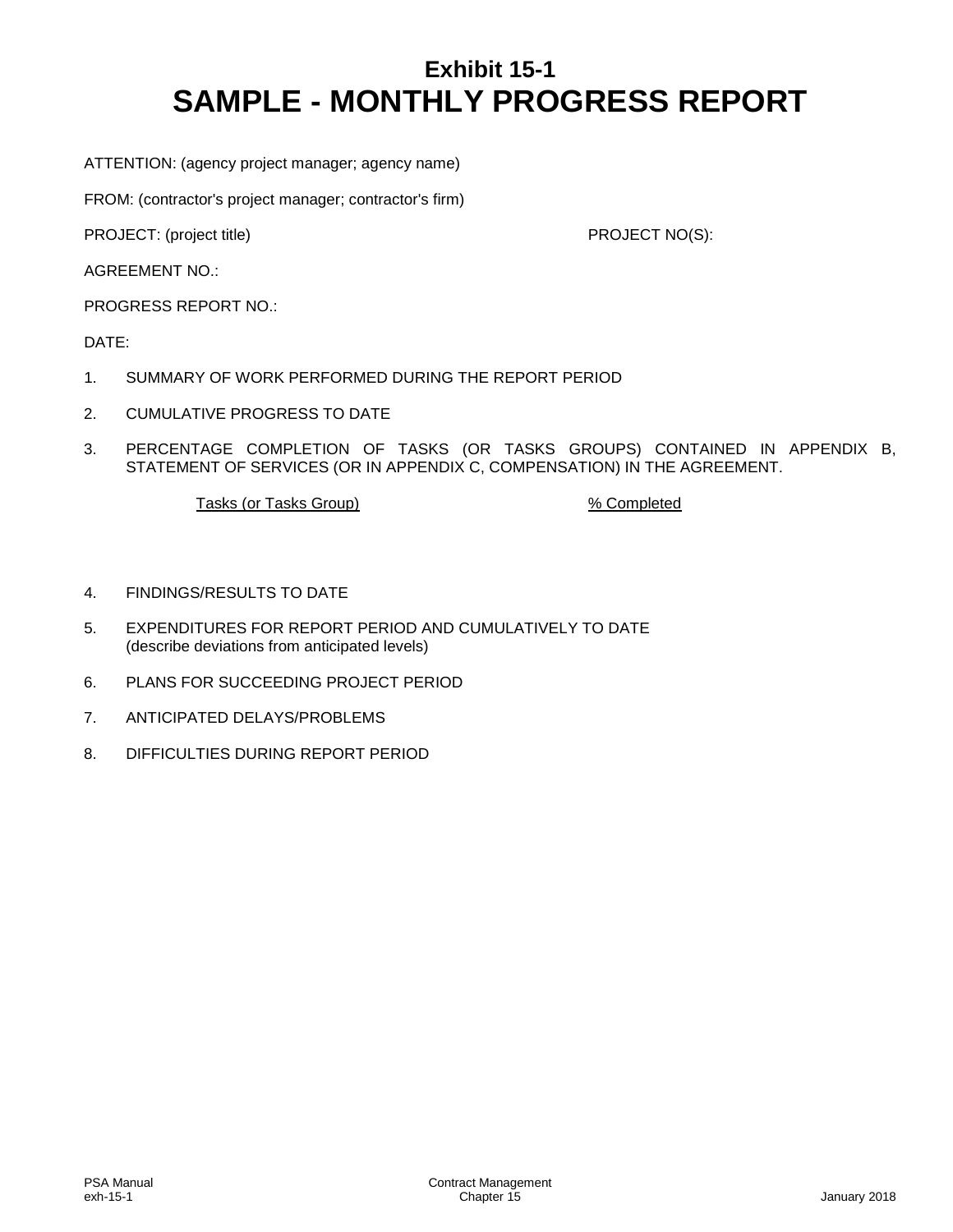### **Chapter 16 AMENDMENTS ACTIVITY #16**

16.1 Amendments can be divided into two basic types: anticipated and unanticipated.

16.1.2 Anticipated amendments are planned at the time of procurement. They are addressed in the RFP and/or the executed Basic Agreement and in the contract Record of Negotiations and Selection. Most anticipated amendments involve contract time extensions or phased project development. *Reference to potential amendments may not be written so as to circumvent statutory requirements for competition*.

16.1.3 Unanticipated amendments must meet the following constraints:

- Legitimacy: *A legitimate change is due to unforeseen circumstances or predicaments which occur as work progresses and is not an effort to evade the statutory requirement for competition or other requirements.*
- Services: *Must be within the intent and purpose of the original contract and RFP*.
- Extent: *No change may be made which alters the essential identity or main purpose of the original contract or is of such importance as to constitute a new undertaking. Amendments that include Supplemental Agreements (any change that is outside the originally stated objectives of the Basic Agreement; e.g., adds other project(s) or new task(s) that are not logical and legitimate consequences of the original agreement), or are of such magnitude that they substantially change the originally stated objectives of the Basic Agreement, require a Waiver (Appendix A) by the Commissioner.*

16.2 *Agreements that were awarded based on Small Procurement Procedures may not be increased above the statutory limits unless a Single Source Waiver (see Appendix A) for the value of the additional task is approved.*

16.3 *Activities that must be accomplished for each Amendment include:*

*If a price increase, identify funding source(s), and appropriate IRIS Program codes.*

- *Prepare a written explanation of the change(s) – may be done by either party.*
- *Develop or obtain an Independent (not from the Contractor) cost estimate.*
- *Obtain a Price Proposal from the Contractor. (Contractor's proposal preparation cost may be charged to the contract if the cost is negotiated into the amendment.)*
- *Next perform a Cost Analysis and negotiate a fair and reasonable price (Chapters 8 - 9).*
- *Prepare Amendment (file: "amd"). If the total price or any items of payment are changed (including any "re-allocation" of funding), also prepare a Record of Negotiations and Selection (file: "rons").*
- *After RONS and amendment are prepared, assemble and transmit a complete set of procurement documents to your Contracts Officer as instructed by the Documents Checklist for Amendments (file: "clst-amd"). Keep a copy of all materials for your project files (see Chapter 13).*

Note: Your Contracts Officer will at this time review the RONS, Amendment and other related documents to identify any necessary revisions that must be made. When this review is complete, the Contractor must sign two (2) copies of the Amendment. If any new Subcontractors are being added, the Contractor must also sign two (2) copies of a new Appendix E (Certification of Compliance).

The Contracts Officer will then obtain a Contracting Officer's signature on both copies of the Amendment and a copy of the RONS. One of the originally signed copies of the Amendment will be returned to the Agency's Contract Manager to reproduce for project files and to transmit to the Contractor with a Notice to Proceed in accordance with Chapter 15.

• *Change the amount encumbered for the PSA to include the Amendment.*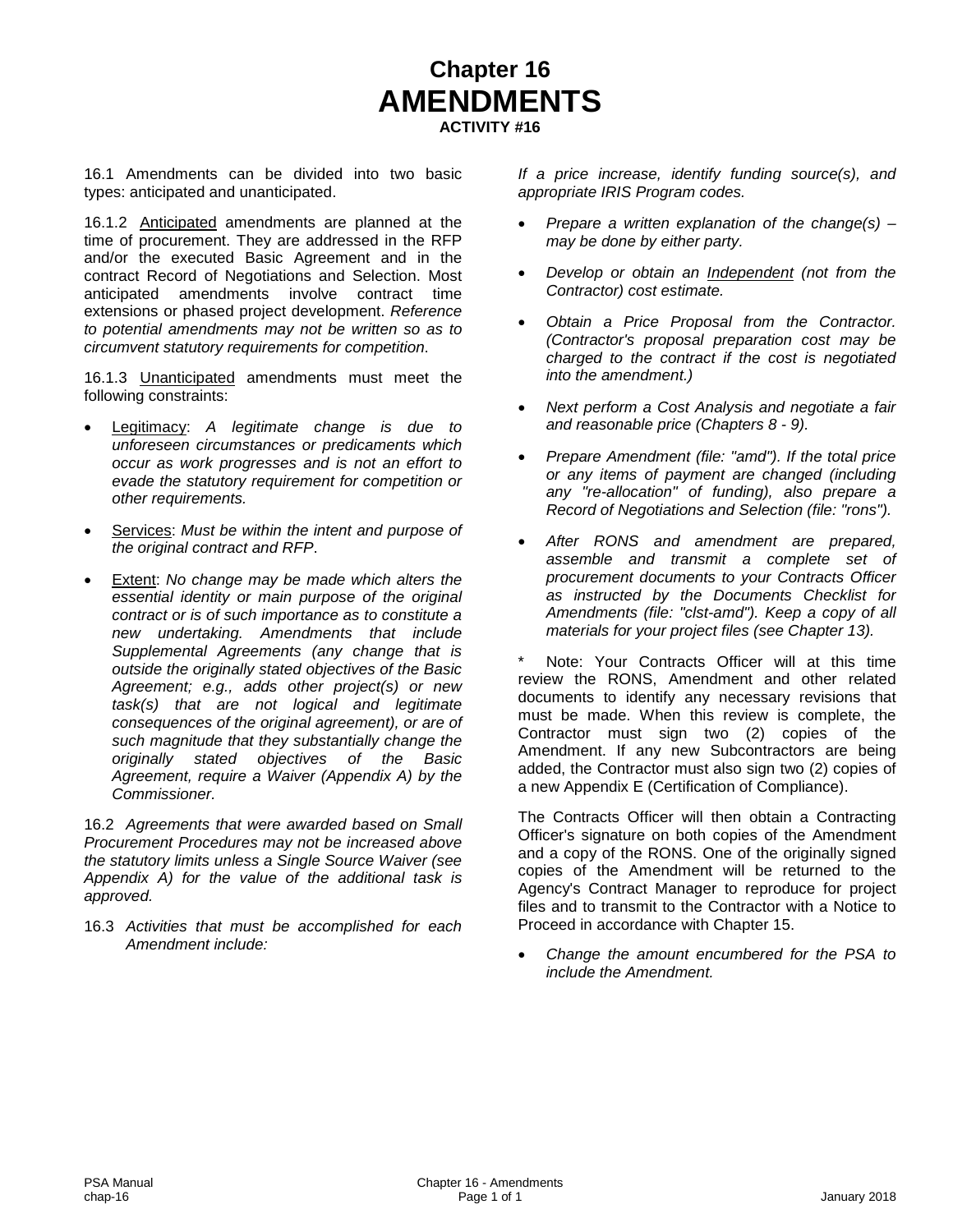### **Chapter 17 CONTRACT CLOSE-OUT ACTIVITY #17**

*This process is not required for Professional Services Agreements less than \$10,000.*

17.1 *Within 90 days after final acceptance of all services under the Agreement, the Contract Manager will obtain the Contractor's final invoice and a Release from Agreement (file: "release"), signed by the Contractor pursuant to the Agreement. If the final billing and release is not received within the 90-day period, the Contract Manager shall provide the Contractor with a Letter of Closeout (file: "ltr-clos").*

\* *Note: The Release from Agreement form also includes a DBE Certification of Completion which must be completed if the Contractor proposed the use of DBEs in their offer or if the Contractor actually utilized a DBE even though the original proposal did not indicate the use of DBEs.* 

17.2 *Contract Manager must complete a Final Performance Evaluation (file: "perf-evl") and provide a copy to the Contractor. If the Contractor submits any rebuttal, resolve any alleged factual discrepancies and*  *make appropriate changes in the Evaluation. Obtain supervisor's signature on final report.*

17.3 *If any funds remain encumbered after final payment is made, Contract Manager should request that the accounting section release the remainder of the encumbrance.*

17.4 *Within two weeks after execution of the Release from Agreement or Letter of Closeout, provide a completed copy of the Release from Agreement – or a statement containing the DBE information required by the form – to the Title VI Specialist in the DOT&PF Civil Rights Office.*

17.5 *Within two (2) weeks of execution of the Release from Agreement or Letter of Closeout, transmit a set of procurement documents to your Contracts Officer as instructed by the Documents Checklist for PSA Closeout (file: "clst-end"). Keep a copy of all material for your project files.*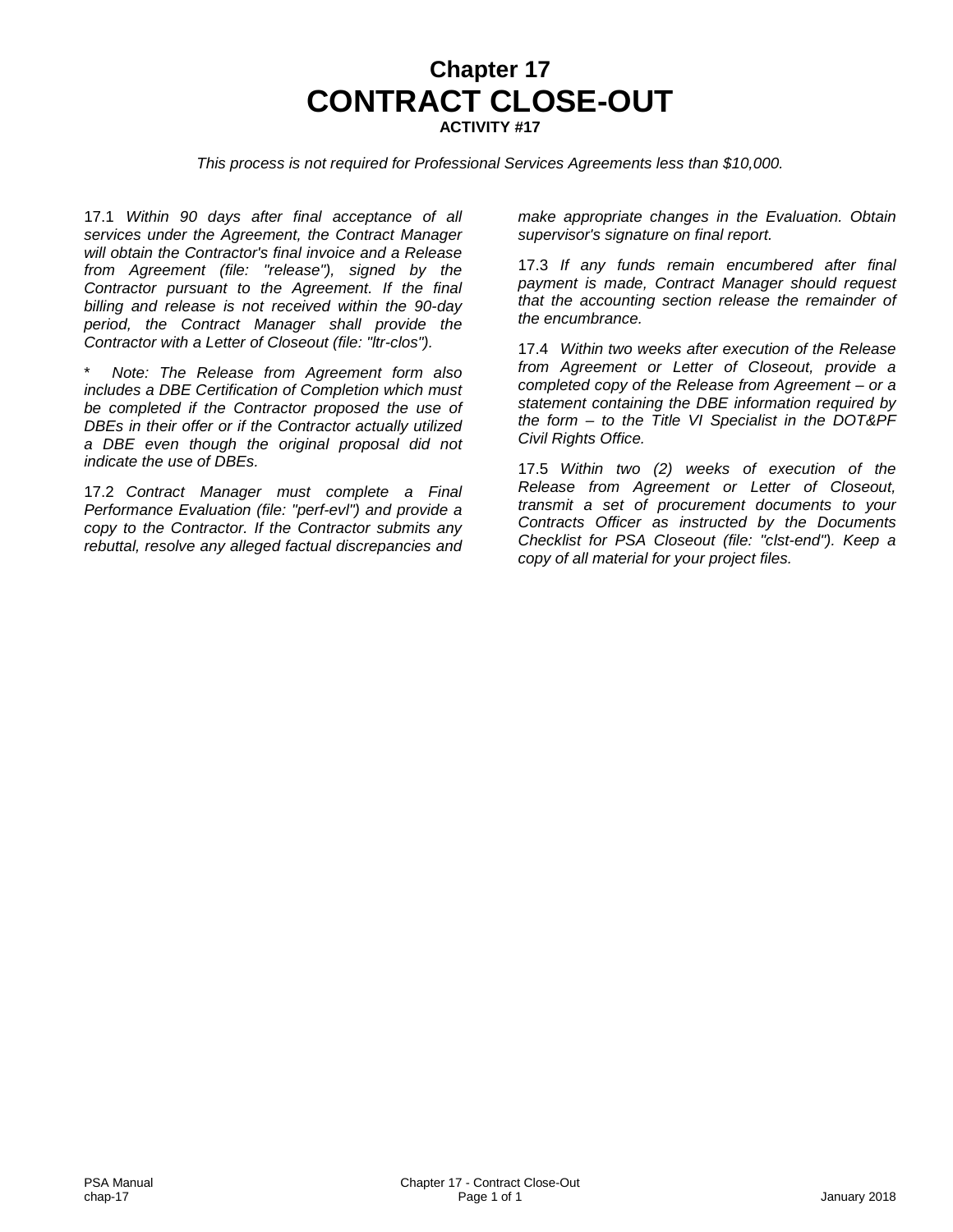#### **Chapter 18 ALPHABETICAL LIST OF FILES**

File Name File Description aa-intro **Introduction to RFP&PSA Files** act-clst Activity Checklist for Competitive Sealed Proposals (scoping thru contract award) addendum Addendum to RFP Package adver **Advertisement** for RFP Package amd Amendment form asps Authority to Seek Professional Services auditreq Memo requesting pre-award Audit c-1-pay Exhibit C-1, Method(s) of Payment<br>c-2-4.xls Three forms in this Excel file *for C* Three forms in this Excel file *for Cost Reimbursement > \$250k*: [c-2-cr.est] Exhibit C-2, CR Price Estimate [c-4-cr.bil] Exhibit C-4, CR Billing Detail Form [c-2-cr.amd] Revised Exhibit C-2, CR Price Estimate Amendment c-2-ntp Exhibit C-2, Notice to Proceed (NTP) & Invoice Summary *for Fixed Price OR Cost Reimbursement < \$250k* c-3-cr.ntp Exhibit C-3, CR NTP & Billing Summary *for Cost Reimbursement > \$250k* clst-amd List of Documents required for an Amendment file clst-csp List of Documents required for a Competitive Sealed Proposals file clst-emr List of Documents required for an Emergency Procurement file clst-end List of Documents required for closing out a PSA clst-lcs List of Documents required for a Limited Competition or Single Source Procurement file clst-ntp List of Documents required for a Notice to Proceed under a Term Agreement clst-sp List of Documents required for a Small Procurement encumber Memo requesting encumbrance of contract funding estimate.xls Two forms in this Excel file: [estimate.tsk] Thirty Individual Task Estimate sheets [estimate.sum] One Price per Task Summary sheet evl-memo Memo to Evaluators evl-rate Evaluator Rating Sheet (1 each Evaluator) evl-rpt Committee Evaluation Report evl-scor Committee Score Sheet (1 each Offeror)<br>
feewksht Fee (profit) Worksheet feewksht Fee (profit) Worksheet<br>
ins-char Instructions for Evaluat ins-char **Instructions for Evaluation Committee Chairperson**<br>
Instructions for Evaluation Committee Instructions for Evaluation Committee ins-est Instructions for Using Excel Price Estimate & PSA Appendix C Forms ins-psa Instructions for Preparing a PSA ins-rfp Instructions for Preparing RFP Package ins-sos Instructions for preparing Statement of Services (SOS) - Appendix B in a PSA instruct Instructions for Using RFP&PSA Files ita Letter for Notice of Intent to Award itn **Letter for Notice of Intent to Negotiate**<br> **Letter for Closeout of PSA** Letter for Closeout of PSA perf-evl Performance Evaluation preaudit Pre-Audit Statement preaudit IR-Ques AK DOT&PF Internal Review Questionnaire preneg Letter for Prenegotiation Requirements protest Letter for Notice of Receipt of Protest psa Professional Services Agreement (basic 2 page document) psa-a PSA, Appendix A, General Conditions psa-b PSA, Appendix B, Statement of Services psa-c PSA, Appendix C, Compensation psa-d PSA, Appendix D, Indemnification & Insurance psa-e PSA, Appendix E, Certification of Compliance<br>psa dbe 25A-326 Consultant's Written DBE Commitment (Civil F Consultant's Written DBE Commitment (Civil Rights – DBE Program) psa dbe 25D-6 Consultant Registration (Civil Rights – DBE Program) release Release from Agreement & DBE Certification of Completion rfp-a RFP, Part A (RFP) rfp-b RFP, Part B (Submittal Checklist) rfp-c RFP, Part C (Evaluation Criteria) rfp-d RFP, Part D (Proposal Form) rons Record of Negotiation and Selection sp-adend Small Procurement Addendum spdocs-a Small Procurements Documents, Part A - Request for Proposals spdocs-b Small Procurements Documents, Part B - Proposal Form spdocs-c Small Procurements Documents, Part C - Contract Award, Notice to Proceed & Invoice Summary spspb Small Procurements Standard Provisions Booklet (Cover Sheet and Index) waiver **Waiver Request**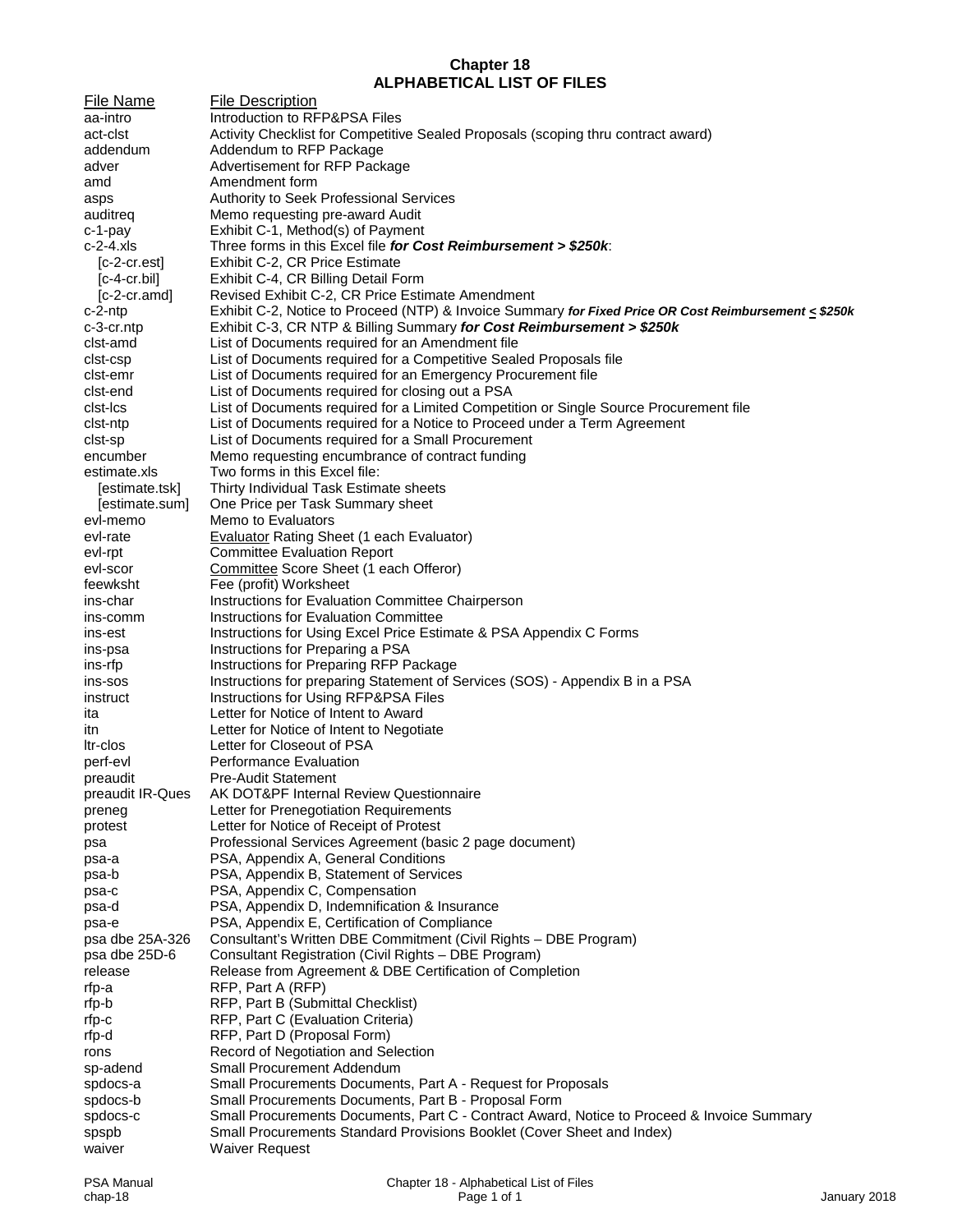### **Appendix A WAIVER REQUEST FOR PROCUREMENT**

*For PSAs less than the Small Procurement limits, waivers may be approved by DOT&PF Regional and Systems Directors in accordance with Policy & Procedure 01.01.050, "Contracting Authority." For other departments and agencies having a DOT&PF delegation of authority for construction-related procurement, the waiver requirements for PSAs less than the Small Procurement limits may be approved by the Commissioner of the department or head of the agency.*

*1. DOT&PF WAIVER FORM (file: "waiver"), shall be used to request and document exemptions from competitive solicitation requirements; e.g.,*

- *\* Emergency (Chapter 4)*
- *\* Single Source (Chapter 5)*
- *\* Limited Competition (Chapter 5)*
- *\* Use of Competitive Sealed Proposals in place of a Competitive Sealed Bids {AS 36.30.200(b)}*
- *\* Other requirements of the procurement methods specified in AS 36.30 and 2 AAC 12, or in this handbook.*

*2. Contract Manager must prepare the heading information plus PARTS 1 through 4, and obtain the Contracts Officer's signature in the indicated block. PARTS 3 and 4 must be very specific; i.e., why is this*  *important, what is the public necessity, what is the expertise required, etc.? For federally funded projects, the Contract Manager must, at a minimum, verbally obtain Federal Agency concurrence before proceeding further with the waiver process.*

*3. The form should then be given to the Contracts Officer or professional services procurement staff (or, for other than DOT&PF, the agency Contact Person) for review and processing with the DOT&PF Chief Contracts Officer in the Commissioner's Office.*

*4. Within 15 days of executing the contract, the Contract Manager must complete Part 6, Record of Procurement, on the approved Waiver form and submit a copy through the Contracts Officer (or agency Contact Person) to the Chief Contracts Officer. When multiple contracts are awarded under an Emergency Procurement, information pertaining to all the contracts shall be attached to the form in the format shown in Part 6.*